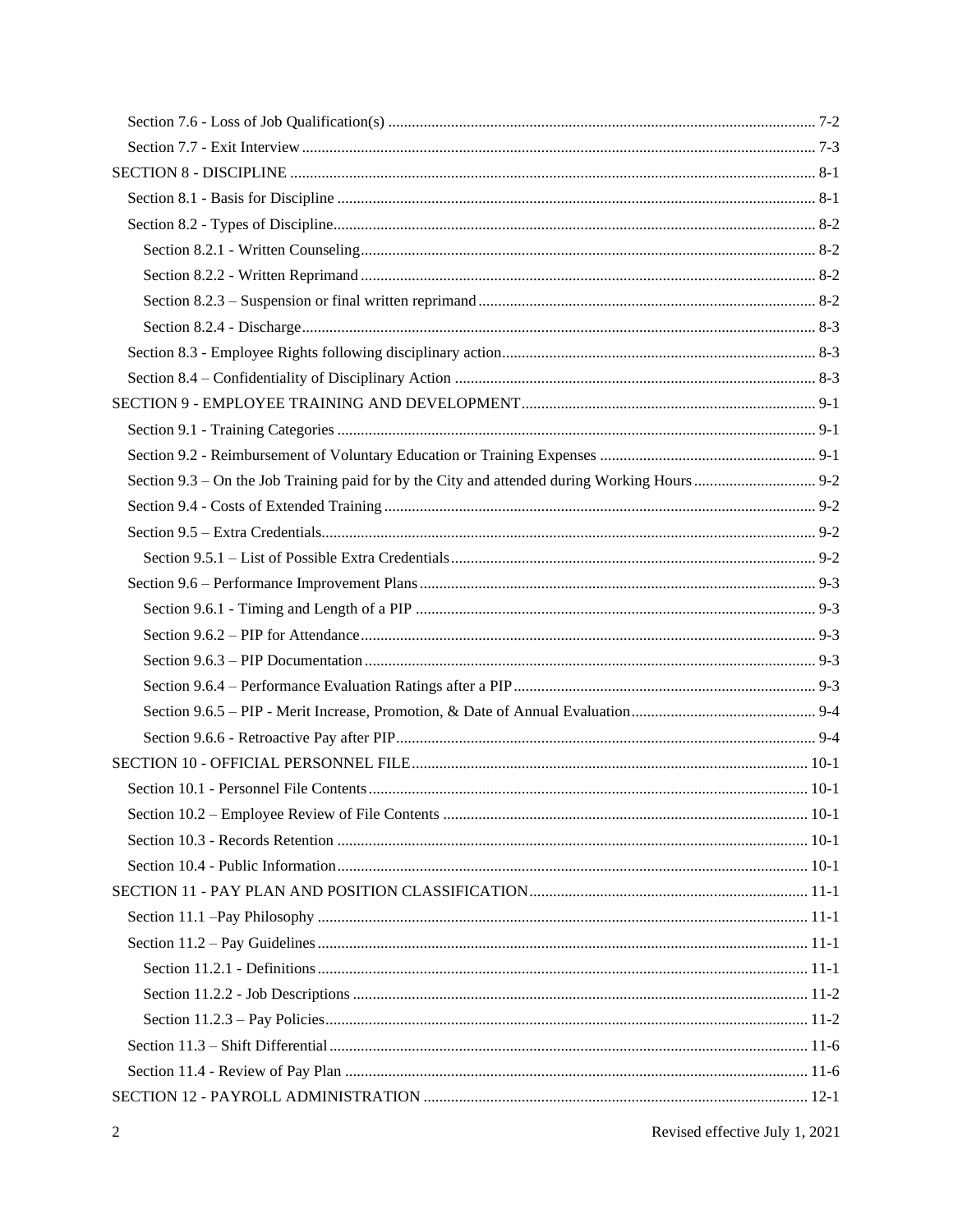| SECTION 13 - HOURS OF WORK, FLEXTIME, TIMEKEEPING, OVERTIME, COMP TIME, and BREAK           |  |
|---------------------------------------------------------------------------------------------|--|
|                                                                                             |  |
|                                                                                             |  |
|                                                                                             |  |
|                                                                                             |  |
| Section 13.5 - Overtime and Compensatory (Comp) Time Options for Non-Exempt Employees  13-2 |  |
|                                                                                             |  |
| SECTION 14 - TIMEKEEPING, WORK SCHEDULES, and EXEMPT TIME FOR EXEMPT EMPLOYEES . 14-1       |  |
|                                                                                             |  |
|                                                                                             |  |
|                                                                                             |  |
|                                                                                             |  |
|                                                                                             |  |
|                                                                                             |  |
|                                                                                             |  |
|                                                                                             |  |
|                                                                                             |  |
|                                                                                             |  |
|                                                                                             |  |
|                                                                                             |  |
|                                                                                             |  |
|                                                                                             |  |
|                                                                                             |  |
|                                                                                             |  |
|                                                                                             |  |
|                                                                                             |  |
|                                                                                             |  |
|                                                                                             |  |
|                                                                                             |  |
|                                                                                             |  |
|                                                                                             |  |
|                                                                                             |  |
|                                                                                             |  |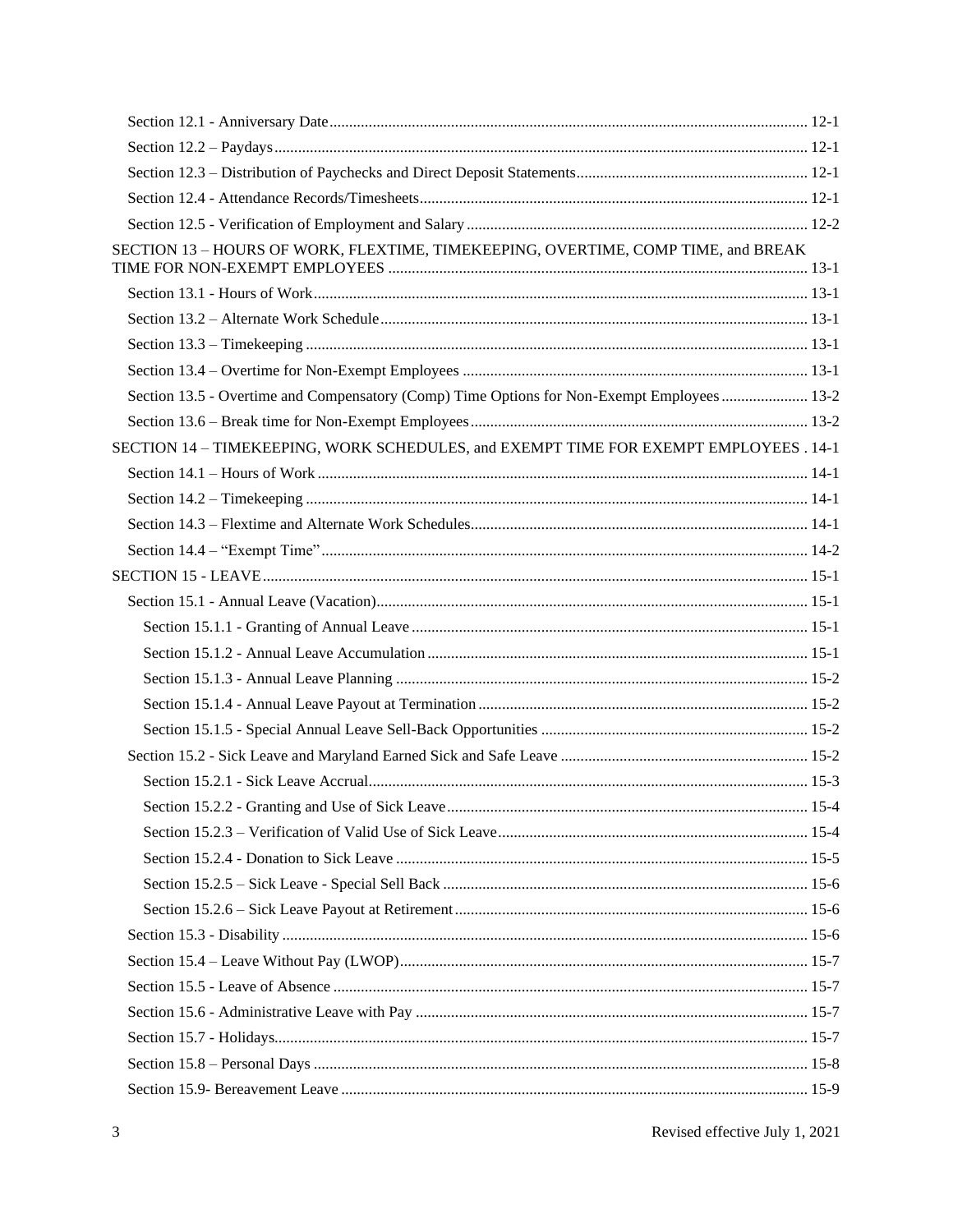| FMLA requires covered employers to provide up to 12 weeks of unpaid, job-protected leave to eligible employees |  |
|----------------------------------------------------------------------------------------------------------------|--|
|                                                                                                                |  |
|                                                                                                                |  |
|                                                                                                                |  |
|                                                                                                                |  |
|                                                                                                                |  |
|                                                                                                                |  |
|                                                                                                                |  |
|                                                                                                                |  |
|                                                                                                                |  |
|                                                                                                                |  |
|                                                                                                                |  |
|                                                                                                                |  |
|                                                                                                                |  |
|                                                                                                                |  |
|                                                                                                                |  |
|                                                                                                                |  |
|                                                                                                                |  |
|                                                                                                                |  |
|                                                                                                                |  |
|                                                                                                                |  |
|                                                                                                                |  |
|                                                                                                                |  |
|                                                                                                                |  |
|                                                                                                                |  |
|                                                                                                                |  |
|                                                                                                                |  |
| Section 15.14.2 - Severe Weather Situations and Emergency Closing of City offices 15-16                        |  |
|                                                                                                                |  |
|                                                                                                                |  |
|                                                                                                                |  |
|                                                                                                                |  |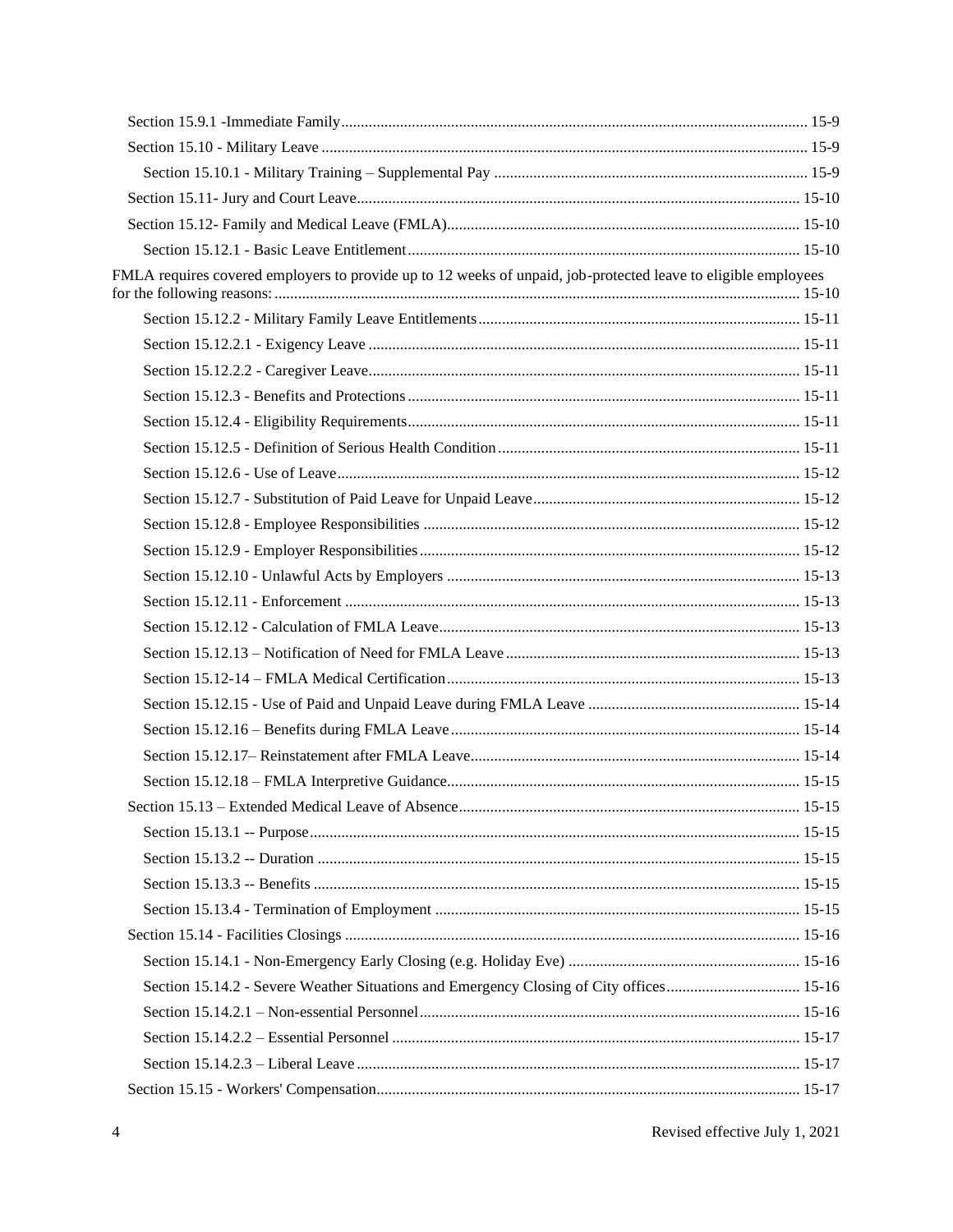| Section 18.6.1 - Quarterly Safe Driver Award - Commercial Drivers' License (CDL)  18-3 |  |
|----------------------------------------------------------------------------------------|--|
|                                                                                        |  |
|                                                                                        |  |
|                                                                                        |  |
|                                                                                        |  |
|                                                                                        |  |
|                                                                                        |  |
|                                                                                        |  |
|                                                                                        |  |
|                                                                                        |  |
|                                                                                        |  |
|                                                                                        |  |
|                                                                                        |  |
|                                                                                        |  |
|                                                                                        |  |
|                                                                                        |  |
|                                                                                        |  |
|                                                                                        |  |
|                                                                                        |  |
|                                                                                        |  |
|                                                                                        |  |
|                                                                                        |  |
|                                                                                        |  |
|                                                                                        |  |
|                                                                                        |  |
|                                                                                        |  |
|                                                                                        |  |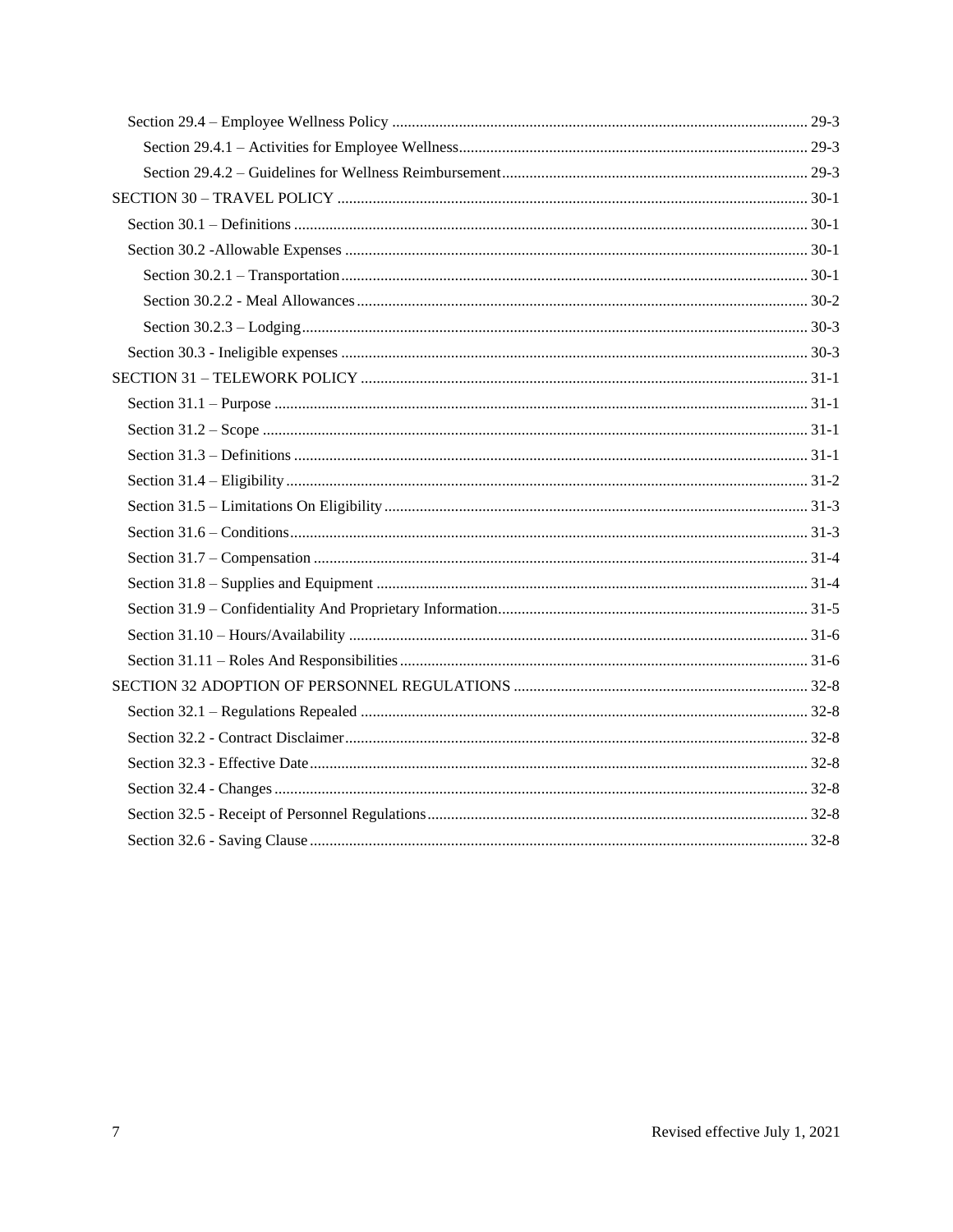#### <span id="page-7-0"></span>**SECTION 1 - PURPOSE AND AUTHORITY FOR PERSONNEL REGULATIONS**

The purpose of these regulations is to establish and set forth a system of uniform and appropriate personnel administration for the City of College Park personnel. These regulations are promulgated by the Mayor and Council with authority contained in Article 23A, § 2 (19) of the Annotated Code of Maryland.

These personnel regulations are an implementation of the City Charter and Code. Applicable Charter and Code references are:

| <b>Charter</b> |                                       |                                                                                                                                            |      | Page                        |
|----------------|---------------------------------------|--------------------------------------------------------------------------------------------------------------------------------------------|------|-----------------------------|
| $C7-2$         | Article VII<br>$C7-1$<br>Merit System | <b>Employment of Personnel</b>                                                                                                             | C:14 | C:14                        |
|                | Article IX<br>$C9-3$                  | C9-1 Discrimination<br>City Manager                                                                                                        |      | C:19<br>C:20                |
| Code           |                                       | Part I Administrative Legislation                                                                                                          |      |                             |
|                |                                       | Ch. 4 Administrative Organization<br>Ch. 27 Defense and Indemnification<br>Ch. 38 Code of Ethics<br>Ch. 62 Personnel and Employee Benefits |      | 4:1<br>27:1<br>38:1<br>62:1 |

\_\_\_\_\_\_\_\_\_\_\_\_\_\_\_\_\_\_\_\_\_\_\_\_\_\_\_\_\_\_\_\_\_\_\_\_\_\_\_\_\_\_\_\_\_\_\_\_\_\_\_\_\_\_\_\_\_\_\_\_\_\_\_\_\_\_\_\_\_\_\_\_\_\_\_\_\_\_\_\_

Note:

- All references to employees designate both sexes, and wherever the male or female gender is used alone it shall be construed to include both male and female employees. Third-person plural pronouns may also be used to refer to an individual without denoting gender.
- The Interim or Acting City Manager has authority to act for the City Manager in the City Manager's absence.
- All references to City Manager or department head shall mean any employee who has been designated with the authority to act for the City Manager or department head in a particular area of responsibility.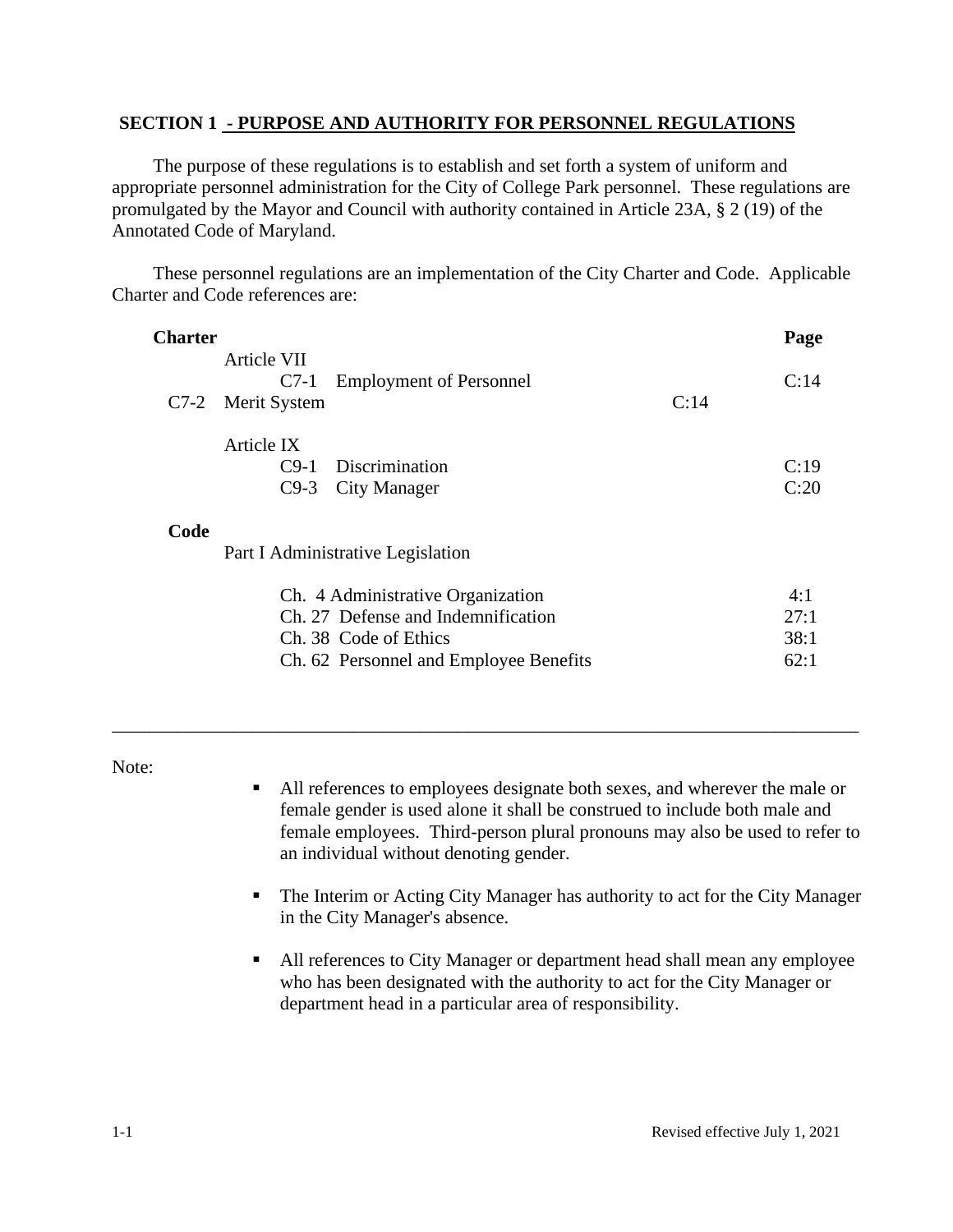#### <span id="page-8-0"></span>**Section 1.1 - Personnel Policy Objectives and At-Will Employment**

The Personnel Regulations are written and distributed in order to communicate our policies to our workforce and to comply with federal, state, and local laws. The Personnel Regulations are not meant to create any contract between the City and its employees. While we hope that our relationship will be long and mutually beneficial, it should be recognized that all employees without a specific contract signed by the Mayor or the City Manager or covered by the bargaining agreement are employees-at-will. This means that either the employee or the City may terminate employment at any time, with or without cause or notice.

#### <span id="page-8-1"></span>**Section 1.2 - Responsibility of the City Manager**

The City Manager shall be the Personnel Officer and may delegate some or all of the personnel functions to the Human Resources Director or other department head. The City Manager shall be responsible for policy and direction of personnel matters contained in these regulations that shall apply to all City employees except those specifically exempt in Section 1.3. All personnel files, policies and records shall be maintained in the City's Human Resources Department.

#### <span id="page-8-2"></span>**Section 1.3 - Employees Excluded from Policies**

These policies shall be applicable to all employees of the City except where other arrangements are made, in writing, for:

- a. Elected officials;
- b. Appointed board and committee members;
- c. The City Manager;
- d. Employees within union bargaining units only to the extent that the provisions of collective bargaining agreements are inconsistent with the provisions of these policies.
- e. Temporary and contractual employees; and
- f. Off duty, part-time sworn police officers hired to provide supplemental police services in the City.

#### <span id="page-8-3"></span>**Section 1.4 - Interpretation and Amendment of Personnel Regulations**

The City Manager shall have sole authority for the interpretation of these regulations and shall resolve all questions relating to the application and interpretation of these regulations. The City Manager shall have sole authority to add, amend, make exceptions to, or delete regulations and administrative policies at any time, other than those involving issues for which authority is specifically reserved to the City Council, including §62-4 of the City Code, if such change is deemed to improve City operations and service to the public.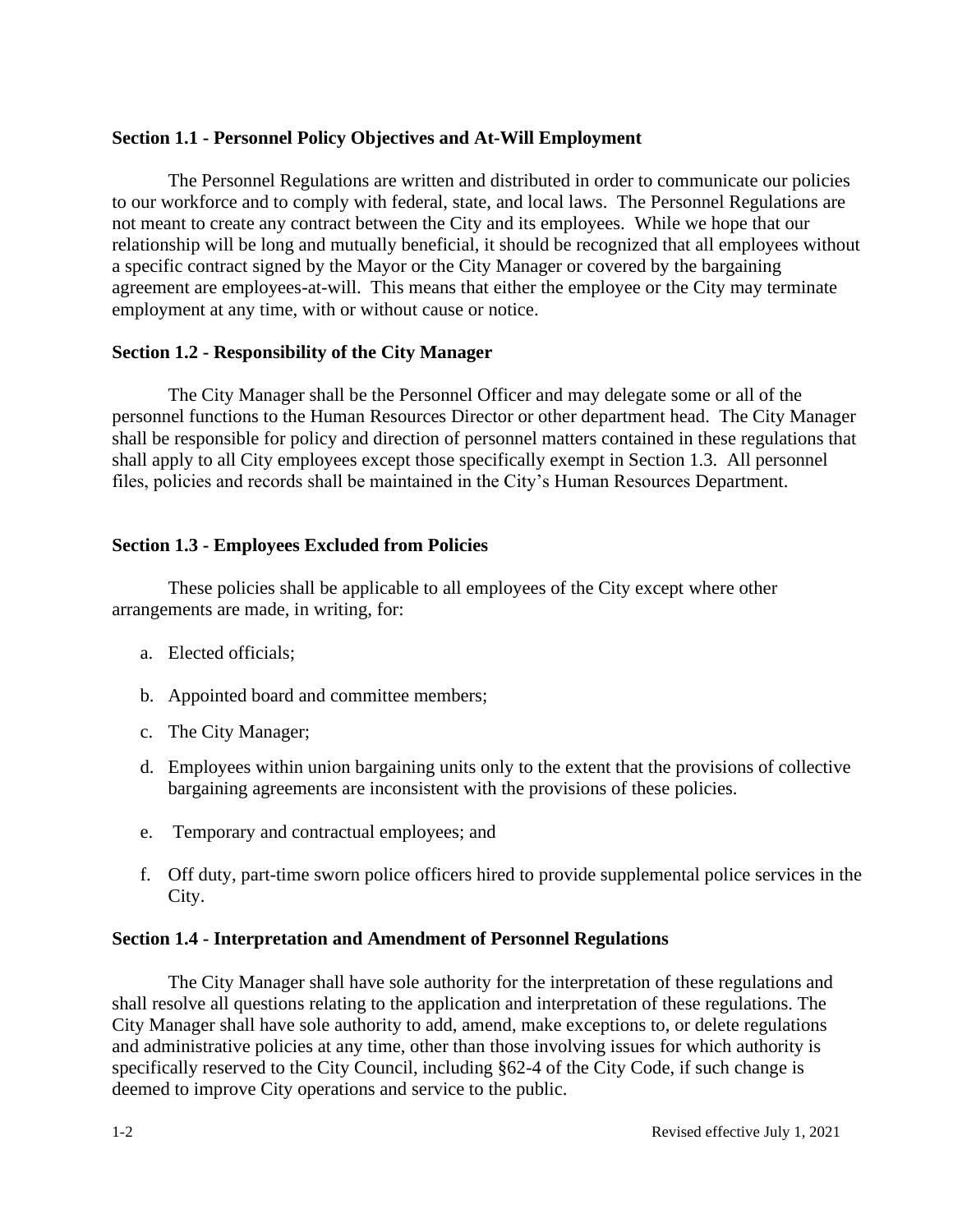# <span id="page-9-0"></span>**SECTION 2 - EQUAL EMPLOYMENT OPPORTUNITY**

The City of College Park provides equal employment opportunities and practices to all employees and applicants for employment without regard to race, religion, sex, age, ethnicity, ancestry or national origin, physical or mental disability, color, marital status, sexual orientation, gender identity, genetic information, political affiliation, or other legally protected status. Sexual harassment, bullying and other forms of illegal discrimination and behavior shall not be tolerated in the workplace.

# <span id="page-9-1"></span>**Section 2.1 - Affirmative Action**

To further the principle of equal employment opportunity for all, the City of College Park shall consider the guidelines of affirmative action in all recruitment activities and employment actions.

# <span id="page-9-2"></span>**Section 2.2 – Prohibited conduct**

 Improper interference with the ability of College Park employees to perform their expected job duties or to work in safe, non-hostile environment is not tolerated. Examples of prohibited conduct would include, but are not limited to, physical contact of a sexual or threatening nature; sexual, racial, ethnic or religious related jokes, comments, insults, foul language, cartoons or innuendos; or personal conduct or mannerisms that could be construed as offensive.

It is the City's policy to take affirmative action to prevent such unwanted conduct from occurring and to deal with all such reported incidents in an impartial and prompt manner.

#### <span id="page-9-3"></span>**Section 2.3 - Sexual Harassment**

With respect to sexual harassment, the City of College Park specifically prohibits the following:

- a. Unwelcome sexual advances, requests for sexual favors and all other verbal and physical conduct of a sexual or otherwise offensive nature, especially where:
	- i. submission to such conduct is made explicitly or implicitly a term or condition of employment.
	- ii. submission to or rejection of such conduct is used as a basis for decisions affecting an individual's employment, or
	- iii. such conduct has the purpose or effect of creating an intimidating, hostile or offensive working environment.
- b. Offensive comments, jokes, innuendos and other sexual oriented statements.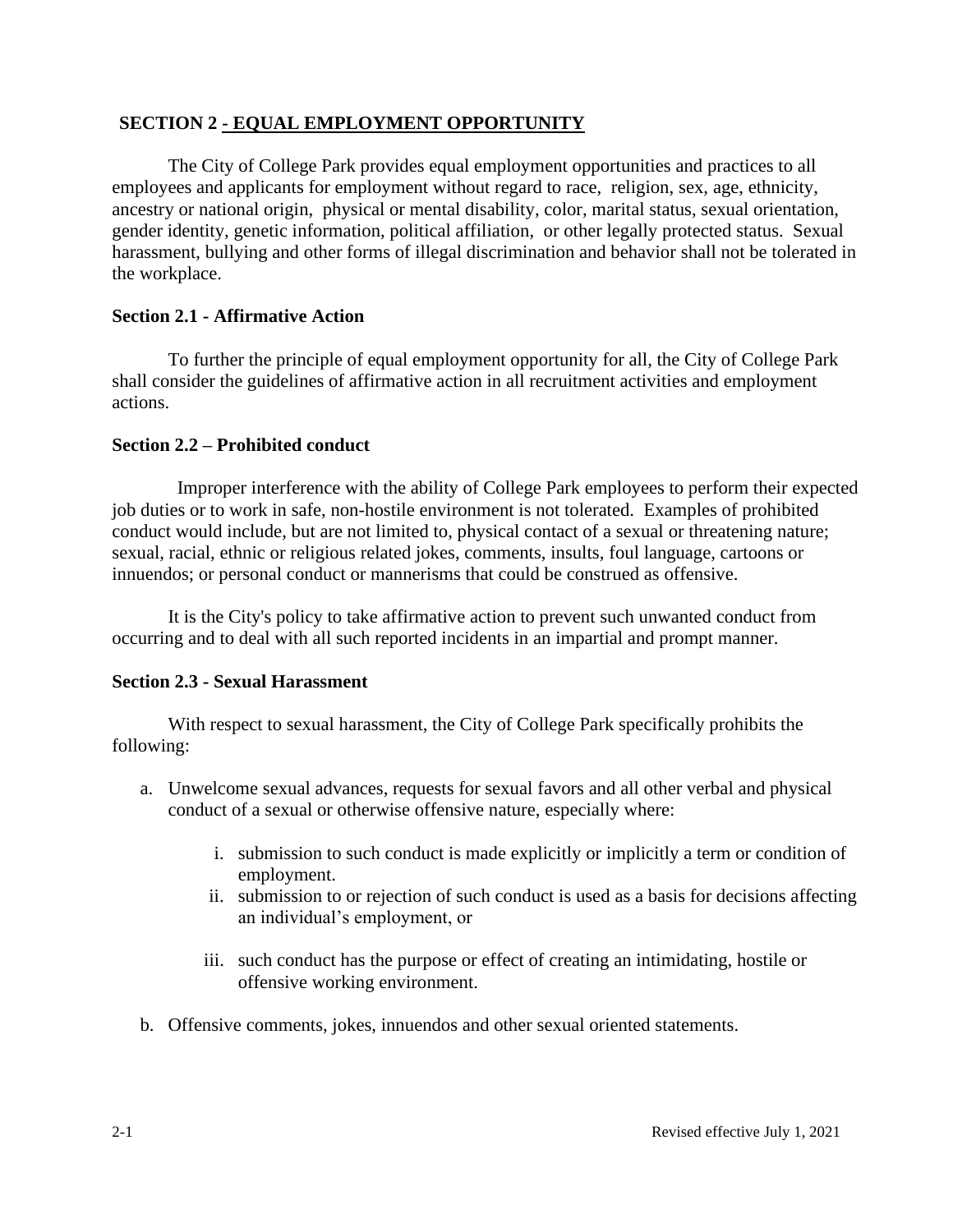Each member of management is responsible for creating an atmosphere free of discrimination and harassment, sexual or otherwise. In addition, employees are responsible for respecting the rights of their co-workers.

# <span id="page-10-0"></span>**Section 2.4 - Bullying**

The City of College Park also specifically prohibits employees from "bullying" others.

- a. "Workplace Bullying" is defined as systematically and chronically inflicting physical hurt or psychological distress to another person at the place of work or in the course of employment.
- b. Examples of bullying include, but are not limited to:
	- a. Personal attacks, such as angry outbursts, excessive profanity, or name calling);
	- b. Personal insults and use of offensive nicknames;
	- c. Public humiliation;
	- d. Encouragement of others to turn against the targeted employee;
	- e. Spreading rumors and gossip about the targeted employee;
	- f. Sabotage of a coworkers' work product or undermining of an employee's work performance;
	- g. Threats of abuse to an individual or an individual's property;
	- h. Making threats about job security without foundation; or
	- i. Repeated infliction of verbal abuse, insults, and epithets.
- c. Bullying conduct does not include:
	- a. A single incident of unreasonable or offensive behavior;
	- b. Disciplinary action taken in accordance with policy, regulation, or applicable law;
	- c. Routine coaching and counseling, including feedback about and correction of work performance or conduct;
	- d. Individual differences in styles of personal expression which may lead to conflict, provided the expression is not meant to intimidate; and
	- e. Having differences of opinion on work-related concerns.

#### <span id="page-10-1"></span>**Section 2.5 - Complaint Procedure**

If an employee experiences any job-related harassment or bullying prohibited by these regulations or applicable law, or believes that they have been treated in an unlawful, discriminatory manner, the employee should promptly report the incident to their supervisor who will investigate the matter and take appropriate action, including reporting it to the department head or other appropriate official, or to the Director of Human Resources or the City Manager. If the employee believes it would be inappropriate to discuss the matter with the supervisor, the employee may bypass the supervisor and report directly to a department head or the Human Resources Director or the City Manager who will undertake an investigation. The complaint will be kept confidential to the extent possible. If, as a result of the investigation, it is determined that any employee is guilty of harassing another individual or violating these policies or applicable laws, appropriate disciplinary action will be taken against the offending person, up to and including termination of employment.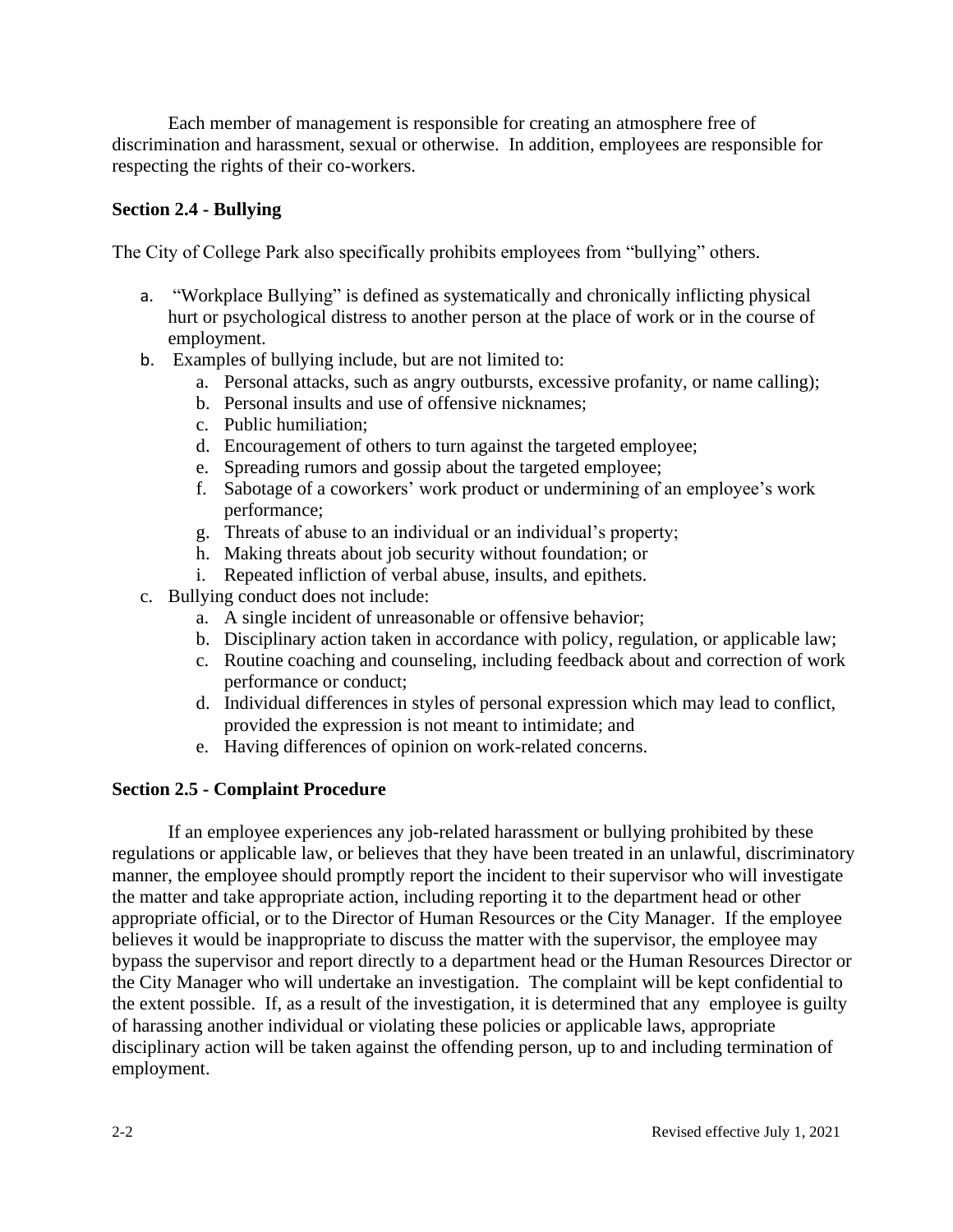The City of College Park prohibits any form of retaliation against any employee for filing a *bona fide* complaint under this policy or for assisting in a complaint investigation. However, if, after investigating any complaint of harassment or unlawful discrimination, the City determines that the complaint is not *bona fide* or that an employee has provided false information regarding the complaint, disciplinary action may be taken against the individual who filed the complaint or who gave false information. Similarly, disciplinary action will be taken against any employee who engages in retaliation against any employee for filing a *bona fide* complaint under this policy.

Nothing in this regulation is intended to prevent an employee from directly contacting the EEOC to file a complaint in addition to or in lieu of contacting City supervisors or using the City's reporting procedures. Telephone numbers and addresses for the local and state offices of the Human Relations Commission are available online or from the Human Resources Office.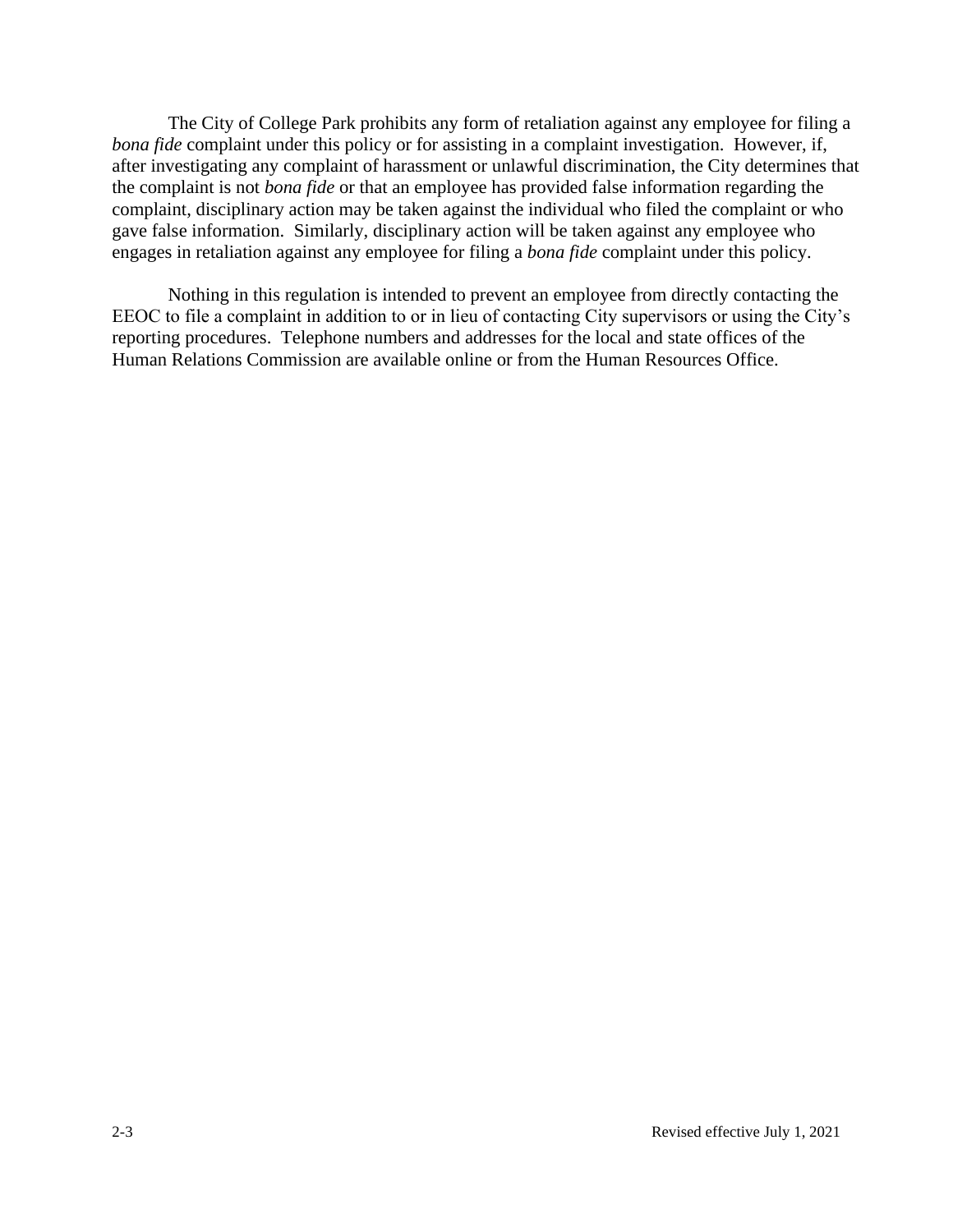#### <span id="page-12-0"></span>**SECTION 3 NEPOTISM - HIRING & ASSIGNMENT OF FAMILY MEMBERS**

To avoid favoritism, or the perception of favoritism, in the hiring or assignment of personnel within the City workforce, family members shall not be hired, assigned, promoted, or reassigned as supervisors or direct reports of family members.

#### <span id="page-12-1"></span>**Section 3.1 - Nepotism - Family Members Defined**

For nepotism purposes, a family member is defined as anyone who is related to an individual by blood, marriage or adoption and those living together as domestic partners. "Family members" include but are not limited to wife, husband, mother, father, brother, sister, son, daughter, mother-in-law, father-in-law, brother-in-law, sister-in-law, son-in-law, daughter-in-law, grandmother, grandfather, grandson, granddaughter, step-mother, step-father, step-son, stepdaughter, aunt, uncle, nephew, niece, cousin, legal guardian, domestic partner, and the domestic partner's relatives as listed above.

#### <span id="page-12-2"></span>**Section 3.2 - Nepotism - Supervisor Defined**

Supervisor is defined as any position in the pay plan shown as Director, Manager, Supervisor, Crew Supervisor or others with supervisory responsibility for the employee.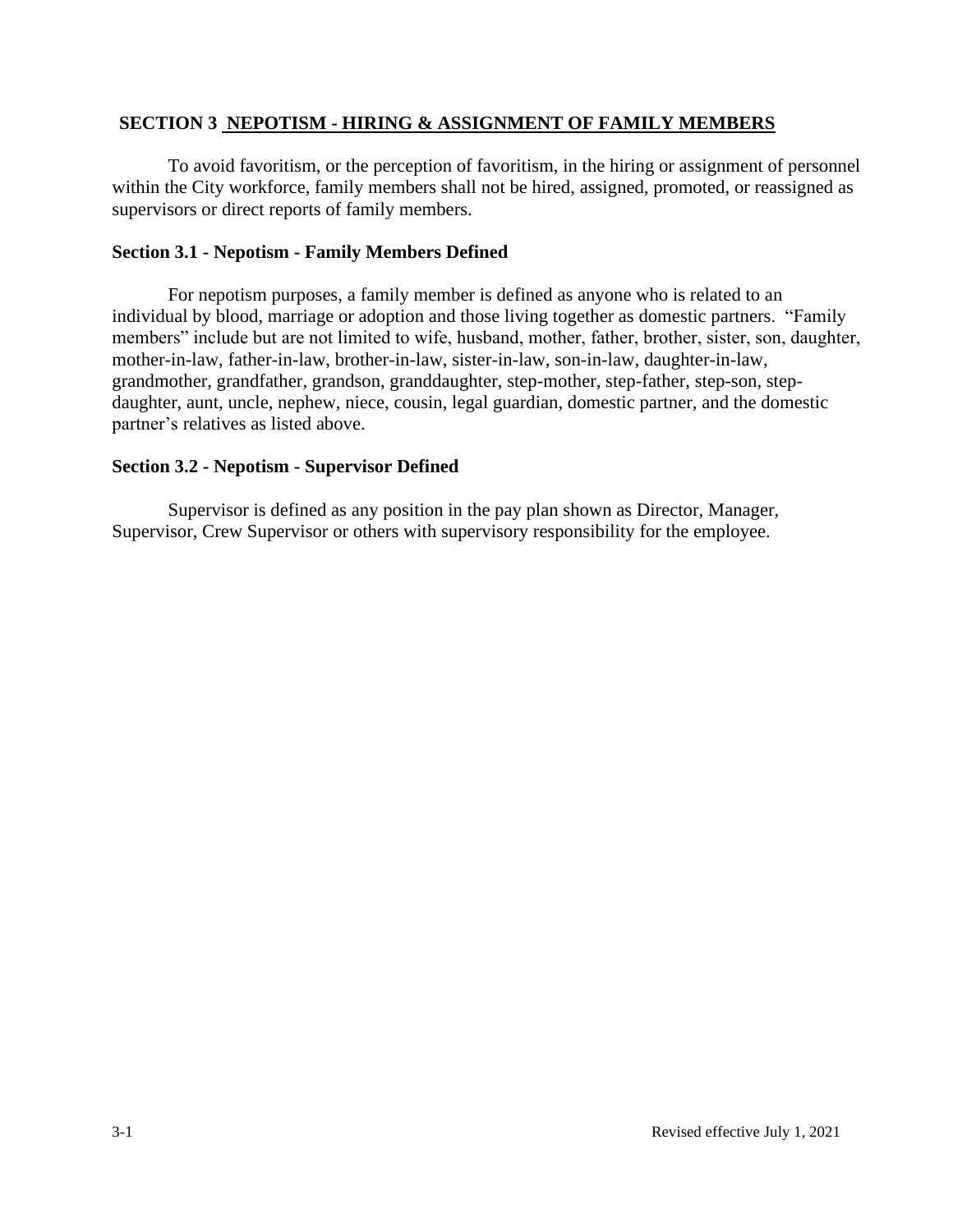# <span id="page-13-0"></span>**SECTION 4 - RECRUITING/HIRING/APPOINTMENTS**

#### <span id="page-13-1"></span>**Section 4.1 - Recruiting/Advertising**

In the event of a vacancy, the City Manager may require justification for filling the vacancy from the appropriate department head. If the vacancy is to be filled by an employee within the same department or division as the vacancy, the Department Director does not have to advertise the position. If there is no one qualified in the department or division, the Department Director will work with the Director of Human Resources to determine how best to post or advertise the position. The bargaining agreement with AFSCME Local 1209 stipulates the posting requirements for vacant union positions.

- a. Application Forms Application shall be made only online and using the forms provided by Human Resources. City employees shall apply for position vacancies by the same method as outside applicants. The closing date for applications will be shown in the advertising.
- b. Hiring Sources Department heads shall use the applications received from Human Resources as the only source for employee hiring.
- c. Equal Employment Opportunity All recruiting/hiring shall be in accordance with Sections 1.1, 2 and 3.
- d. High Turnover Positions Position vacancies may be advertised to establish eligibility lists. The lists shall be established by a panel process and would be valid for a period not to exceed one year from closing date of the vacancy announcement.
- e. Recruitment Records Retention Completed application forms, advertisement records and interview panel results shall be kept for one (1) year or as required by law.

#### <span id="page-13-2"></span>**Section 4.2 - Interview Panels**

Interview panels consisting of at least three members shall be used during the hiring process whenever possible.

Ideally, a panel will include a Human Resources staff member, the hiring department's supervisor or director, and one subject matter expert or departmental representative.

#### <span id="page-13-3"></span>**Section 4.3 - Temporary Management Appointments**

The City Manager may make appointments at the management level on a temporary basis. Such appointments may not exceed a period of six (6) months.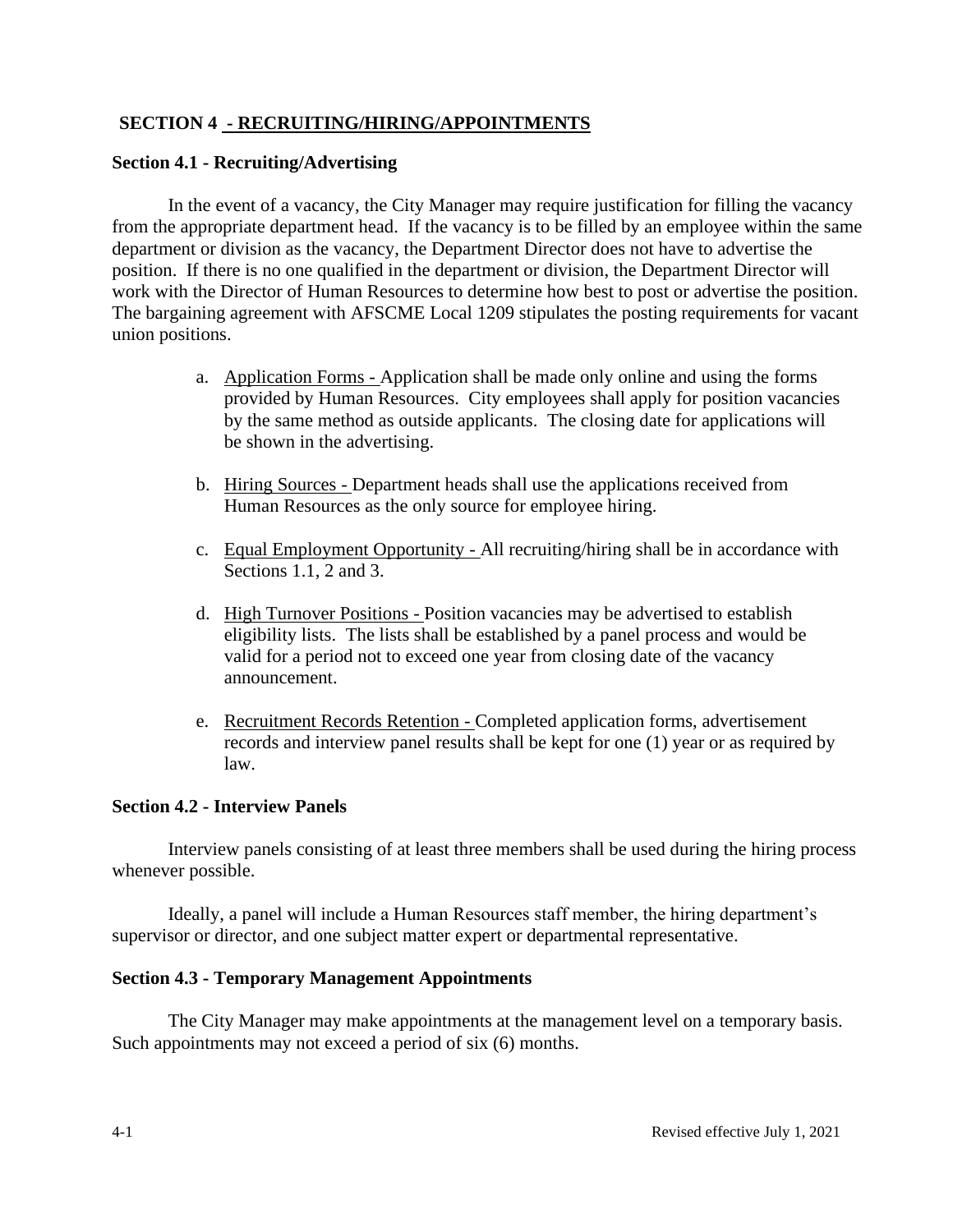# **SECTION 5 – EMPLOYEE CLASSIFICATION, PROBATIONARY PERIOD and TIME IN POSITION**

<span id="page-14-0"></span>The City hires employees in several different classifications:

- a. Full-time regular employees are those hired to work a minimum of 40-hours per week throughout the year.
- b. Part-time regular employees with benefits are those hired to work 20 or more hours per week and less than 40 hours per week on average. Eligible benefits include certain insurances and paid time off. These benefits will be prorated in relation to a 40-hour week.
- c. Part-time employees without benefits are those hired to work less than 20 hours per week on average and whose work will continue beyond one fiscal year. This category of employee is not eligible for any benefits other than those legally mandated (such as worker's compensation, social security contribution, etc.)
- d. Temporary employees are those who are hired to work less than 500 hours during one fiscal year. This may include interns and those hired for special, limited projects. Employees in this category are only eligible for legally mandated benefits.

# <span id="page-14-1"></span>**Section 5.1 - Probationary Period**

All full-time and part-time regular employees shall serve a probationary period when appointed to a position as a new employee or promoted to a position after a competitive process. The probationary period shall be used to evaluate an employee's work and performance. In the event it is determined that the employee's work or performance is unsatisfactory, the employee's employment may be terminated. In the case of an employee promoted after a competitive process, the employee may be reassigned to a position consistent with the employee's abilities, if one is available.

Department heads shall serve a probationary period of twelve months. All other positions shall serve a probationary period of six months which may be extended to no more than twelve months.

#### <span id="page-14-2"></span>**Section 5.2 - Interruption of Probationary Period**

An employee laid off during a probationary period shall be given credit for any portion of such probationary period, provided such employee

- a. is rehired in the same position, and
- b. rehiring occurs within one year of layoff, and
- c. work and performance prior to layoff were satisfactory.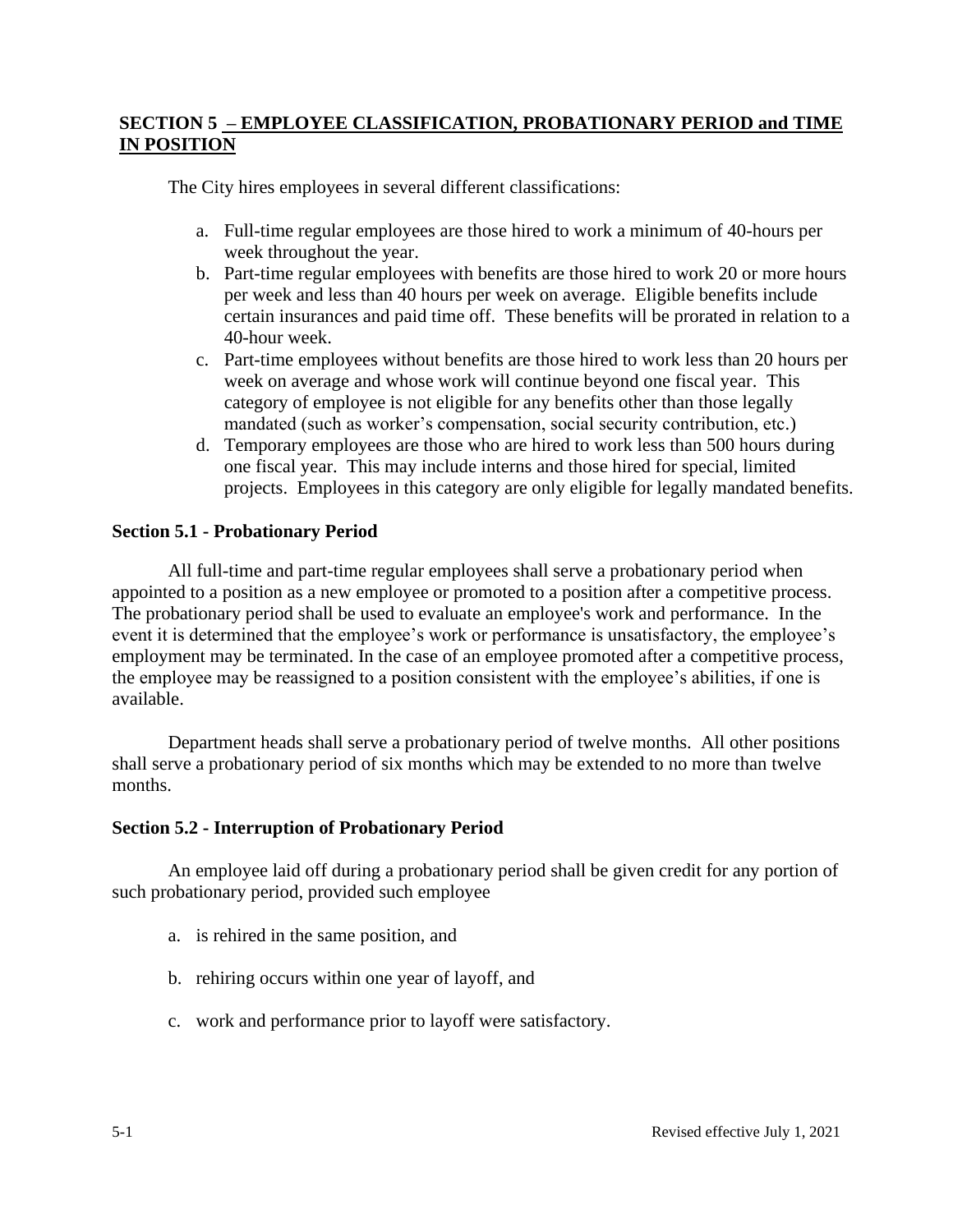#### <span id="page-15-0"></span>**Section 5.3 - Temporary Employees - Probation**

Employees who are hired on a temporary basis shall not serve a probationary period and are not eligible for any benefits other than those that are legally mandated. Any time served as a temporary employee shall not be credited towards any future probationary period unless the employment period was continuous from temporary to regular employee.

#### <span id="page-15-1"></span>**Section 5.4 – Time in Position - New and Promoted Employees**

Every newly filled position requires employee training that uses time and resources that should be used judiciously. To ensure stability of operations and maximum benefit of training time and resources, when a new employee is hired, or a current employee is promoted to a position in another department, it is expected that the employee will remain in the position for at least twelve months before applying for a position in another department.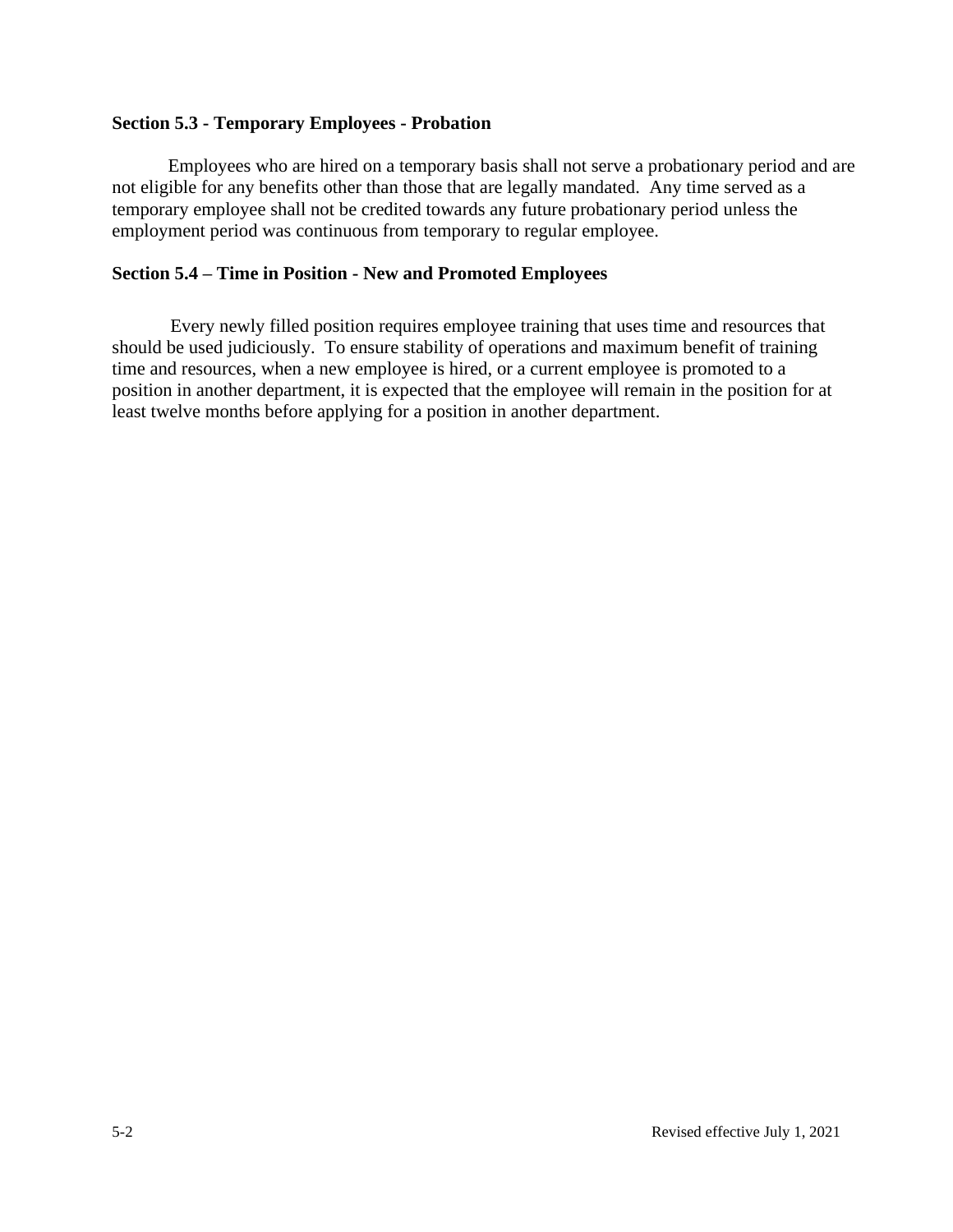# <span id="page-16-0"></span>**SECTION 6 - EMPLOYEE PERFORMANCE EVALUATION**

#### <span id="page-16-1"></span>**Section 6.1 - Performance Evaluation Objectives**

The objectives of a Performance Evaluation include:

- a. A structured and recurring opportunity for supervisors to evaluate the performance of employees.
- b. A structured and recurring opportunity for employees to discuss the supervisory evaluation, provide input on the evaluation and develop future plans and goals.
- c. A basis to approve eligibility for a merit increase. To be eligible, an employee must average at least a 3 (good) rating in all categories on their annual evaluation.
- d. A basis for determining if employees in hierarchal positions are eligible to be promoted noncompetitively.
- e. In the case of identical seniority, a partial basis for determining order of layoff when a position is eliminated.
- f. A basis for developing training plans.

#### <span id="page-16-2"></span>**Section 6.2 - Periods of Evaluation**

All regular employees shall receive a Performance Evaluation at least as follows:

- a. Probationary Employees: every 90 days and at the end of the probationary period.
- b. Non-Probationary Employees: Annually.

#### <span id="page-16-3"></span>**Section 6.3 - Timeliness of Evaluations**

Department Directors are responsible for ensuring that performance evaluations for all employees in their departments are completed in a timely manner. Ideally, performance evaluations should be completed and submitted to Human Resources within two (2) weeks of the due date so that any merit increase, bonus or personnel action based on the evaluation is not delayed. Tardy evaluations deny employees their rights to a timely discussion of their performance and future goals as well as delay a possible merit increase.

Performance evaluations not completed and submitted to Human Resources within sixty (60) calendar days after the due date may result in the denial of a merit increase for the Department Director the next time he or she is eligible. In addition, once the evaluation is completed and if the rating is satisfactory, the employee will receive any merit increase or bonus for which he or she is eligible retroactive to the due date of the evaluation.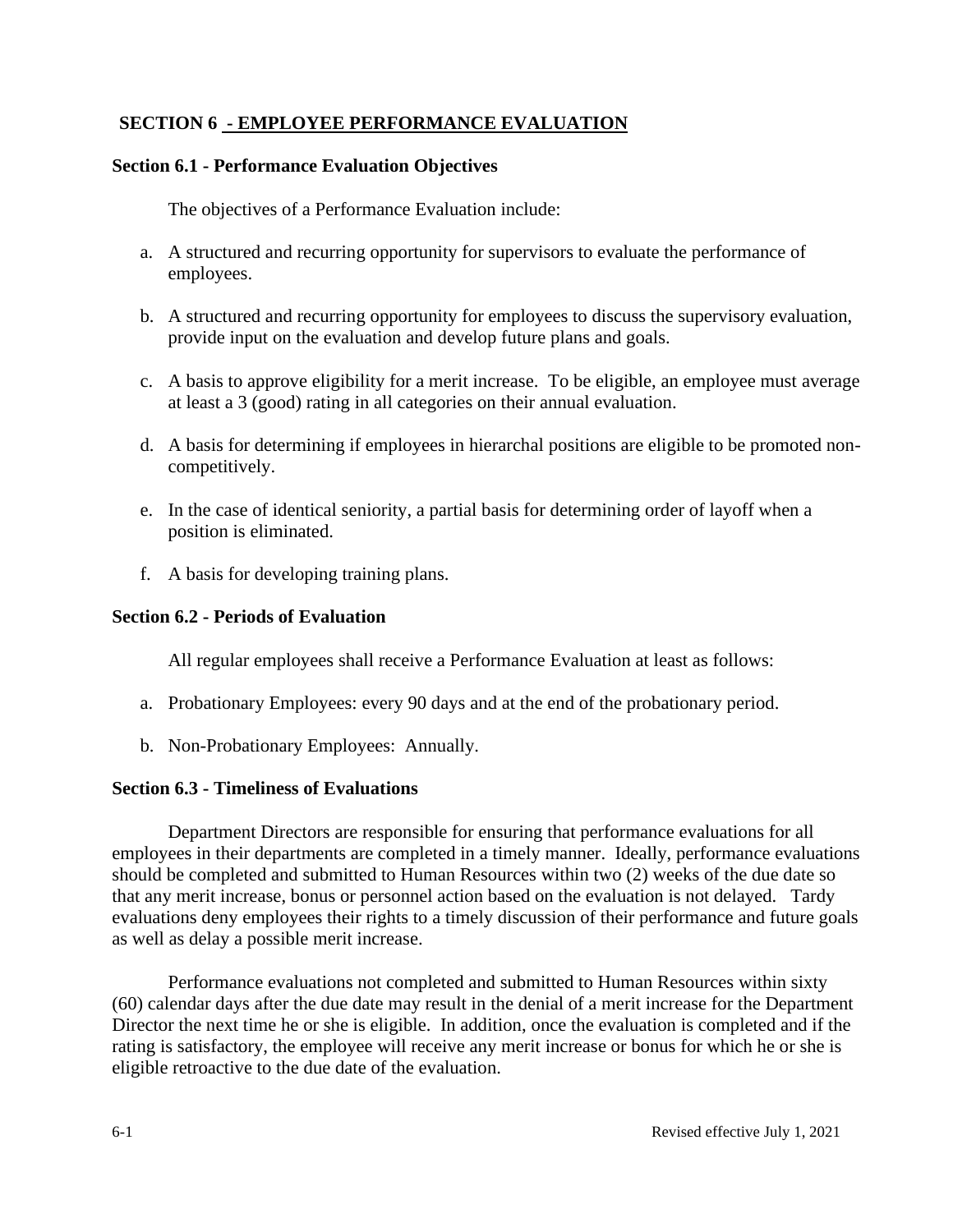Special performance evaluations may be rendered at the request of the employee or at the discretion of the employee's supervisor at any time.

Nothing contained herein shall be deemed to prevent a supervisor from entering comments in the employee's personnel file at any time, provided that copies of such comments are provided to the employee for review and comment.

#### <span id="page-17-0"></span>**Section 6.4 – Who Prepares Evaluations**

Evaluations shall be prepared by the immediate supervisor of the employee who has supervised the employee for a period of not less than 90 days during the evaluation period. If more than one supervisor has supervised the employee for the appropriate number of days during the rating period, the preparing supervisor shall solicit input from the prior supervisors regarding the employee's performance during their part of the rating period.

Before discussing the evaluation with the employee, the preparing supervisor shall discuss the evaluation with the appropriate manager and department head to ensure that all relevant facts and information have been included and everyone agrees with the ratings.

# <span id="page-17-1"></span>**Section 6.5 - Evaluator's Review with Employee**

After review by the division or department head to ensure all relevant facts and information are included, the supervisor(s) responsible for preparing the evaluation shall discuss the performance evaluation with the employee. The employee shall be asked to acknowledge the evaluation by signing the form. If an employee disagrees with any statement in an evaluation, they may submit, within ten calendar days following the conference with the supervisor, a written statement which Human Resources shall attach to the evaluation form and forward to the City Manager. After final review by the City Manager or designee, the employee shall receive a copy of the performance evaluation, including any additional statements, from Human Resources.

#### <span id="page-17-2"></span>**Section 6.6 - Evaluation Confidentiality**

Performance evaluations shall be confidential and shall be made available only to (a) the employee evaluated or his authorized representative; (b) the supervisor, division head, department head; Human Resources personnel; and (c) the City Manager. The evaluation and any attached statements shall become part of an employee's official City personnel record maintained by Human Resources. If an employee applies for a new position within the City, the employee's personnel file may be reviewed by the potential new supervisor and department head as part of the selection process.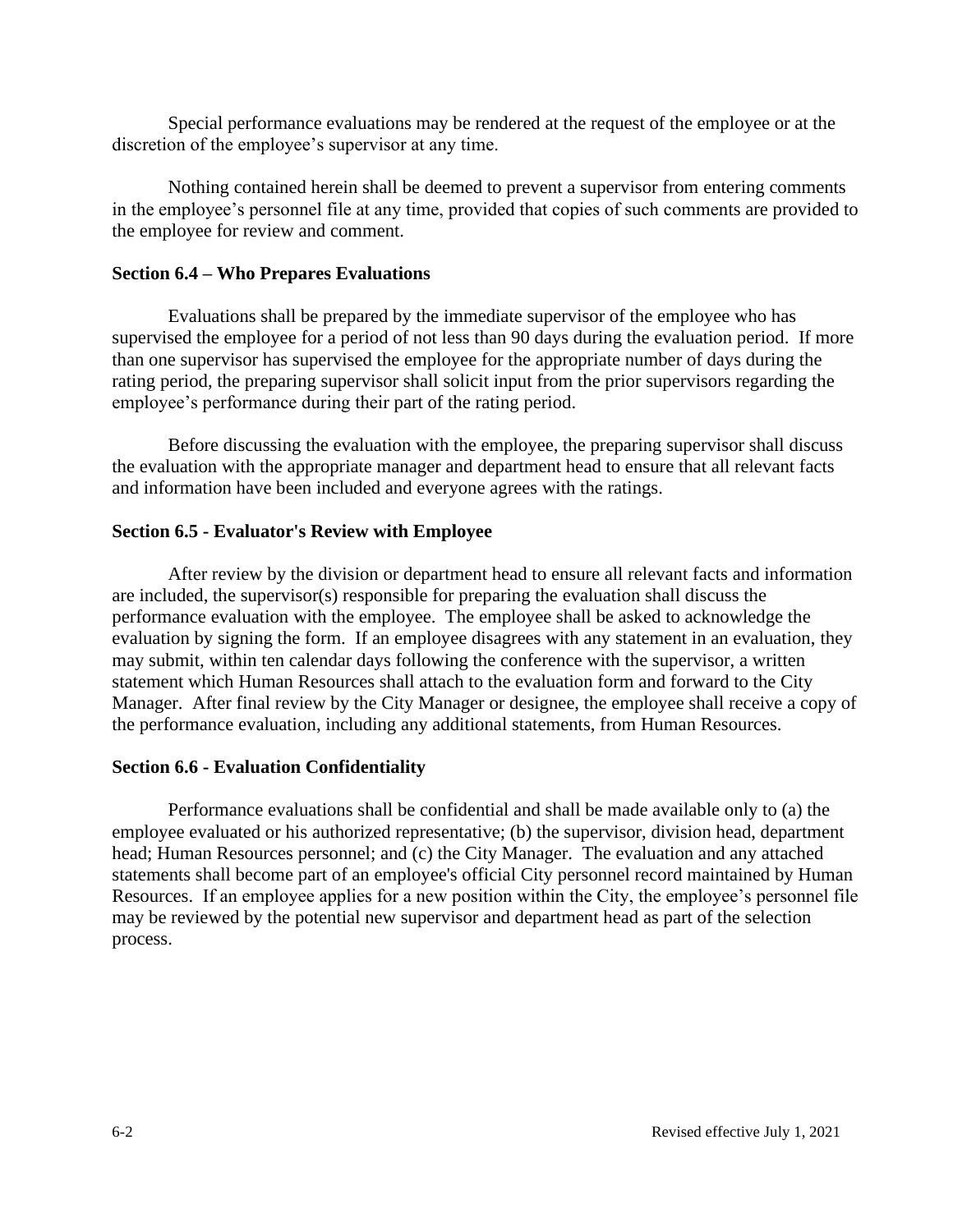# <span id="page-18-0"></span>**SECTION 7 - SEPARATION from EMPLOYMENT**

# <span id="page-18-1"></span>**Section 7.1 - Notice**

To resign or retire, an employee shall give at least fourteen (14) calendar days' notice to their supervisor or as much time as possible prior to the employment termination date. All scheduled workdays in the notice period must be worked in order to be considered proper notice. The supervisor shall immediately notify the department head who in turn will immediately notify Human Resources to assist in a timely termination of benefits.

Employees in management positions are expected to give at least thirty (30) days' notice of planned termination of employment to allow for the completion of projects, final performance evaluations of employees they supervise and other related management responsibilities.

Except in the case of FMLA or disability, accrued leave (sick, annual, personal, etc) days will not be paid during the notice period.

Failure to work the required proper notice period may make an employee ineligible for rehire and cause forfeiture of any accrued leave that may have been due upon termination.

# <span id="page-18-2"></span>**Section 7.2 - Abandonment of Position**

An employee who does not report to work for three consecutive workdays without authorized leave shall be considered to have abandoned their position. The employee shall be notified in writing of the termination of employment at the employee's address on file with the City and the notification shall include any rights of appeal to which the employee may be entitled.

# <span id="page-18-3"></span>**Section 7.3 - Reduction in Force**

- a. All plans for reductions in force shall be approved by the City Manager.
- b. Under a reduction in the work force, employees shall be laid off based on the following factors: temporary status, length of service with the City compared to others in the same job classification, plus the cumulative numerical performance rating for the last rated period.
- c. Employees affected by a reduction in force shall be notified in writing by the City Manager at least fourteen calendar days prior to the effective date of the reduction.
- d. If an employee is scheduled to be laid off, the employee shall be offered a reassignment to another position if a vacancy exists and the employee meets minimum qualifications to fill the position. If the employee declines an offer for a position at the same pay, the City has no further obligation to place the employee. They shall not be eligible for placement on a reemployment list.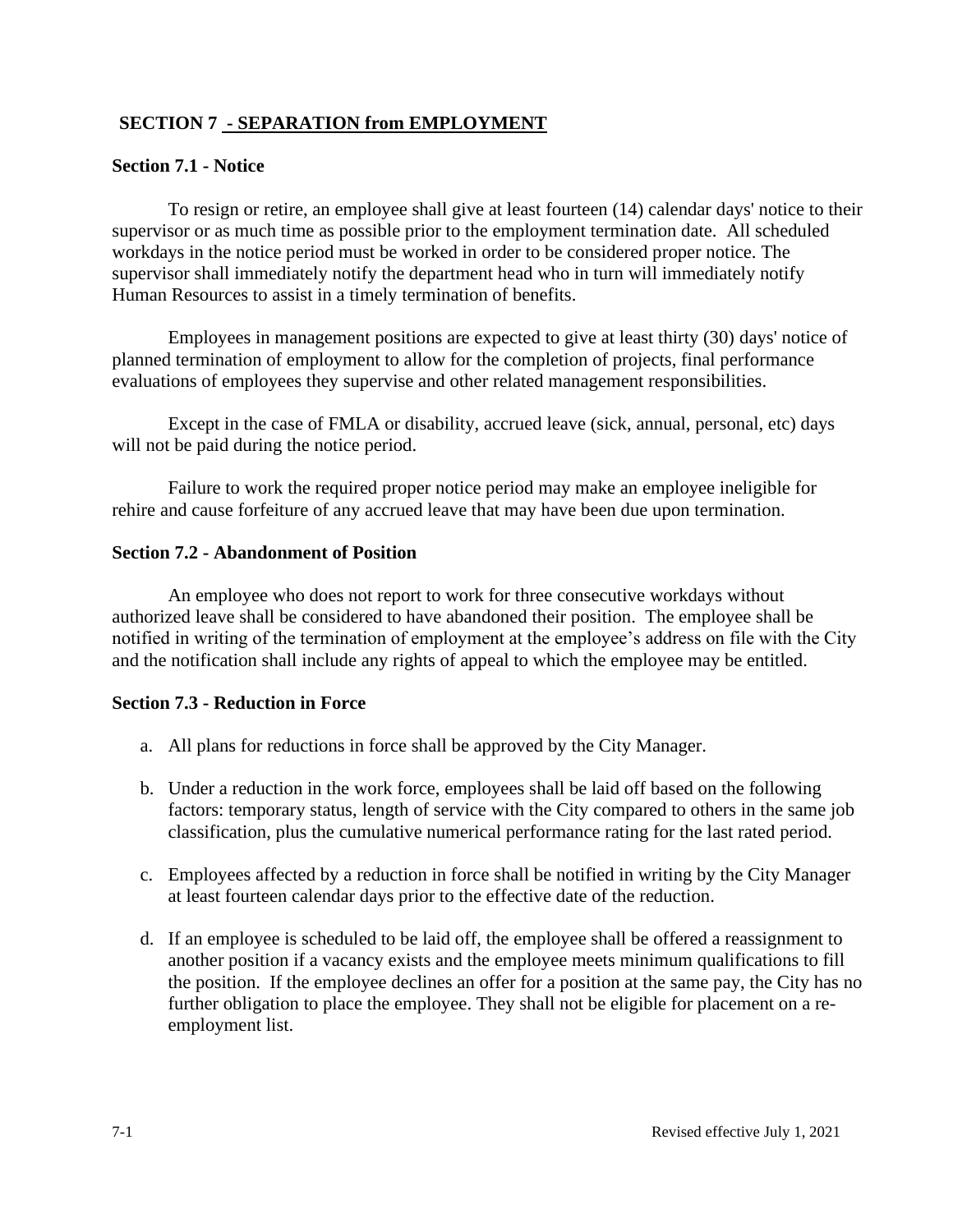#### <span id="page-19-0"></span>**Section 7.4 - Re-Employment Lists**

The Human Resources Department shall create and maintain all re-employment lists.

A regular employee who has been laid off as a result of a reduction in force or the abolition of a position shall be offered placement on a re-employment list for positions for which the employee may be qualified. An employee shall be retained on a re-employment list for up to one year. If an employee has not been re-employed by the City within one year, their name shall be removed. If an employee declines a re-employment offer, their name shall be removed from the list.

Temporary employees who are laid off at the end of the season or assignment may be offered placement on a re-employment list for temporary positions. If placement is accepted, the employee shall be retained on the list for up to six months. If the person declines a re-employment offer, their name shall be removed from the list.

#### <span id="page-19-1"></span>**Section 7.5 - Break in Service**

An employee who is re-employed within a period of thirty (30) calendar days after layoff or separation shall be assumed to have been in continuous service for the purposes of leave accrual. Except for the period between date of layoff or separation and re-employment, the re-employed employee shall be entitled to all annual and sick leave benefits which other employees receive based upon length of service.

#### <span id="page-19-2"></span>**Section 7.6 - Loss of Job Qualification(s)**

Employees are required to maintain any licenses, certifications, or other credentials ("Job Qualifications") required for their position. Employees who lose any required Job Qualifications must notify their supervisor and Human Resources immediately. Proper notice must include a statement of the Job Qualification lost, the date that the Job Qualification was lost (if known), the reason the Job Qualification was lost, and a statement of whether and when the lost required Job Qualification can be reinstated. (For example, if your driver's license is suspended or revoked on January 23, 2011 because of unpaid parking tickets, you must notify your supervisor immediately and inform him or her when the license will be reinstated.) Any employee who fails to notify the employee's supervisor and Human Resources of a lost Job Qualification in accordance with this policy will be subject to disciplinary action and possible termination.

Upon receipt of notice of Loss of Job Qualifications, the supervisor will work with Human Resources and the employee to determine: the date by which the Job Qualification must be reinstated in order for the employee to retain employment; whether the employee will be entitled to remain in their position (or an alternative position, if available) while awaiting reinstatement of the Job Qualification; and/or whether some other accommodation is appropriate and available.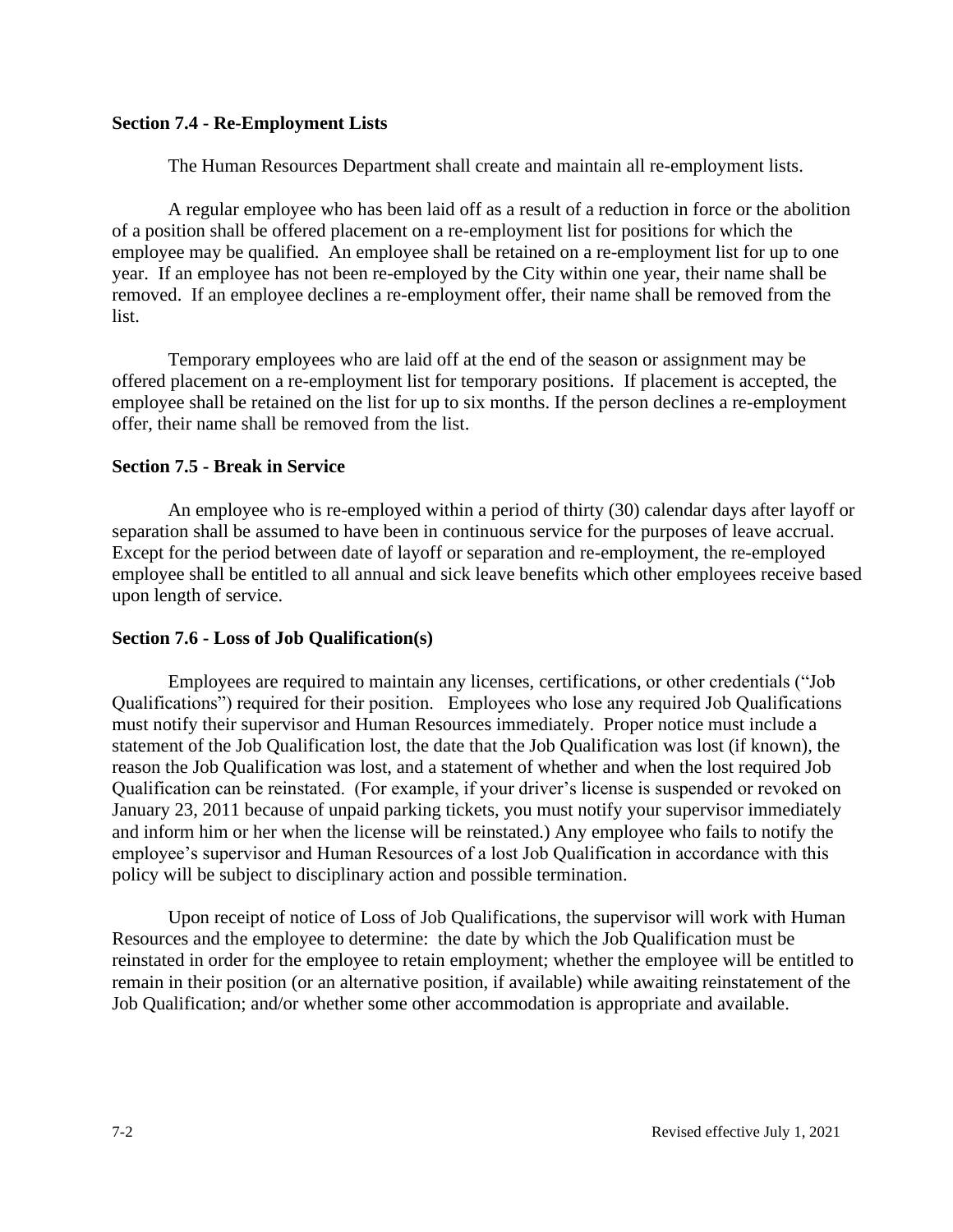# <span id="page-20-0"></span>**Section 7.7 - Exit Interview**

The Human Resources Department may conduct an exit interview with any employee terminating employment with the City. Directors or Managers may conduct exit interviews with employees in their departments, offices or sections who are terminating employment with the City.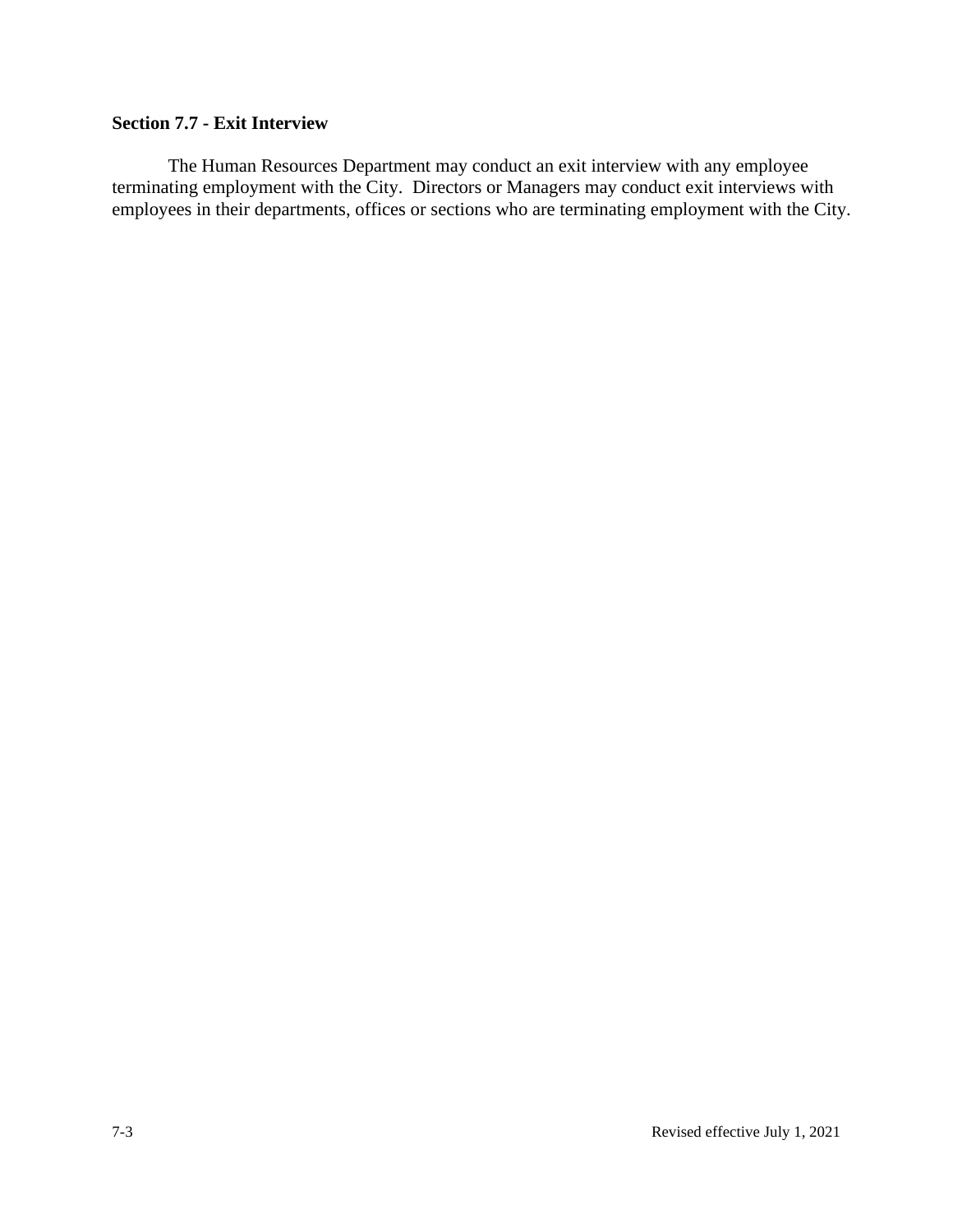# <span id="page-21-0"></span>**SECTION 8 - DISCIPLINE**

The City has a disciplinary policy that includes several types of discipline. The goals of the discipline policy are to assure that City employees follow reasonable standards of behavior; to assist employees in attaining satisfactory performance; and to help build a respectful, lawful, and safe working environment. The level of disciplinary action shall be consistent with the severity of the offense and shall be considered in entirety with any other disciplinary actions recorded in the employee's personnel file. The City reserves the right to modify or apply the policy in any way it deems appropriate for the circumstances, including acceleration of steps, exclusion of steps, or repetition of steps. Employees who develop several different problems that require discipline do not start over in the process with each new offense.

All disciplinary actions should be discussed with the employee, documented, and forwarded to Human Resources for inclusion in the employee's personnel file.

#### <span id="page-21-1"></span>**Section 8.1 - Basis for Discipline**

The following are some illustrative examples of what constitutes cause for disciplinary action up to and including discharge. This list is not intended to be all-inclusive.

- a. Prohibited political activity as defined in Section 19.
- b. Receiving money or things of value from others for political purposes or receiving a favor when it can be construed as favoritism, coercion, unfair advantage, or collusion in matters pertaining to the City.
- c. Conflicts of interest in the award of City contracts.
- d. Willful or repeated negligence in performing duties.
- e. Failure to obey lawful or responsible direction.
- f. Violation of laws, work rules, safety rules, personnel regulations, administrative policies, or department rules.
- g. Misuse of public funds.
- h. Falsifying reports or records, oral or written.
- i. Theft, abuse or misuse of City property or property of others on City premises.
- j. Willful misconduct; unsafe conduct.
- k. Possession, use of, or being under the influence of alcohol or illegal substances, or misuse of legal substances while on duty.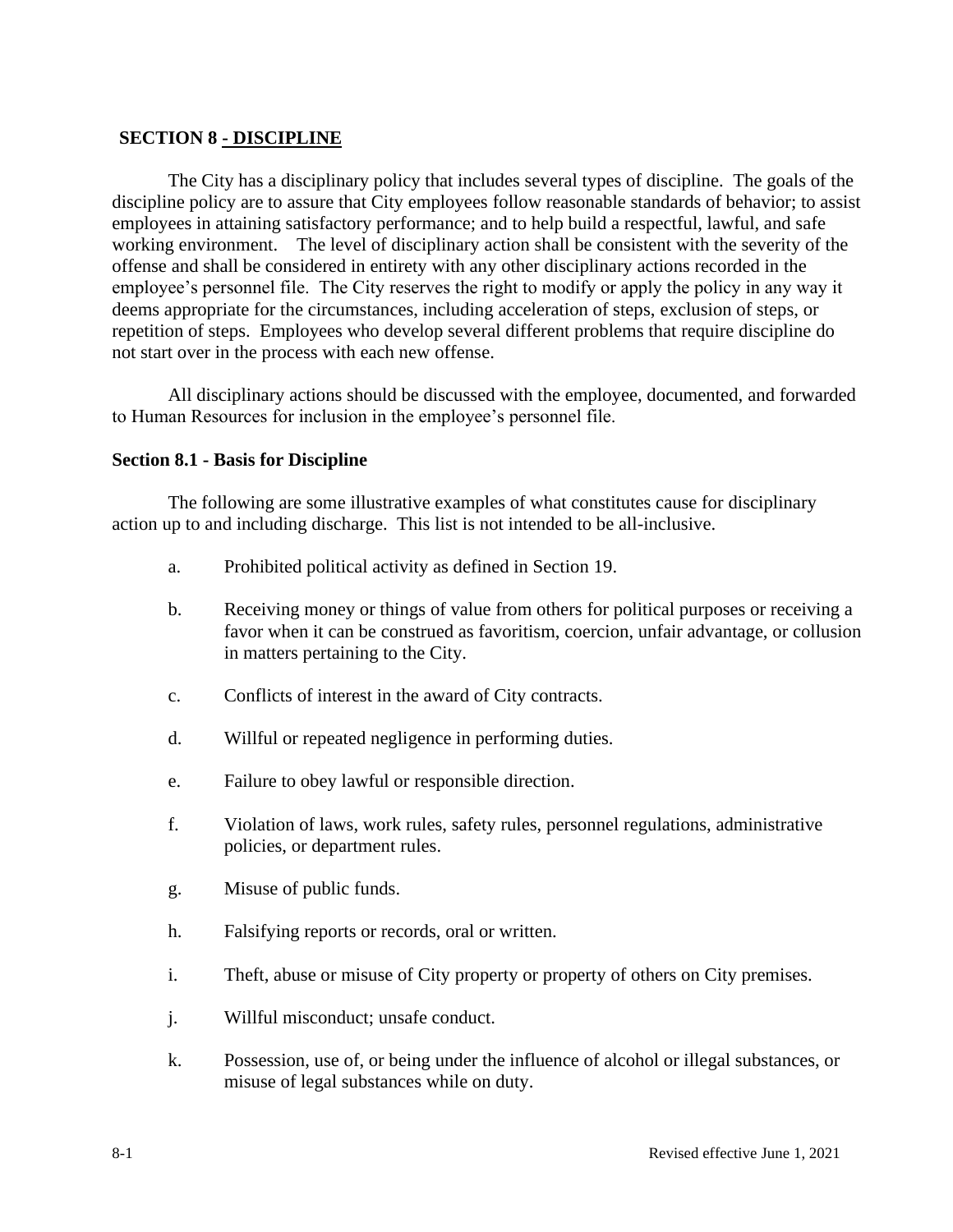- l. Excessive tardiness and/or absence without justifying circumstances in the judgment of the department head.
- m. Unsatisfactory job performance.
- n. Dishonest or discourteous treatment of the public or co-workers.
- o. Possession of firearms or other weapons while on duty or on City property.
- p. Refusal to be examined by a licensed medical practitioner of the City's choosing for a job-related purpose.
- q. Engaging in violent or threatening verbal or physical behavior against a fellow employee or member of the public.
- r. Engaging in sexual harassment, bullying, or other illegal discrimination or harassment against another City employee or member of the public.
- s. Disclosure of confidential information to those without a legitimate need to know.
- t. Conviction of a felony or any infamous or disgraceful offense; or incarceration for a misdemeanor exceeding one week.

#### <span id="page-22-0"></span>**Section 8.2 - Types of Discipline**

#### <span id="page-22-1"></span>Section 8.2.1 - Written Counseling

This level of discipline is for a minor infraction or an issue that could grow into something more significant if not caught early and discontinued.

#### <span id="page-22-2"></span>Section 8.2.2 - Written Reprimand

More severe than a written counseling, a written reprimand may be issued as a first disciplinary step or following a written counseling.

#### <span id="page-22-3"></span>Section 8.2.3 – Suspension or final written reprimand

Suspensions without pay shall normally not exceed five (5) working days and may be imposed by department heads with approval of the Director of Human Resources and the City Manager. Suspension would normally begin no later than five (5) working days after:

- a. the offense, or
- b. when management could reasonably be expected to be aware of the event or situation, or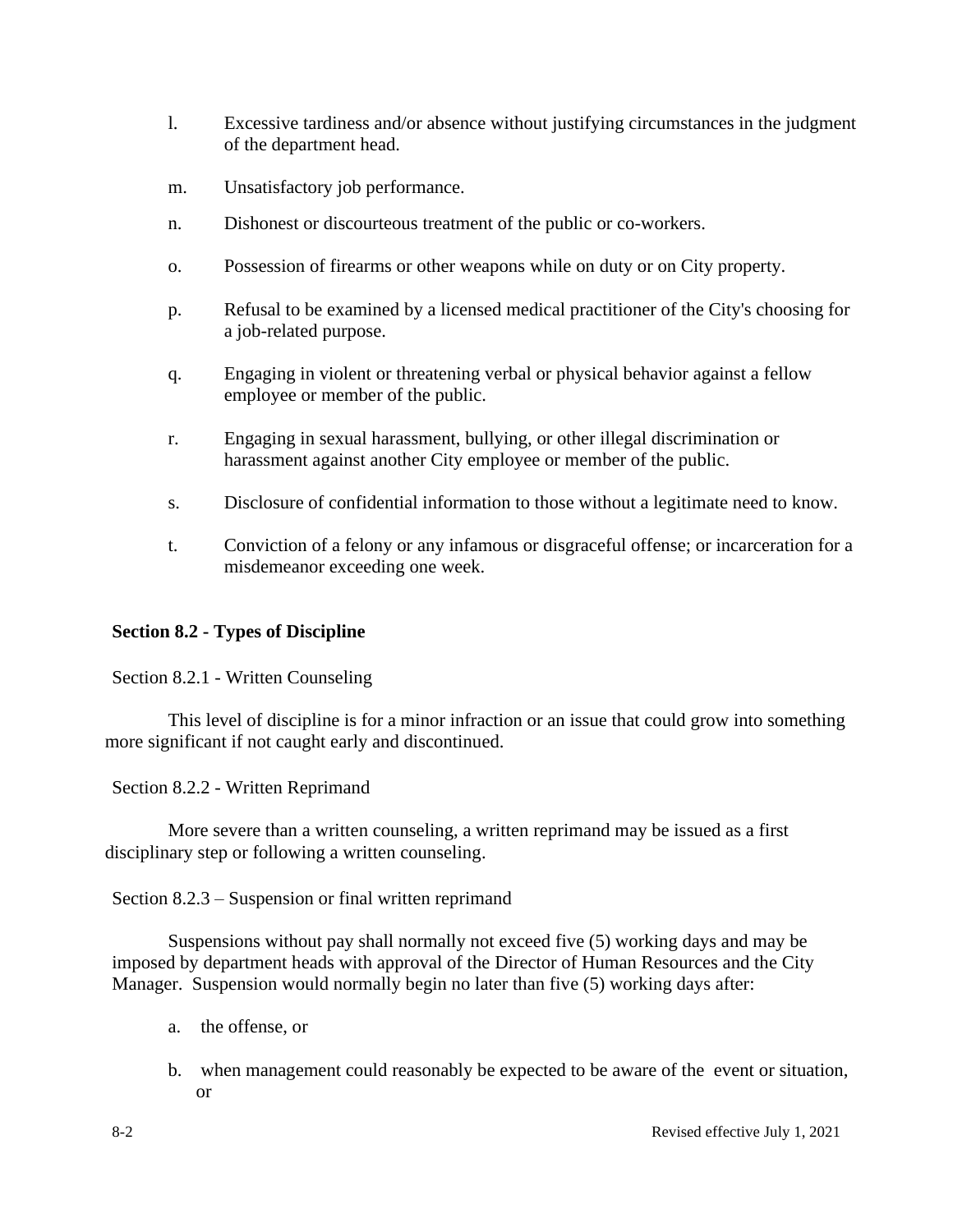c. the conclusion of a prompt investigation regarding the event or situation.

Suspension days should be consecutive scheduled workdays when convenient for management.

A department head, with the approval of the City Manager, may suspend an employee, with or without pay, for an indefinite period if it is deemed in the best interest of the City during an investigation of a disciplinary matter, a hearing, or a trial of an employee for any civil or criminal charges.

There will be some serious situations when a suspension would not be an appropriate final disciplinary action (e.g. poor attendance, inability to perform a job function). In those cases, a manager may choose to issue a final written reprimand in lieu of a suspension. The final written reprimand should clearly state that any further infractions or problems will result in termination of employment.

# <span id="page-23-0"></span>Section 8.2.4 - Discharge

A non-probationary employee shall be notified in writing when their employment is being terminated by the City. The City shall include a statement of the primary reasons for termination. Non-probationary employees may grieve the decision to terminate their employment in accordance with Section 17 of these Personnel Regulations.

#### <span id="page-23-1"></span>**Section 8.3 - Employee Rights following disciplinary action**

- a. A regular, non-probationary employee who has been disciplined has the right of appeal through the City's grievance procedure (See Section 17).
- b. At the employee's written request and provided the employee has not been disciplined during the thirty-month period, records of any discipline over thirty (30) months old and not involving discharge, suspension, or demotion shall be removed from the personnel file and destroyed.

# <span id="page-23-2"></span>**Section 8.4 – Confidentiality of Disciplinary Action**

The City will use its best efforts to keep disciplinary action confidential and limited to those with a need to know, including Human Resources, the employee, the employee's representative and supervisors, and the City Manager. However, there will be times when such limitation is not possible.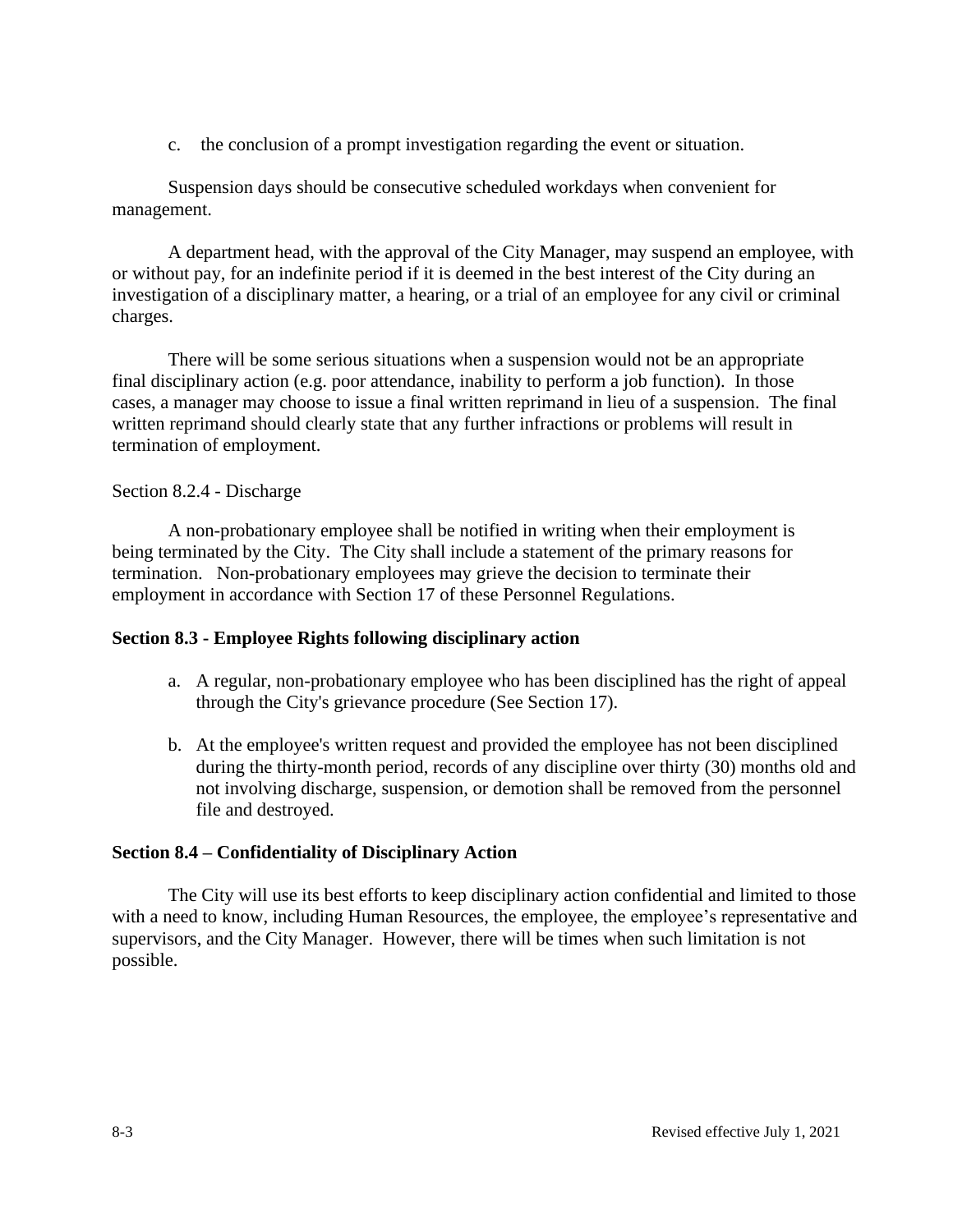# <span id="page-24-0"></span>**SECTION 9 - EMPLOYEE TRAINING AND DEVELOPMENT**

Employee development programs are key components of employee engagement, retention, and service improvement. The City Manager, department heads and supervisory employees should promote employee development and encourage employees to participate in job-related training programs within the parameters of the adopted budget. Training needs may be identified as part of the employee performance evaluation process by the employee, or by City management.

# <span id="page-24-1"></span>**Section 9.1 - Training Categories**

Training categories are:

- a. Voluntary training undertaken for job-related self-improvement outside duty hours.
- b. On-the-job training which may be voluntary or mandatory, either at City facilities or off-site, to encourage improved employee performance. This includes conferences and seminars paid for by the City and attended during working hours.
- c. Extended full-time training at an educational facility that is required or offered by the City.

# <span id="page-24-2"></span>**Section 9.2 - Reimbursement of Voluntary Education or Training Expenses**

When an employee voluntarily attends a job-related education or training program outside duty hours, the City may reimburse up to 75% of the costs of tuition, textbooks and other directly related expenses. This reimbursement shall occur after the following conditions have been met:

- a. The department head, the Director of Human Resources and the City Manager have preapproved the request and stated that the education or training is job related and would enhance the employee's capabilities, and
- b. Sufficient funds are in the City's adopted budget, and
- c. The employee successfully completes the education or training for which reimbursement is approved with a passing grade of B or better, and
- d. The employee submits proof of payment and passing grade along with the completed forms.

An employee who receives reimbursement for the costs of a voluntary job-related education or training course or program must repay the City in full if they end employment with the City within one (1) year after completion of the course or program to which the City contributed to the cost. To the extent permitted by law, the City may collect such amounts from any sums due to the employee at the time of ending of employment. No repayment is required if the ending of employment is the result of a City-ordered reduction in force or lay off.

The City will not reimburse for the cost of an education or training course or program taken a second time due to failure to pass or complete the course the first time.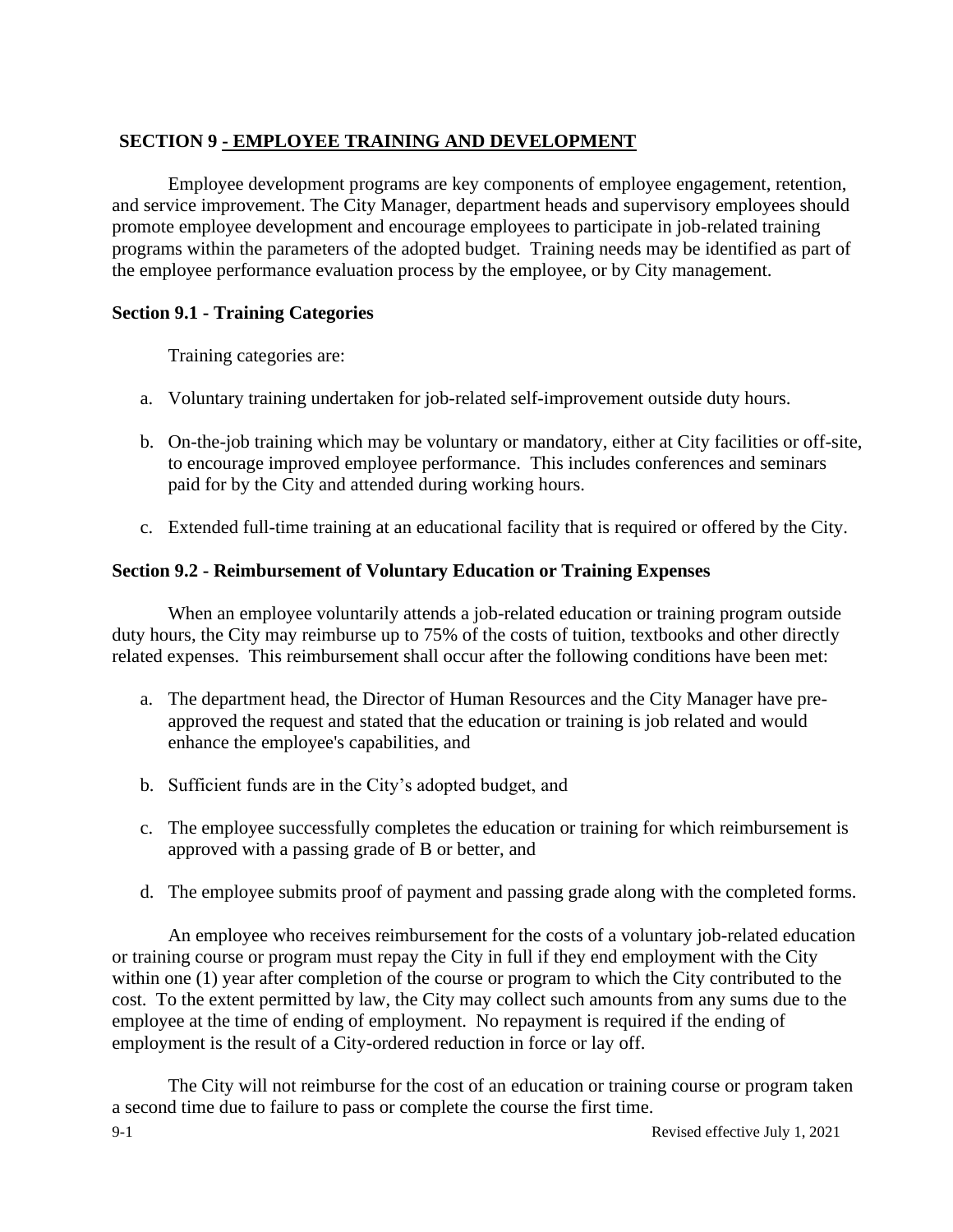This benefit is not available to new hire probationary or temporary employees.

# <span id="page-25-0"></span>**Section 9.3 – On the Job Training paid for by the City and attended during Working Hours**

Please see **Section 29 – Travel Policy** for more information.

#### <span id="page-25-1"></span>**Section 9.4 - Costs of Extended Training**

If the City requires an employee to attend an extended training program, the terms of the payment or reimbursement will be settled on a case-by-case basis in advance of the start of the training.

#### <span id="page-25-2"></span>**Section 9.5 – Extra Credentials**

As an incentive to encourage employees to further their skills and abilities, the City may give an additional one (1) or two (2) steps in an employee's pay grade for earned, additional jobrelated certifications, licenses, credentials, or degrees that are not listed in the employee's job description as required, provided such additional step will not bring the employee beyond the maximum of the range for the position. The extra step(s) awarded will not change the employee's anniversary date for annual evaluation and merit increase eligibility purposes. This benefit is not available to new hire probationary or temporary employees.

#### <span id="page-25-3"></span>Section 9.5.1 – List of Possible Extra Credentials

The contents of the list and steps awarded may be changed at the discretion of the City Manager.

| <b>Extra Credentials</b>                                                          | <b>Steps</b>          |
|-----------------------------------------------------------------------------------|-----------------------|
| Registered Play Therapist                                                         | 1                     |
| Registered Play Therapist-Supervisor                                              | 1                     |
| AICP (Planning)                                                                   | $\mathcal{D}_{\cdot}$ |
| CecD (Planning)                                                                   | $\overline{2}$        |
| <b>CDL-Passenger Endorsement</b>                                                  | 1                     |
| Associates Degree (Job Related)                                                   | 1                     |
| Bachelor's or Higher Degree (Job Related)                                         | $\mathcal{D}_{\cdot}$ |
| Recognized professional certification in the field of work performed for the City | 1                     |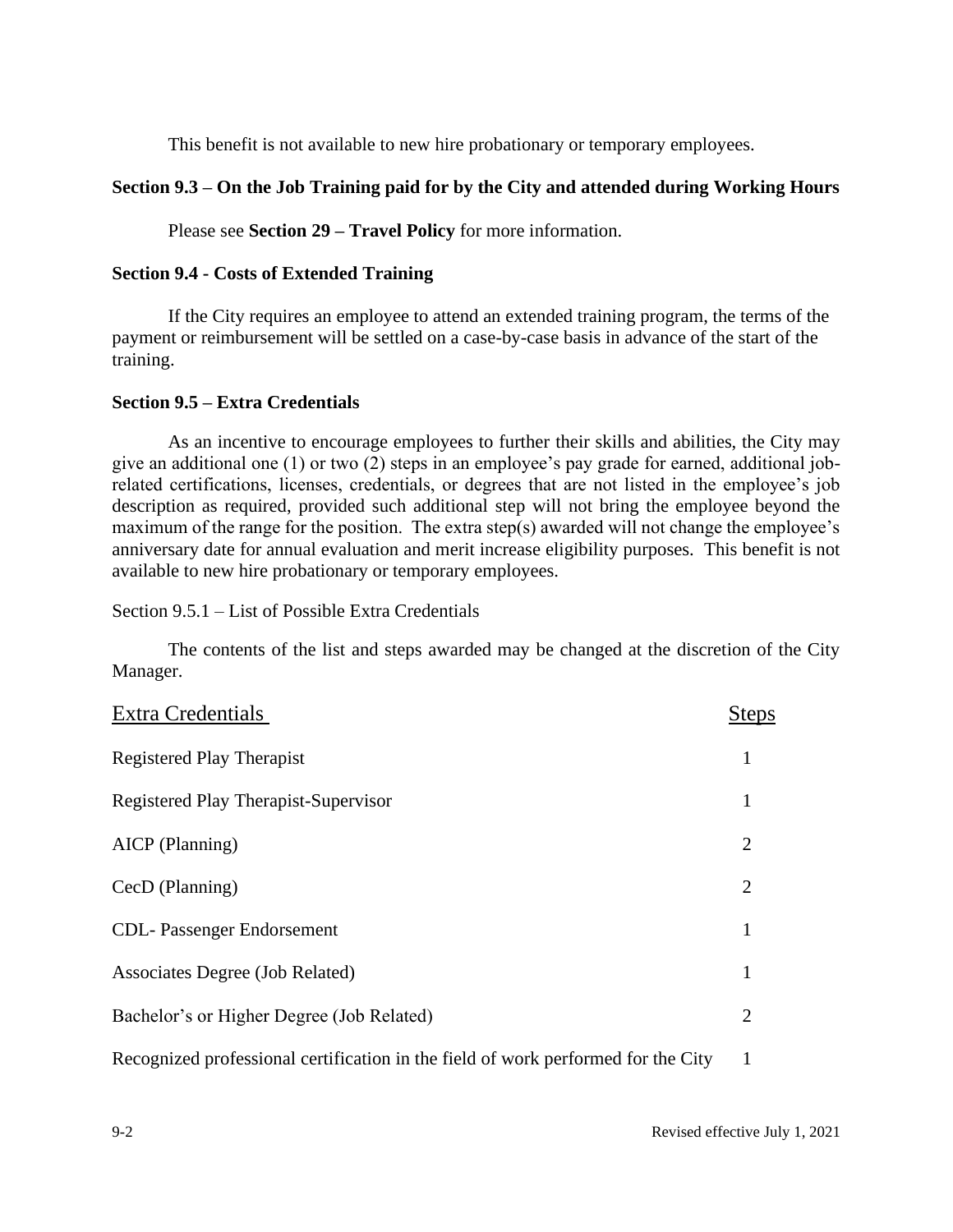#### <span id="page-26-0"></span>**Section 9.6 – Performance Improvement Plans**

A Performance Improvement Plan (PIP) is a limited time opportunity for an employee, with training and guidance from the supervisor, to improve their performance before disciplinary action may be necessary. The goal is to raise all performance measures up to the level of satisfactory.

#### <span id="page-26-1"></span>Section 9.6.1 - Timing and Length of a PIP

The length of PIP is a management decision that should give the employee sufficient time to reach a satisfactory performance level and shall not usually exceed 90 calendar days. A PIP may be extended if improvement has been made and is ongoing. The supervisor shall not wait until the time of the annual evaluation to inform an employee that his/her performance has been unsatisfactory. A PIP should be initiated when an employee's performance has fallen below satisfactory and does not immediately improve after counseling. Failure to improve during the PIP period may be grounds for dismissal.

#### <span id="page-26-2"></span>Section 9.6.2 – PIP for Attendance

A PIP is not usually initiated for attendance when this is the only performance category that needs improvement. Because attendance is solely an employee's responsibility, supervisors are unable to assist, coach or train an employee to a satisfactory rating in this performance category. If attendance is unsatisfactory, a supervisor should proceed with counseling and then, if necessary, start progressive disciplinary action.

#### <span id="page-26-3"></span>Section 9.6.3 – PIP Documentation

A written PIP memorandum is prepared and presented by the director and/or supervisor and should contain:

- 1. Beginning and ending dates of PIP;
- 2. Areas targeted for improvement;
- 3. Specific expectations and goals to be met before the end of the PIP period;
- 4. Schedule of periodic, documented progress meetings (minimum of one per month with the director and/or the supervisor);
- 5. Consequences of failure to meet goals and expectations by the end of the PIP;
- 6. Signature lines for employee, supervisor, and director.

<span id="page-26-4"></span>Section 9.6.4 – Performance Evaluation Ratings after a PIP

A PIP started and successfully completed during the annual evaluation period will count as an extenuating circumstance for annual evaluation purposes. For example, an employee has a PIP initiated several months into the annual evaluation period. During the PIP, the employee improves in this area and has met the goals and expectations by the end of the period. From then until the annual evaluation date the employee's performance remains satisfactory. At the time of the annual evaluation, even though the employee may have struggled in a rating category, the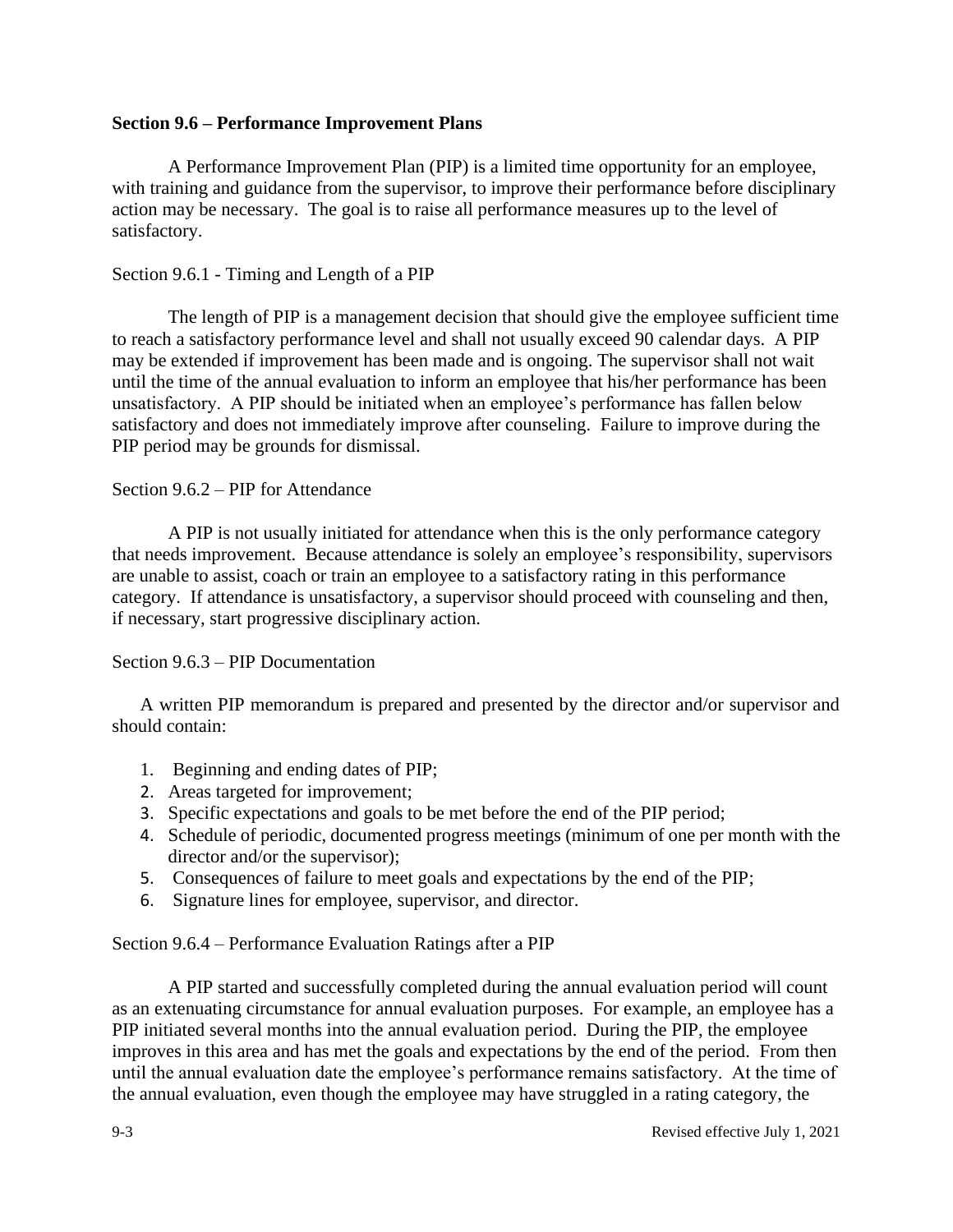successfully completed PIP will count as an extenuating circumstance and allow for a rating of satisfactory. This should be noted in the written explanation of rating.

#### <span id="page-27-0"></span>Section 9.6.5 – PIP - Merit Increase, Promotion, & Date of Annual Evaluation

An employee cannot be awarded a merit increase or promotion during a PIP, however this does not bar the employee from applying for other positions that may be open. A PIP is an employment action, and as such, will establish a new date for annual evaluations and merit increase eligibility if the PIP period extends beyond the end of the rating period or has been initiated as a result of the annual performance evaluation. A PIP started and successfully completed within a rating period will not establish a new date.

# <span id="page-27-1"></span>Section 9.6.6 - Retroactive Pay after PIP

If a PIP extends beyond an annual evaluation date, and a new date is thereby established, no retroactive pay will be awarded back to the prior date. Exceptions will be granted only for the supervisor's failure to evaluate and inform the employee in a timely manner. In these circumstances, retroactive pay may be awarded only for the period between the former annual evaluation date and the PIP initiation date, provided the PIP is successfully passed.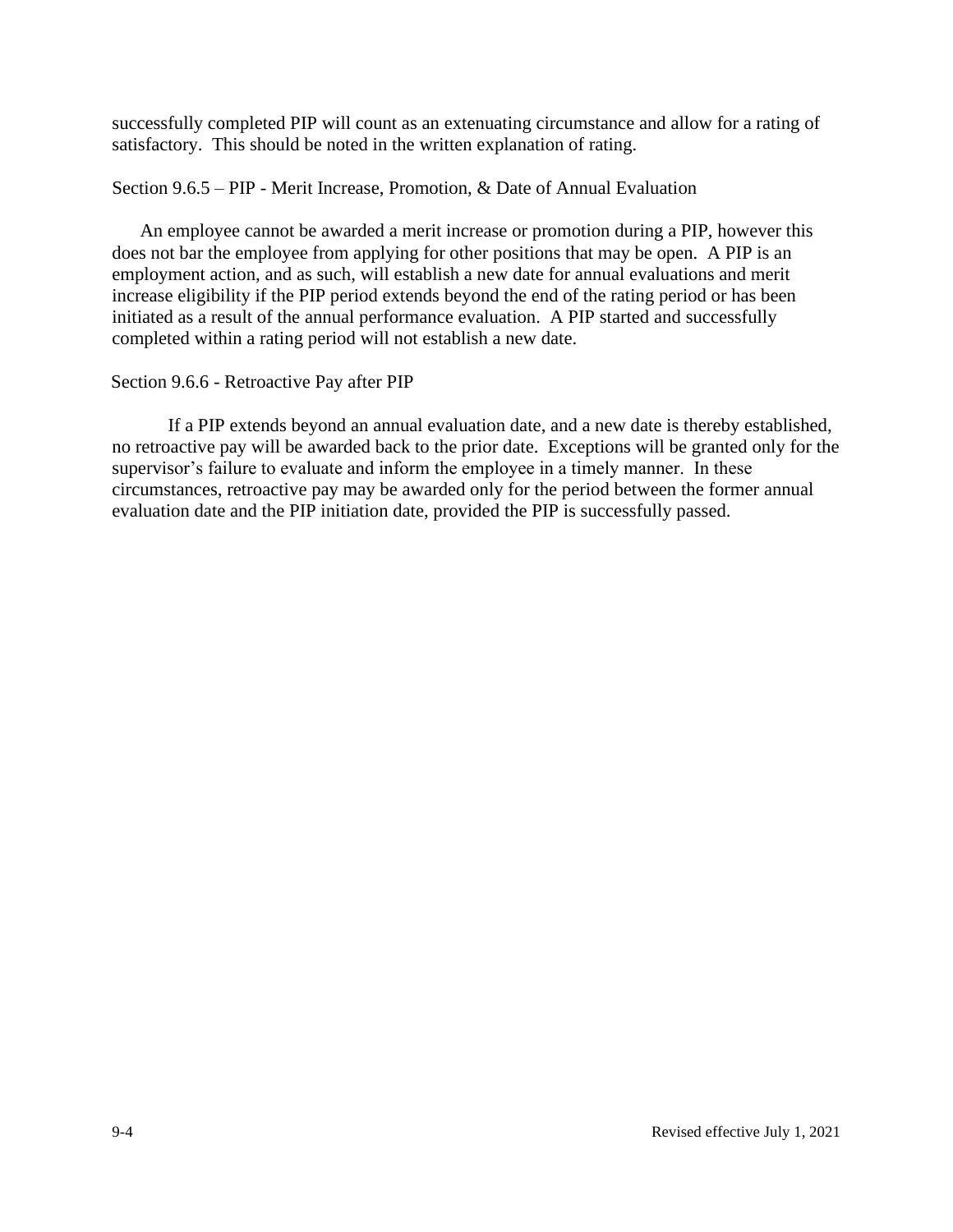#### <span id="page-28-0"></span>**SECTION 10 - OFFICIAL PERSONNEL FILE**

A personnel file for each employee is maintained by Human Resources and is the only official source of information regarding the employee. All information regarding an employee's medical condition, including the results of alcohol/drug screening and/or referral to an Employee Assistance Program will be treated as a confidential medical record and maintained apart from the personnel file. No one will be allowed access to confidential medical records, or any part of an employee's personnel file except the employee and those persons with an official need to know.

#### <span id="page-28-1"></span>**Section 10.1 - Personnel File Contents**

The Personnel File shall contain all information that affects the status of the employee.

File contents include, but are not limited to:

- o Original applications and resumes
- o Hire and appointment letters and pre-employment information
- o Performance evaluations and corresponding personnel actions
- o Payroll deductions and tax information
- o Benefit enrollments and change documents
- o Signed receipts of policies, information, and City property.
- o Memos and other correspondence to and regarding the employee
- o Training and education certificates
- o Awards and recognitions
- o Disciplinary actions

#### <span id="page-28-2"></span>**Section 10.2 – Employee Review of File Contents**

An employee may inspect his personnel file during normal business hours upon reasonable notice to the Human Resources Director.

#### <span id="page-28-3"></span>**Section 10.3 - Records Retention**

Personnel and medical files shall be kept for at least the minimum number of years required by law or the City's records retention schedule after termination of employment.

#### <span id="page-28-4"></span>**Section 10.4 - Public Information**

The following information relative to employees and former employees is available to the public at reasonable times: name, position, salary range, dates of employment and rehire status. Only designated Human Resources and Finance Department staff are authorized to distribute this information.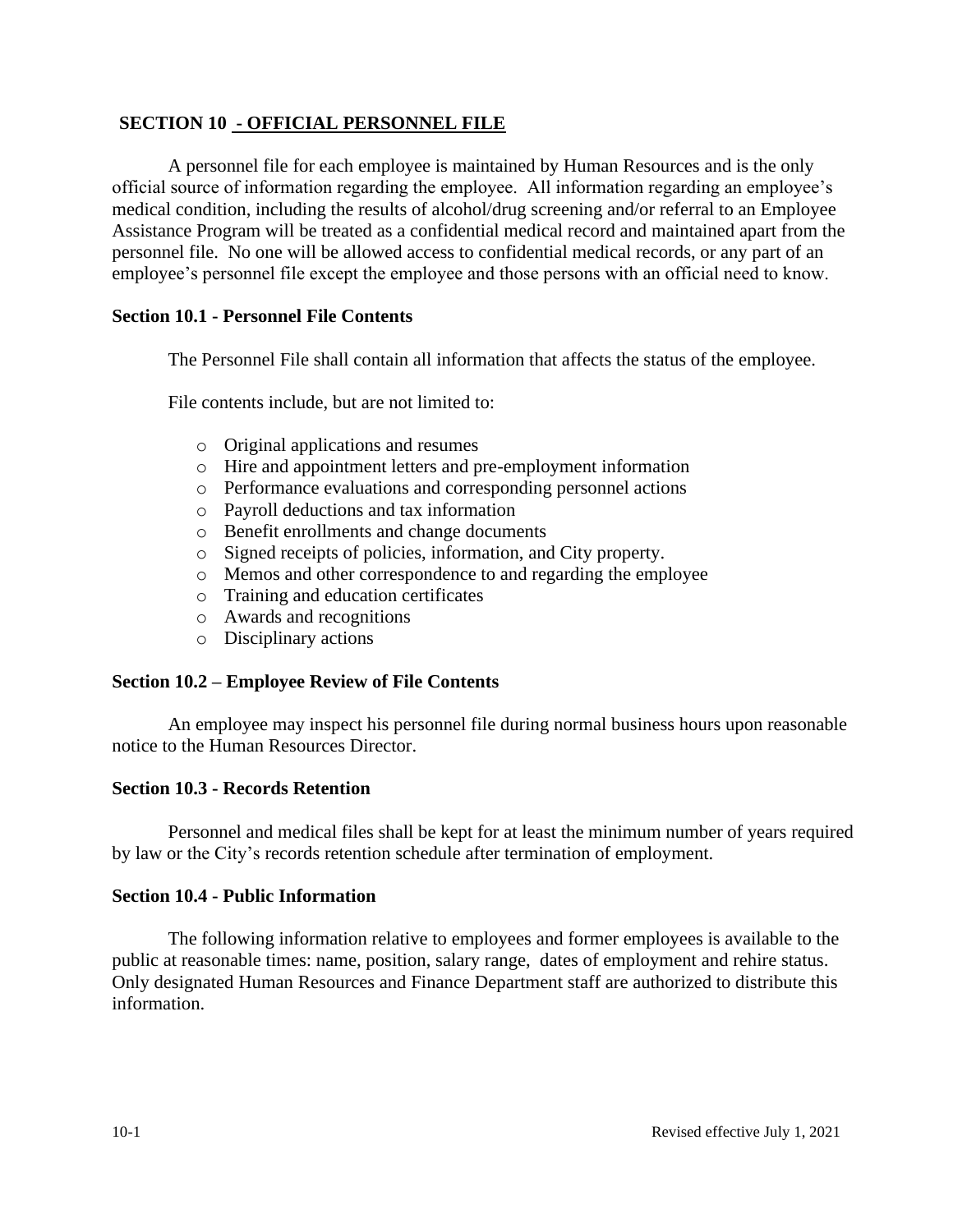# <span id="page-29-0"></span>**SECTION 11 - PAY PLAN AND POSITION CLASSIFICATION**

# <span id="page-29-1"></span>**Section 11.1 –Pay Philosophy**

As an employer, the City of College Park embraces a fair and equitable compensation plan to support achievement of the following goals.

- 1. The City strives to provide a total compensation program that is fiscally sound and equitable in the defined marketplace.
- 2. Benchmarking of select classifications is used as a best practice for compensation of similar positions.
- 3. Competitive ranges are established for all positions to provide the flexibility needed to adapt to market changes, maintain internal equity, and address needs of the City that will ensure a high level of service to the residents of the City.
- 4. Starting pay for new employees is based upon education and work experience related to positional requirements as well as market conditions.
- 5. Pay adjustments, other than allowances and supplements, are provided to employees when appropriate to address equity, market responsiveness, and consistency in the administration of the City's compensation program.
- 6. Employees are eligible for pay increases resulting from true promotions and reclassifications.
- 7. Part-time/temporary employees may not be eligible for the same benefits as full-time employees.
- 8. Fair Labor Standards requirements will be applied fairly and consistently to applicable positions.
- 9. Benefit plans and other non-cash compensation plans are reviewed periodically for competitiveness, cost effectiveness, and their value to employees and the City.
- 10. Pay ranges are reviewed as needed.
- 11. All final decisions on the administration of pay changes are subject to approval by the City Manager or their designee.

# <span id="page-29-2"></span>**Section 11.2 – Pay Guidelines**

<span id="page-29-3"></span>Section 11.2.1 - Definitions

1. Position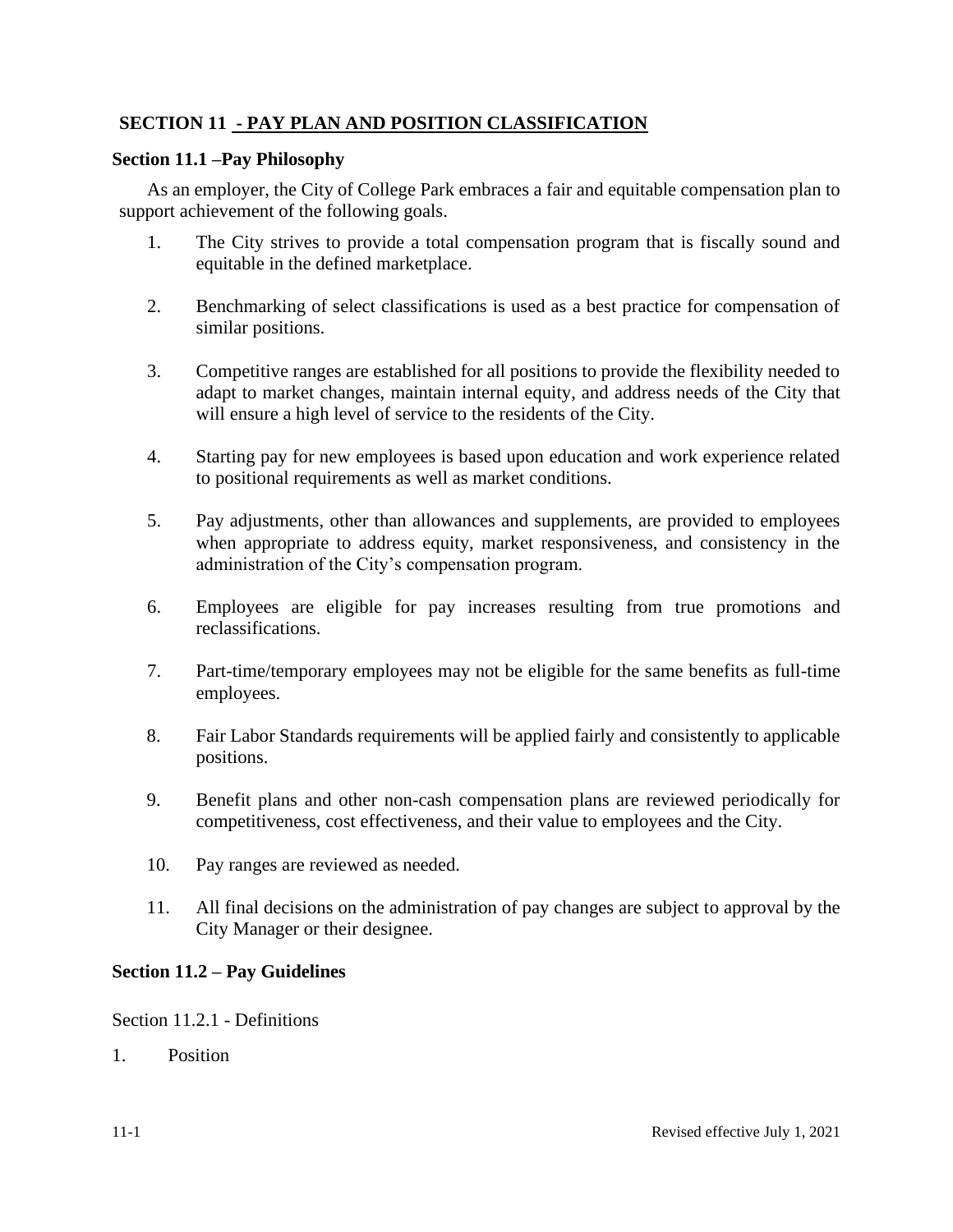A position is a group of assigned duties, responsibilities and specifications requiring the full or part-time employment of at least one person. A position may be occupied or vacant. All positions shall have a job description.

# 2. Class

A class is a group of one or more positions that has a similar level of responsibilities; requires a similar level of qualifications and would be equitably compensated by the same salary range or pay grade.

# 3. Pay Grade

A market-based range of pay consisting of pre-defined steps from a minimum to a maximum. Employees may move from one step to another based on satisfactory performance during their anniversary year.

# 4. Pay Range

A market-based range of pay consisting of a minimum, a market-point and a maximum. There are no pre-determined steps and individuals paid within a pay range will be move based on their performance evaluation, budget parameters, and approval of the City Manager.

# <span id="page-30-0"></span>Section 11.2.2 - Job Descriptions

Job descriptions shall include a list of the essential duties, required education and experience and FLSA exempt or nonexempt status. A job description is intended to indicate the class/pay grade to which a position shall be allocated and may cover several positions in various departments responsible for some or all the same essential duties.

<span id="page-30-1"></span>Section 11.2.3 – Pay Policies

# Section 11.2.3.1 - New Position

When requesting a new position, the department head shall provide the required detailed information in a format acceptable to the Human Resources Director for development of a job description and position classification. All new positions must be approved by City Manager and Mayor and Council.

# Section 11.2.3.2 - Change in Current Position and Request for Reclassification

To request a re-evaluation of a position's classification, the changes in the duties and responsibilities must be permanent and have been performed satisfactorily by the employee. The employee or the employee's supervisor shall submit a formal request, including a list of job additions and changes for review by the employee's supervisor. If the supervisor agrees that new duties and responsibilities have permanently changed the position, the supervisor shall approve by signature and send the written request to the department head. The department head shall review the request and if he or she agrees that new duties and responsibilities have permanently changed the position, the director shall approve by signature and submit the request to the Human Resources Director for re-evaluation of the position's classification and an updated job description.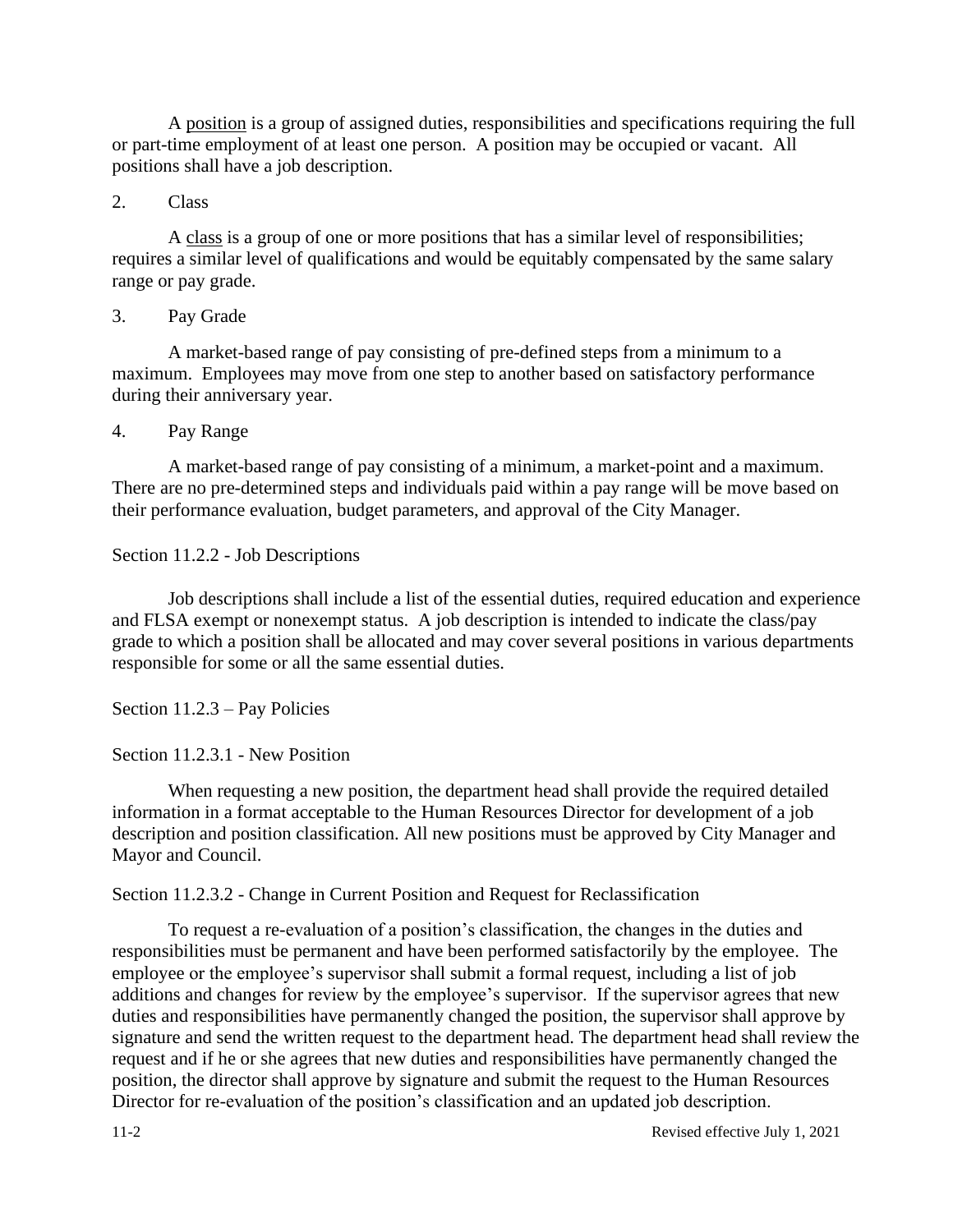After evaluation, the Human Resources Director will submit to the City Manager any new or changed position classifications that are recommended for approval. The City Manager's decision is final and shall not be subject to the grievance procedure. Those not recommended for approval by the Human Resources Director will be returned to the department head with notification to the City Manager. Any new or changed position classifications approved by the City Manager will be part of the City Manager's proposed budget for the following fiscal year or submitted to Mayor and Council at a time of the City Manager's choosing. Mayor and Council approve all positions, and position classifications.

Section 11.2.3.3 -- Reclassification and Promotion

1. When a job has been reclassified to a higher pay grade or an employee has been promoted to a higher pay grade, the employee's salary shall increase at least 5.0% in the new pay grade that includes the new salary, but is not more than the maximum salary of the new pay grade.

If the reclassification or promotion results in an upgrade of one pay grade, the pay raise will be moved upward at least 5.0% in the new pay range. An upgrade of two or more pay grades will be eligible for an additional 2.2% increase for each additional pay grade, up to a maximum of 13.8%. Any increase of more than 13.8% would require documentation by City of College Park's Human Resources Director and approval by the City Manager.

For general reclassifications done as a result of an internal or external compensation study, or as a result of a normal budget process review, if the employee has been in the position since on or before first day of the fiscal year, the effective date of this change will be the first day of the fiscal year.

Otherwise, for an individual reclassification done outside the normal budget cycle, the effective date of the pay increase will be consistent with the next full pay period.

Reclassification, promotion, or changes in pay grade, whether resulting from an internal or external compensation study or individual change in pay grade, shall *not be* retroactive.

Internal Equity Adjustments as a result of the implementation of a system-wide study shall not be subject to the same guidelines as the "Reclassification" guideline. Internal Equity Adjustments can be the result of the application of a formula, applied to all positions in the same pay plan, and are done to ensure that employees' salaries are internally equitable and are not done to reflect an individual "job audit" of a single member incumbent. Internal Equity Adjustments are also not tied to performance measures. *The City Manager may determine an Internal Equity Adjustment strategy that is separate and apart from the guidelines that cover reclassification.* Internal Equity Adjustments, resulting from an internal or external comprehensive review, can be to a higher, or lower, pay grade and are not considered a reclassification, promotion, or demotion.

11-3 Revised effective July 1, 2021 When a job has been reclassified to a lower pay grade, the affected employee(s) shall have their pay grade adjusted accordingly. If the employee's salary is within the salary range of the new pay grade, it will be adjusted to the closest range position that includes the employee's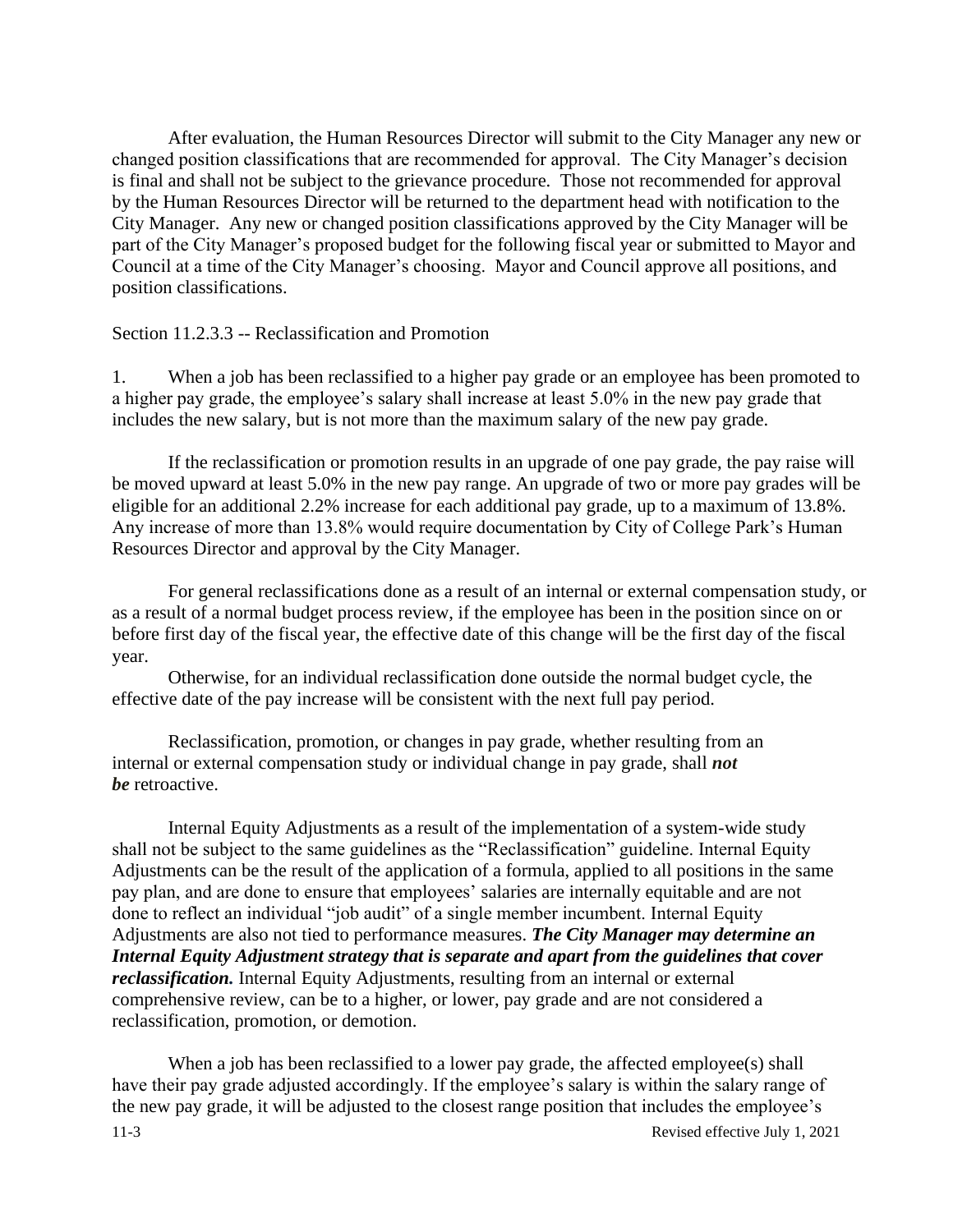salary prior to reclassification. The effective date will be the day following the Council adoption date and the change will be reflected in the next full pay period. Any cost-of-living adjustments given to all employees will be given in a lump sum to employees who are over the pay range maximum and will not be added to their base pay.

If, after the pay grade adjustment, the employee(s) salary is greater than the maximum salary of the new pay range, the employee will continue to be paid at the higher rate of pay and will be ineligible for any pay increase until such time as a general structure adjustment will provide for additional pay.

In cases of promotion, there may be times when the nature of an individual job and level or necessary skills *required by the City*, (and not just possessed by the incumbent), may require a higher salary schedule placement than stipulated in this section. Under such circumstances, the Human Resources Director may recommend to the City Manager *a higher salary placement within the new assigned pay grade.*

# Section 11.2.3.4 – Lateral Transfer

A lateral transfer occurs when an employee is transferred from one job class to another in the same pay grade. When there is no change in pay grade there shall be no adjustment in base salary. A lateral transfer is not considered a reclassification or a promotion.

# Section 11.2.3.5 – Demotion

A demotion occurs when an employee is transferred from one job class to another and the new job class is in a pay grade (or pay range) that is less than the original pay grade (or pay range). Any changes in pay as a result of a demotion will normally be effective the date of approval and reflected in the next full pay period. In most cases, the rate will be adjusted downward to the step in the new range that is closest to the step that includes the employee's salary prior to reclassification.

Demotions can occur for several reasons:

*a. Demotion requested by Incumbents***:** In some cases, an incumbent will request a demotion to a different job class in a lower pay grade (or pay range). Any reduction in salary would take effect within the next pay period.

b. *Demotion for disciplinary reasons***:** Any reduction in salary would take effect within the next pay period.

c. *Demotion for the good of the City***:** If the demotion is at the request of the City for the good of the organization, there would be no reduction in salary. This is done when the assignment to the new, lower level position is needed to fill a critical need and usually is done on a short-term and/or emergency basis. This type of action, if there is no long-term need, is better handled/managed through a temporary assignment. However, it is possible that a demotion for the good of the City could occur on a long-term basis. This type of demotion would have to be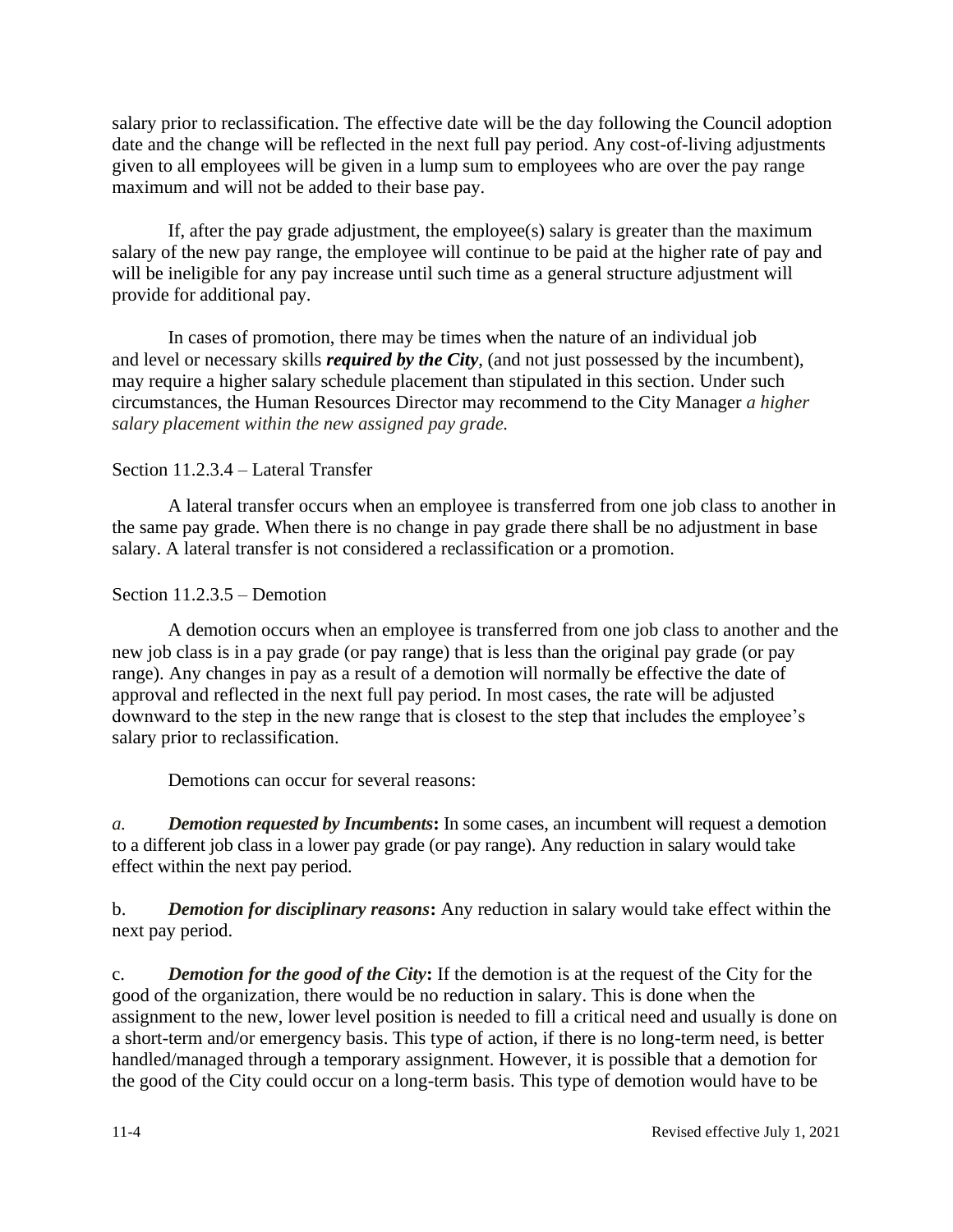approved by the City Manager. No decrease in salary would occur even if the current salary exceeds the maximum of the newly assigned range.

Section 11.2.3.6 - Temporary Assignment(s)

1. "Acting" or temporary assignments occur when the City recognizes a critical job assignment need that must be met and cannot be met through the normal recruitment process. This can occur when an unexpected vacancy occurs; when a mission critical job cannot be filled in a timely fashion; or when a mission objective changes abruptly and requires an immediate action.

2. Temporary or "acting" assignments would be expected to last more than 30 days, and less than 6 months. A temporary or "acting" assignment is to fill a vacancy and not to assume the duties of another employee who is on approved leave, i.e., vacation, holiday, medical, or other short-term absence(s).

3. If the position assigned is lower in pay grade (or equivalent pay range) this would not result in a lower salary for the assigned employee even if the salary exceeded the maximum of the new pay range.

4. If the position assigned is higher in pay grade increase and extends beyond 30 days, but less than 6 months, there should be a 5.0% increase to move to in the new pay range. An upgrade of two or more pay grades will be eligible for an additional 2.2% increase for each additional pay grade, up to a maximum of 13.8%, not to exceed the maximum of the assigned range. Employee's receiving temporary assignment pay shall sign an agreement acknowledging the understanding that they are receiving "Temporary Assignment Pay" and also acknowledging understanding that when the temporary assignment ends, the "assignment pay" will also end. The City may also decide to pay this in a lump sum periodically during the assignment.

Section 11.2.3.7 – New Hires

1. The hire rate for a new employee with no equivalent and/or relevant level experience is the minimum of the salary range to which the job classification is assigned.

2. New hiring rates (or re-hire rates) for employees may consider directly relevant experience and/or experience that can be verified by the Human Resources Department. Starting salaries will be considered based on the length of the experience on a one year of credit for two years of experience, up to a maximum of five years of credit. *Employees who have left the City and have been officially terminated will be re-hired using this formula and will not be rehired at the previous salary.* 

3. Internal Equity is an equally important consideration in filling a vacant position. Before a salary offer is made, Human Resources will also consider the current salaries and length of service in the same/similar job class or classes of current incumbents. It is the policy of the City to make every effort to avoid inverted salary relationships by bringing in newly hired employees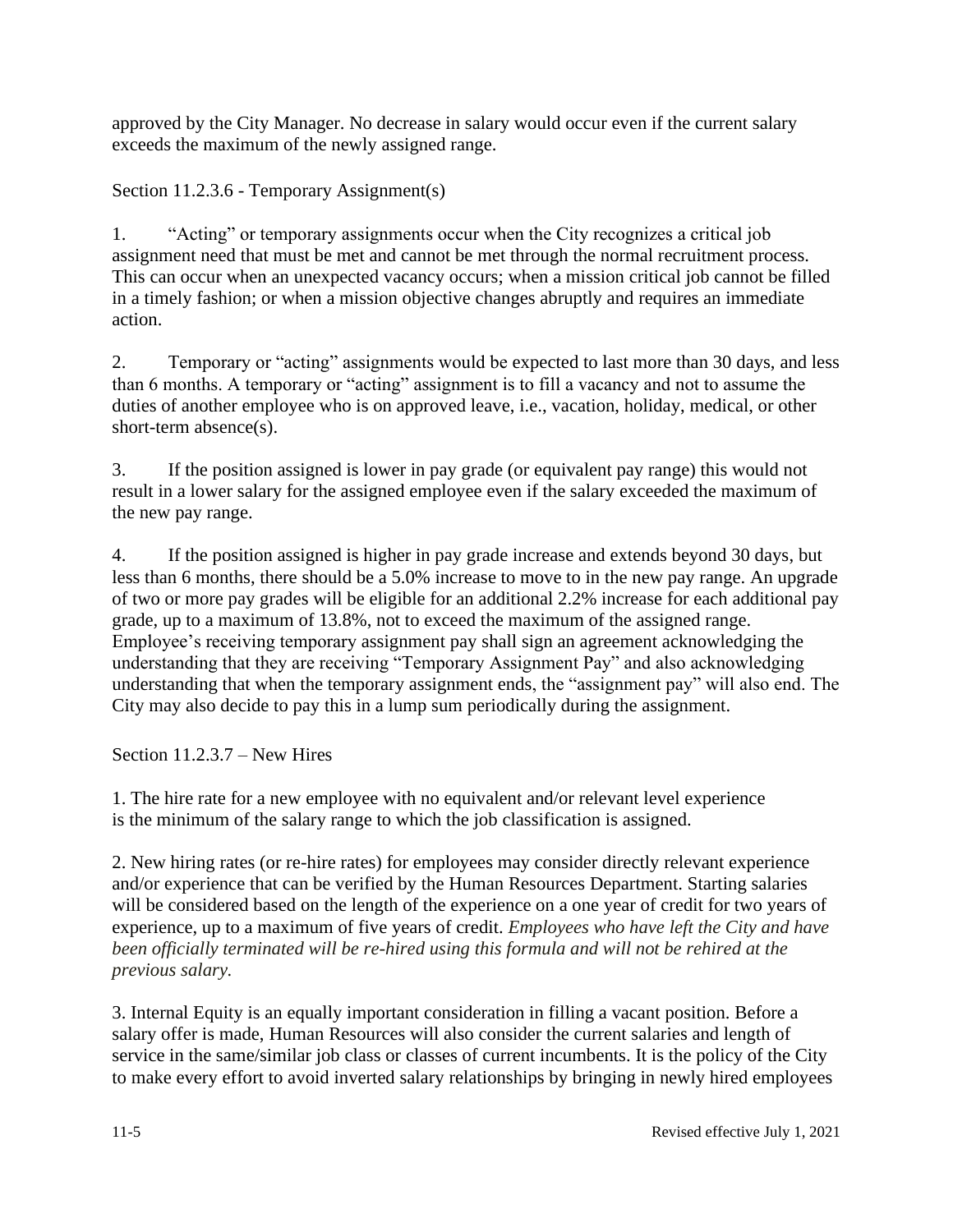at a salary or rate that exceeds the current salaries of comparably placed existing employees in the same/similar job class.

4. The Human Resources department may additionally consider current salary if the open position is determined to be a "hard to fill" position. "Hard to fill" positions will be determined by the Human Resources Department and will be based on the length of time the position has remained unfilled, the difficulty to recruit, and the market conditions of the position, at the time of a vacancy.

5. For Directorships or Assistant Director level positions, the qualifications of the applicant and/or the needs of the City provide the discretion to hire anywhere within the range. However, consideration should still be given to existing salaries of other employees who are in directly comparable leadership positions.

# Section 11.2.3.8 – Maximum of the Range

Ranges are established to reflect the market value of a job and not an incumbent. Once an employee reaches the maximum of his/her assigned range, the salary is frozen and the employee is not eligible for any additional compensation to the base pay unless there is a range movement that would result in a higher maximum. Any cost-of-living adjustments given to all employees will be given in a lump sum (not added to base pay) to employees who are over the pay range maximum.

# <span id="page-34-0"></span>**Section 11.3 – Shift Differential**

Shift Differential is \$1.00 per hour compensation to Public Services field employees whose schedule includes more than three hours worked after 6:00 p.m. and before 6:00 a.m. daily. This payment does not apply to overtime hours as an employee cannot receive two incentive pays for the same hours.

If an employee requests to work a different shift for their convenience and the requested hours include working after 6:00 p.m., shift differential will not be paid. The request should be in writing and placed in the employee's personnel file.

#### <span id="page-34-1"></span>**Section 11.4 - Review of Pay Plan**

The City Manager shall review the pay plan prior to or concurrent with the annual submission of the proposed budget to Mayor and Council.

The rates of pay for each class of positions that are recommended by the City Manager shall be approved, rejected, or changed by the City Council. The Pay Plan approved by the City Council for a given fiscal year is the basis for employees' pay in that fiscal year.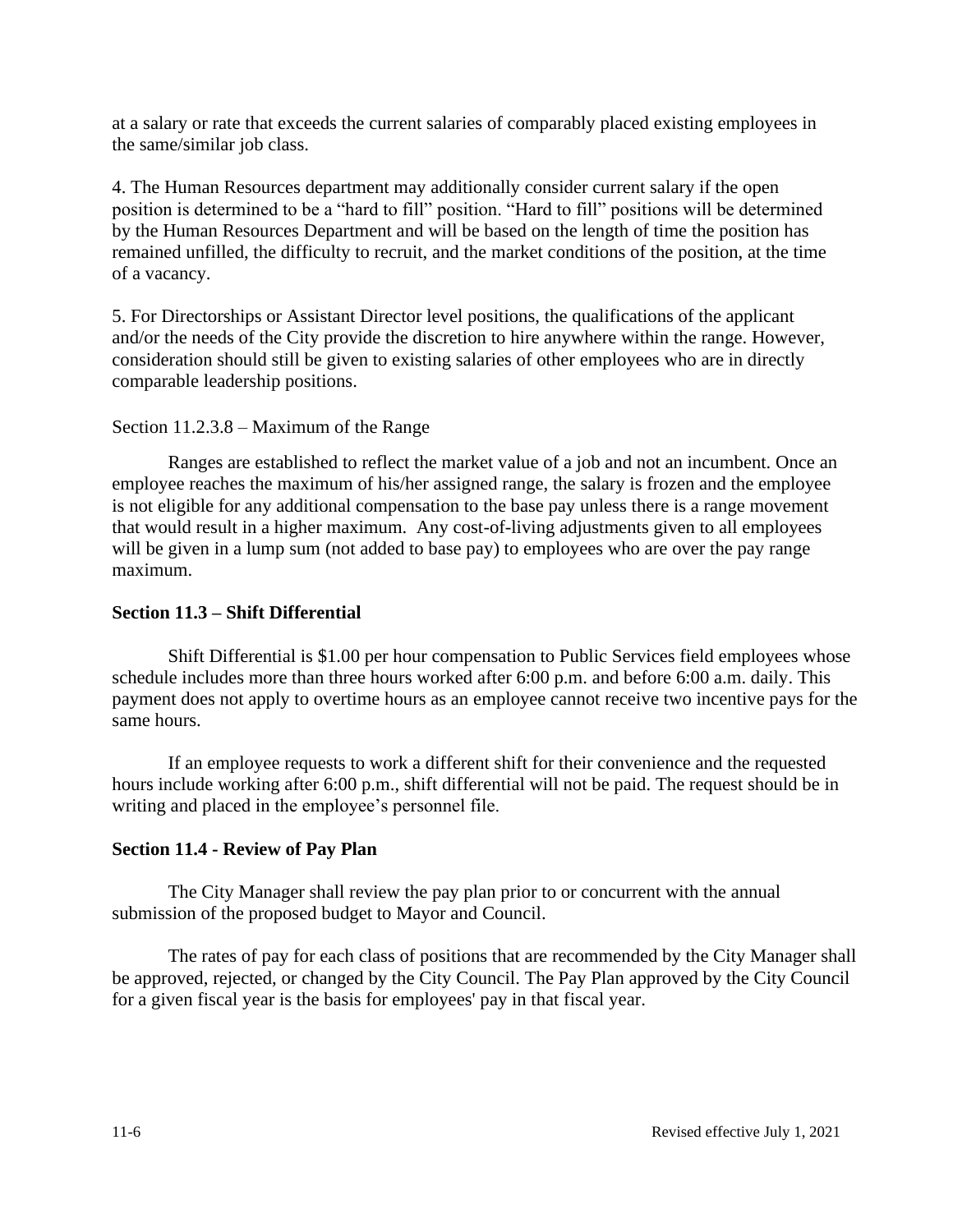# <span id="page-35-0"></span>**SECTION 12 - PAYROLL ADMINISTRATION**

#### <span id="page-35-1"></span>**Section 12.1 - Anniversary Date**

An employee's date of employment is the anniversary date for computing service longevity, establishing initial eligibility for benefits, and the date for annual performance evaluations and merit increase eligibility. An employment agreement, promotion or other personnel action may establish a different date for evaluation and merit increase eligibility, but the anniversary date for service longevity and benefits remains the date of employment.

# <span id="page-35-2"></span>**Section 12.2 – Paydays**

Paydays are every other Friday, encompassing the two-week pay period ending the Friday before the payday. There are generally 26 pay periods in a calendar year. On rare occasions, there may be 27 pay periods in a calendar year.

# <span id="page-35-3"></span>**Section 12.3 – Distribution of Paychecks and Direct Deposit Statements**

Direct deposit of bi-weekly paychecks is mandatory for all employees.

Finance department personnel shall deliver direct deposit statements on payday to an authorized person in each department. This authorized person shall be responsible for safekeeping of the checks and statements and delivery to the department personnel in a confidential manner.

If an employee wishes to have his check stub mailed or picked up by someone other than the authorized person in his department, a signed authorization must be sent to the Finance department. Without this authorization, the check stub will be held until the employee claims it.

Unless prior arrangement with the Finance department is made, direct deposit statements of terminated employees shall be mailed to the home address on file with the City.

#### <span id="page-35-4"></span>**Section 12.4 - Attendance Records/Timesheets**

Each department head or designee is responsible for approving the attendance and pay records of all persons in the department. Records of attendance and pay shall be maintained and certified by the department head and forwarded to the Finance department for processing at the end of each pay period.

All-time records are rounded to the nearest 15-minute increment and no payroll payment is made in a unit smaller than 15 minutes.

The Finance Director shall be responsible for determining that each employee on a given payroll is correctly compensated in accordance with the law and City policies. If errors are detected in payroll, the Finance Director shall take proper action to correct the error and notify the appropriate department head.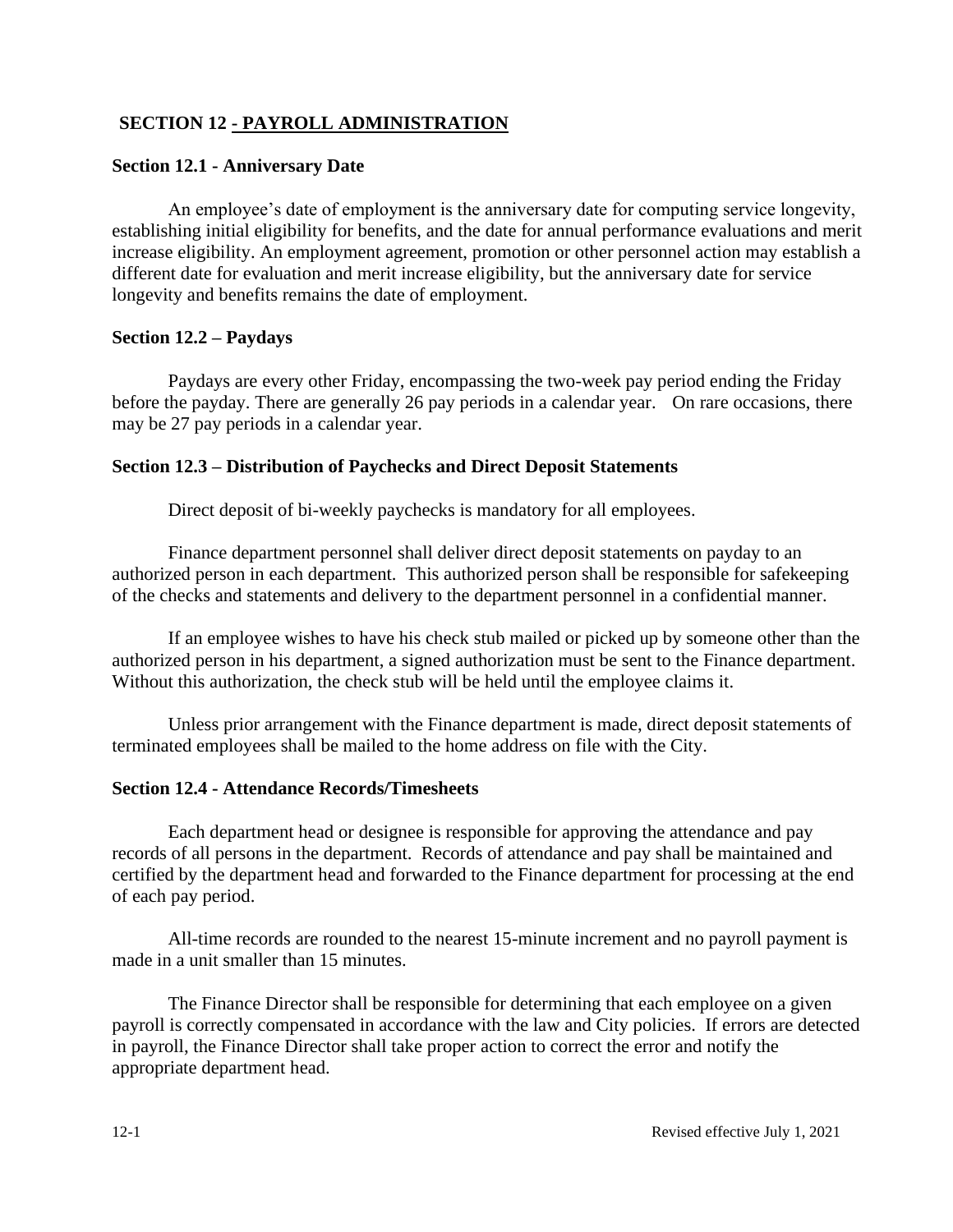# **Section 12.5 - Verification of Employment and Salary**

Only designated Human Resources and Finance staff members have the authority to verify employment and salary of current or former employees.

Unless otherwise required by law, or allowed by the employee's signed release, the information released is limited to name, position, salary range of position and dates of employment.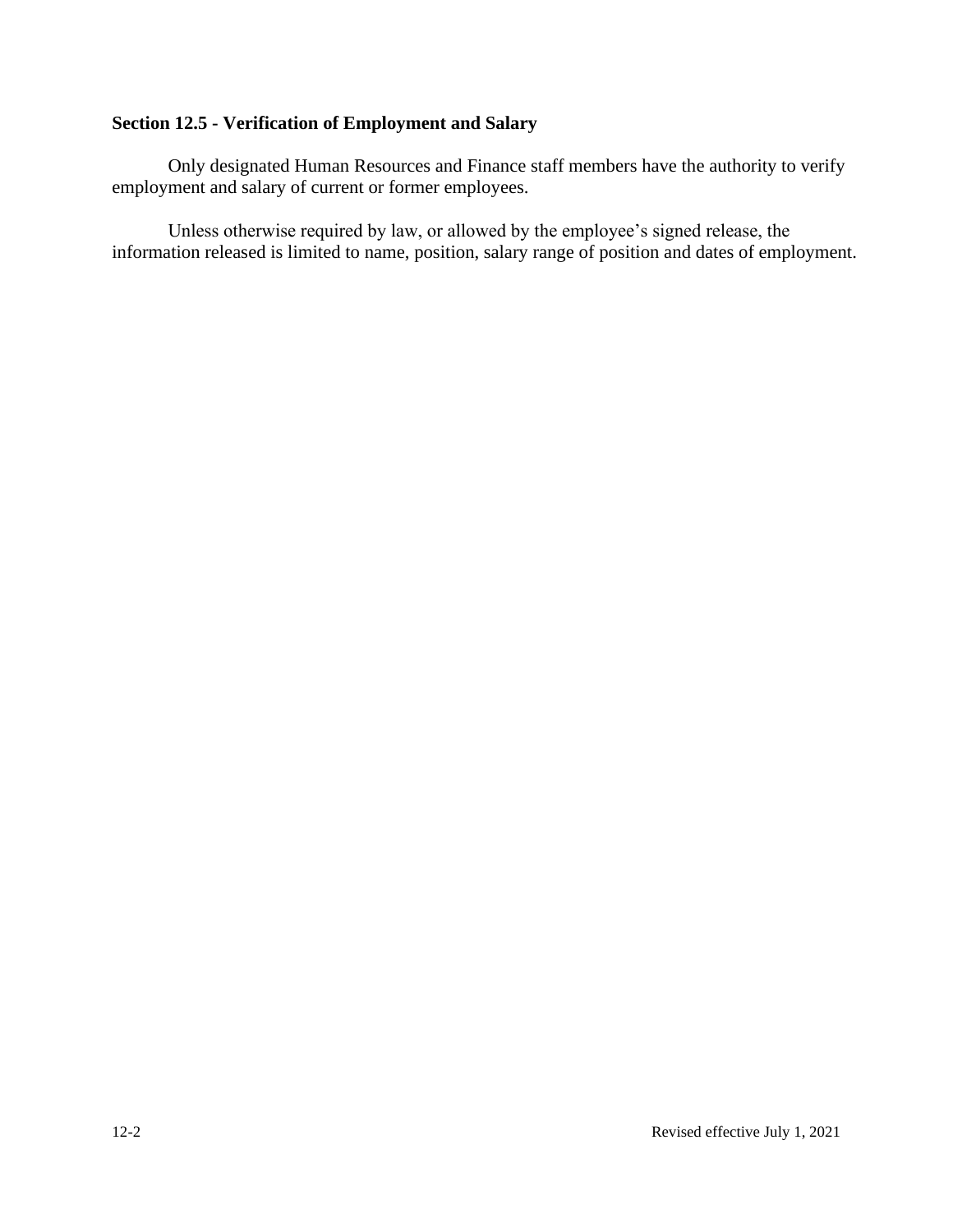# **SECTION 13 – HOURS OF WORK, FLEXTIME, TIMEKEEPING, OVERTIME, COMP TIME, and BREAK TIME FOR NON-EXEMPT EMPLOYEES**

# **Section 13.1 - Hours of Work**

The normal work week begins at 12:00 a.m. on Saturday morning and ends at 11:59 p.m. the following Friday. The normal full-time work week consists of 40 paid hours over five days, each with eight paid hours plus a 30- to 60-minute unpaid meal period to be taken near the middle of the shift.

# **Section 13.2 – Alternate Work Schedule**

With the advance written approval of the City Manager and Director of Human Resources, department directors may establish alternate work schedules within their departments provided that adequate staffing is maintained for operations and service to the public.

A full-time alternate work schedule would include 40 hours of work within the work week described above but may include longer or shorter workdays. Any workday of eight hours or longer must include 30 to 60 minutes of unpaid break or mealtime.

Some departments, due to operational necessity, may be unable to offer alternate work schedules for particular positions, or during certain times of year, or at all.

# **Section 13.3 – Timekeeping**

All employees must keep a record of their time worked and their paid time off (i.e., vacation, sick, personal, or other paid time off, normally requested and approved in advance). Most hourly employees record their time by "punching in" at the beginning of their shift and "punching out" at the end of their shift and whenever they leave work during their normal working hours.

For example: The work shift starts at 8:00 a.m. and ends at 5:00 p.m., and the employee punches in and out at the beginning and end of the shift. The employee takes an unpaid lunch break from 11:30 to 12:30. The department may or may not require that the employee punch in and out for that break. The employee is paid for eight hours on that day. If the employee does not get the onehour unpaid break, they must notify the supervisor of that and the supervisor will pay them for all time worked. If an hourly employee leaves and returns to work at any other time, they must punch in and out (or otherwise record their time away) so the non-worked time can be deducted or paid by using accrued leave time.

### **Section 13.4 – Overtime for Non-Exempt Employees**

Employees covered by the Fair Labor Standards Act (FLSA) must receive overtime pay for hours worked in excess of 40 in a work week at a rate not less than time and one-half of their regular rate of pay. These employees are paid per hour and are referred to as "non-exempt" or "hourly" employees.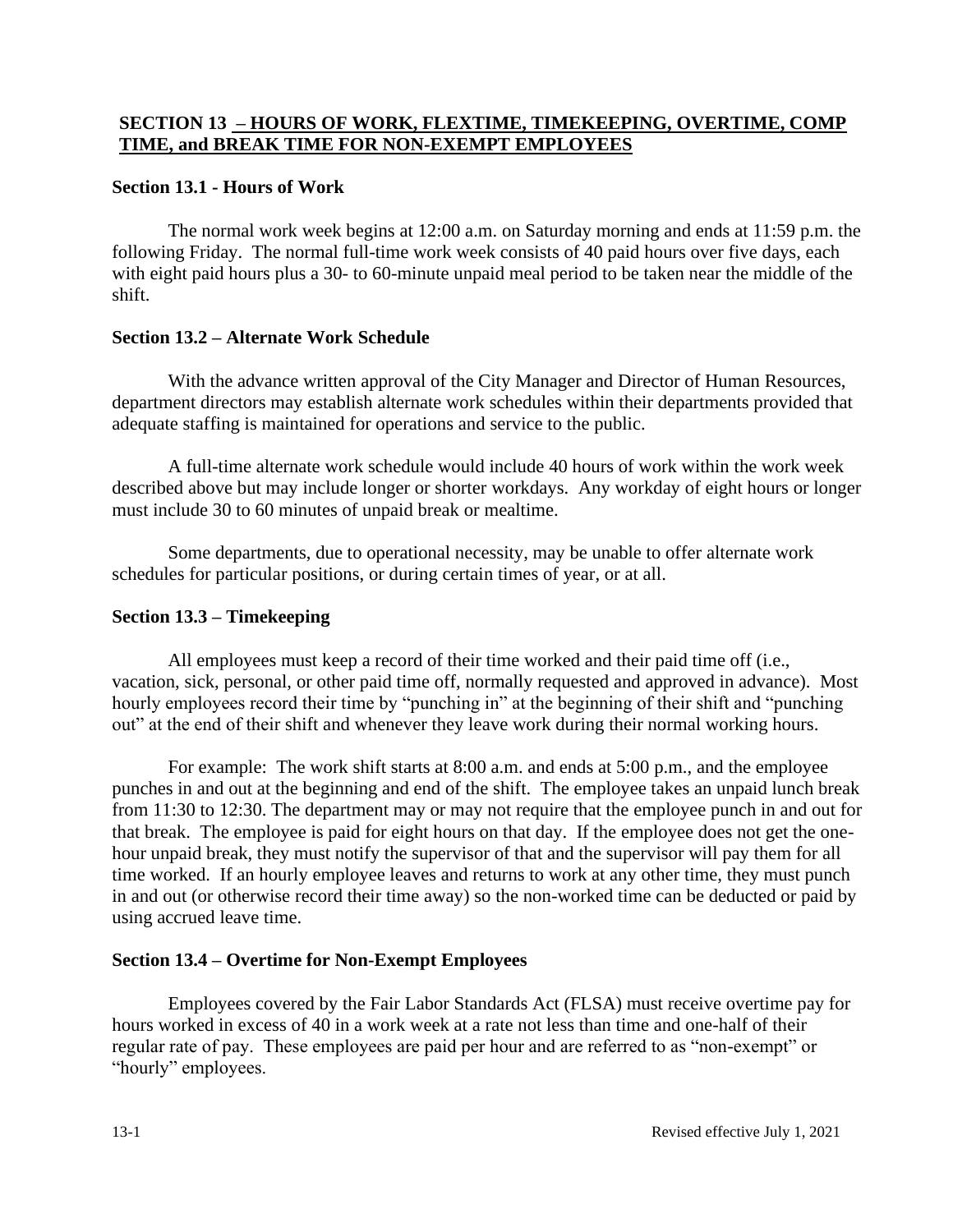Supervisors shall arrange employee work schedules to accomplish the required work within the standard workday and workweek whenever possible. The department head shall grant approval, normally in writing, for overtime work prior to the work being performed. Working unapproved overtime may subject an employee to disciplinary action. A supervisor may adjust a work schedule within a work week to avoid working overtime. For example, if nonexempt employees work "extra" time early in a work week, the supervisor may send them home or ask them to come in late later in the work week so the total hours actually worked in that work week will not exceed 40.

No member of City management may require or allow a non-exempt employee to work without recording the time and being paid for the time. Likewise, no employee is permitted to volunteer or otherwise agree to do so. An employee who believes that they are being required to perform work "off the clock" should immediately report the matter to Human Resources or the City Manager so that appropriate action may be taken.

#### **Section 13.5 - Overtime and Compensatory (Comp) Time Options for Non-Exempt Employees**

When non-exempt employees are required to work overtime, they may have the choice of taking paid overtime or compensatory time. The choice will apply to all overtime worked in the same pay period.

If the employee selects paid overtime, he or she shall receive time and one half  $(1\frac{1}{2})$  for each hour of overtime in accordance with the current FLSA regulations.

If the employee selects compensatory time, he or she shall receive one and one half  $(1/2)$ hours of compensatory time for each hour of overtime worked. An employee may carry a balance of up to fifty-six (56) hours of compensatory time to be used before the end of the calendar year. Any overtime worked by an employee carrying the maximum balance of fifty-six (56) hours of compensatory time shall automatically be paid at the overtime rate until the balance goes below the maximum.

Use of compensatory time shall be requested and approved using the same procedures and guidelines as use of annual leave. Any unused compensatory time will be paid out at the end of each calendar year.

#### **Section 13.6 – Break time for Non-Exempt Employees**

Non-exempt employees are allowed a paid 15-minute break during each period of work of at least four hours duration. This break is to be taken in the middle of the period whenever feasible, in accordance with schedules that may be established by department managers or directors. There will be no additional pay for breaks that are not taken, and breaks may not be used to shorten the workday.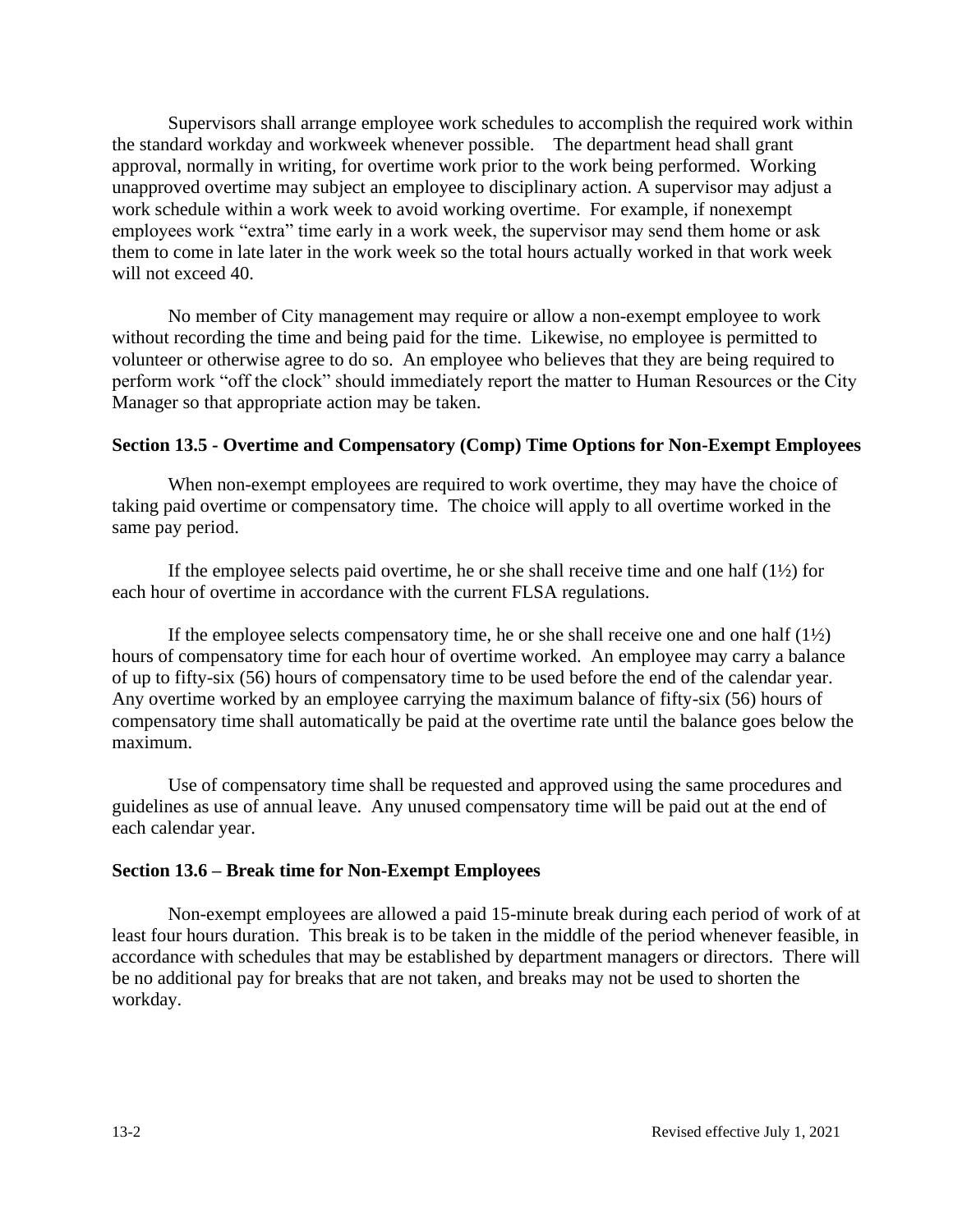# **SECTION 14 – TIMEKEEPING, WORK SCHEDULES, and EXEMPT TIME FOR EXEMPT EMPLOYEES**

Employees in positions that are exempt from the Fair Labor Standards Act (FLSA) are paid for the work performed, not the time it takes to do the work. They are paid a fixed salary that takes into consideration the executive, professional, or administrative responsibilities of the job and are exempt from the FLSA requirement of overtime pay. For the fixed salary period, exempt employees typically work all hours needed to complete the job, which may be in excess of 40 in a week. Federal law does not require that employers provide overtime or any additional pay to these employees and the City does not do so.

# **Section 14.1 – Hours of Work**

The work week is defined in Section 13.1. Work schedules for exempt staff are a minimum of 40 hours each week, excluding 30 to 60 minutes per meal break. Any hours worked over 40 in a workweek do not accrue for future use and are not paid out in cash compensation at any time.

# **Section 14.2 – Timekeeping**

All hours worked by exempt employees are tracked daily on their bi-weekly electronic timesheets. For example, if a salaried employee works from 8 a.m. to 2 p.m., with a half-hour lunch break, the employee would record 5.5 hours of work for that day. If they took an hour lunch break, they would record 5 hours for that day. If an exempt employee worked 8 a.m. to 8 p.m. and took an hour for lunch and a half hour for dinner, they would record 10.5 hours of work.

All full-time, exempt employees must account for a minimum of 80 hours per pay period on their electronic timesheets with any approved combination of time worked, exempt time, and paid leave time.

# **Section 14.3 – Flextime and Alternate Work Schedules**

Flextime is when exempt employees vary their daily start and end times while still working 80 hours in the current pay period. For example, a Director presents at the Council meeting for two hours on a Tuesday night. Workload allowing, they would like to come in late the next day. As long as they log 80 hours of work in that pay period, no leave time or exempt time is necessary. Exempt employees should always make their Director (or the City Manager) aware of any change in work hours.

An Alternate Work Schedule includes 80 hours of work within the pay period (not including meal periods) and may utilize longer or shorter workdays on a regular basis. For example, a routine of four ten-hour workdays in a pay week would be considered an Alternate Work Schedule. With the advance written approval of the City Manager and Director of Human Resources, department directors may establish Alternate Work Schedules within their departments provided that adequate staffing is maintained for operations and service to the public.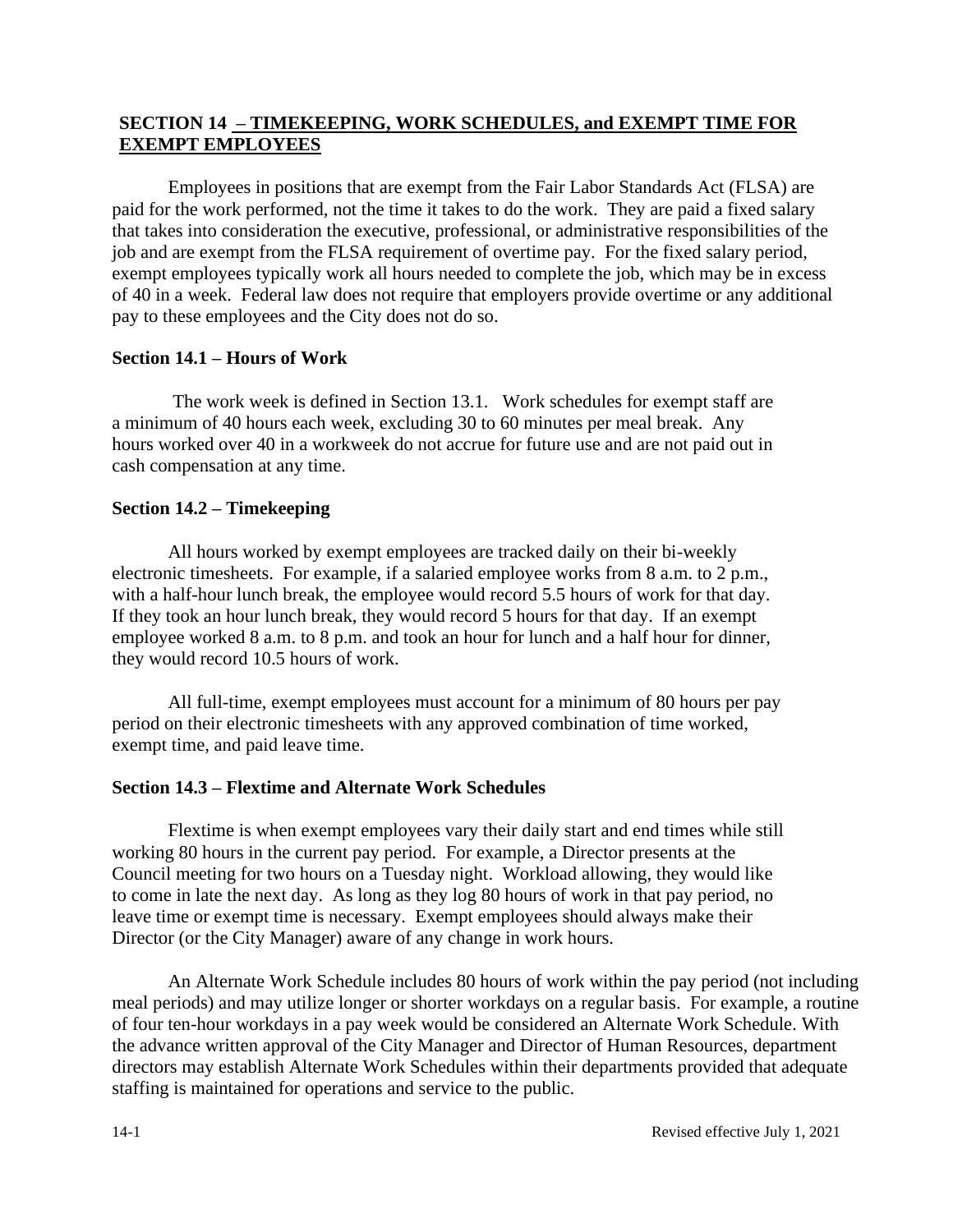Some departments, due to operational necessity, may be unable to offer these schedule options for particular positions, or during certain times of year, or at all.

# **Section 14.4 – "Exempt Time"**

Exempt Time is a category of hours that may be used by exempt employees to complete their 80-hour pay period timesheet. These hours are available in recognition of the unpredictable nature of exempt work. Exempt Time off shall be for less than one full day.

Exempt employees are required to charge appropriate leaves (i.e. sick leave, annual leave, personal leave) for absences of one or more workdays. In unusual circumstances the City Manager may approve exceptions to this policy. Any exception by the City Manager will be reported in writing to the Payroll Specialist.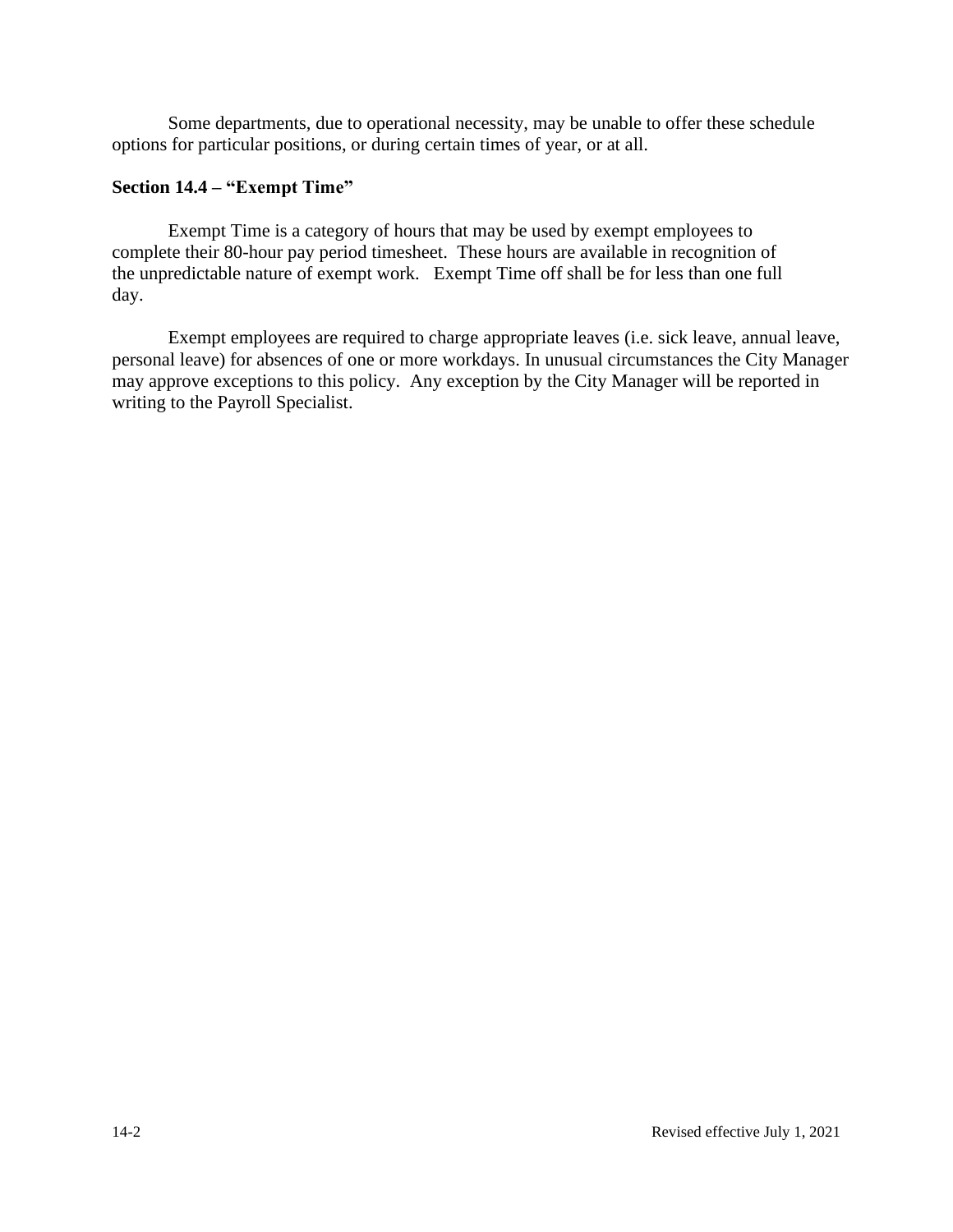# **SECTION 15 - LEAVE**

The City offers several types of paid leave to cover necessary absences. No one may be absent from work without being on approved leave. Absence without supervisory approval may be grounds for denying the use of paid leave and/or disciplinary action.

The following are types of leave which may, with approval, be used by an employee when absent from work.

## **Section 15.1 - Annual Leave (Vacation)**

Eligible full-time employees shall accumulate annual leave at the rate set forth below. For the purposes of this policy, a full-time employee's day is the equivalent of eight (8) hours. Eligible part-time employees (see Section 5) accumulate leave proportional to a 40-hour week:

| <b>Length of Service</b> | <b>Days Earned Per Year</b> |  |
|--------------------------|-----------------------------|--|
| Up to 3 years            | 12 (96 hours)               |  |
| 3 through 14 years       | 18 (144 hours)              |  |
| Over 15 years            | 24 (192 hours)              |  |

Directors, the Assistant City Manager, and the City Clerk shall accrue annual leave at the rate of 24 days per year for their entire tenure.

Section 15.1.1 - Granting of Annual Leave

Upon satisfactory completion of the new hire probationary period, employees may use accrued annual leave upon notification to, and approval by, the employee's supervisor. Approval of a request for annual leave is not automatic but will be granted based upon the supervisor's assessment of the workload and workforce. Sick leave shall not be used as a substitute for annual leave.

Section 15.1.2 - Annual Leave Accumulation

Prior to July 1, 2018, the following regulations were in place:

*Annual leave in excess of 280 hours will be rolled over into a Tier II sick leave account as defined in Section 15.3. The maximum allowed annual into Tier II rollover is 80 hours and Tier II may be accumulated up to a maximum 1,000 hours. Excess annual leave over and above 360 hours (280 + 80) on the last day of the first full pay period in January will be forfeited. Exceptions to forfeiture may be considered by the City Manager on a case-by-case basis in emergency situations.*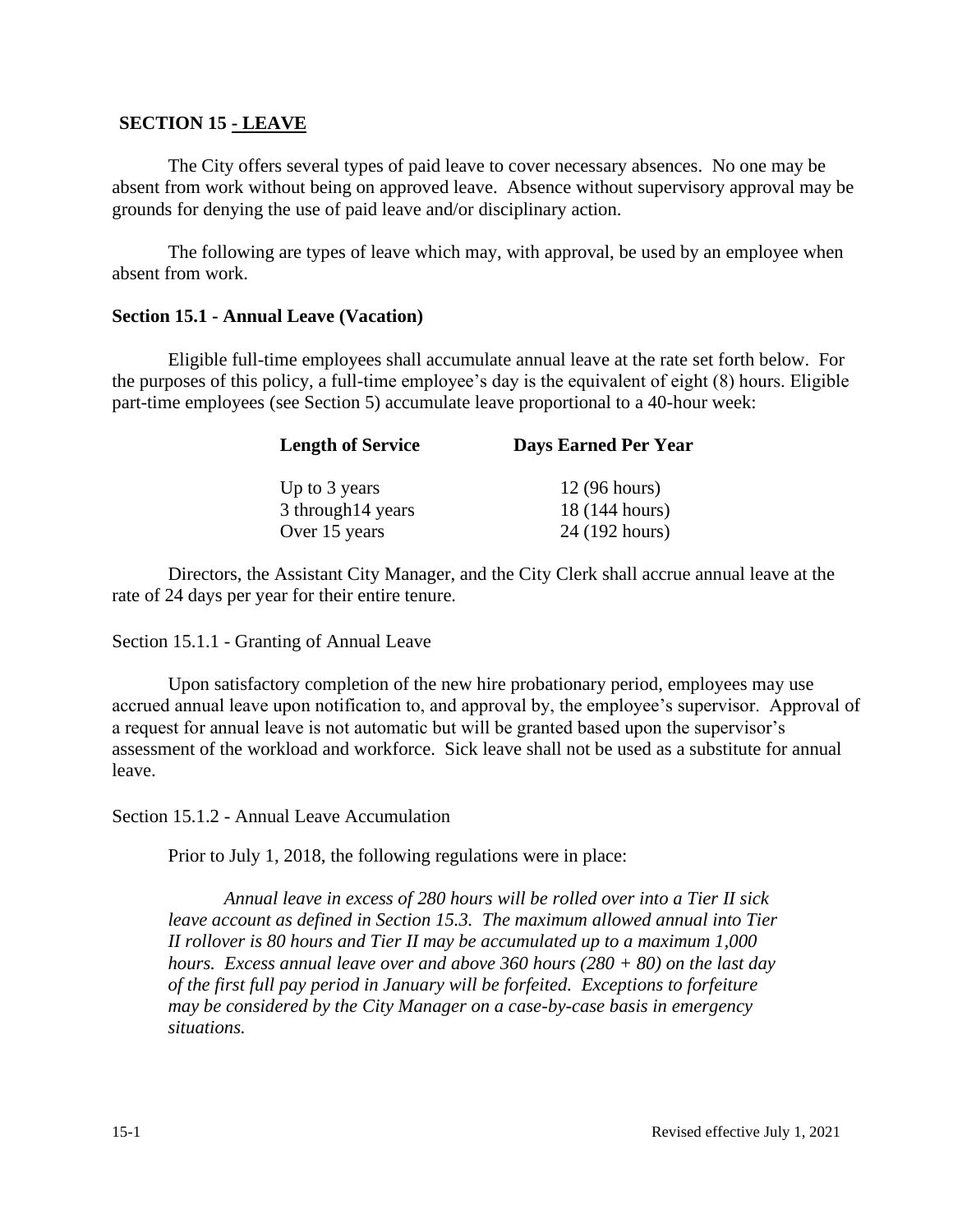Effective October 1, 2018, employees may accumulate a maximum of 320 hours of annual leave. Once an employee has accumulated 320 hours, no more annual leave will accrue until some is used.

#### Section 15.1.3 - Annual Leave Planning

Department heads may require that leave requests be prepared in advance for a calendar year. Leave requests submitted for a year are a department guide subject to change and request approvals will be based on maintaining an effective available workforce at all times.

#### Section 15.1.4 - Annual Leave Payout at Termination

Upon resignation with proper notice or retirement, a non-probationary employee shall be paid for unused annual leave accumulated to the date of termination. Payment shall be made at the next scheduled pay period or by other payment arrangements mutually agreed upon. Payment will be at the rate of pay effective on the last day the employee worked. Upon the death of an employee, compensation for all unused, accumulated annual leave shall be paid to the employee's direct deposit account, if still open, or to the employee's estate.

Accrued annual leave will not be paid out if an employee is terminated through the disciplinary process or for cause or does not work their notice of resignation period. Please refer to Section 7.2.

#### Section 15.1.5 - Special Annual Leave Sell-Back Opportunities

Once in a fiscal year, in September or May, full-time employees may sell back to the City a minimum of eight hours and a maximum of forty (40) hours of accrued annual leave. For fulltime employees, the sell back cannot take the annual leave account balance below 80 hours. Eligibility for a sell back is determined by an employee's account balance at the close of the last full pay period prior to the sell back. Any leave sold back will be deducted from the annual leave account.

Eligible part-time employees may also participate in the sell back of accrued annual leave on a prorated basis based on their scheduled hours, and the benefit shall be prorated. For example, an employee scheduled to work twenty hours (20) per week (50% of full time) will only need a balance of 40 hours annual leave to be eligible for the sell back. The employee may sell back up to 20 hours of annual leave provided the sell back does not take the annual leave balance below 40 hours. The leave sold back will be deducted from the annual leave account.

### **Section 15.2 - Sick Leave and Maryland Earned Sick and Safe Leave**

Eligible employees may use earned sick leave under the following conditions:

- o To care for or treat the employee's mental or physical illness, injury, or condition.
- o To obtain preventative medical care for the employee or the employee's family member.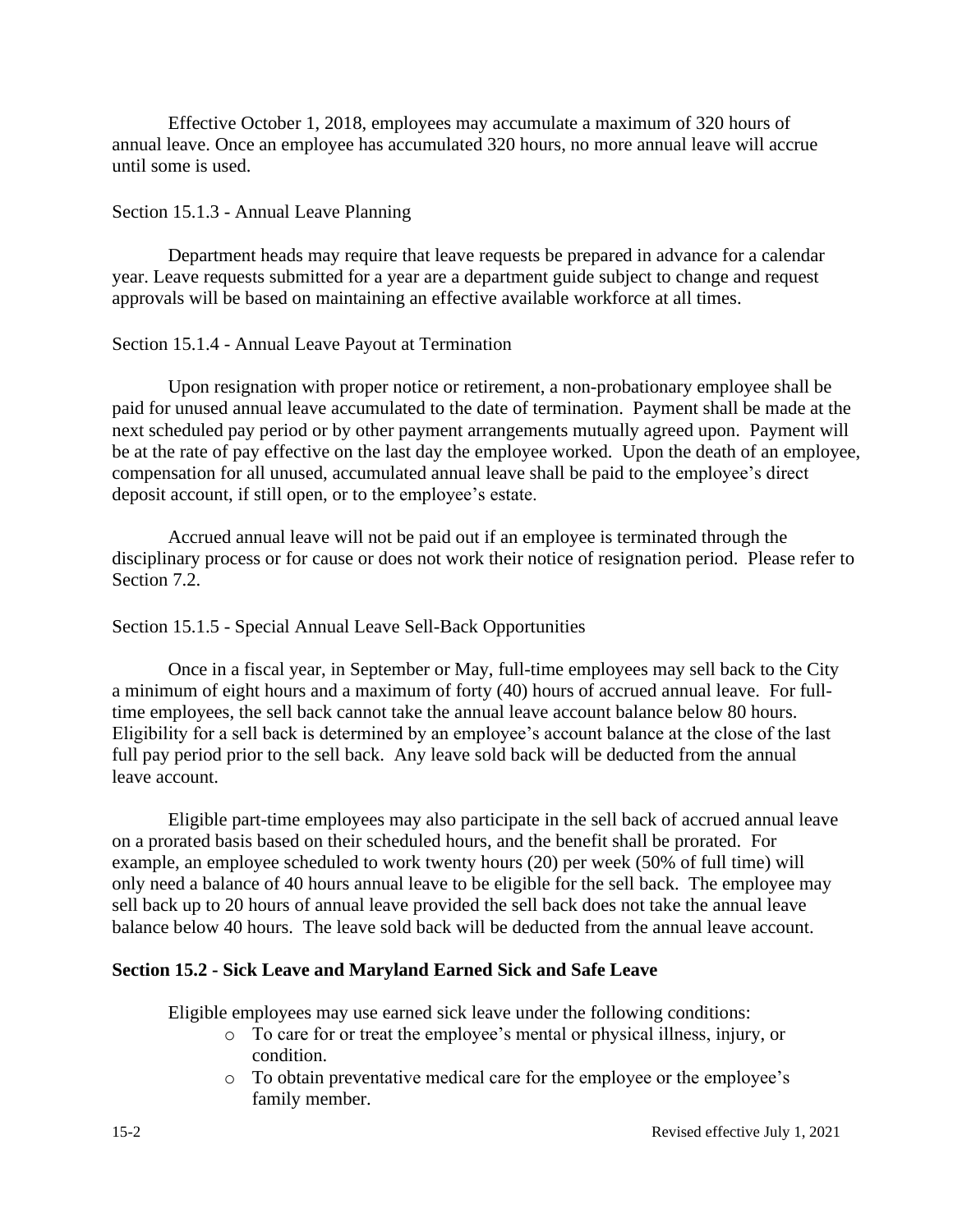- o To care for a family member with a mental or physical illness, injury, or condition.
- o For maternity or parental leave; or
- o The absence from work is necessary due to domestic violence, sexual assault or stalking committed against the employee or the employee's family member and the leave is being used (1) to obtain medical or mental health attention; (2) to obtain services from a victim services organization; (3) for legal services or proceedings; or  $(4)$  because the employee has temporarily relocated as a result of the domestic violence, sexual assault or stalking.

A family member includes:

- a spouse;
- a biological, adoptive, foster, or step
	- o child,
	- o parent of the employee or employee's spouse,
	- o sibling,
	- o grandparent,
	- o grandchild.
- a child for whom the employee stands in loco parentis, regardless of the child's age; a child for whom the employee has legal or physical custody or guardianship; and
- an individual who acted as a parent or stood in loco parentis to the employee or the employee's spouse when the employee or the employee's spouse was a minor.

Section 15.2.1 - Sick Leave Accrual

Each regular full-time employee shall accrue sick leave at the rate of 4.6 hours per pay period. This is the equivalent of fifteen eight-hour days or 120 hours per year. Part-time employees working 20 or more hours per week on a regular basis accrue leave proportionally to a 40-hour week. Accruals are recorded on the bi-weekly pay stub.

Sick leave will not accrue if an employee is absent on workers compensation status. Sick leave accrual while using Leave Without Pay (LWOP) shall be in accordance with Section 15.5 – Leave Without Pay.

There is no limit to the amount of sick leave that may be accrued. Employees shall not be paid for accumulated unused sick leave at the time of termination of employment, except for those who retire from the City and are eligible under the terms described in Section 15.2.6. If an employee is rehired within 37 weeks of resignation, the City will reinstate up to 64 hours of unused sick leave that was accrued prior to termination of employment.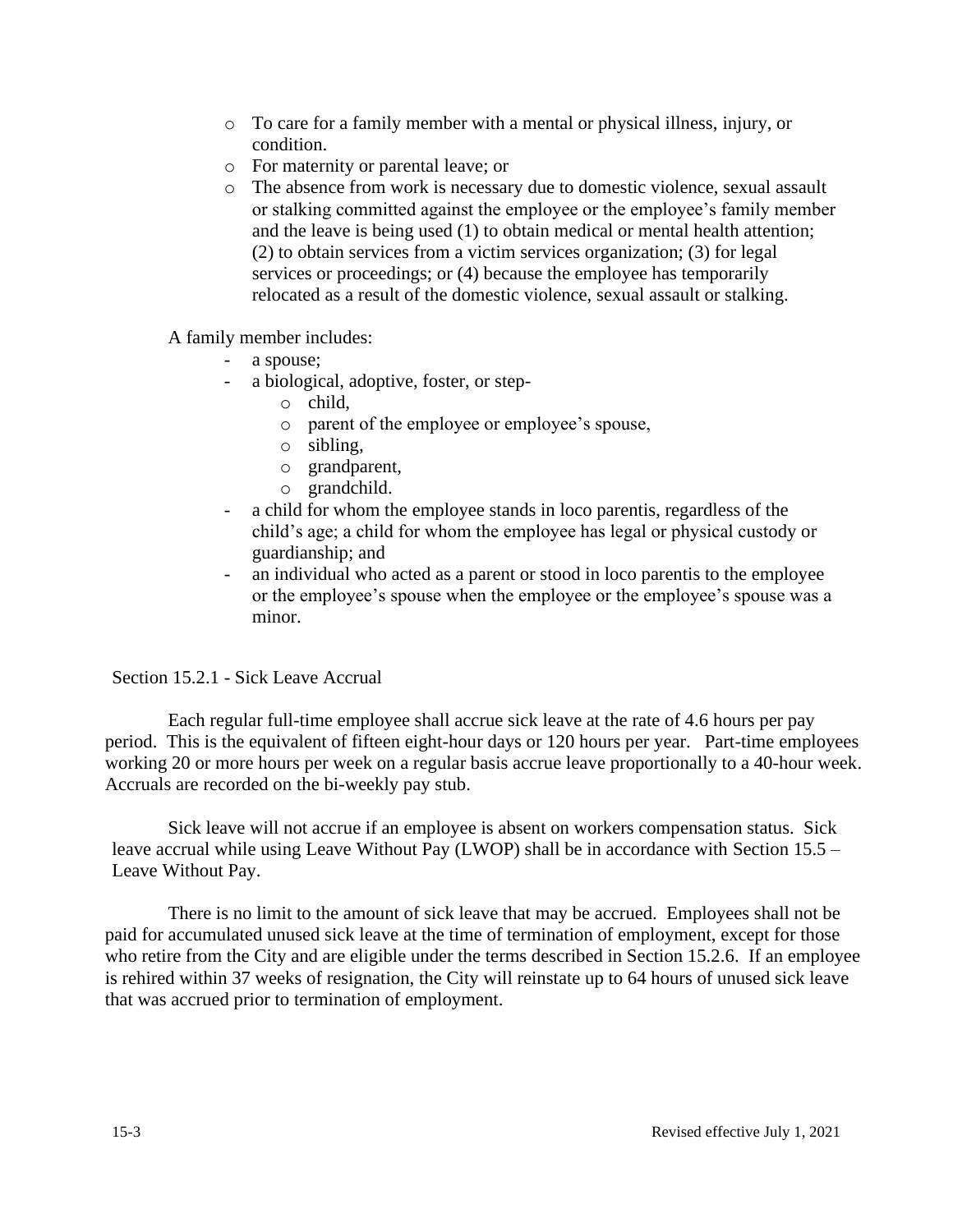Section 15.2.2 - Granting and Use of Sick Leave

After 106 calendar days of employment (15 weeks-about 3 and a half months), employees may use up to 20 hours of sick leave if they provide verification that the leave use was appropriate. Upon satisfactory completion of the new hire probationary period, an employee will be credited with six months of accrued sick leave (minus any leave already used) and may use sick leave according to this policy.

Sick leave may be used in increments of one hour or more.

To be granted sick leave, the employee shall notify their immediate supervisor prior to the leave. If the sick leave is not prearranged, the employee shall notify their supervisor before the scheduled workday begins. This notification procedure shall be followed each day of the medical absence. Notification by an employee's friends or relatives is only acceptable in emergency situations, e.g., employee is hospitalized or incapacitated. Failure to follow these notification procedures may result in denial of paid sick leave and may be grounds for disciplinary action. The requirement for daily notification may be waived at the supervisor's discretion.

Employees may only use sick leave for one of the listed authorized reasons. Employees using earned sick leave for unauthorized purposes or who have demonstrated a pattern of abusing sick leave may be denied the right to use sick leave in the future and will be subject to disciplinary action.

### Section 15.2.3 – Verification of Valid Use of Sick Leave

If an employee uses sick leave for more than two consecutive scheduled shifts, the employee must provide verification that the leave use was appropriate, and, if the leave was for the employee's own illness, injury, or condition, they must provide verification that they can return to full or modified duty. The physician's certificate shall indicate dates of treatment, dates of necessary absence, and, if not returned to full duty, any work modifications or restrictions based on the employee's job description. Before an employee can work on modified duty, the supervisor shall discuss with the department director and Human Resources any duty modifications requested.

The City may require a physician's certificate each time an employee requests the use of sick leave if the use of sick leave has been abused or the Director questions the validity of the use of sick leave.

A physician's certificate is required from any employee who calls in sick the day before or the day after a holiday or the holiday pay will be forfeited.

An employee may be required to submit to a medical examination at the City's expense to determine fitness for duty when the supervisor believes that the employee's physical or mental condition may render the employee unable to perform the essential duties of the position or endanger the health or safety of self or others.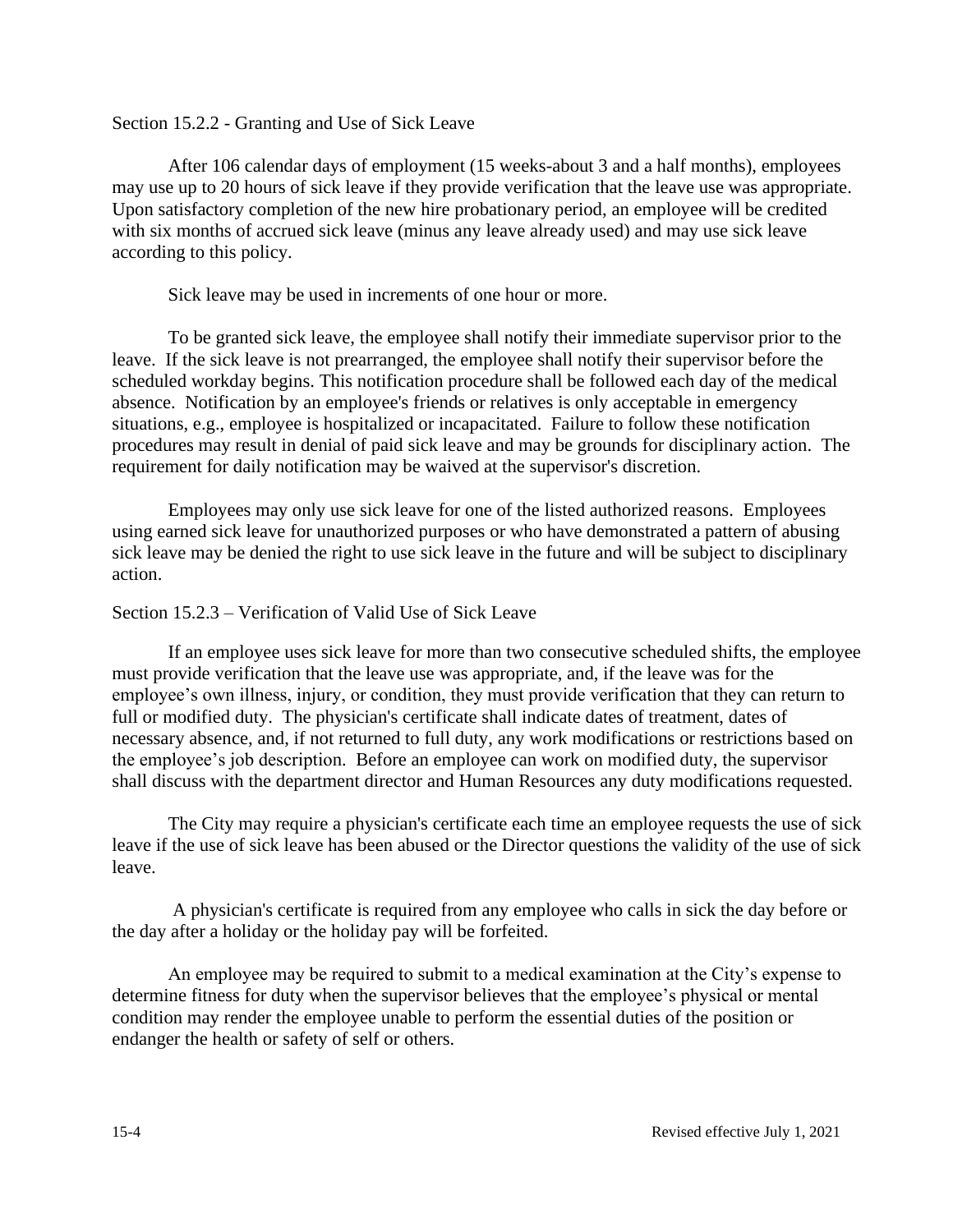An employee may be required to submit evidence of need for an absence due to the illness or medical treatment of an immediate family member. Please see Section 15.14 on Family and Medical Leave.

# Section 15.2.4 - Donation to Sick Leave

A leave donation program is available to give employees the opportunity to support other employees who do not have enough leave to cover an extended illness. A regular employee may donate leave to another employee under the conditions listed below. Probationary (new hire) and temporary employees are ineligible to participate in leave donation.

- a. The recipient employee must have been absent on documented sick leave for more than ten (10) consecutive workdays and have exhausted their own accrued sick and annual leave balances.
- b. The absence must not be compensable from other sources, such as workers compensation or disability insurance.
- c. The recipient employee must request through their department Director or the Human Resources Director that donations be solicited.
- d. Leave may be donated retroactively for an absence that occurred within thirty (30) calendar days prior to the donation date.
- e. Leave donations must be voluntary and will be anonymous to the recipient.
- f. Leave donations may be from the donor's annual or sick leave account but may not leave a donor's combined annual and sick accrual below five hundred and twenty (520) hours.
- g. Leave donations may only cover actual absences up to the end of an approved FMLA leave period. Donations may not be used to establish a balance for future use. Time paid by leave donation does not allow the recipient to accrue additional time. Time paid by leave donation is not considered time worked.
- h. Unused donations will be returned to the donor.
- i. Employees who have given notice of termination of their employment may not donate unused sick leave.

Leave donations for other than an employee's own sick leave absence, or under any other conditions than those listed above, are not permitted.

The need for leave donations may be announced to employees by the Director or designee at the department level, or by the Human Resources Director to all employees, as appropriate. Leave donation forms are available from Human Resources. Completed donation forms must be submitted to the Human Resources Director for confirmation of donor and recipient eligibility.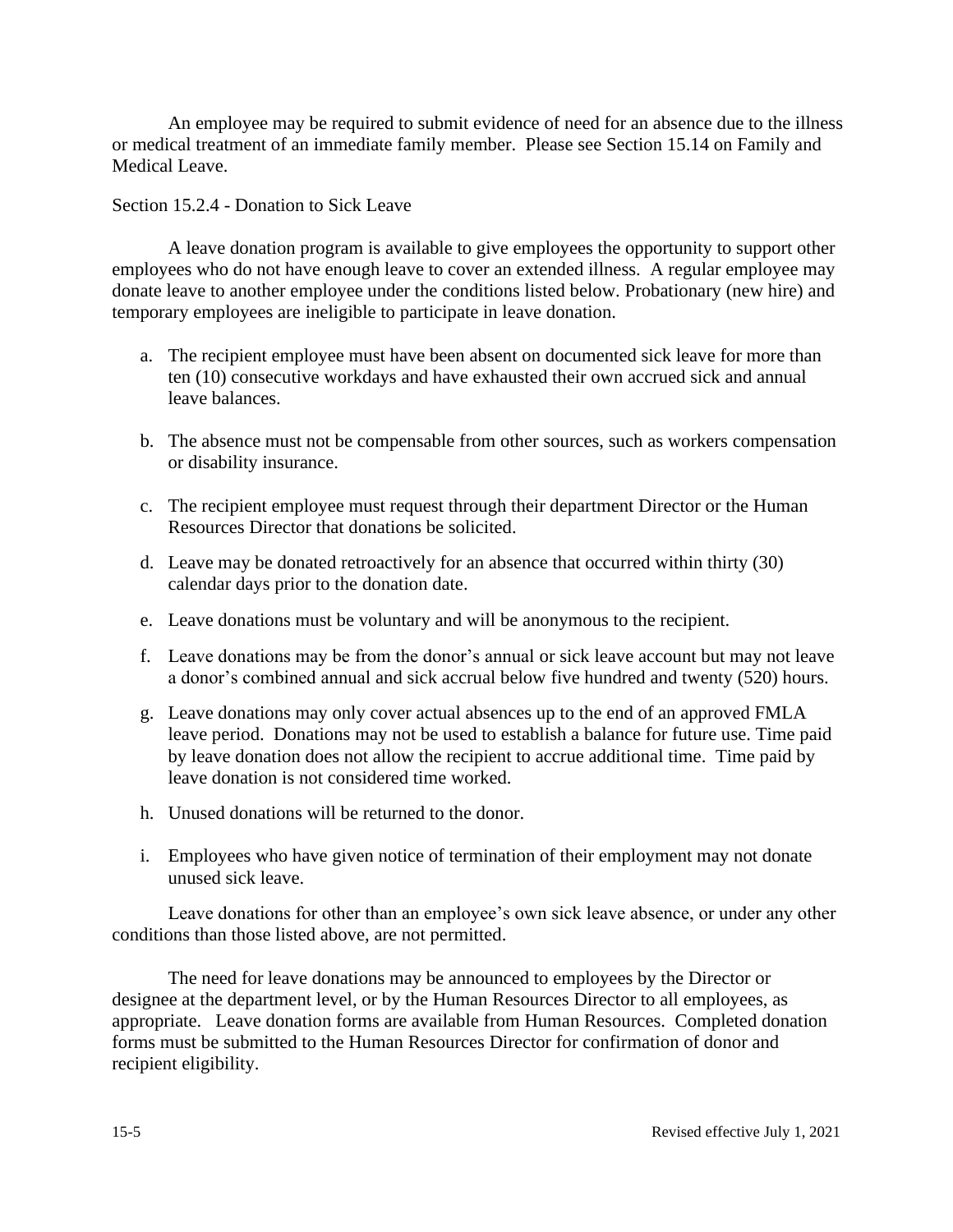#### Section 15.2.5 – Sick Leave - Special Sell Back

Annually, in November, full-time employees may sell back to the City up to forty (40) hours of accrued sick leave. For full-time employees, the sell back cannot take the balance of an employee's sick leave account below 260 hours. Eligibility for a sell back is determined by an employee's account balance at the close of the last full pay period in October. Any leave sold back will be deducted from the sick leave account.

Eligible part-time employees may also participate in the sell back of accrued sick leave on a prorated basis based on their scheduled hours, and the benefit shall be prorated. *For example, an employee scheduled to work twenty hours (20) per week (50% of full time) will only need a balance of 260 hours sick leave to be eligible for the sell back. The employee may sell back up to 20 hours of sick leave provided the sell back does not take the sick leave balance below 260 hours*. The leave sold back will be deducted from the sick leave account.

### Section 15.2.6 – Sick Leave Payout at Retirement

The Maryland State Retirement and Pension System (MSRPS) provides credited service for unused sick leave at retirement. Any accumulated, unused sick leave on the date of an eligible employee's retirement will be reported to the Maryland State Retirement and Pension System (MSRPS) to be used according to their terms for additional service credit.

Effective July 1, 2018, the City will pay out 25% of accrued and unused sick leave to a maximum of 260 hours to eligible employees who retire from the City. For those employees who had an accumulated sick leave balance on June 30, 2018, 50% of any unused portion of the balance on that date will be available for payout at retirement to a maximum of 520 hours. Any combination (accrued before and after July 1, 2018) of sick hours paid out at retirement will not exceed 520 hours.

For purposes of this Payout, "retirement" means a planned separation from employment with the City with the intention to collect retirement benefits. Age and length of service requirements are as follows:

|             | At least 55 years old with minimum 10 years continuous service |
|-------------|----------------------------------------------------------------|
| 56          |                                                                |
| 57          |                                                                |
| 58          |                                                                |
| 59          |                                                                |
| 60 or older |                                                                |

### **Section 15.3 - Disability**

When an employee's ability to perform the essential duties and responsibilities of their position has been adversely affected by a disability, the City may require the employee to undergo a physical examination to determine the extent of the disability with regard to performing the essential duties of the employee's position.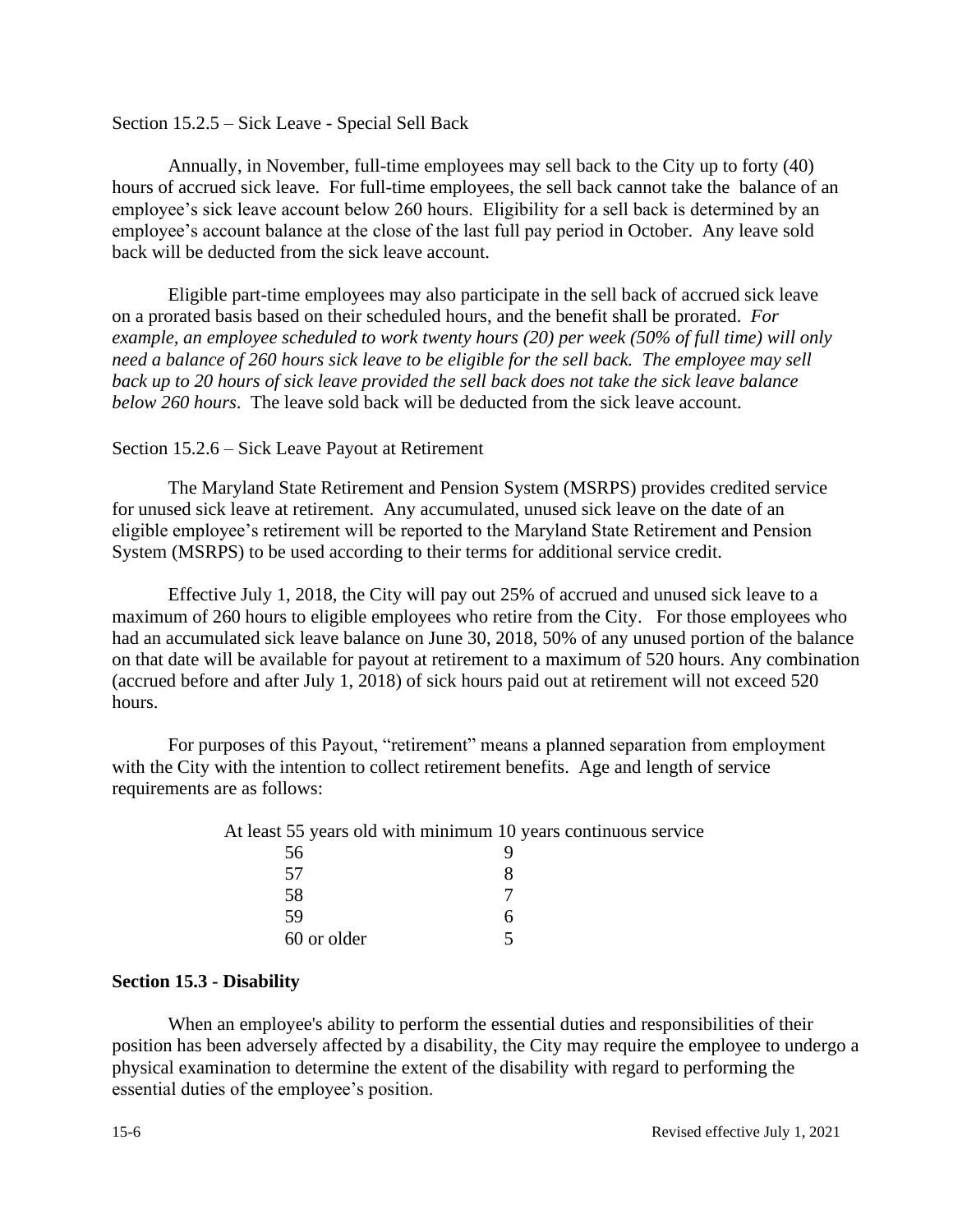If the examination results show that the employee cannot perform the essential duties of the position due to the disability, with or without reasonable accommodation, the employee shall be offered another position, if available, in which they can perform the essential duties with or without reasonable accommodation. If the employee cannot perform the essential duties of any available position, or refuses to accept an offered position, the City may terminate their employment.

The City provides Long Term Disability Insurance to eligible full-time employees and the Maryland State Retirement and Pension System also offers disability retirement to eligible participants. The Human Resources staff will help an employee determine eligibility and complete the applications for those benefits upon request.

#### **Section 15.4 – Leave Without Pay (LWOP)**

An employee may be placed on Leave Without Pay when all other appropriate leave is exhausted. No annual or sick leave shall accrue in a pay period in which the employee is paid fewer than one-half of their scheduled hours. The length of time an employee may remain on Leave Without Pay will be determined on a case-by-case basis but will not be less than required by any applicable FMLA requirements.

#### **Section 15.5 - Leave of Absence**

For exceptional reasons, the City Manager may grant a request from an employee who has been employed by the City for at least one year, for a leave of absence without pay for a period not to exceed one year when it appears that reinstatement of the employee would be in the best interest of the City. Annual and sick leave shall not accumulate during the leave of absence and any benefits maintained for the employee shall be at the employee's expense. Leaves of absence shall not be approved for employment elsewhere, including self-employment.

#### **Section 15.6 - Administrative Leave with Pay**

Administrative leave with pay may be granted for severe weather events, investigations or for other valid purposes in the interest of the City as determined and authorized by the City Manager. Such leave shall not be deducted from any other leave accrued by the employee.

#### **Section 15.7 - Holidays**

All regular full-time employees shall receive 8 hours pay for the following holidays that shall be observed by all departments. Eligible part-time employees shall receive a prorated benefit calculated on their scheduled hours in relation to a 40-hour workweek.

> New Year's Day Martin Luther King's Birthday Presidential Inauguration Day Presidents Day Memorial Day Independence Day Labor Day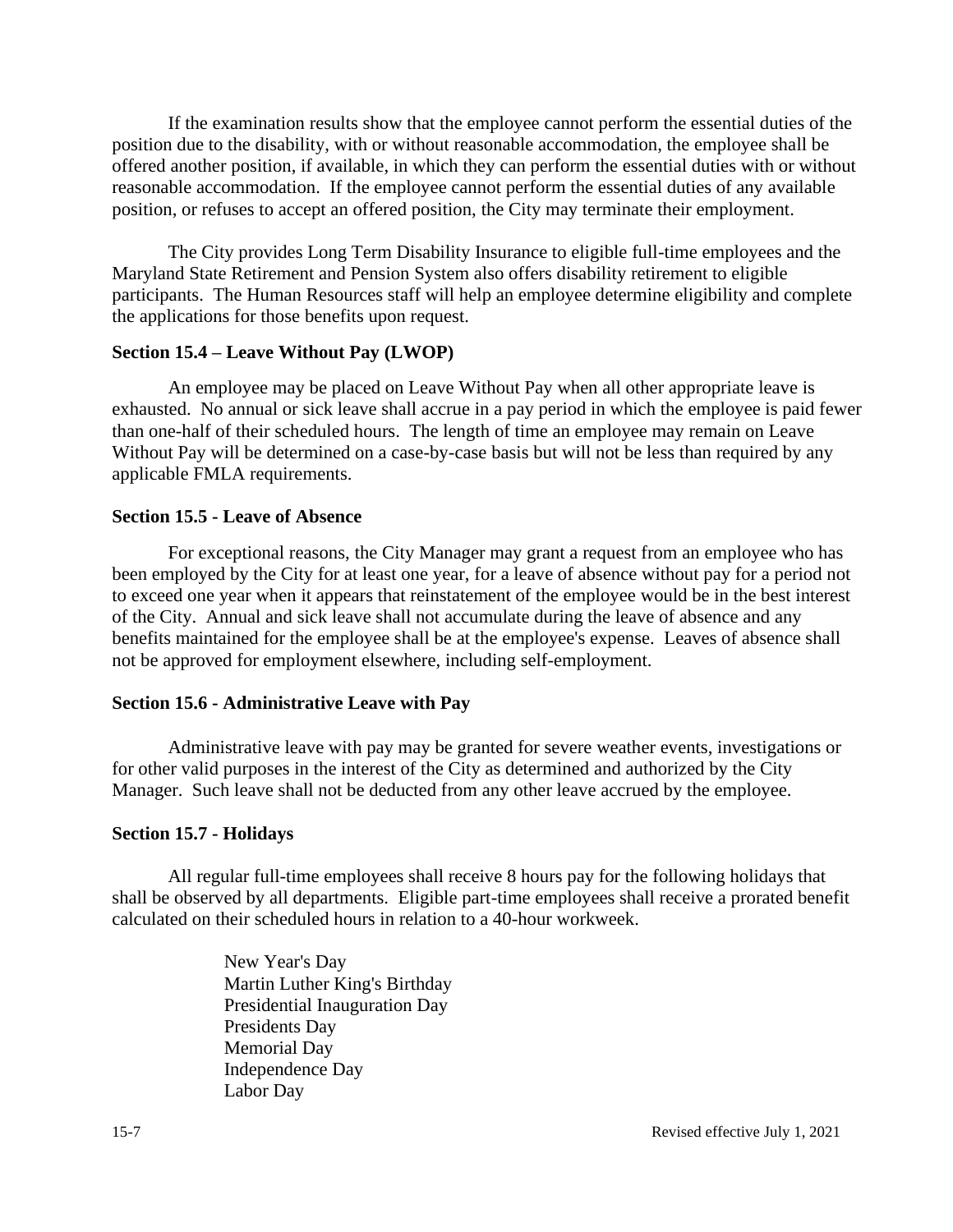Presidential Election Day Veterans Day Thanksgiving Day Day after Thanksgiving Christmas Day

When a holiday falls on a Saturday or Sunday, the Friday preceding, or the following Monday shall be designated as a substitute holiday. Employees scheduled to work on a Saturday or Sunday holiday, when receiving a Friday or Monday off for the holiday, shall be allowed to take annual leave for the Saturday or Sunday holiday, or approved leave without pay at the employee's option. If the employee does not wish to use leave, then a suitable schedule adjustment may be made to ensure the employee can work a replacement day for the actual Saturday or Sunday holiday. This replacement day shall be worked in the same pay week to avoid unnecessary overtime.

If an employee's regular day off falls on a holiday observed by the City, they shall receive the appropriate holiday pay in addition to the hours worked. Supervisors may reschedule an employee's worked hours during the week of the observed holiday to avoid unnecessary overtime.

Holiday leave shall not be deducted from any other leave accrued by the employee.

To be paid for holiday leave, an employee must work or be on approved leave the scheduled workdays immediately before and after the holiday. Sick leave taken the day before or the day after the holiday must be substantiated by a physician's certificate in order to qualify as approved sick leave.If LWOP is being used during the pay period in which the holiday occurs, holiday pay will only be paid if the employee has enough paid hours to accumulate leave in accordance with Section 15.5.

In addition to their holiday pay, any non-exempt employee required to work on a holiday shall be paid an amount equal to one and one-half  $(1\frac{1}{2})$  times their hourly rate for the time actually worked on the holiday or may accrue the equivalent number of compensatory time hours in accordance with Section 13. Calculation of the payment shall be made in 15-minute increments.

### **Section 15.8 – Personal Days**

Regular full-time employees shall be eligible for up to two 8-hour personal days per calendar year which will be added to each employee's accrued leave "bank" during the first pay period beginning in January or upon the successful completion of the probationary period, whichever comes last. Employees who are hired after June 1 of any calendar year will not receive any personal days to use in the first calendar year and will be credited with two personal days in the next calendar year following successful completion of their probationary period.

Personal days may be taken at the employee's discretion with the advance approval of the supervisor whenever possible. Unused personal days will not be paid upon termination of employment and will not carry over from one calendar year to the next.

Part-time employees working at least 20 hours per week are eligible for a prorated benefit based on their budgeted hours.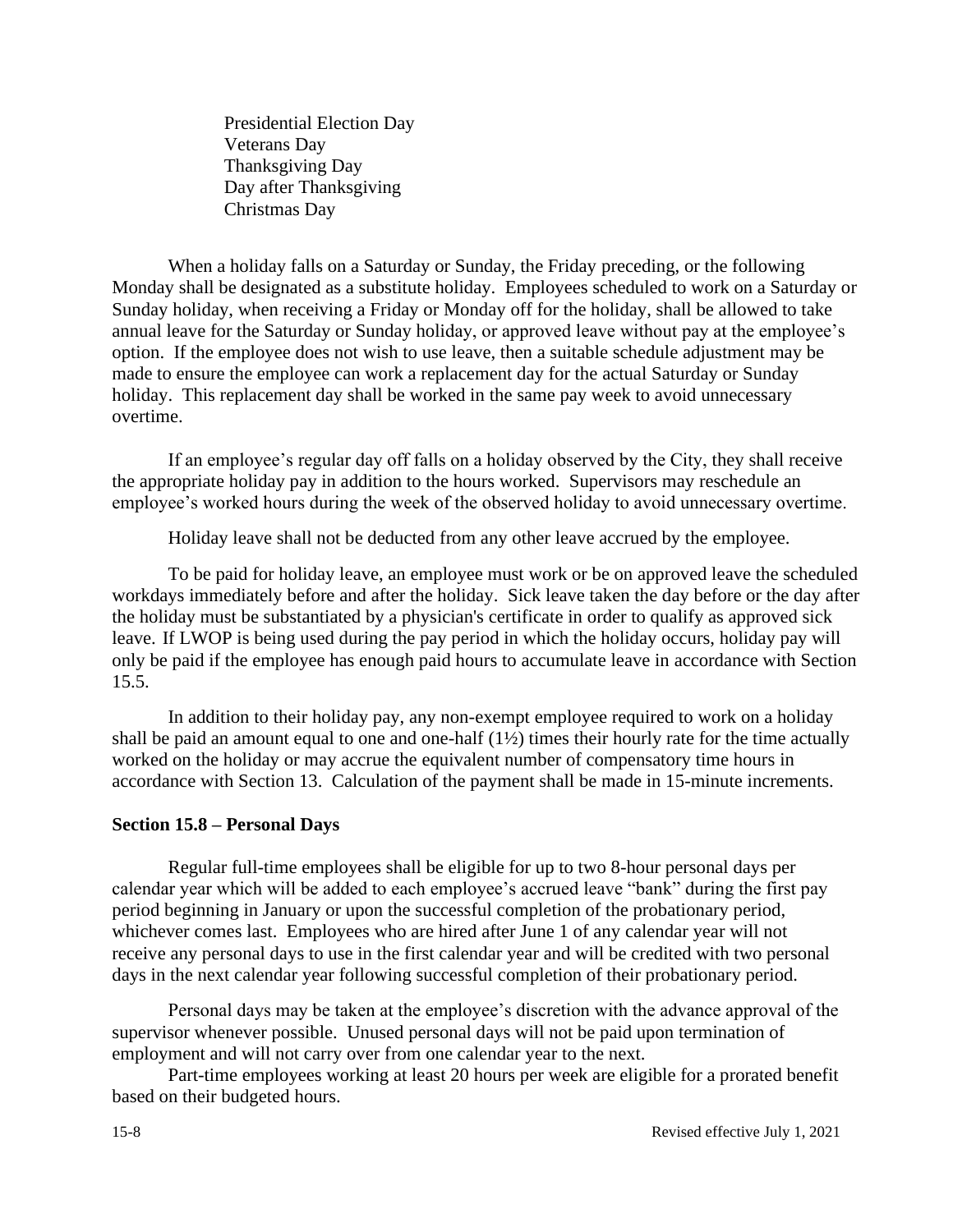#### **Section 15.9- Bereavement Leave**

Employees may be granted paid bereavement leave in the event of a death in their immediate or extended family. Any paid bereavement leave provided by the City shall not be charged to either sick or annual leave.

Section 15.9.1 -Immediate Family

In the event of death in the immediate family of an employee, the employee may be granted three (3) days leave with pay to make household adjustments or attend funeral services. Immediate family is defined as wife, husband, mother, father, brother, sister, son, daughter, motherin-law, father-in-law, son-in-law, daughter-in-law, brother-in-law, sister-in-law, grandmother, grandfather, grandson, granddaughter, stepmother, stepfather, stepson, stepdaughter, legal guardian, or legal dependents.

If travel of more than one hundred and fifty (150) miles one way is necessary because of the bereavement, the paid leave may be extended up to five (5) days upon justification satisfactory to the department director. If additional leave is necessary, it shall be charged to sick or annual leave at the employee's option.

### Section 15.9.2 - Extended Family

In the event of death in the extended family of the employee, the employee may be granted two (2) days leave with pay to make household adjustments or attend funeral services.

Extended family is defined as the employee's aunt, uncle, nephew, and niece. The amount of paid time off provided by the City is limited to two (2) days whether or not extended travel may be necessary. If additional leave is necessary, it shall be charged to sick or annual leave at the employee's option.

### Section 15.9.3 - Impact on Operations

If the same death is in the immediate or extended family of more than one employee in the same department, division, or office, and the taking of bereavement leave has an operational impact on the City's ability to provide normal services, the department head or supervisor has the right to reassign work schedules to meet service requirements and/or deny the use of bereavement leave.

### **Section 15.10 - Military Leave**

Any employee who is a member of an active or a reserve force of the United States and who is ordered by the proper authorities to attend a training period or perform other duties shall be granted an unpaid leave of absence during the period of such activity. Such leave shall not be deducted from any other leave accrued by the employee. Military orders must be submitted as soon as available.

Section 15.10.1 - Military Training – Supplemental Pay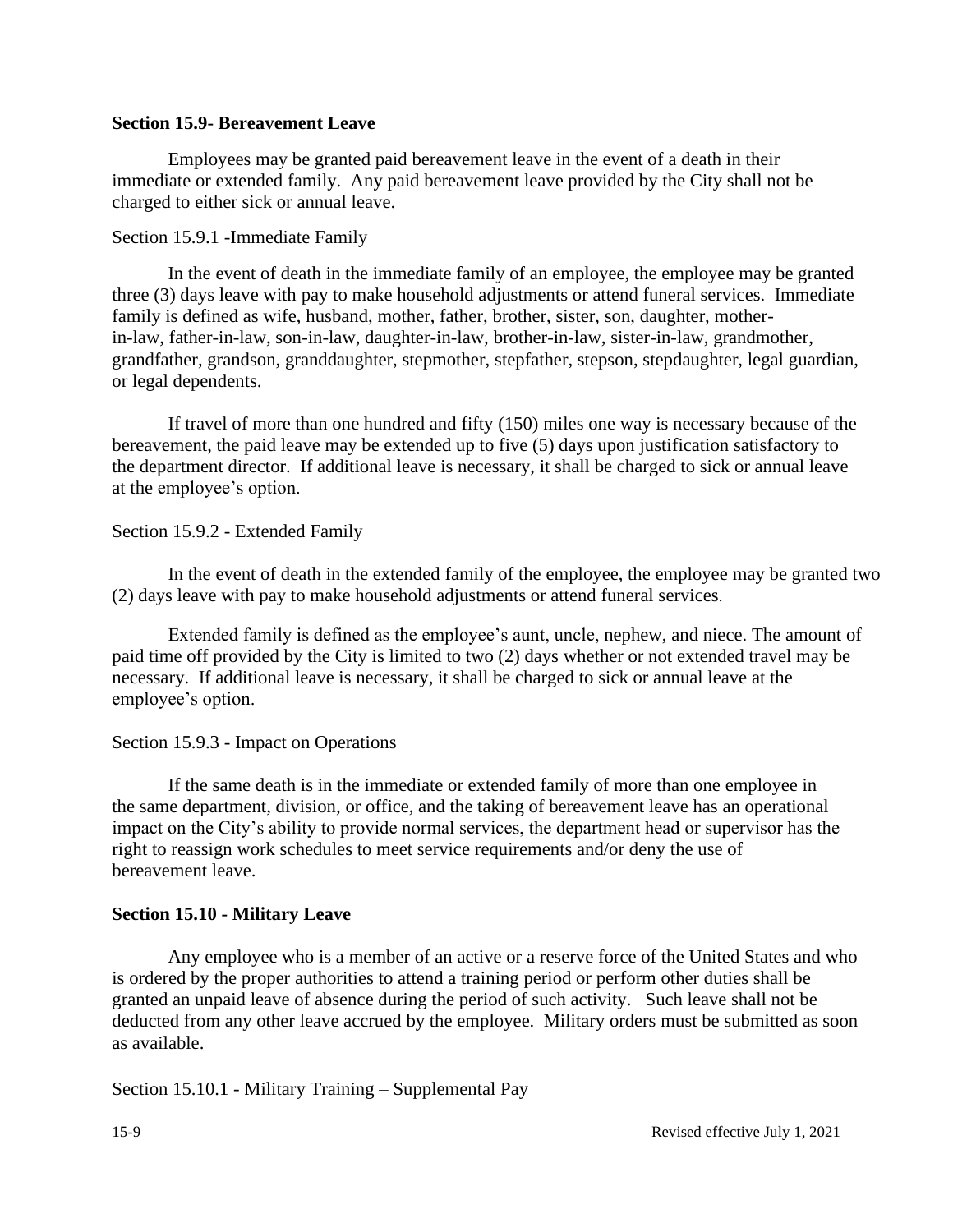Any regular employee ordered to engage in military training is entitled to receive a pay supplement from the City if the military pay is less than the employee's pay from the City. The amount of the supplement will be the difference between the military base pay and the employee's gross base pay for the same period. This supplement will be paid for up to 15 days per calendar year. Military orders and pay statements must be submitted as soon as available.

Other than supplemental pay while engaged in military training activities, pay during the absence, and re-employment rights upon return, will be in accordance with applicable State and Federal laws (annotated Code of Maryland and Uniformed Services Employment and Re-Employment Rights Acts). These laws will govern in the event they provide a greater benefit than that provided by City policy.

# **Section 15.11- Jury and Court Leave**

Any regular employee called upon for jury service shall be paid regular wages or salary for their regularly scheduled hours that occur during the period of actual service on jury duty. Such leave shall not be deducted from any other leave accrued by the employee. To use this leave, the employee shall provide to the City certification of the Clerk of the Court to establish time served. Falsification of court documents will be grounds for termination.

Regular employees required to appear before a court or other public body in which they are personally, involved as a plaintiff, defendant, or witness, on a matter **not** related to their employment with the City, may request a leave of absence for the period necessary to represent their interest or fulfill their obligation. The employee may use accrued annual leave or leave without pay during this absence.

# **Section 15.12- Family and Medical Leave (FMLA)**

The FMLA is a complex federal law; however, a general notice provided by the federal government regarding the City's employees' rights and responsibilities follows:

# **EMPLOYEE RIGHTS AND RESPONSIBILITIES UNDER THE FAMILY AND MEDICAL LEAVE ACT**

Section 15.12.1 - Basic Leave Entitlement

FMLA requires covered employers to provide up to 12 weeks of unpaid, job-protected leave to eligible employees for the following reasons:

- For incapacity due to pregnancy, prenatal medical care, or childbirth;
- To care for the employee's child after birth, or placement for adoption or foster care;
- To care for the employee's spouse, son or daughter, or parent, who has a serious health condition; or
- For a serious health condition that makes the employee unable to perform the employee's job.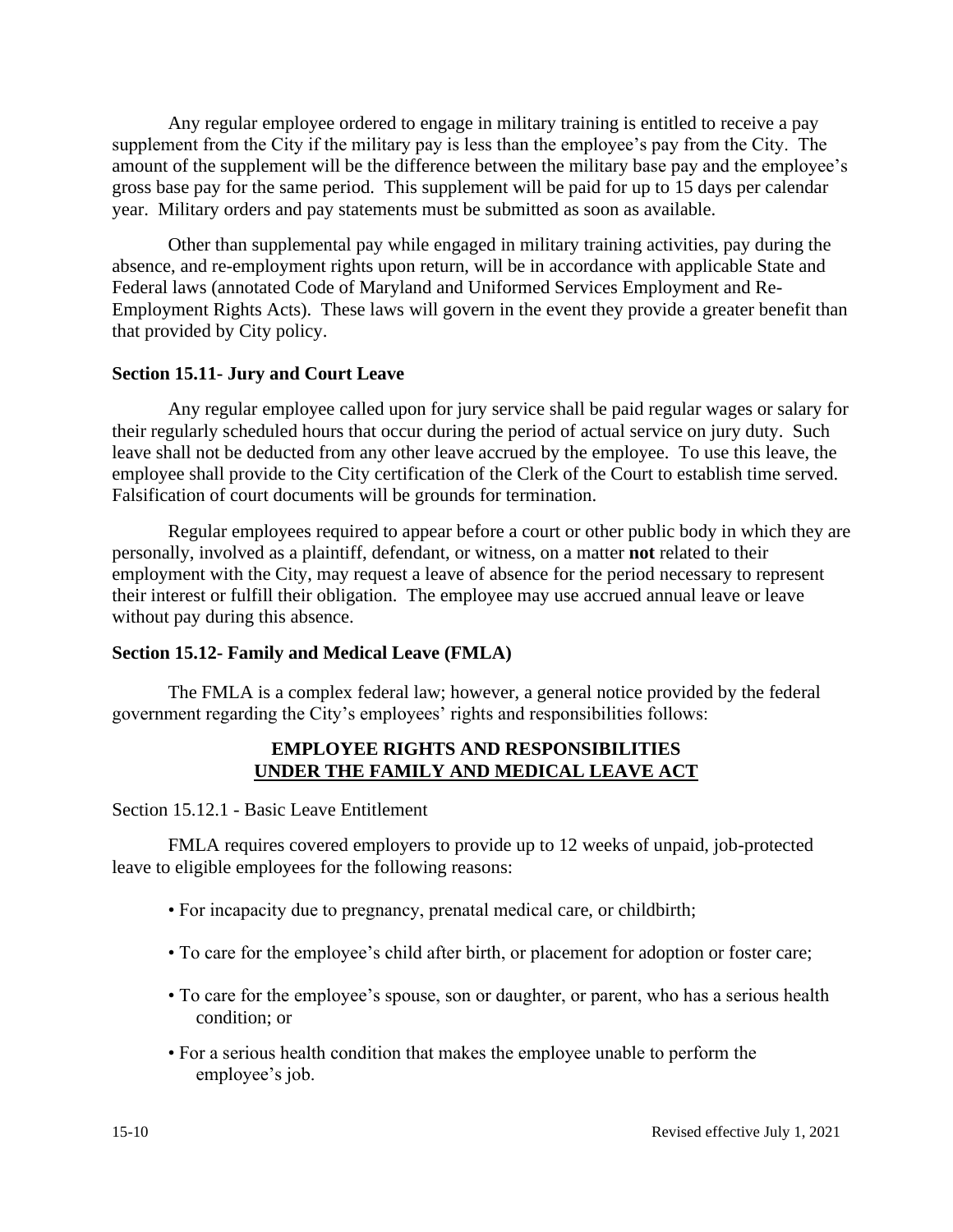#### Section 15.12.2 - Military Family Leave Entitlements

#### Section 15.12.2.1 - Exigency Leave

Eligible employees with a spouse, son, daughter, or parent on active duty or called to active duty status in the National Guard or Reserves in support of a contingency operation or deployed to a foreign country may use their 12-week leave entitlement to address certain qualifying exigencies. Effective in November 2009, this leave was expanded to include family members of active duty service members as well.

Qualifying exigencies may include attending certain military events, arranging for alternative childcare, addressing certain financial and legal arrangements, attending certain counseling sessions, and attending post-deployment reintegration briefings.

#### Section 15.12.2.2 - Caregiver Leave

FMLA also includes a special leave entitlement that allows eligible employees to take up to 26 weeks (about 6 months) of leave to care for a covered service member during a single 12 month period. A covered service member is a current member of the Armed Forces, including a member of the National Guard or Reserves, who has a serious injury or illness incurred in the line of duty on active duty that may render the service member medically unfit to perform his or her duties and for which the service member is undergoing medical treatment, recuperation, or therapy; or is in outpatient status; or is on the temporary disability retired list.

Effective November 2009, this provision was expanded to include veterans who are undergoing medical treatment, recuperation or therapy for serious injury or illness that occurred anytime during the five years preceding the date of treatment. The expanded definition also includes aggravation of an existing or preexisting injury because of service on active duty.

### Section 15.12.3 - Benefits and Protections

During FMLA leave, the employer must maintain the employee's health coverage under any "group health plan" on the same terms as if the employee had continued to work. Upon return from FMLA leave, most employees must be restored to their original or equivalent positions with equivalent pay, benefits, and other employment terms.

Use of FMLA leave cannot result in the loss of any employment benefit that accrued prior to the start of an employee's leave.

### Section 15.12.4 - Eligibility Requirements

Employees are eligible if they have worked for a covered employer for at least one year, for 1,250 hours over the previous 12 months, and if at least 50 employees are employed by the employer within 75 miles.

### Section 15.12.5 - Definition of Serious Health Condition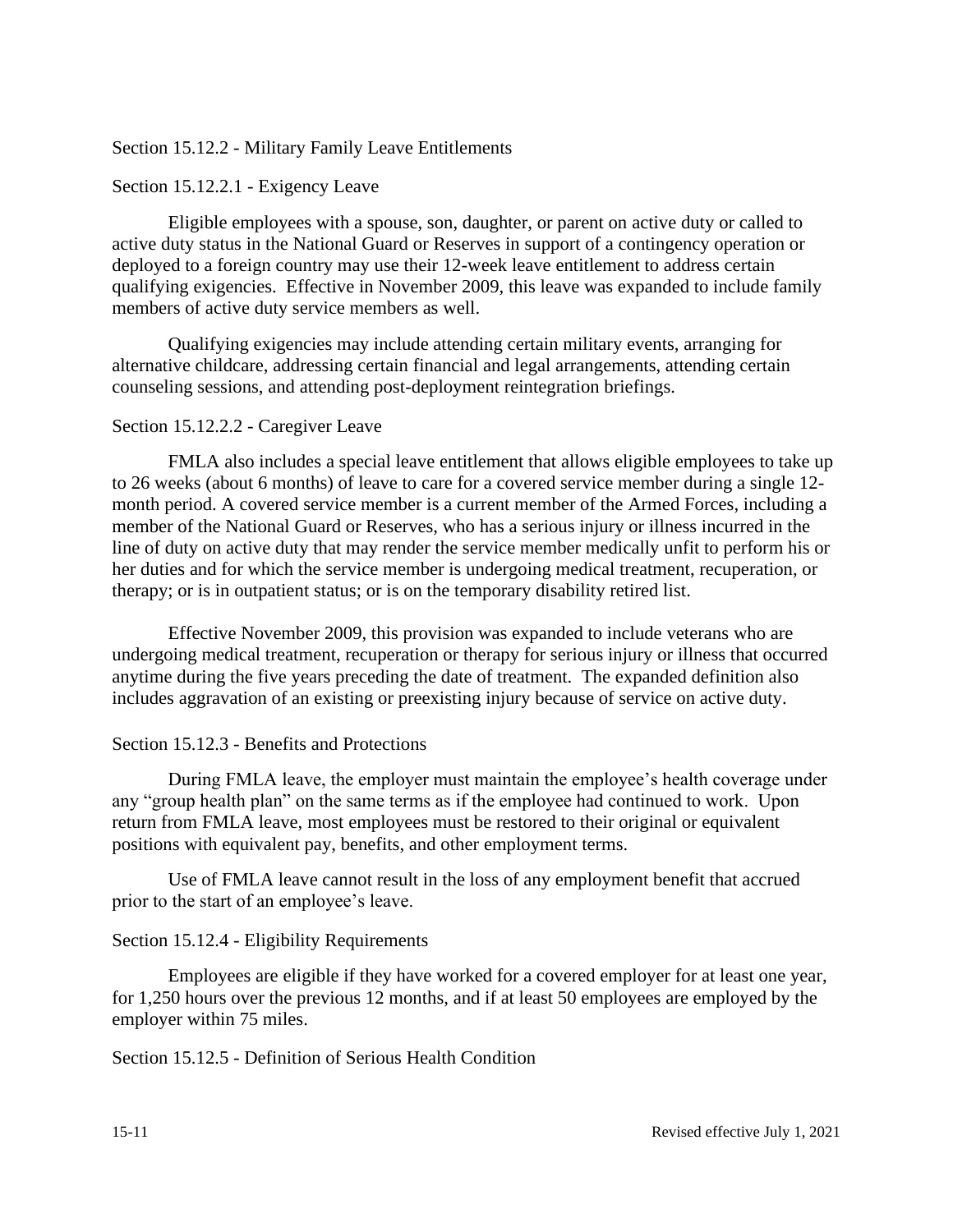A serious health condition is an illness, injury, impairment, or physical or mental condition that involves either an overnight stay in a medical care facility, or continuing treatment by a health care provider for a condition that either prevents the employee from performing the functions of the employee's job or prevents the qualified family member from taking part in school or other daily activities.

Subject to certain conditions, the continuing treatment requirement may be met by a period of incapacity of more than three (3) consecutive calendar days combined with at least two visits to a health care provider or one visit and a regimen of continuing treatment, or incapacity due to pregnancy, or incapacity due to a chronic condition. Other conditions may meet the definition of continuing treatment.

#### Section 15.12.6 - Use of Leave

An employee does not need to use this leave entitlement in one block. Leave can be taken intermittently or on a reduced leave schedule when medically necessary. Employees must make reasonable efforts to schedule leave for planned medical treatment so as not to unduly disrupt the employer's operations. Leave due to qualifying exigencies may also be taken on an intermittent basis.

#### Section 15.12.7 - Substitution of Paid Leave for Unpaid Leave

Employees may choose, or employers may require use of accrued paid leave while taking FMLA leave. In order to use paid leave for FMLA leave, employees must follow the employer's normal paid leave policies.

#### Section 15.12.8 - Employee Responsibilities

Employees must provide 30 days (about 4 and a half weeks) advance notice of the need to take FMLA leave when the need is foreseeable. When 30 days' notice is not possible, the employee must provide notice as soon as practical and must follow an employer's normal call-in procedures.

Employees must provide sufficient information for the employer to determine if the leave may qualify for FMLA protection and the anticipated timing and duration of the leave. Sufficient information may include that the employee is unable to perform job functions; the family member is unable to perform daily activities; the need for hospitalization or continuing treatment by a health care provider; or circumstances supporting the need for military family leave. Employees also must inform the employer if the requested leave is for a reason for which FMLA leave was previously taken or certified. Employees also may be required to provide a certification and periodic recertification supporting the need for leave.

#### Section 15.12.9 - Employer Responsibilities

Covered employers must inform employees requesting leave whether they are eligible under FMLA. If they are, the notice must specify any additional information required as well as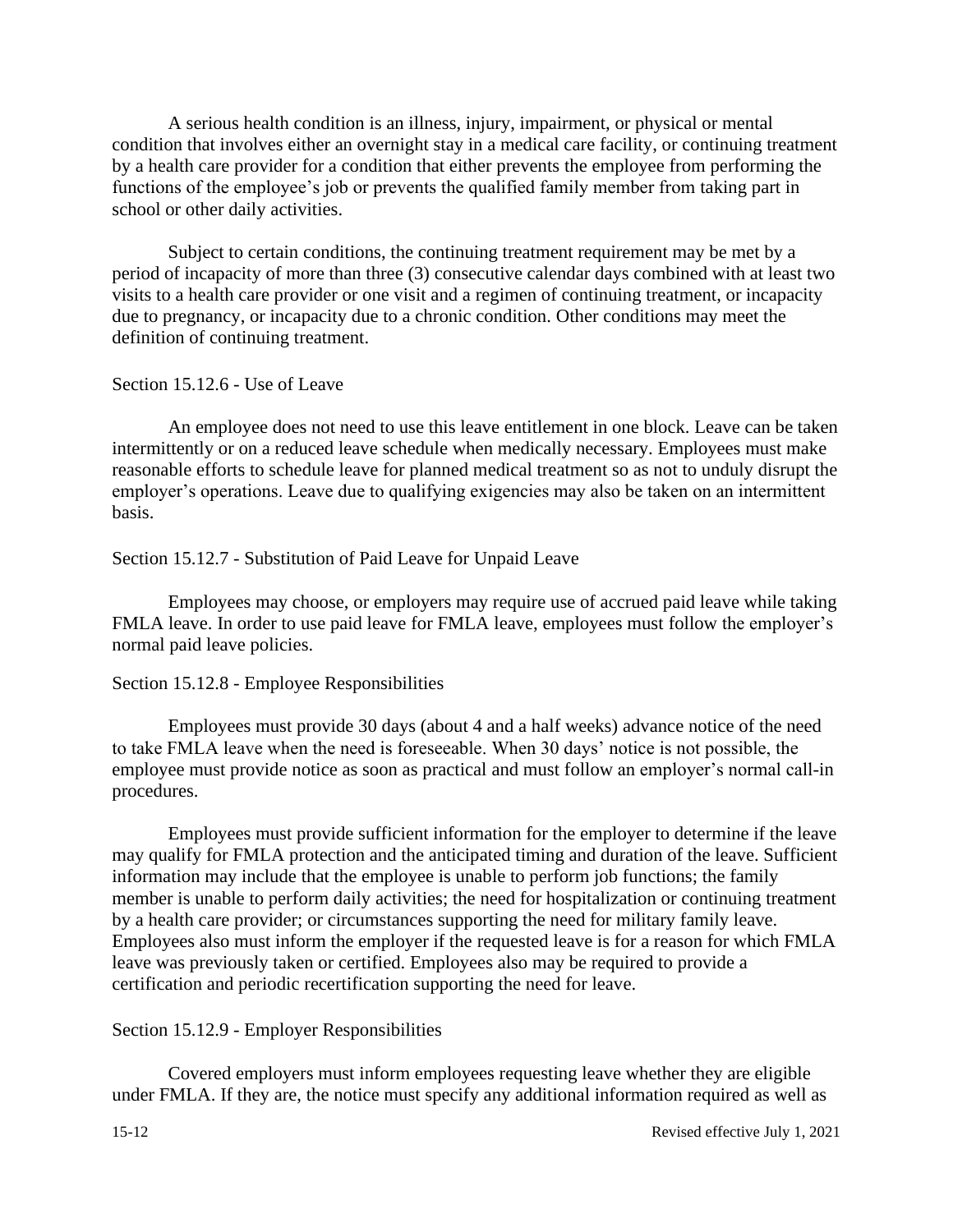the employees' rights and responsibilities. If they are not eligible, the employer must provide a reason for the ineligibility.

Covered employers must inform employees if leave will be designated as FMLAprotected and the amount of leave counted against the employee's leave entitlement. If the employer determines that the leave is not FMLA-protected, the employer must notify the employee.

Section 15.12.10 - Unlawful Acts by Employers

FMLA makes it unlawful for any employer to:

• Interfere with, restrain, or deny the exercise of any right provided under FMLA;

• Discharge or discriminate against any person for opposing any practice made unlawful by FMLA or for involvement in any proceeding under or relating to FMLA.

Section 15.12.11 - Enforcement

An employee may file a complaint with the U.S. Department of Labor or may bring a private lawsuit against an employer.

FMLA does not affect any Federal or State law prohibiting discrimination or supersede any State or local law or collective bargaining agreement which provides greater family or medical leave rights.

### Section 15.12.12 - Calculation of FMLA Leave

Eligible employees may use up to twelve (12) weeks leave in a twelve (12) month period. For calculating leave availability, the twelve (12) month period is measured forward from the date any employee's first FMLA leave begins. If a husband and wife are both employed by the City, and both become entitled to take leave under the FMLA due to the birth or adoption of a child or the placement with them of a foster child or due to the illness of an immediate family member, the aggregate number of weeks of leave which may be taken shall be limited to twelve.

Section 15.12.13 – Notification of Need for FMLA Leave

All employees requesting leave under this policy must complete the FMLA forms available from HR or on the Intranet.

An employee undergoing planned medical treatment is required to make a reasonable effort to schedule the treatment to minimize disruptions to the City's operations.

Section 15.12-14 – FMLA Medical Certification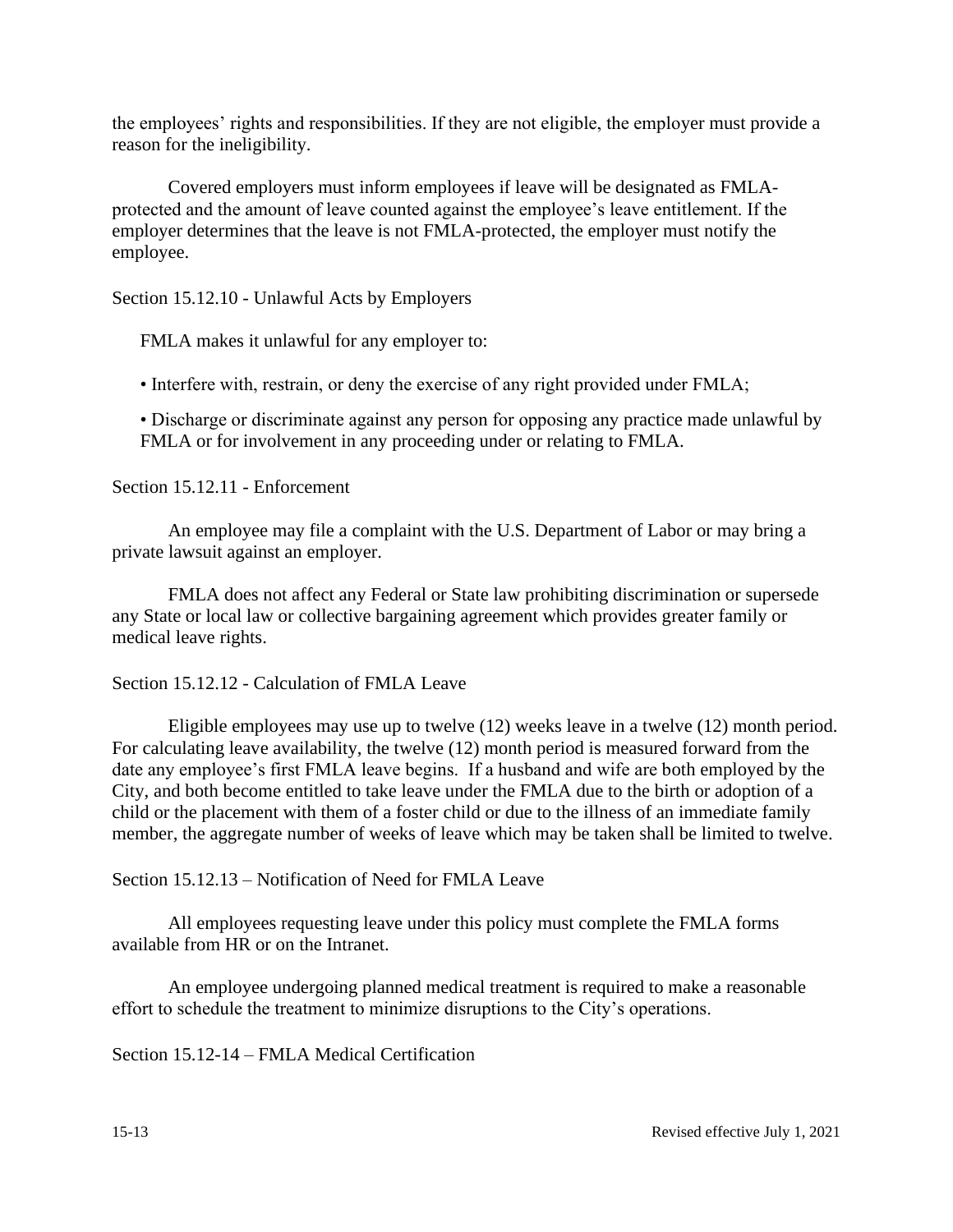The City requires the employee to provide medical certification of the serious health condition requiring leave whenever the leave is expected to (or does) extend beyond three (3) working days or will involve intermittent or part-time leave. The City may also require a second or third medical opinion. Any second or third opinion required by the City shall be paid for by the City. Medical certification should be submitted to the Director of Human Resources or her designee on the forms provided for that purpose.

If medical certification is not submitted in a timely manner, the leave will be designated as potentially FMLA-qualifying and the employee will be notified of that fact and the deadline to submit the required certification. Upon receipt of the required information, the preliminary designation will become final. If the medical certifications are not submitted or do not confirm that the reason for the absence was an FMLA reason, the City will withdraw the designation and provide written notice to the employee.

Family Medical Leave will also run concurrently with an absence due to a Workers Compensation illness or injury if such illness or injury meets the definition of a serious health condition.

Section 15.12.15 - Use of Paid and Unpaid Leave during FMLA Leave

An employee's own serious health condition will be charged first to accrued sick leave, then to accrued annual leave, and finally when all other time is exhausted, to leave without pay. Other family leave may be charged to accrued annual leave or accrued sick leave, at the employee's option. Once those are exhausted, the remaining leave will be without pay.

### Section 15.12.16 – Benefits during FMLA Leave

All City-paid insurances will continue during an approved FMLA absence provided the employee continues to pay his or her share of the monthly premium (if any).

As long as the employee is on paid leave, the employee's portion of the premium will be deducted from his or her pay. If the employee is on unpaid leave, it will be their responsibility to pay their portion of the premium on a monthly basis. Payment may be made by check in the Human Resources Department. Paid leave time will not continue to accrue if using leave without pay (see Section 15.5 – Leave without Pay). Paid leave time will cease to accrue at the end of the FMLA period, even if the employee continues to collect accrued sick leave beyond the FMLA expiration.

#### Section 15.12.17– Reinstatement after FMLA Leave

The City requires a medical certification of fitness for duty to return to work after FMLA leave occasioned by the employee's own serious health condition that extends beyond three consecutive workdays. The City also retains the option to require a medical certification of fitness for duty after any personal medical leave.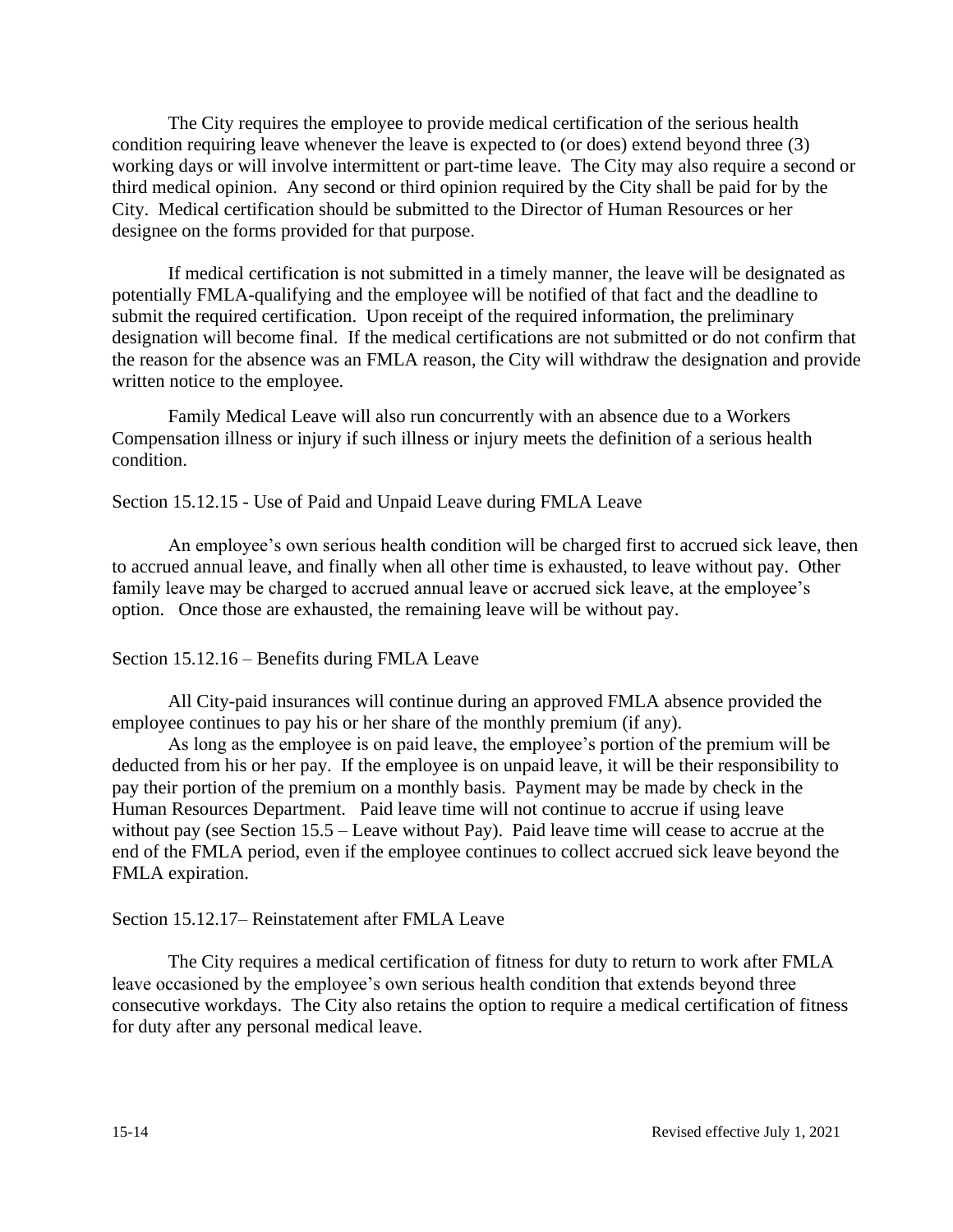#### Section 15.12.18 – FMLA Interpretive Guidance

Any questions concerning implementation of FMLA rights provided by this policy will be resolved in accordance with the current Department of Labor regulations implementing the FMLA of 1993. This policy will govern in the event it provides a greater benefit than that provided by the federal regulations.

# **Section 15.13 – Extended Medical Leave of Absence**

### Section 15.13.1 -- Purpose

There are times when an employee's illness can extend beyond the period guaranteed by the Family and Medical Leave Act (FMLA). After the FMLA period expires, if the employee is still unable to return to work due to their own serious medical condition and has personally accumulated sick time (not donated time), they may be eligible to be placed on Extended Medical Leave of Absence.

## Section 15.13.2 -- Duration

Extended Medical Leave status will be in effect until personally accumulated sick time is used up or until the total time of absence is one year (up to nine additional months following the expiration of the FMLA), whichever comes first. However, the employee's former position may be filled after the FMLA period expires and there will be no guarantee of a position if and when the employee is able to return to work. An Extended Medical Leave will not be offered to anyone using donated sick time or who does not have any personally accumulated sick time available.

### Section 15.13.3 -- Benefits

An employee's health, dental, and vision insurances will remain in effect at the same rates that would be in effect if the employee were still working, provided the employee continues to have his or her portion of the premium deducted from the sick leave paycheck.

If the employee is eligible for Long Term Disability (LTD), the City will continue to pay LTD premiums until the waiver of premium feature begins, provided the employee completes his or her application for benefits in a timely manner. No other benefits will be provided during this Extended Medical Leave period. Any contribution by the City towards the 457 and the 401(a) retirement plans and any sick and annual leave accruals will cease at the end of the FMLA period. The employee may continue to contribute to the 457 without the City's match if the employee wishes.

### Section 15.13.4 - Termination of Employment

At the end of the Extended Medical Leave period, if the employee is unable to return to work with or without reasonable accommodation, the employee's relationship with the City will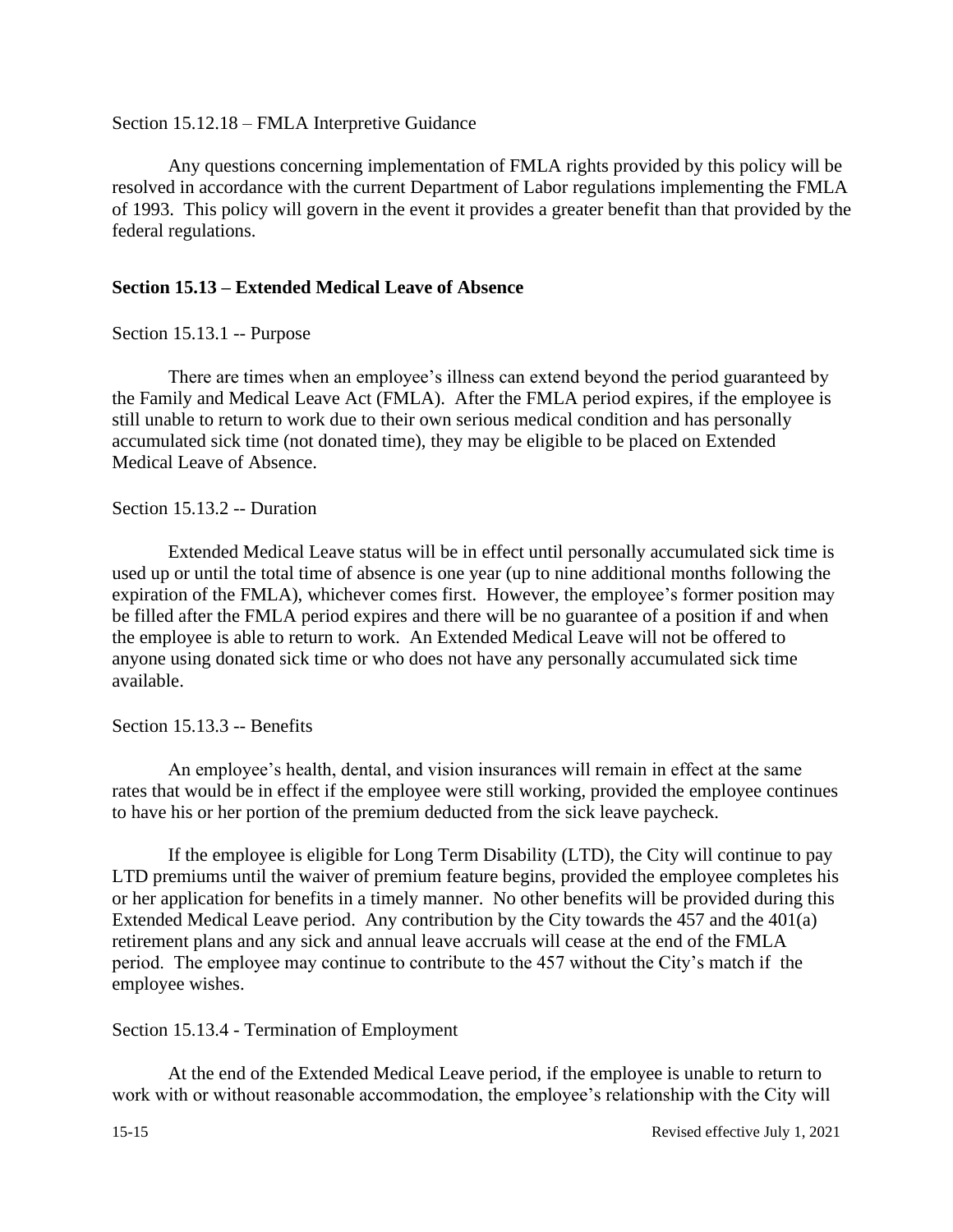be terminated due to disability. If eligible, the employee may choose to retire. Any COBRA coverage for which the employee is eligible would be available as of the termination date. If there is any sick time left, arrangements will be made for a final payout.

# **Section 15.14 - Facilities Closings**

Section 15.14.1 - Non-Emergency Early Closing (e.g. Holiday Eve)

The City Manager may decide to close City offices and services early on the day before a holiday or for other reasons. Employees who report to work at their regularly scheduled times and leave at the announced early closing time shall be paid administrative leave for their remaining regularly scheduled hours for the day.

Employees scheduled to begin work after the planned early closing time shall be paid administrative leave for their regularly scheduled hours for that day. The appropriate department head will be responsible for contacting employees with shift cancellation information.

Employees who report to work at their regularly scheduled time but leave earlier than the planned closing time shall be charged for the leave taken between the time they leave and the planned closing time. The remainder of their regularly scheduled hours will be administrative leave.

Employees already scheduled to be on leave will be paid leave as planned and will not be eligible for administrative leave on that day.

Section 15.14.2 - Severe Weather Situations and Emergency Closing of City offices

During severe weather or other emergency situations, City offices will be open during their normal hours unless officially closed by direction of the City Manager. Staff members who are considered ESSENTIAL will be required to report for duty at the time and place directed by their Department Director or designee. If City offices are officially closed, NON-ESSENTIAL personnel who have registered with the system will be notified via the Everbridge emergency notification system (text, email, or voice) or they may call in to 240-487-3537 to listen to a message recorded by the HR Director or designee. These messages will be placed only if City offices are closed. If City offices are closed, non-essential personnel will be paid administrative leave for the scheduled hours they were not able to work.

### Section 15.14.2.1 – Non-essential Personnel

If City offices are open, non-essential employees are expected to be at work during their regularly scheduled hours during weather-related or other emergency-type situations. However, when a situation arises making it difficult or unsafe for a non-essential employee to arrive or stay at work during their regularly scheduled time, the employee may take liberal leave at their discretion, provided they communicate their status using the department's normal protocol.

If City offices are closed and non-essential personnel choose to come in anyway, they will be paid straight time.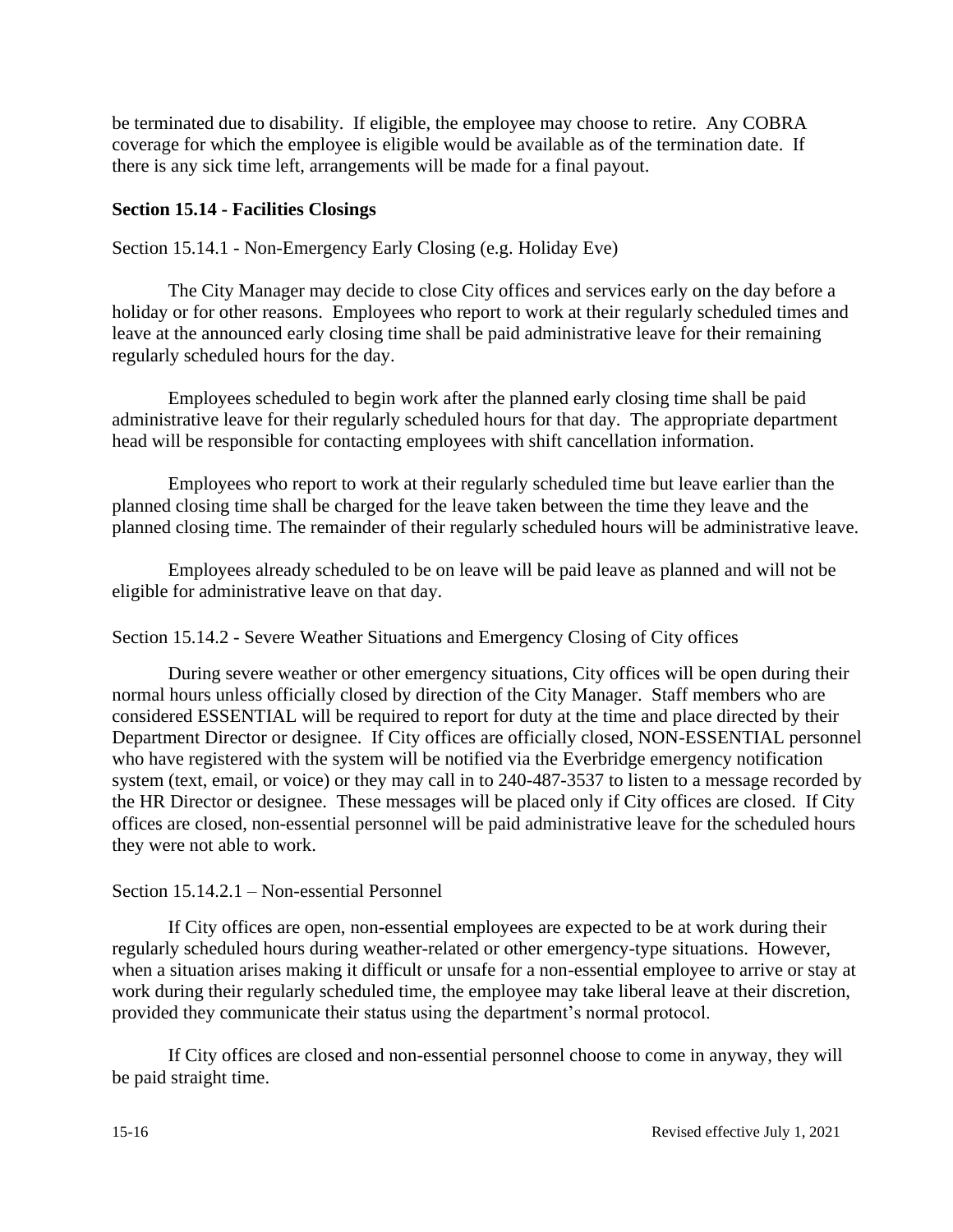Section 15.14.2.2 – Essential Personnel

ESSENTIAL personnel are employees in positions that will be needed in the emergency. Public Works snow clearing crews are essential personnel during snow event, and employees in other positions and departments may be deemed essential depending upon the type of emergency and operational requirements. Essential personnel are designated as such by the City Manager, Assistant City Manager, and department heads. Department heads are responsible for informing their employees of their essential or non-essential status.

#### Section 15.14.2.3 – Liberal Leave

LIBERAL LEAVE is unscheduled annual leave taken when conditions related to the emergency make it difficult or hazardous for an employee to report for duty. There will be no disciplinary consequences for using approved liberal leave.

Employees already on leave at the time of the emergency will remain so and be paid according to their preauthorized status, unless called in as an essential person.

#### **Section 15.15 - Workers' Compensation**

Worker's Compensation benefits are available for employees who are injured on the job or become ill due to work.

All on-the-job injuries and accidents, no matter how minor, shall be reported to the immediate supervisor as soon as possible. The supervisor shall report all injuries/accidents promptly to the Safety and Risk Specialist. Any verbal report must be followed by a written report. Approved forms for this report are available from the Safety and Risk Specialist..

Sick and annual leave shall not accrue for Workers' Compensation absences of more than one-half the employee's normal schedule in a pay period.

 City-paid insurances while absent on workers' compensation shall continue until the employee returns to work, or until the end of any FMLA designated leave running concurrently, whichever occurs first. The employee's usual contribution to benefit insurances and other payroll deductions will be the employee's responsibility when absent on workers compensation.

Section 15.15.1 – Injury Pay & Workers' Compensation Payments

The City may pay the employee Injury Pay for the first three (3) days of absence if the City's workers' compensation insurance carrier deems the injury compensable and does not pay the employee for the first 3 days and no alternate duty is available. The employee may use their accrued sick leave to make up any difference if the workers' compensation payment is less than their normal wages minus taxes.

Section 15.15.2– Workers' Compensation Return to Work Program

15-17 Revised effective July 1, 2021 The program is designed to assist regular employees who have suffered a workers' compensation compensable injury or illness and are temporarily unable to perform their regular duties. During the recovery period, there is usually an interim period when employees are fit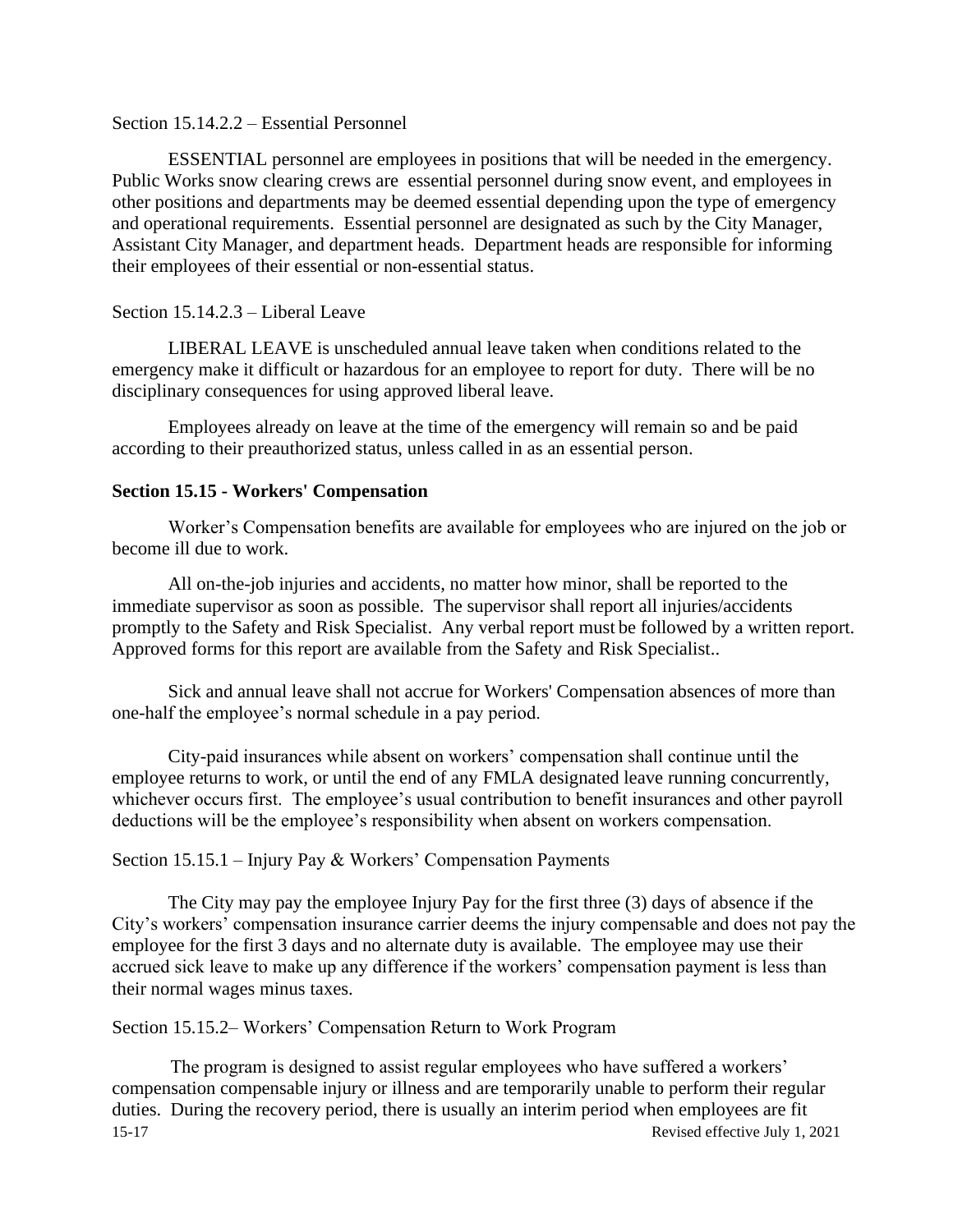enough to return to work with some activity restrictions before they are fully fit to return to their regular duties. It is during this interim period that the City will assist the employee by finding appropriate restricted duty whenever possible.

These temporary, modified assignments are for short term restricted duty and may be in another department, may be part time, and may not be available for the entire period of restricted duty. However, every effort will be made to accommodate an employee's work restrictions and available skills and abilities. The temporary assignments are anticipated to last no longer than fifteen (15) working days. However, an extension may be allowed on a case-by-case basis if the employee's medical condition is steadily improving and temporary work is available.

For the first 15 days, all hours worked on a temporary assignment or project will be paid at the same rate as the employee's regular position. The City's workers' compensation carrier will pay for the remaining non-productive hours if appropriate. The Safety and Risk Specialist, coordinating with the Human Resources Director, shall supervise and coordinate this program.

If an employee refuses a temporary assignment for which he or she is medically fit, the refusal to work will be taken into consideration by the City's workers' compensation carrier when determining benefits.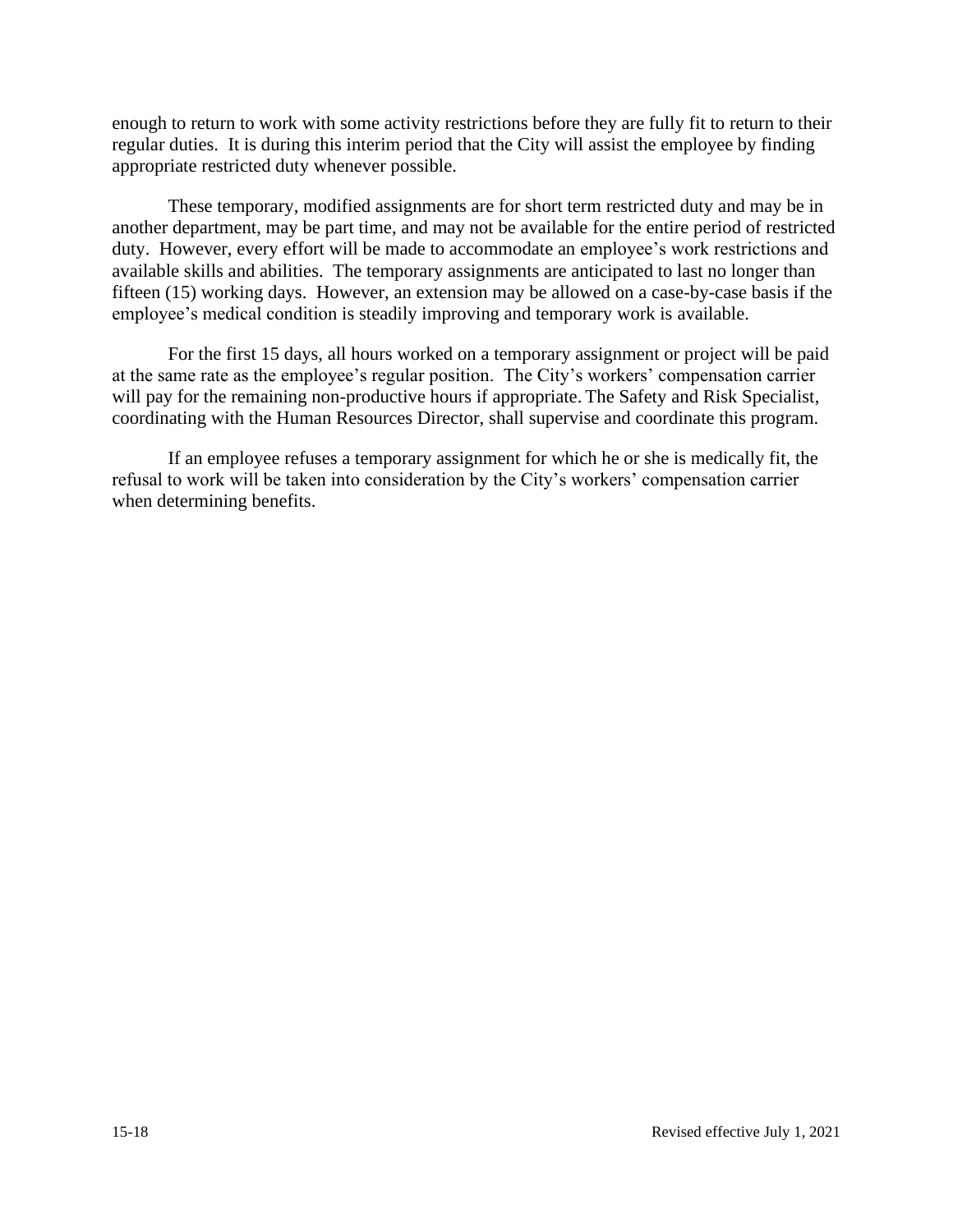# **SECTION 16 - OUTSIDE EMPLOYMENT**

Any outside employment performed by City employees should not, by its timing, requirements, ownership, or any other factor, adversely affect an employee's performance of their City duties and responsibilities and should not present a conflict of interest or the appearance of a conflict of interest.

All outside employment, including self-employment, performed by City employees must be reported in writing to an employee's supervisor immediately upon starting the outside employment. Forms specifically for this purpose should be used. After approval and signature, the supervisor will forward the report to the department head.

The department head, Human Resources Director and the City Manager will review the reports of outside employment to assure that it does not conflict with this policy..

No outside employment activities are allowed on City time or premises or with City equipment.

An employee's City work schedule may not be adjusted to allow for outside employment unless specifically approved by the City Manager.

Under no circumstances shall a City employee be an independent contractor to the City.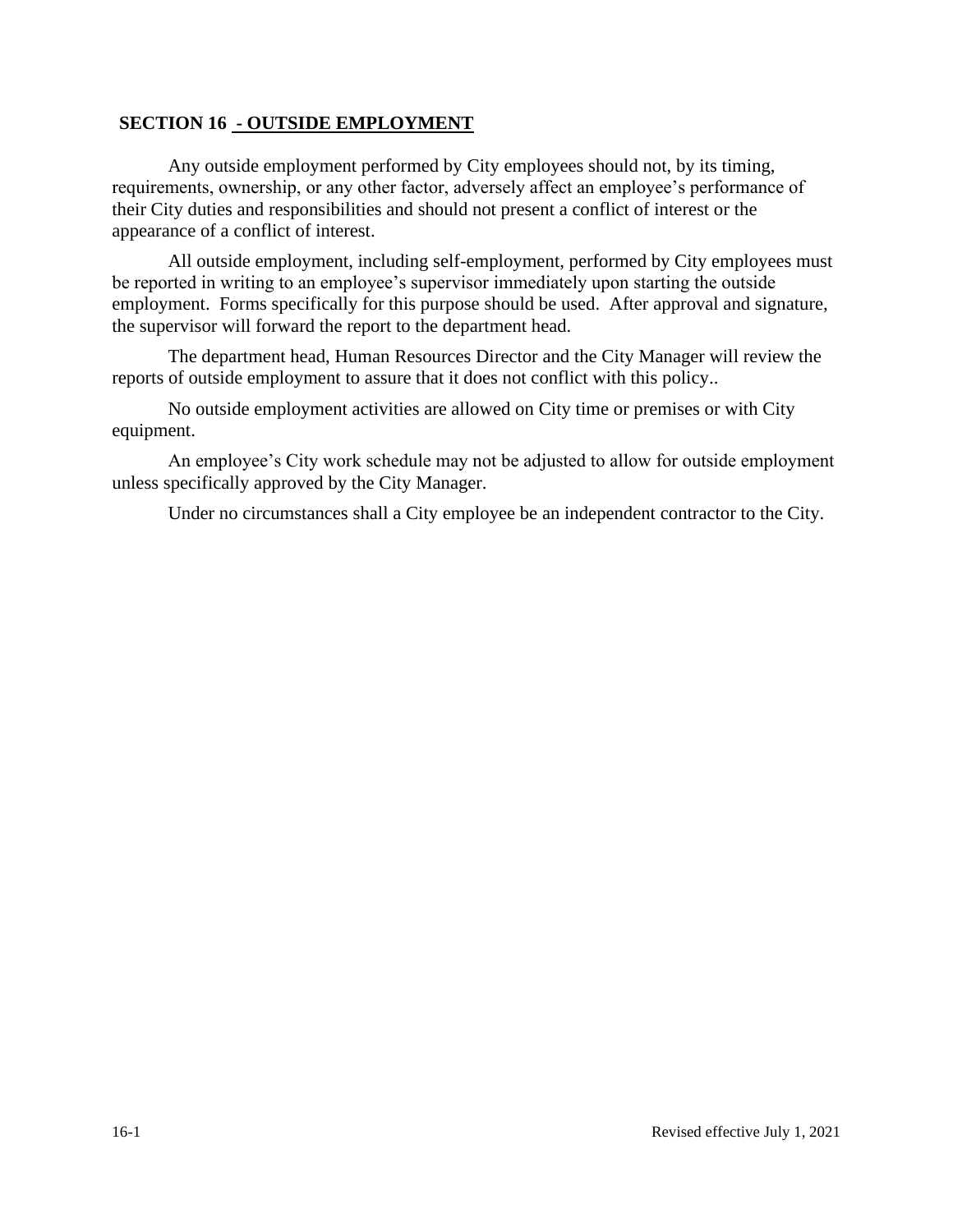### **SECTION 17 - GRIEVANCE PROCEDURE**

The City desires to resolve grievances in a prompt and equitable manner. Whenever possible this shall be done informally, and both supervisors and employees are expected to make every effort to resolve problems as they arise. However, there may be grievances that require a formal appeals process.

#### **Section 17.1 - Procedures**

Any regular employee who is aggrieved as a result of the interpretation and application of these regulations, a disciplinary action, alleged discrimination or unfair treatment, or unsafe or unhealthful working conditions, shall have the right of appeal provided the following procedural steps are followed. A failure on the part of an employee to comply with the requirements set forth in this section shall result in the employee waiving their right to pursue the grievance.

**Step 1** - An employee shall first present his grievance to his immediate supervisor in writing within five (5) working days of the occurrence. A grievance shall include a statement of the problem and the relief sought. Upon receipt of the grievance, the supervisor shall make careful inquiry into the facts and circumstances of the complaint and issue a written response within five working days. If the supervisor fails to respond in writing within five (5) working days of receipt of the grievance, the grievance shall be deemed denied and the employee may proceed to the next step.

**Step 2** - An employee who is dissatisfied with the decision of the immediate supervisor or does not receive a timely response may submit the grievance in writing to the department head within five (5) working days of the supervisor's response or within five (5) working days from the date the supervisor was required to respond. The employee should also submit a copy of the grievance to the Human Resources Director. The department head shall meet with the employee within five (5) working days of receipt of the grievance. The department head shall make a separate investigation and inform the employee of the decision and the reasons for the decision in writing within five (5) working days after the date of the meeting. In the event the department head fails to render a written decision within the five (5) day period, the grievance shall be deemed denied and the employee may proceed to the next step.

**Step 3** - If the employee is still aggrieved after Step 2, the employee or the employee's authorized representative, shall request in writing a review of the grievance by the City Manager. Such requests shall be accompanied by all the facts as to the nature of the grievance and all written answers given thereto and shall be presented within five (5) working days after the date of receipt of the department head's answer or the date on which such answer was due. The employee shall send a copy of the written request for review to their department head and the Director of Human Resources. The City Manager shall convene a meeting for the purposes of hearing the grievance within five (5) working days of the date of receipt of the request for review. The City Manager or a designated representative, plus the Human Resources Director and/or department head as appropriate, shall meet with the employee, the employee's representative, and any witnesses for the purpose of hearing the presented information and reviewing the grievance. Within five (5) working days of the date of the hearing, the City Manager shall render a decision in writing to the employee and the employee's representative and shall send a copy of the decision to the employee's department head and the Director of Human Resources.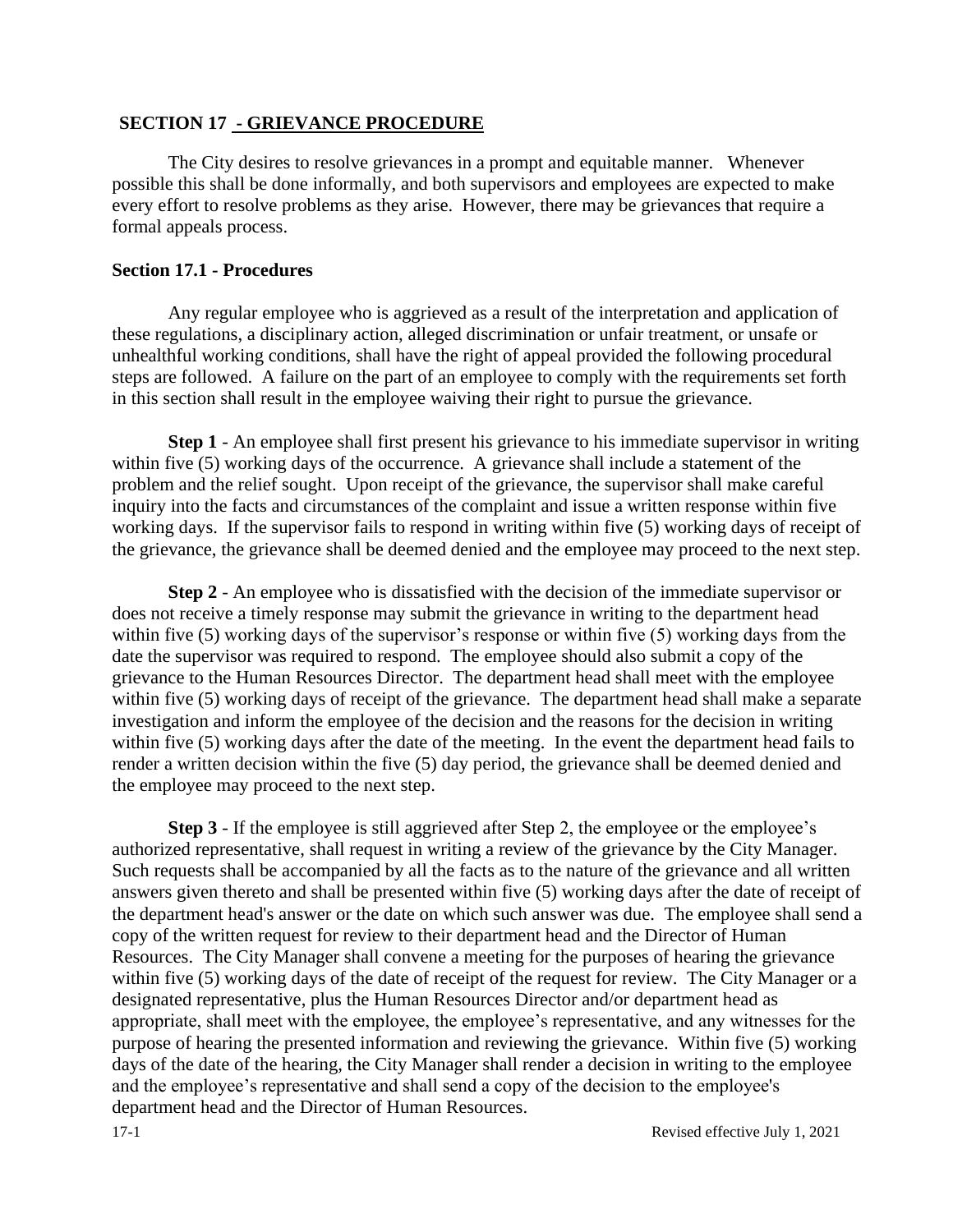The decision of the City Manager will be final. All materials related to the grievance and its resolution will be kept in the employee's personnel file.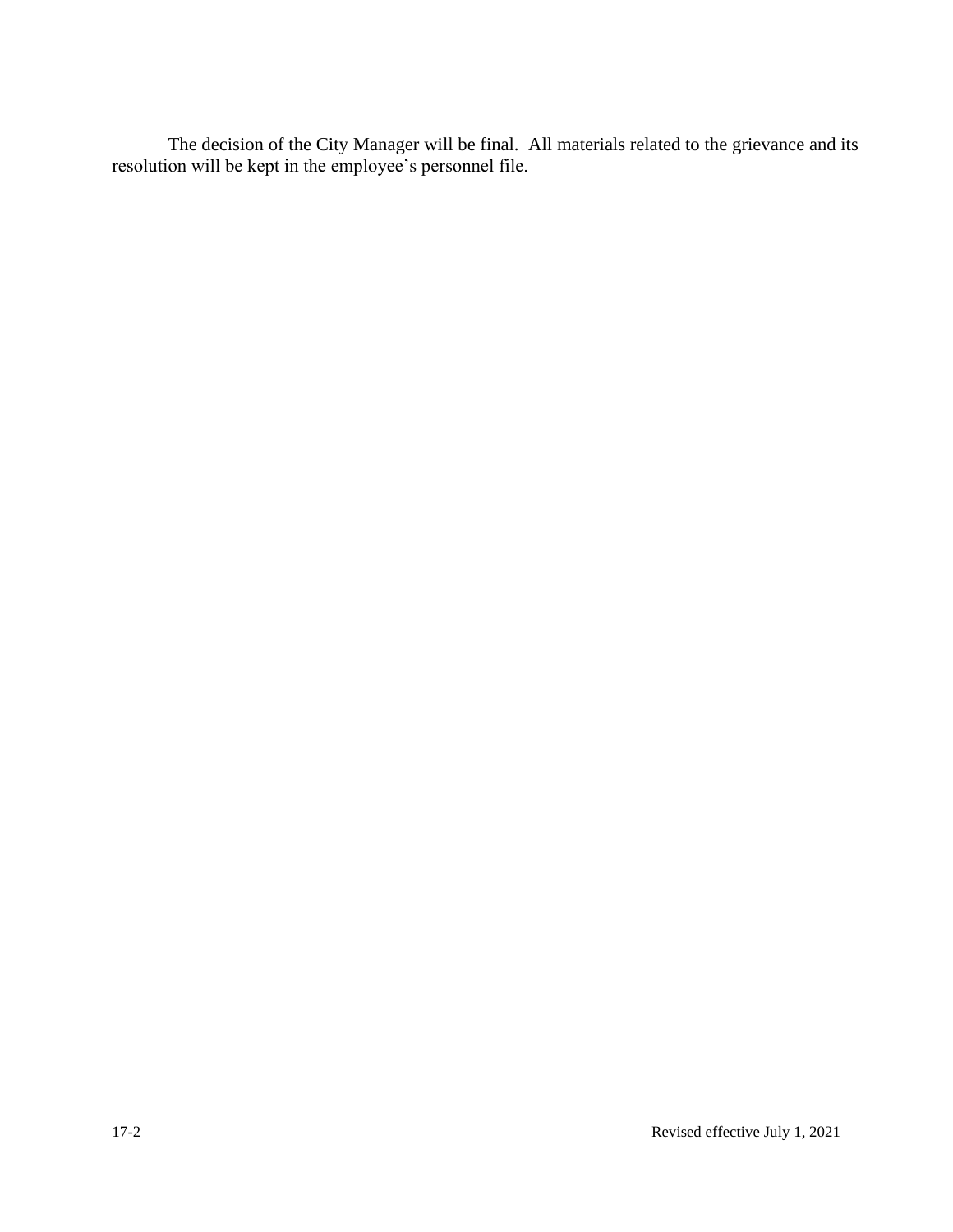# **SECTION 18 - EMPLOYEE RECOGNITION AND AWARDS**

The City recognizes and rewards its employees for outstanding achievement, service, safe driving and other valuable activities through several programs. In addition to those listed below, other awards and recognition may be given at the discretion of Mayor and Council or the City Manager.

# **Section 18.1 - Employee of the Quarter Award**

This is an award for up to three employees per calendar quarter who, in addition to being positive role models in their day-to-day activities, have demonstrated extraordinary service over and above what is expected or required. Their actions must have had a demonstrated positive effect on the organization, fellow employees and/or the public and must have occurred during the current or prior calendar quarter. If a group of more than three employees is nominated and selected for the award, they shall share the value of a total of three awards among the group.

Nominations: Nominations are accepted from employees and City residents, except those who are elected or appointed officials. Nominations must be written, signed and dated by the nominator and submitted to Human Resources. Forms for this purpose are available from Human Resources and the City's web page. All nominations on file at the end of a calendar quarter will be considered for that quarter. The Personnel Committee will meet within 30 days of the end of a quarter to evaluate the nominations and select the winners. At least six (6) members of the Personnel Committee must be present to constitute a quorum.

Awards: The winners will have their choice of awards, either a \$100.00 taxable bonus, or eight hours of annual leave. The awards will be presented, and nominees recognized, by the City Manager in a variety of ways, including a recognition ceremony and publication in the City's newsletters to residents.

Winners of the Employee of the Quarter Award are eligible to be considered for the Employee of the Year Award.

### **Section 18.2 – Spencer Harris Award**

This is an annual monetary award to the Public Works employee who best exhibits the high standard of public service embodied by the late Spencer Harris, a former dispatcher in the Public Works department.

Nominations are by and for Public Works employees and are collected during the month of December. The nominations are evaluated, and the winner selected by the Spencer Harris Award Committee composed of Public Works employees. Specific nomination and selection criteria are contained in the official Spencer Harris Award Nomination and Selection Memorandum maintained by the Public Works and Human Resources departments. The Spencer Harris Award Committee, by unanimous vote of all members, may amend the nomination and selection criteria at any time provided the changes are distributed to all Public Works employees before nominations are accepted in December. The award is presented at the annual Safety Breakfast.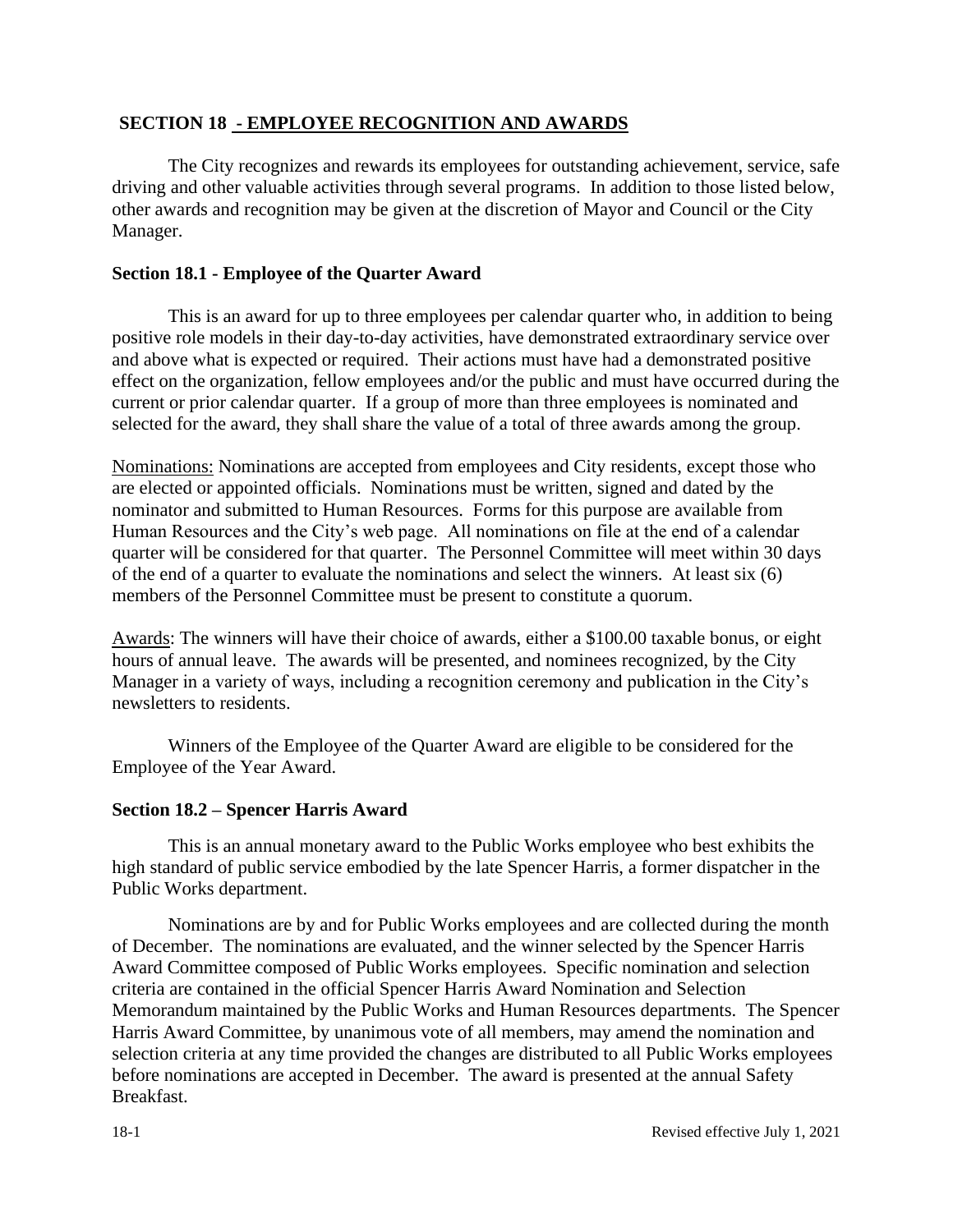The winner of the Spencer Harris Award is eligible to be considered for the Employee of the Year Award.

#### **Section 18.3 - Miriam Wolff Award**

This is an annual monetary award to the administrative employee who best exhibits the high standards of dedication, integrity and public service embodied by Miriam P. Wolff, a former City Clerk.

Nominations may be made between October  $1<sup>st</sup>$  and October  $15<sup>th</sup>$  of each year. The nominations are evaluated, and a winner selected by an employee committee on or around November  $1<sup>st</sup>$  of each year.

Specific procedures, nominations and selection criteria are contained in a procedural memo for that purpose. Changes may be made from time to time with input from the Personnel Committee and approval of the City Manager. The award is presented at an awards ceremony or the Holiday Party.

The winner of the Miriam Wolff Award is eligible to be considered for the Employee of the Year Award.

#### **Section 18.4 – Employee of the Year Award**

The Personnel Committee will select the winner from among the winners of an Employee of the Quarter Award, the Spencer Harris Award winner, and Miriam Wolff Award winner for that calendar year.

The award will be presented at a ceremony open to all employees and the winning employee's family. The winner will receive a cash award of \$500.00. A press release will be published, and the winner's name inscribed on a permanent plaque in the lobby of City Hall.

#### **Section 18.5 – City Manager's Award**

This is an award given to an employee selected at the sole discretion of the City Manager from categories that may include:

- a) Outstanding event or activity by an individual or group, or
- b) Distinguished Service by an individual, or
- c) Outstanding Manager.

The amount, type, regularity and presentation of the City Manager's Award are at the discretion of the City Manager.

## **Section 18.6 – Safe Driver Awards**

These are recognition awards for drivers of City vehicles who maintain a safe driving record for at least one calendar quarter and a full year.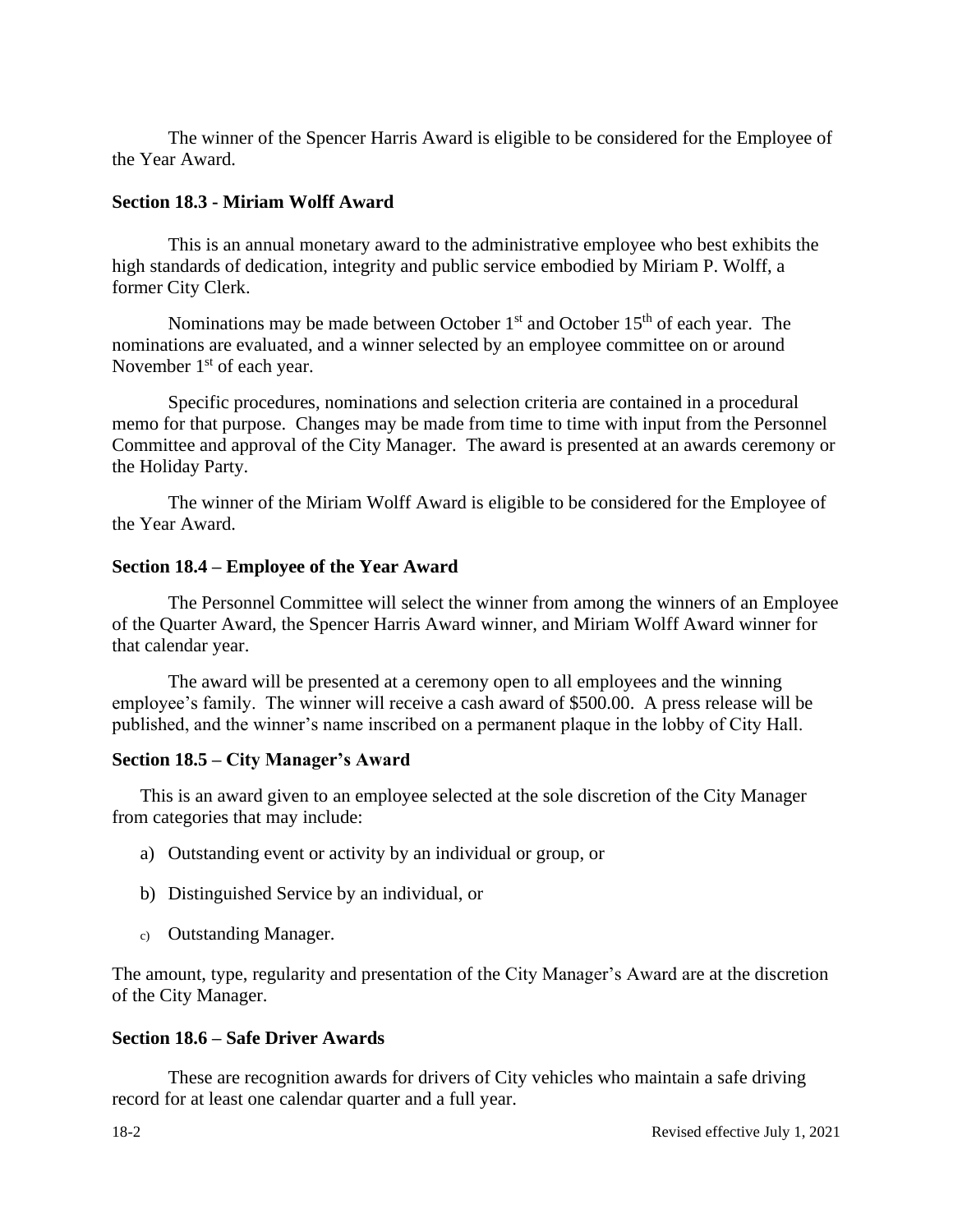A Safe Driving Record is defined as not being involved in a preventable accident, not incurring a moving citation (including citations generated from speed and red-light cameras) or a departmental safety violation while driving a City vehicle during the calendar

quarter or year. Any driver's license violations reported by the motor vehicle administration will be reviewed by the Safety and Risk Officer to determine if they would disqualify a driver.

Eligible employees must be assigned to a position that requires driving and maintain the appropriate valid driver's license for the entire calendar quarter or year under consideration. Employees in the following positions are ineligible for this award:

- a. City Manager;
- b. Assistant City Manager;
- c. Directors, Assistant Directors, and Managers;
- d. Probationary (new hire), temporary, and contract employees

The Safety and Risk Specialist shall be responsible for establishing the list of employees eligible for the Safe Driver Awards using information from the accident review files, automobile log reports, pre and post trip walk-around sheets, the employees' driving records, and any other related records.

Section 18.6.1 - Quarterly Safe Driver Award - Commercial Drivers' License (CDL)

At the end of each calendar quarter, all CDL drivers who have a safe driving record, and have driven at least 875 miles that quarter in a vehicle that requires a CDL operator, will be eligible for the award. The daily pre and post walk-around sheets will confirm the mileage where mileage in and out is recorded. Other related records may also be used. To be considered for an award, the driver is responsible for completion and submission of the information necessary to determine eligibility for an award.

One driver will be randomly chosen from the eligible pool to receive a \$25.00 gift certificate. Winning a quarterly award will not disqualify a driver from eligibility for the annual award.

Section 18.6.2 - Annual Safe Driver Award and Milestone Apparel- CDL Primary

To be eligible for consideration, CDL Primary drivers must drive at least 3,500 miles during the year in a City vehicle on City business confirmed by daily pre and post walk-around sheets where mileage in and out is recorded and other related records. The driver is responsible for completion and submission of the information necessary to determine eligibility for an award.

| $---\$75.00$ |
|--------------|
|              |
|              |

To be eligible for consideration, CDL Combination drivers must drive at least 3,500 miles during the year in a City vehicle on City business confirmed by daily pre and post walkaround sheets where mileage in and out is recorded and other related records. The driver is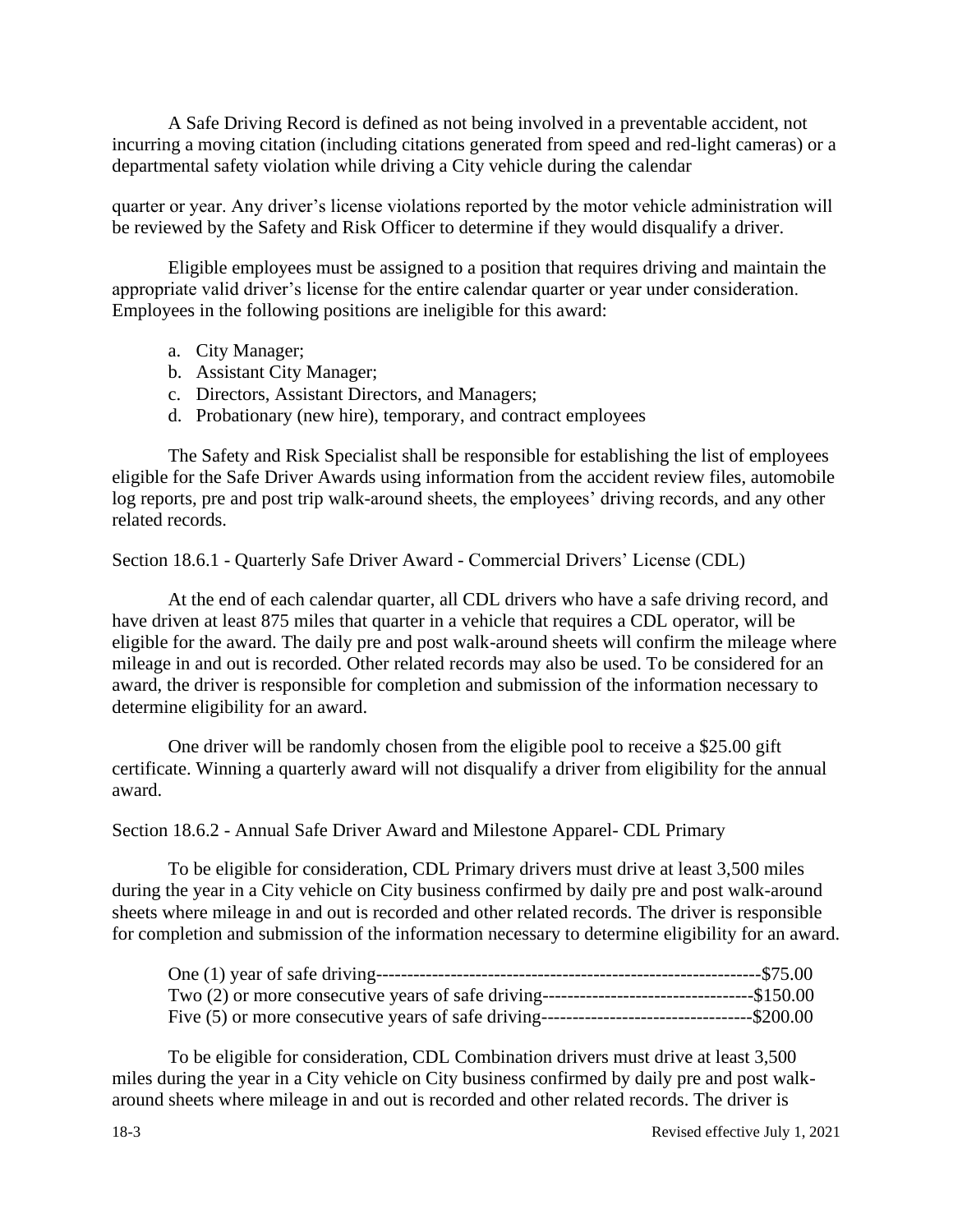responsible for completion and submission of the information necessary to determine eligibility for an award.

|                                                                                             | ---\$50.00    |
|---------------------------------------------------------------------------------------------|---------------|
| Two (2) or more consecutive years of safe driving----------------------------------\$100.00 |               |
| Five (5) or more consecutive years of safe driving------------------------------            | -----\$150.00 |

We continue to encourage our employees to practice good driving habits and prevent accidents despite the incorrect actions of others and adverse driving conditions. We take pride in their accomplishment and celebrate with them at these milestone years by providing workplace apparel that displays the accomplishment.

Safe Driver Apparel is awarded at milestone years as follows:

CDL Safe Driver Milestone – 5 years (Fleece Hooded Sweatshirt) CDL Safe Driver Milestone – 10 years (Jacket) CDL Safe Driver Milestone – 15 years (Jacket) CDL Safe Driver Milestone – 20 years (Apparel of awardee's choice)

Section 18.6.3 - Annual Safe Driver Award and Milestone Apparel - Non-CDL

To be eligible for consideration, non-CDL drivers must drive at least 3,500 miles during the year in a City vehicle on City business confirmed by daily automobile log reports and other related records. The driver is responsible for completion and submission of the information necessary to determine eligibility for an award.

|                                                                                              | ------\$25.00 |
|----------------------------------------------------------------------------------------------|---------------|
|                                                                                              |               |
| Five (5) or more consecutive years of safe driving----------------------------------\$100.00 |               |

Safe Driver Apparel is award at the following milestone year for non-CDL drivers:

Non-CDL Safe Driver Milestone – 20 years (Jacket)

All safe driver awards will be presented at the annual Safety Awards breakfast hosted by the Public Works Department.

#### **Section 18.7 - Time in Service Awards**

Service pins and other recognition awards such as bowls, clocks or other similar gifts are awarded to all employees and members of the elected body. Awards are given on the following schedule:

| Two $(2)$ years of service                                            | Service Pin |
|-----------------------------------------------------------------------|-------------|
| Five (5) years of service                                             | Service Pin |
| Every five years thereafter up to twenty-five $(25)$ years of service | Service Pin |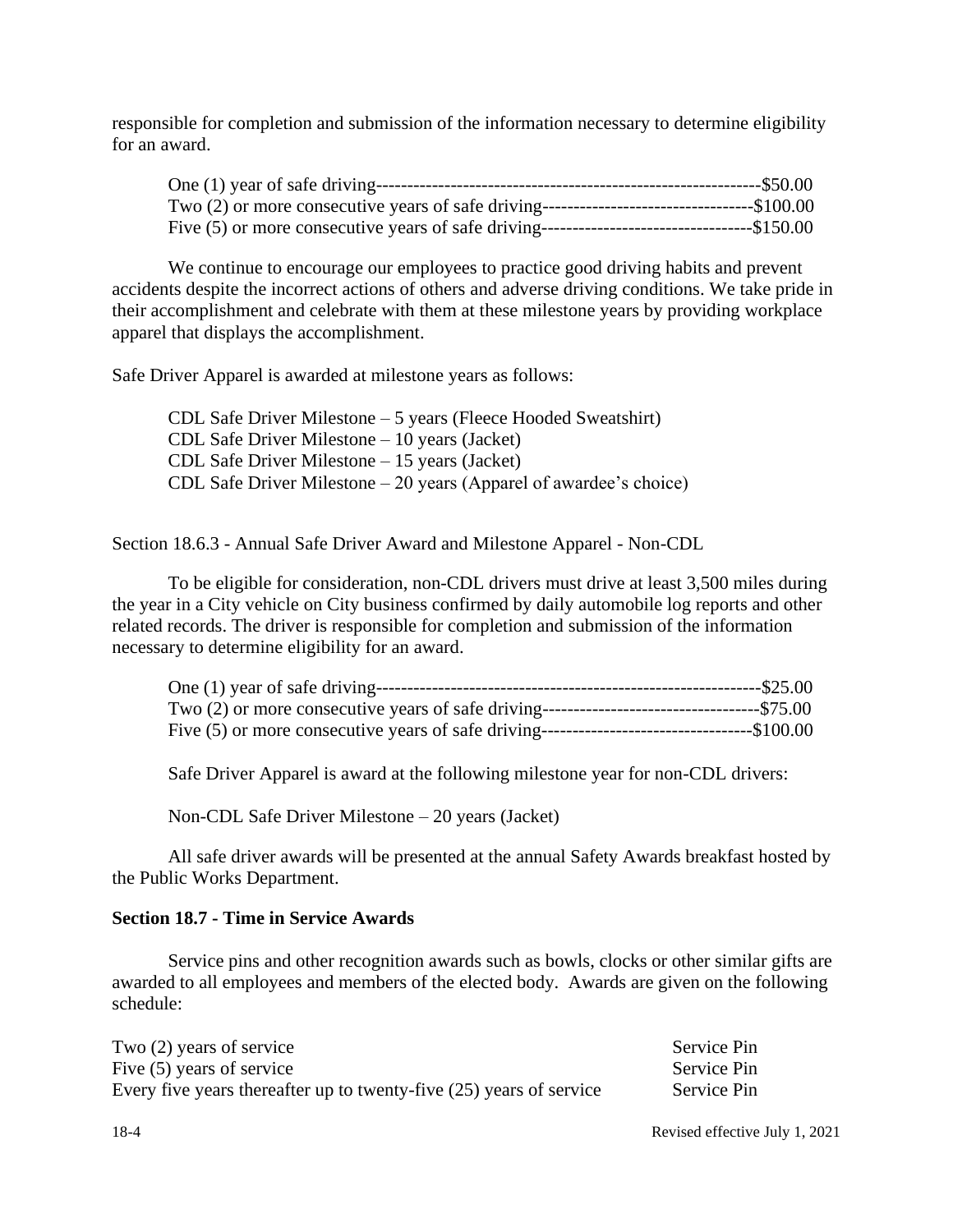### **Section 18.8 - Longevity Bonus Award**

A longevity bonus will be granted at service milestones beginning with twenty (20) years of service and every five (5) years thereafter as long as the employee has no break in service. The bonus will be a percentage of the employee's annual salary equal to a one (1)-step merit increase in the employee's pay grade. If the step increase percentages vary within the employee's pay grade, the highest percentage will be used for bonus calculation purposes. The bonus will normally be paid on the payday of the pay period in which the employee reaches the service milestone.

# **Section 18.9 – Retirement Award**

The City will award \$100.00 for each completed full year of service to employees at the time of their retirement as defined in Section 15.2.6.

If an employee retires with at least 25 years of service, the City will also provide up to \$500.00 to fund an event in the retiree's honor. If the retiree declines to have an event, the City will contribute \$100.00 in the retiree's name to a recognized charity of the retiree's choice.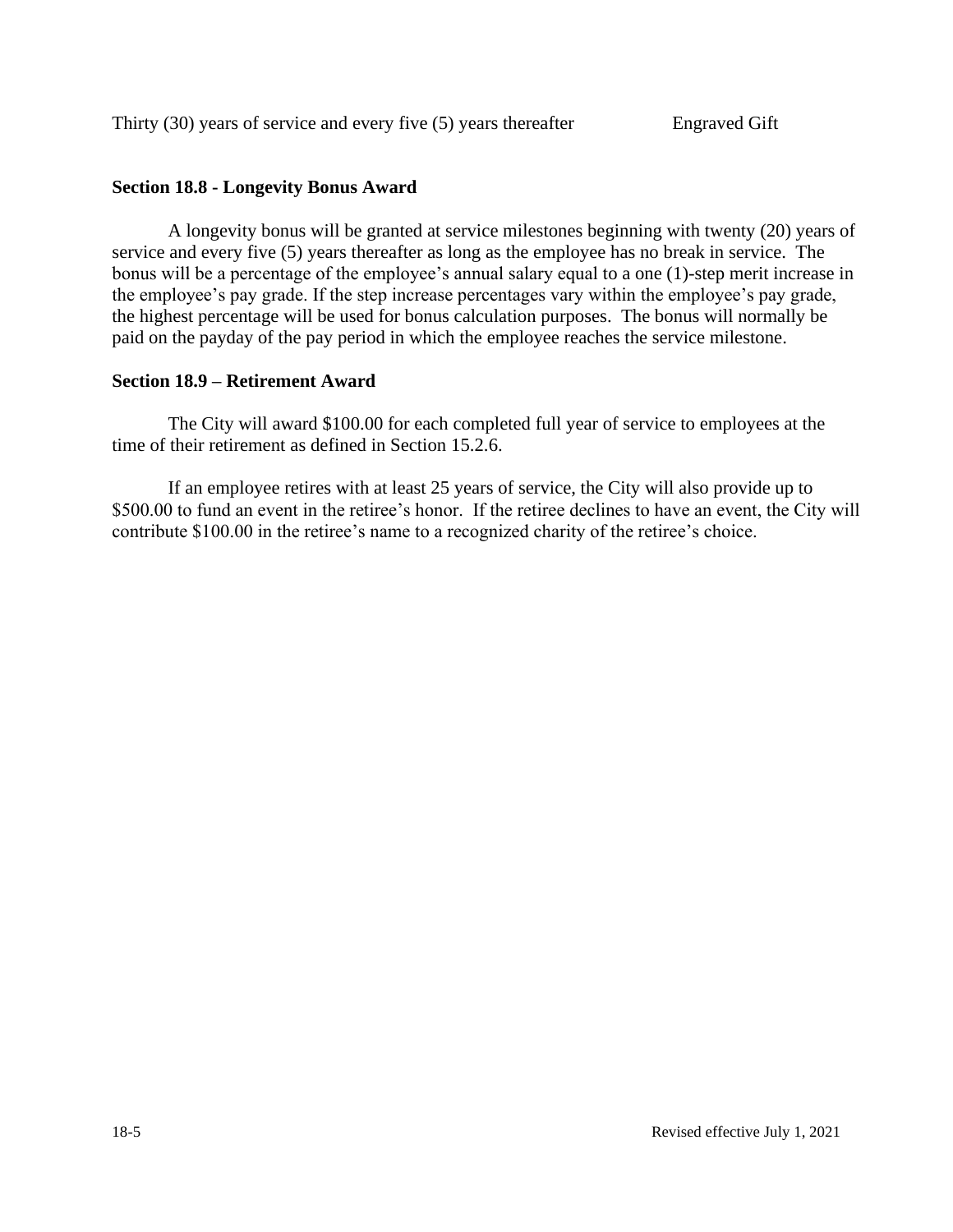# **SECTION 19 - POLITICAL ACTIVITY/CONDUCT OF EMPLOYEES**

No employee shall solicit or receive any money or thing of value from any other City employee for any political purpose during duty hours.

No employee shall, directly or indirectly, use or seek to use their official position, authority or influence to control or modify the political action of any other person, nor shall any employee, during duty hours, engage in any form of political activity including the display of political signs, buttons or any other public display of partisanship.

With respect to College Park City elections, unless the employee is running for election, they shall not take part in any political movement or actively support any candidate(s), or support any group of candidates in any manner other than by casting their own ballot. To run for a seat on the College Park City Council or an appointed seat on a City board or commission, an employee shall take an unpaid leave of absence immediately upon the announcement of candidacy. The employee must resign immediately upon election or appointment.

Employees may run for, and hold, an elected or appointed public office or position in any public jurisdiction other than the City of College Park, provided such office does not present a real, potential or perceived conflict of interest. An advisory opinion from the Ethics Commission may be sought on conflict of interest issues.

Any violation of this section shall be deemed improper conduct and the violator shall be subject to disciplinary action.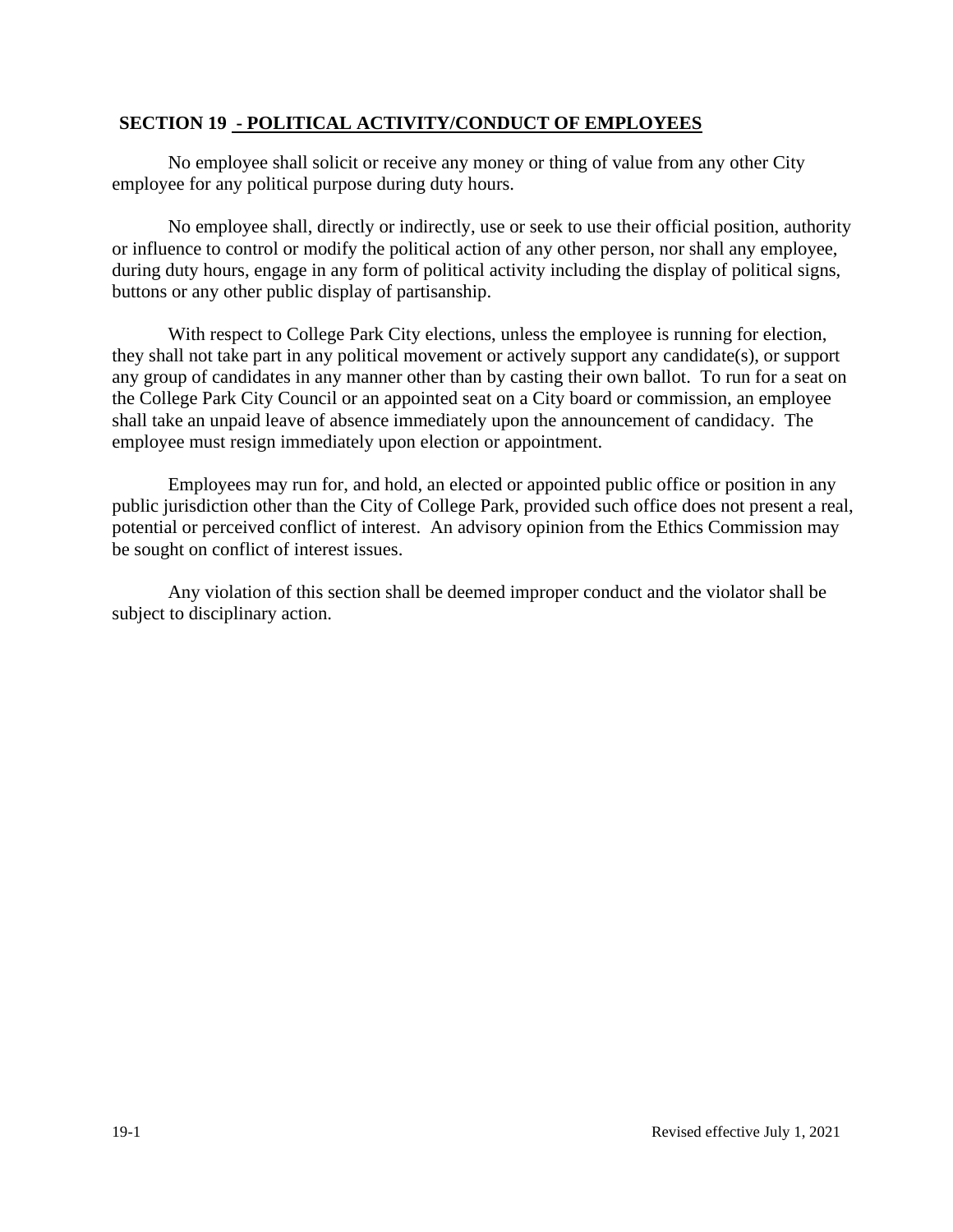## **SECTION 20 - GIFTS AND GRATUITIES**

Employees shall not accept gifts, gratuities or loans from organizations, business concerns or individuals with whom they have contact while on official business or which are given with the intent of obtaining a special advantage from an employee in the performance of the employee's duties. These limitations are not intended to prohibit the acceptance of articles of negligible value (\$25.00 or less) that are distributed generally, nor to prohibit employees from accepting social courtesies which promote good public relations, nor to prohibit employees from obtaining loans on customary terms from regular lending institutions. It is particularly important that all employees guard against contacts that might be construed as evidence of favoritism, coercion, unfair advantage or collusion. Any violation of this section shall be deemed improper conduct and shall subject such employee to disciplinary action. Employees are required to submit disclosure statements in accordance with Chapter 38 - Code of Ethics, Code of the City of College Park.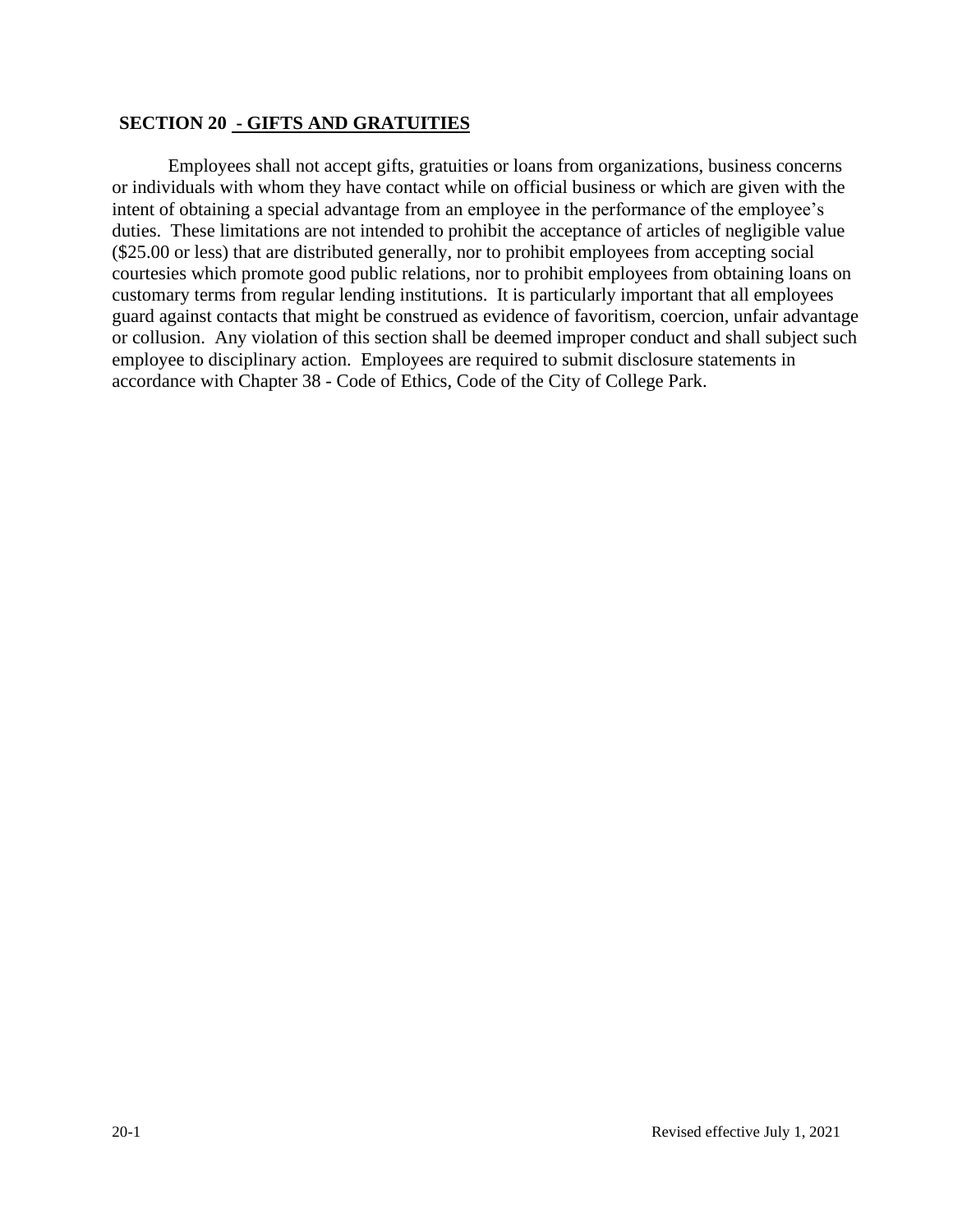# **SECTION 21 - RETIREMENT**

# **Section 21.1 - Retirement Plan/City Contributions**

Effective July 1, 2014, the City joinedthe Employees' Reformed Pension Plan, part of the Maryland State Retirement and Pension System. Upon hire, each employee scheduled to work over 500 hours per year must join the plan and contribute a fixed percentage of their biweekly pay. Information about the Plan will be provided during benefits orientation.

The City also provides a Defined Contribution Retirement Plan  $(401(a))$  for eligible employees who elected not to join the Maryland State Plan in 2014 or were ineligible to join. If a new employee is ineligible for the State Plan because they are already collecting a State pension, they may join the 401(a) Plan. The City makes regular contributions on behalf of participants and the City's contribution is calculated as a percentage of the employee's gross salary. The percentage and frequency of City contributions and employee eligibility requirements are contained in the Plan document that is available for review upon request to the Human Resources Director.

Any reference to either the retirement plan or the Maryland State Pension Plan in these regulations that conflicts with either Plan is governed by the appropriate Plan document.

### **Section 21.2 - Deferred Compensation**

Employees have the option to contribute to a 457 deferred compensation account with pretax dollars. The City may or may not make matching contributions to these accounts as authorized by Mayor and Council.

### **Section 21.3 – Individual Retirement Accounts (IRA)**

Employees may also have the option to contribute to a Traditional or Roth payroll -deducted IRA.

### **Section 21.4 – Retirement Award**

Please see Section 18.9 for details about the City's Retirement Award and Section 15.2.6 for details about the sick leave payout at retirement.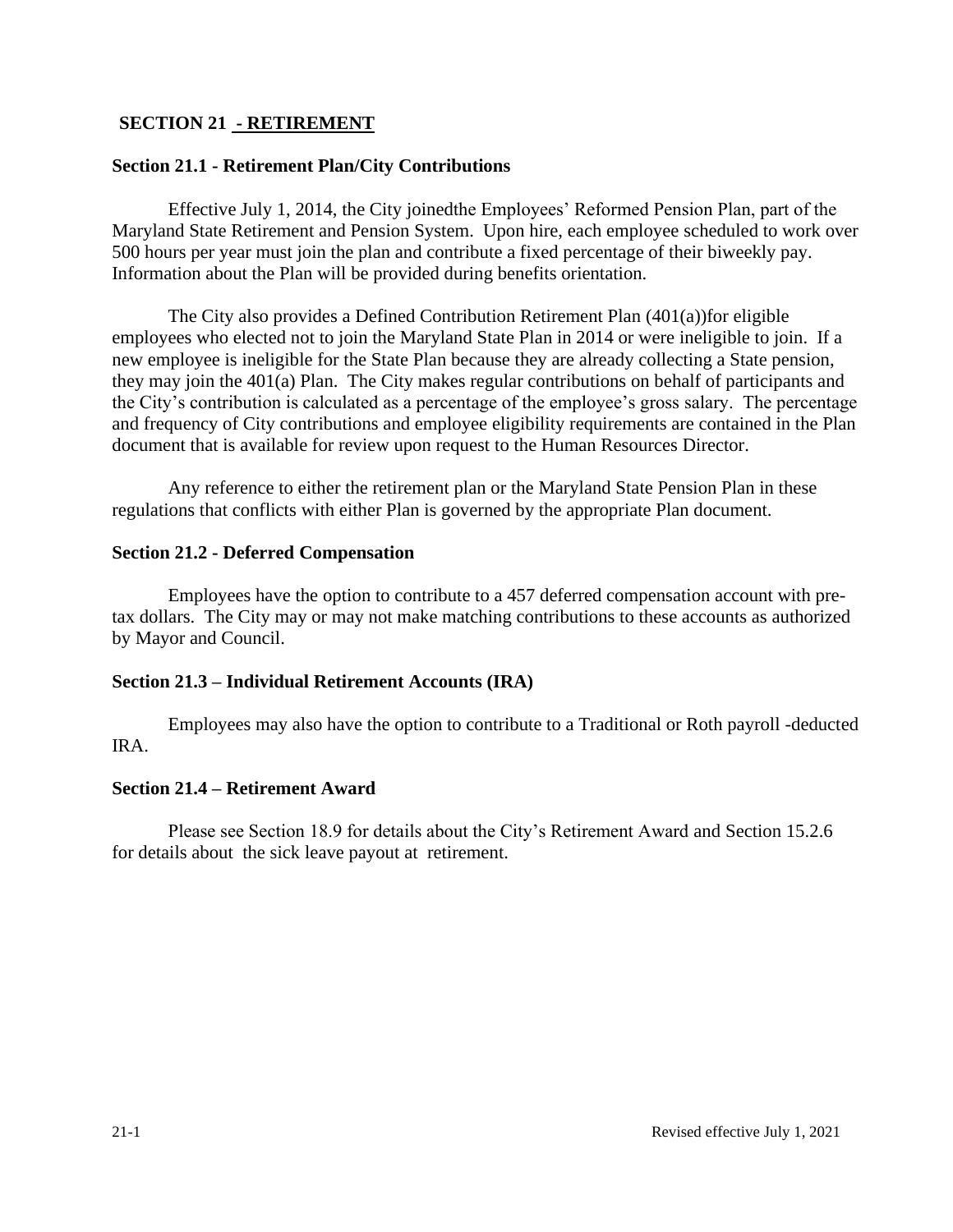# **SECTION 22 – SMOKING and TOBACCO FREE WORKPLACE**

A tobacco-free environment helps create a safe and healthy workplace. Smoking and secondhand smoke are known to cause serious lung diseases, heart disease and cancer. The City of College Park recognizes the hazards caused by tobacco use and exposure to secondhand tobacco smoke. Our policy to provide a tobacco-free environment for all employees and visitors was established to keep a safe and healthy workplace environment. This policy covers the smoking of any tobacco product and the use of oral tobacco products, chewing tobacco, e-cigarettes, and vaping products. It applies to all facilities and vehicles owned or operated by the City.

The City of College Park will assist employees who want to quit smoking by helping them access recommended smoking cessation programs and materials through our health insurance carrier.

# **Section 22.1 – Designated Outdoor Areas**

No use of tobacco and vaping products including cigarettes, e-cigarettes and chewing tobacco will be allowed within the facilities or vehicles of the City of College Park at any time.

Smoking, vaping or tobacco use shall be permitted only 25 feet or more away from building entrances, operable windows, and ventilation systems of enclosed areas to prevent smoke from entering those areas. All materials used for smoking and vaping, including cigarette butts and matches, must be extinguished and disposed of in appropriate containers.

### **Section 22.2 – Violation of policy**

Any violations of this policy will be handled through the standard disciplinary procedure.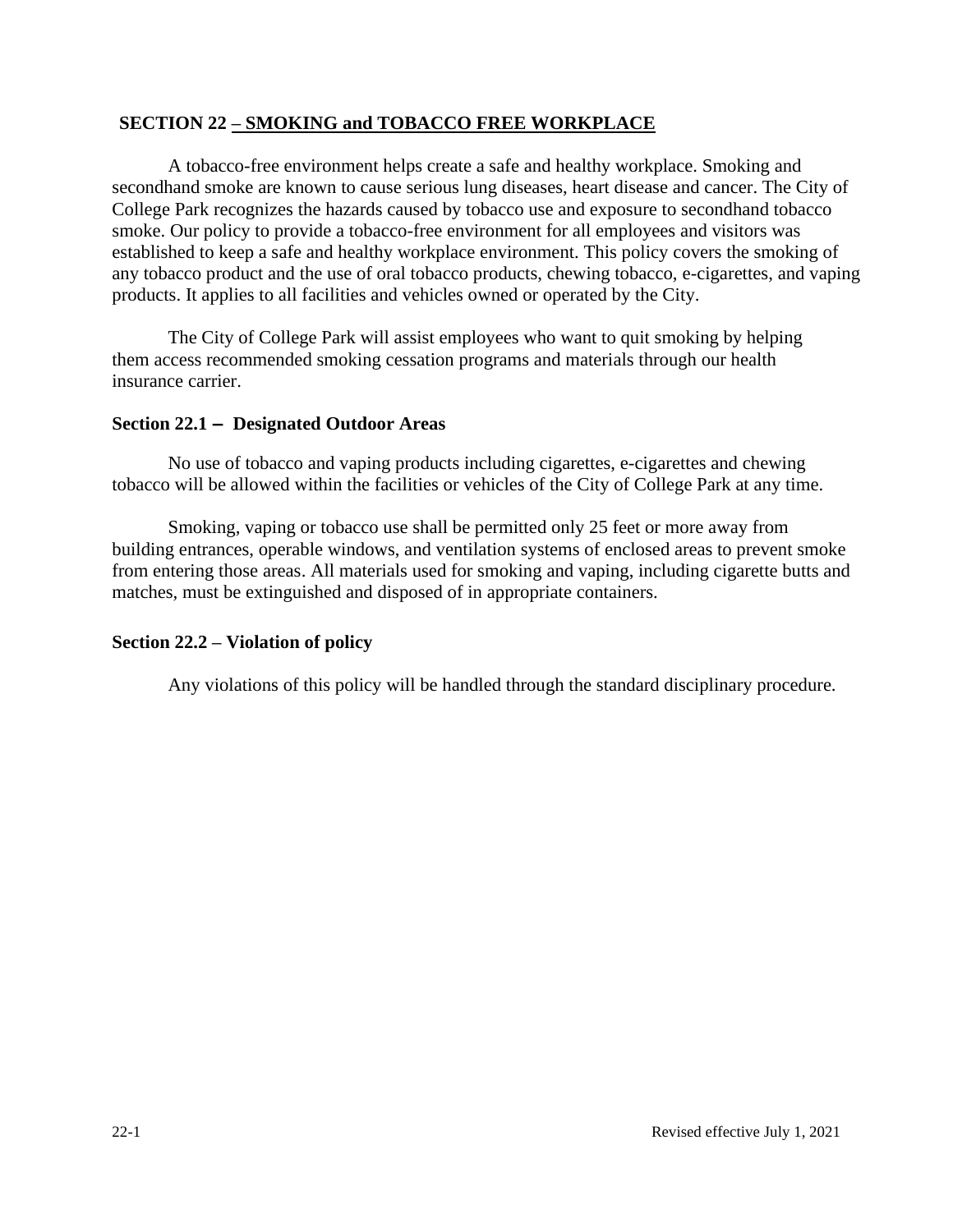# **SECTION 23 - SAFETY**

All employees are responsible for their own safety while at work. In addition, the City maintains an active safety program to help employees understand and mitigate any risks they might face at work. The Safety and Risk Specialist Officer coordinates this citywide safety program for all departments. The City expects cooperation with, and support of, all safety program objectives and procedures from every employee. All staff must work together to ensure the development and preservation of a safe work environment.

Safety program goals include:

a) Inform and educate employees about the safety issues that impact their working environment and the safest way to perform each task.

b) Reduce the health and safety risks to City employees and the general public.

c) Reduce the number of accidents and on-the-job injuries and subsequent workers compensation claims.

d) Reduce the amount of damage to City vehicles, equipment and property.

Department heads and supervisors are responsible for the implementation of safe work practices and shall work closely with the Safety and Risk Specialist to ensure all employees under their supervision are instructed in safe practices and properly trained to be aware of the hazards associated with their work.

# **Section 23.1 - Safety Committee**

The Safety Committee is a committee of employees, chaired by the Safety and Risk Specialist, which meets regularly to review and recommend safety-related issues and activities. The Safety Committee membership will be a cross-section of employees representing all departments. Each member shall be selected by the Director of each department and will serve a two-year term. Terms should be staggered so that the Committee has a number of experienced members as well as new members. The Safety and Risk Specialist will be responsible for maintaining and rotating the membership of the Committee.

# **Section 23.2 – Accidents & Accident Review Board (ARB)**

Any accident with property damage or personal injury which involves an employee shall be investigated by the Safety and Risk Specialist or her designee. The Safety and Risk Specialist will make the initial determination of whether an accident was non-preventable or preventable.

A non-preventable accident is an accident where the employee exercised all reasonable means to avoid the accident or when someone else was clearly at fault and the employee could do nothing to avoid the accident. In the case of a non-preventable accident determination, the Safety and Risk Specialist will prepare written notification of all factors that led to that determination. At the discretion of the Safety Officer, drug testing and an ARB hearing may be waived. A summary of this determination will be sent to the employee involved, the Department Director, and Human Resources for the employee's personnel file.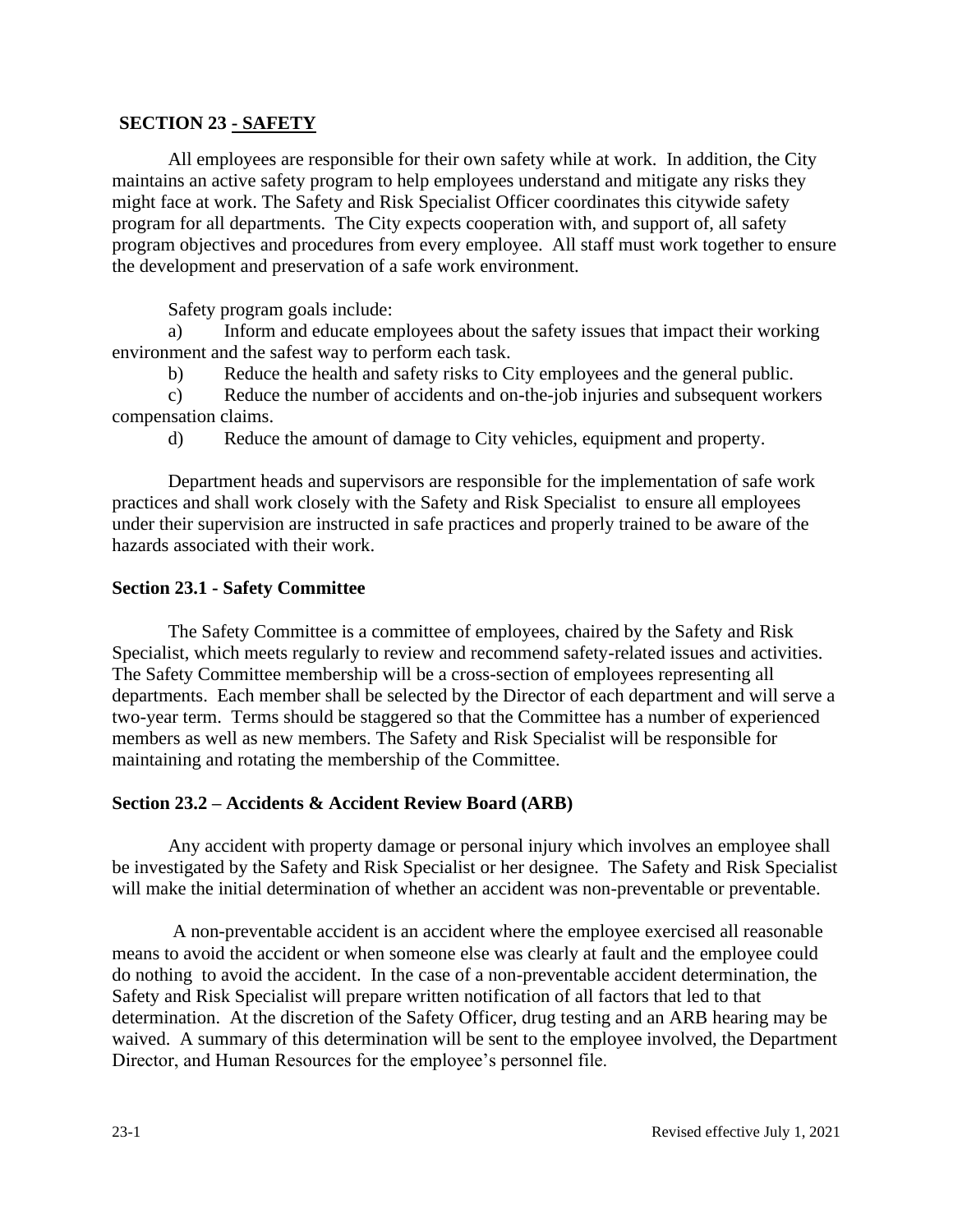A preventable accident is an accident in which the employee failed to take reasonable action to avoid the occurrence or was in some way responsible for the accident.

In the case of a preventable accident determination, the Safety and Risk Specialist or designee will immediately escort the employee for alcohol and drug testing and any driving privileges will be suspended until a negative status is confirmed by such testing. The Safety and Risk Specialist will convene a meeting of the ARB within five (5) working days after a preventable accident occurs unless an extension is required or the employee admits the responsibility for the accident and waives their right to the hearing.

# **Section 23.3 – Accident Review Board (ARB) – Membership & Procedures**

Membership of the ARB shall be as follows:

a. Management or supervisory representatives from Code Enforcement, Parking Enforcement, and Public Works;

- b. Representatives from Finance, Administration, Planning, or YFSS;
- c. Driver of a non-CDL vehicle;
- d. Driver of CDL vehicle;
- e. Union President or Officer; and
- f. Safety and Risk Specialist Chair (non-voting).

Members of the committee will serve a two-year term, after which the department director will select another representative to serve on the committee. Terms should be staggered so there will always be experienced members and new members on the Committee. The Committee will elect a Vice-chairperson whose duties will include chairing the ARB in the absence of the Chairperson. The Chairperson will be responsible to keep track of the membership terms and request the appointment of new members in a timely manner.

A quorum of at least three members of the ARB, not including the Chair, must be present to hear any case. Any member who has a potential conflict of interest with an employee appearing before the Board should remove themselves from the hearing. The Chairperson or her designee may disqualify a member from the hearing if the member does not remove themselves.

An administrative employee may be assigned to take the minutes of the hearings and prepare and distribute reports, etc. An employee so assigned is not considered a member of the ARB and may not contribute to the proceedings other than in ways necessary to complete the administrative assignment. If an administrative employee is not available for a given hearing, the Safety and Risk Specialist is responsible for the administrative duties.

When the accident report indicates a mechanical failure, the Fleet Supervisor will be required to attend. The Fleet Supervisor will provide the Board with information relevant to the vehicle involved in the accident.

The Chairperson may also invite other witnesses or people who have information about the accident being reviewed to the hearing.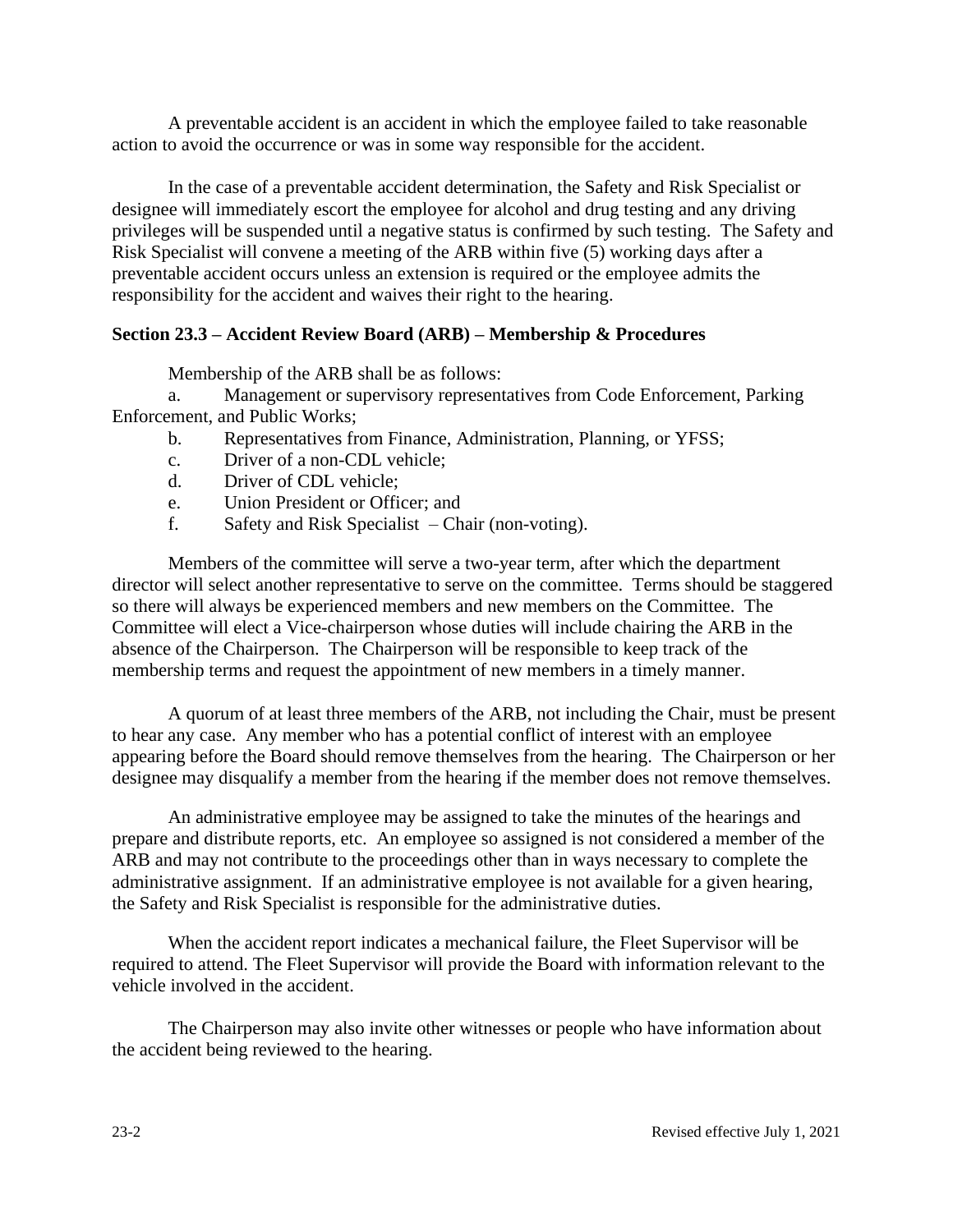The Safety and Risk Specialist will notify all City personnel who are scheduled to appear before the ARB. Any employee involved in the accident being reviewed must attend the hearing. If applicable, the supervisor who investigated the accident must accompany the employee. An employee who is unable to appear when scheduled must notify the Safety and Risk Specialist twenty-four (24) hours in advance. The hearing will be rescheduled within five (5) working days of the employee's return to work

After review of the facts, the ARB shall submit its findings and recommendations to the employee and their department director within two working days. The recommendations may include additional training and/or disciplinary action up to and including dismissal. The department director, in consultation with the Director of Human Resources, will have the final determination regarding appropriate disciplinary action. A summary of the hearing and the ARB's recommendation will also be sent to Human Resources for the employee's personnel file.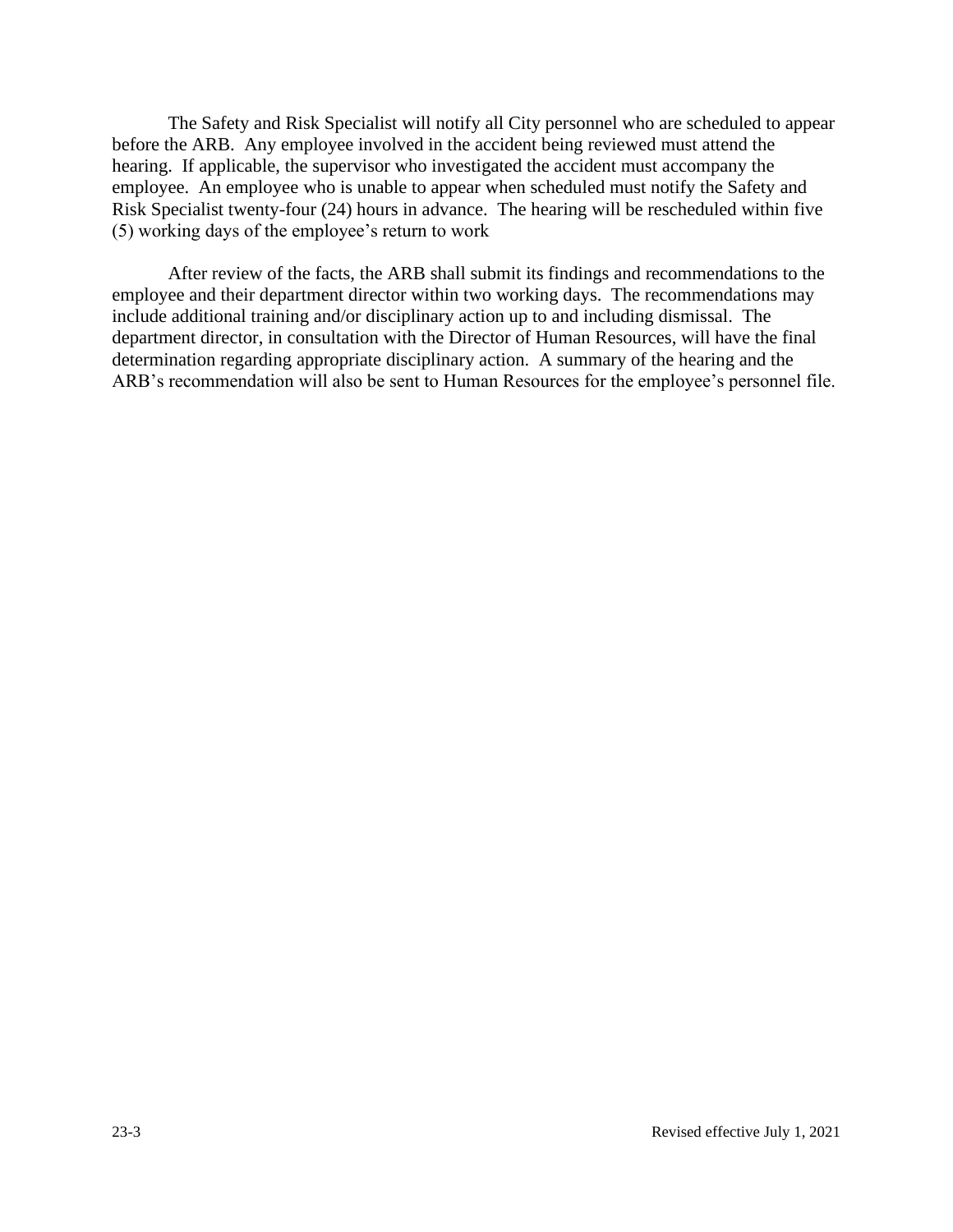### **SECTION 24 - DRUG-FREE WORKPLACE POLICY**

The City of College Park is committed to providing a safe, healthy, and productive work environment. Consistent with this commitment, the City intends to maintain a workplace free of drugs and alcohol. Employees are expected and required to report to work on time and fit to perform their duties in a safe and efficient manner.

The City encourages employees to voluntarily seek help with drug and alcohol problems and offers a confidential Employee Assistance Program (EAP) for that purpose.

## **Section 24.1 - Individuals Covered by this Policy**

This policy includes all full-time, part-time, temporary employees, and applicants. It does not include elected officials or appointed Board and Committee members.

### **Section 24.2 - Prohibited Behavior**

It is a violation of this drug-free workplace policy to use, possess, sell, trade, and/or offer for sale alcohol, illegal drugs, marijuana, prescription drugs not being utilized as prescribed, or other intoxicants while on City property, on City time, while driving City vehicles, while driving personal vehicles while on City business, while on paid call or standby, or in other circumstances which adversely affect City operations or the safety of employees and others.

Prescription and over-the-counter drugs are not prohibited when taken in standard dosage or according to a physician's prescription. Any employee taking prescribed or over-the-counter medications will be responsible for consulting the prescribing physician and/or pharmacist to ascertain whether the medication may interfere with safe performance of their job. If the use of a medication could compromise the safety of the employee, fellow employees or the public, it is the employee's responsibility to notify their supervisor and call in sick or request change of duty to avoid unsafe workplace practices.

The illegal or unauthorized use of prescription drugs is prohibited. It is a violation of this drug-free workplace policy to intentionally misuse or abuse prescription medications.

# **Section 24.3 - Notification of Convictions or Loss of Driver's License**

Any employee who is convicted of a criminal drug or alcohol-related violation occurring in the workplace must notify Human Resources and their department director immediately after the conviction. Any loss or limitation of driving privileges for any employee whose job requires a driver's license must also be reported immediately. The City will take appropriate action upon notification.

# **Section 24.4 - Drug Testing**

Each applicant and employee, as a condition of employment, will be required to participate in pre-employment, post-accident, reasonable suspicion, return-to-duty, and follow-up drug and alcohol testing upon selection or request of management. Employees with a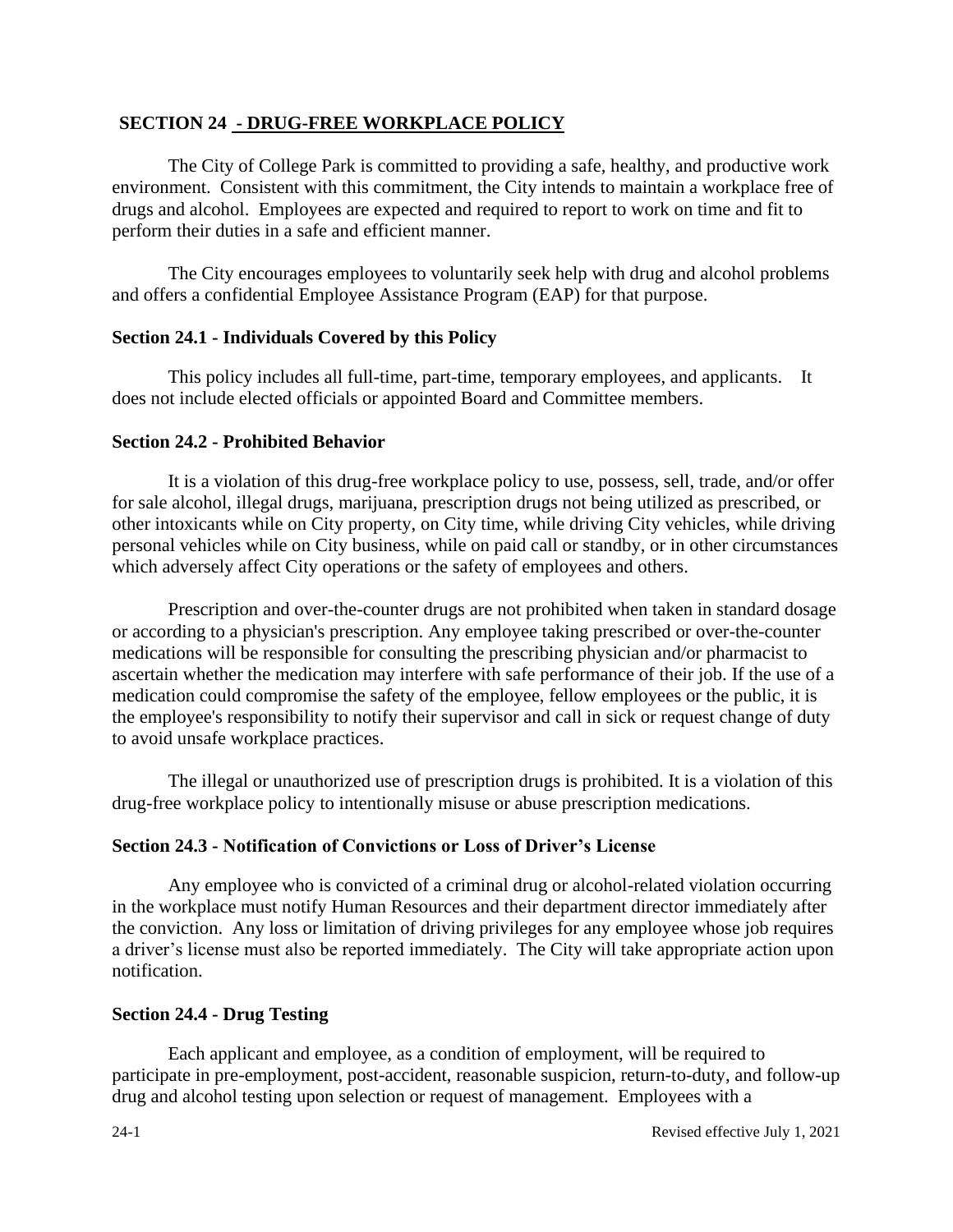commercial driver's license (CDL) will also be subject to random drug and alcohol testing according to regulations of the federal Department of Transportation (DOT) and this policy. Employees who do not have a CDL and are determined to be in safety-sensitive positions will also be subject to random drug testing.

Safety-sensitive positions include but are not limited to: employees who regularly operate or work in close proximity to City vehicles or motorized equipment; employees whose duties and activities may endanger the public health, safety, or welfare; and employees who direct the operations of those units or departments.

To ensure the accuracy and fairness of our testing program, all testing will include a screening test; a confirmation test; the opportunity for a split sample; review by a Medical Review Officer, including the opportunity for employees who test positive to provide a legitimate medical explanation, such as a physician's prescription, for the positive result; the opportunity for an employee to have the sample tested by an independent lab at their own expense; and a documented chain of custody.

The City will pay for the first test and the confirmation test. The City will use a lab certified by the state of Maryland and by the DOT to conduct tests for CDL drivers.

The substances that will be tested for are those that are commonly abused or that would likely affect the ability to perform the job in a safe and efficient manner, such as: alcohol, amphetamines, cannabinoids (THC), cocaine, opiates, phencyclidine (PCP), barbiturates, MDMA, and methaqualone. For CDL testing, the lab will use the drug-testing panel that is mandated by the DOT.

Testing for the presence of alcohol will be conducted by analysis of breath, saliva, or blood. For the purposes of this policy, a positive result for the use of alcohol will be any blood alcohol concentration (BAC) that equals or exceeds 0.04 BAC.

Testing for the presence of the metabolites of drugs will be conducted by the analysis of urine. Any amount that registers in the confirmed test will be considered a positive result as determined by the Medical Review Officer (MRO).

### **Section 24.5 – Consequences**

Any non-probationary employee who tests positive for drugs or has a BAC of 0.04 or higher will be immediately removed from duty and suspended without pay for two additional days. Thereafter, the employee may be terminated; or, the employee may be: referred to a substance abuse professional for assessment and recommendations; required to successfully complete recommended rehabilitation or treatment, including continuing care; required to pass a Return-to-Duty test and/or sign a Return-to-Work Agreement; and subject to ongoing, unannounced, follow-up testing (at the employee's expense) for a period of up to five years. The employee may not return to work until cleared by the substance abuse professional and may use any accumulated sick and annual leave for required treatment following the suspension without pay. An employee who fails to follow through with any of these obligations will be terminated from employment.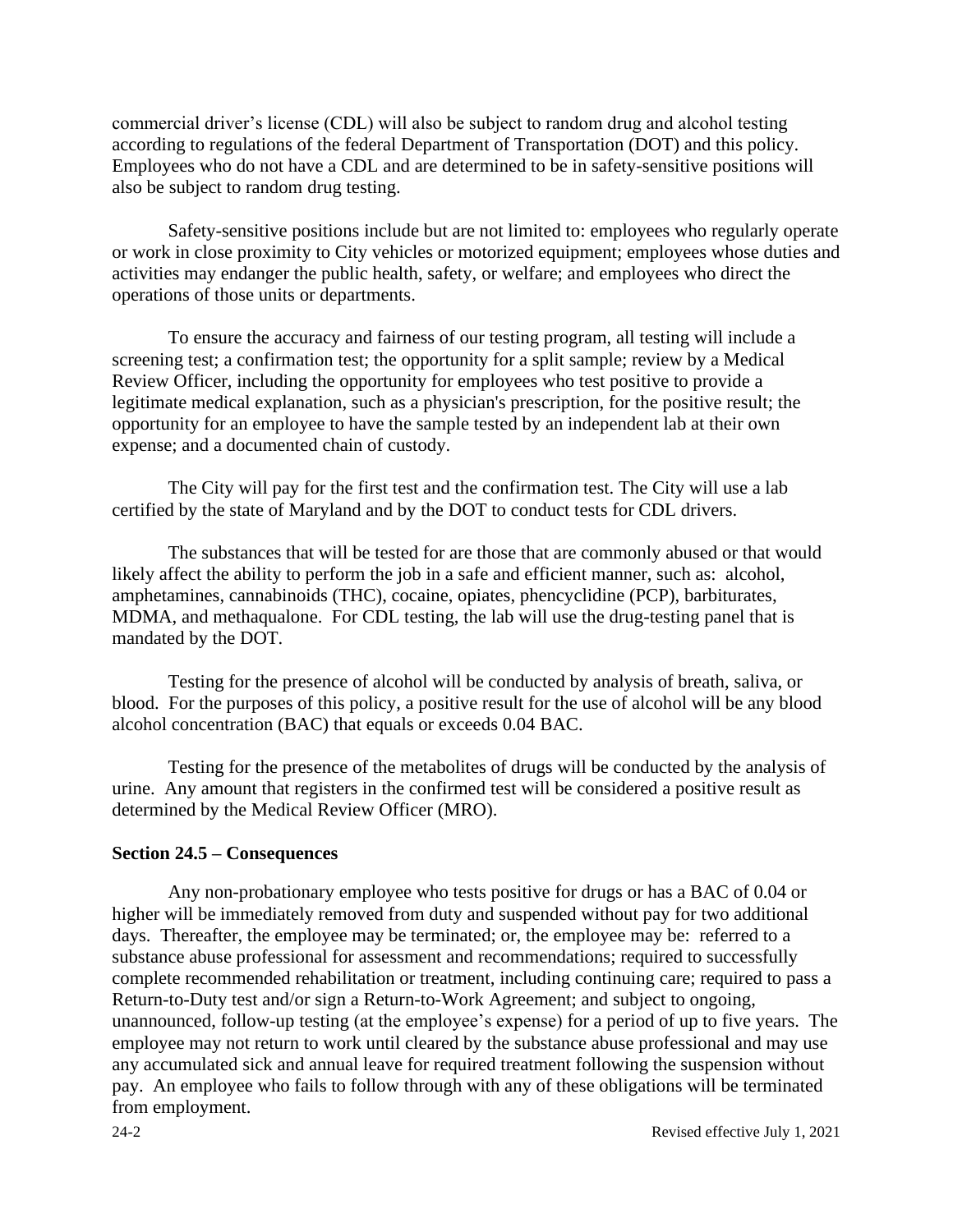If an applicant violates the drug-free workplace policy, the offer of employment will be withdrawn.

Any probationary employee who violates this policy will be terminated from employment.

An employee or applicant will be subject to the same consequences as a positive test if he/she refuses the screening or the test, adulterates or dilutes the specimen, substitutes the specimen with that from another person or sends an imposter, will not sign the required forms, or refuses to cooperate in the testing process in such a way that prevents completion of the test in a timely manner.

Any alcohol test with a BAC result greater than 0 and less than 0.04 will be treated as reporting for work unfit for duty rather than as having a positive result. For the first offense the employee will be suspended without pay for the remainder of the workday and for one additional work day. Any subsequent offense could result in additional disciplinary actions including termination of employment.

Policy violations other than positive test results will be handled according to the severity of the offense. Nothing in this policy prohibits the employee from being disciplined or discharged for other violations or performance problems.

## **Section 24.6 – Assistance**

The City of College Park recognizes that alcohol and drug abuse and addiction are treatable illnesses. We also realize that early intervention and support improve the success of rehabilitation. To support our employees, our drug-free workplace policy:

• Encourages employees to seek help if they are concerned that they or their family members may have a drug and/or alcohol problem.

• Encourages employees to utilize the services of qualified professionals to assess the seriousness of suspected drug or alcohol problems and identify appropriate sources of help.

• Offers all employees and their family members assistance with alcohol and drug problems through the Employee Assistance Program (EAP).

• Allows the use of accrued paid leave while seeking treatment for alcohol and other drug problems.

Treatment for alcoholism and/or other drug use disorders may be covered by the employee's health insurance. However, the ultimate financial responsibility for recommended treatment belongs to the employee.

# **Section 24.7 – Confidentiality**

All information received by the City through the drug-free workplace program is confidential communication. Medical information is maintained in files separate from the personnel file. Access to this information is limited to those who have a legitimate need to know in compliance with relevant laws and policies.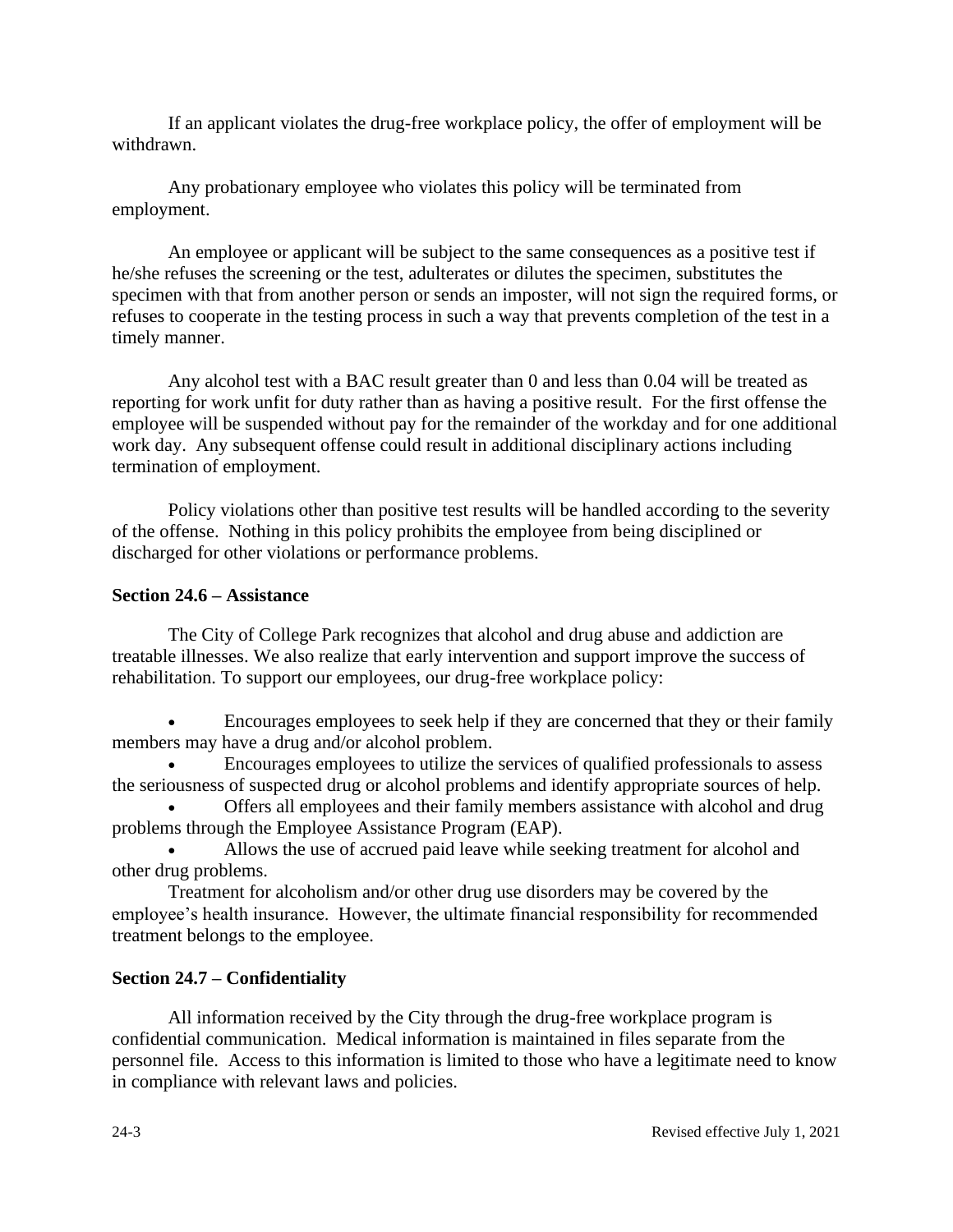# **Section 24.8 – Questions**

Any questions regarding this policy or issues related to drug or alcohol use at work should be raised with the Department Director or the Director of Human Resources without fear of reprisal.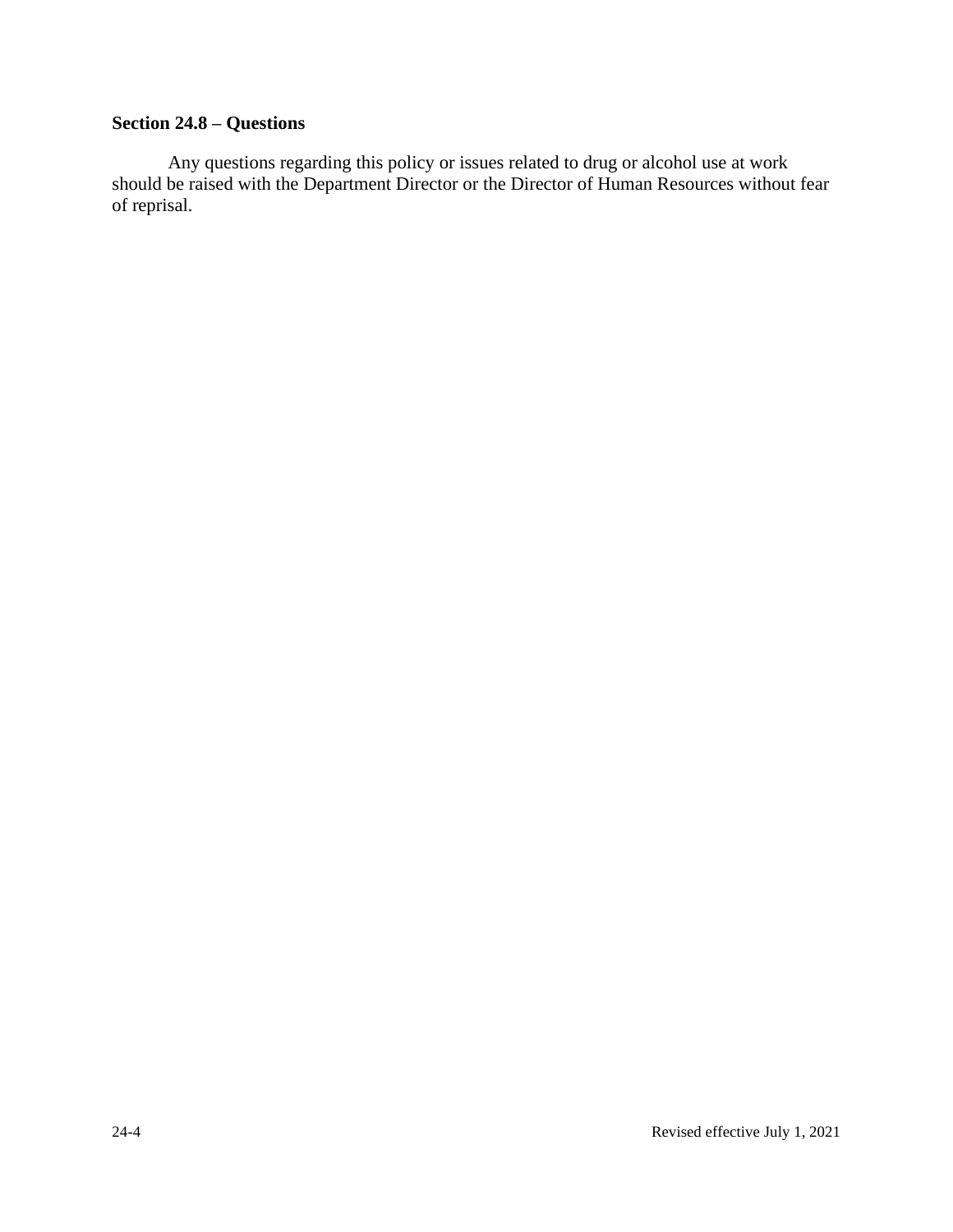## **SECTION 25 - FINANCE**

### **Section 25.1 – City Credit Card**

No personal purchases may be charged to the City credit card. In the event that a charge cannot be separated between personal and business, reimbursement for the personal part of the purchase must be submitted to the Finance Department before the accounts payable payment process.

A receipt for each transaction must be attached to the monthly statement with a brief explanation of the business purpose for the purchase for the Finance Director's approval. The City Manager will subsequently review the statement and receipts at their discretion.

#### **Section 25.2 – Purchase Orders**

Purchase orders are required, with or without encumbrance, under the following circumstances:

- a. For all purchases over \$3,000.00
- b. For any contract for goods or services included in the City's Capital Improvement Plan
- c. For any purchase where periodic, progress payments will be made.

Exceptions to the \$3,000.00 limit include the following:

- a. Payroll taxes, benefits and insurance premiums
- b. Utility bills such as water, gas, electric and telephone.
- c. Previously awarded multi-year contracts.

Nothing in this policy precludes the issuance of purchase orders for any amount below \$3,000.00.

The requesting employee and the department head must sign all purchase orders before forwarding to the Finance Director, then the City Manager, for approval.

Purchase orders for contracts awarded by the Mayor and Council shall indicate the date and motion number of the award and a copy of the motion or minutes should be attached to the purchase order.

Purchase orders issued on funds in the General Fund will lapse at the end of the fiscal year. Capital Project Fund purchase orders do not lapse automatically and may carry over into the next fiscal year.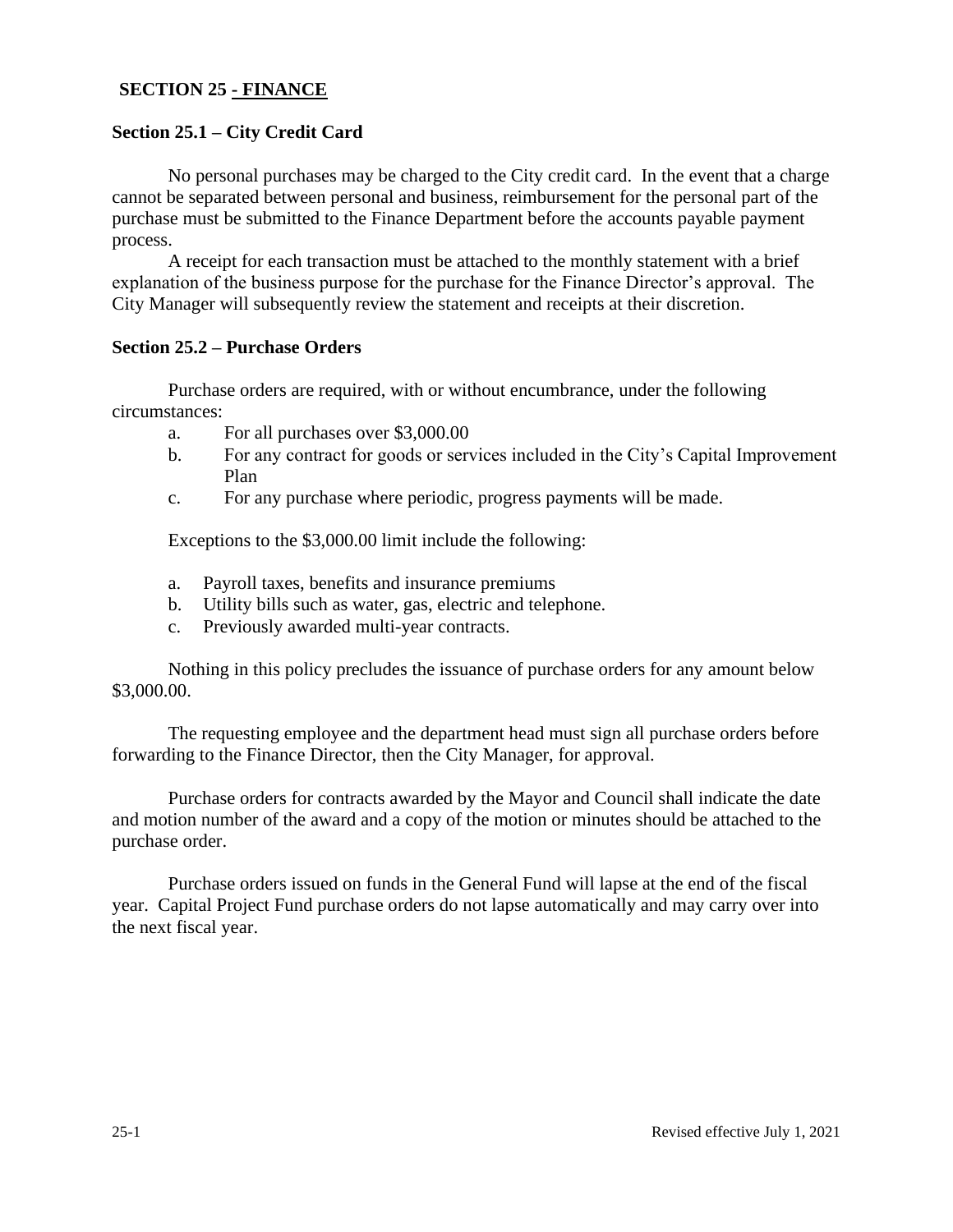# **SECTION 26 – EMPLOYEE RELATIONS and STANDARDS**

### **Section 26.1 – Customer Service**

Employees must exhibit the highest standards of work and conduct while on duty. Encounters with members of the public shall be conducted in a courteous manner. When approached, an employee shall respond to the person to the best of their ability. Employees who encounter difficult situations that they are unable to bring to a successful conclusion alone shall immediately request the assistance of a supervisor.

#### **Section 26.2 - Attendance**

To function efficiently and provide services to its residents, the City needs a reliable workforce where all employees assume responsibility for their attendance and promptness.

The City recognizes that illnesses, injuries and emergencies occur and has established policies granting the use of leave for these instances. Where annual leave may be approved for use in some emergencies, the accumulation of sick leave is designed to protect an employee's income during absences due to illness or injury.

Supervisors are responsible for reviewing attendance records on a regular basis to maintain awareness of leave usage. Where leave policies are abused through unexcused or excessive absences and/or tardiness, appropriate disciplinary action may be taken up to and including dismissal.

#### **Section 26.3 – Appropriate Dress**

It is important that City of College Park employees present a positive, professional image when at work. For those employees not required to wear a uniform, professional business-casual attire is the standard.

Using common sense and the guidelines below, every employee is expected to dress appropriately and project a positive, professional image when at work. Supervisors have the responsibility to ensure that their employees are dressed appropriately and interpret what is appropriate dress if there are any questions or concerns.

### Section 26.3.1 – Appropriate Dress Guidelines

The following are examples of what is not appropriate dress at work at any time:

- a. Clothing, including hats, advertising an organization, business, team, retail establishment, place or thing. The exceptions are clothing with the City of College Park or University of Maryland seal, logo or wording or the logo placed on the clothing by the manufacturer (e.g. Polo pony or Izod alligator)
- b. Tee shirts not covered by a jacket or provided by the City;
- c. Clothing that is torn, cut, frayed or appears unclean or excessively worn;
- d. Undergarments worn in a manner as to be visible
- e. Flip Flops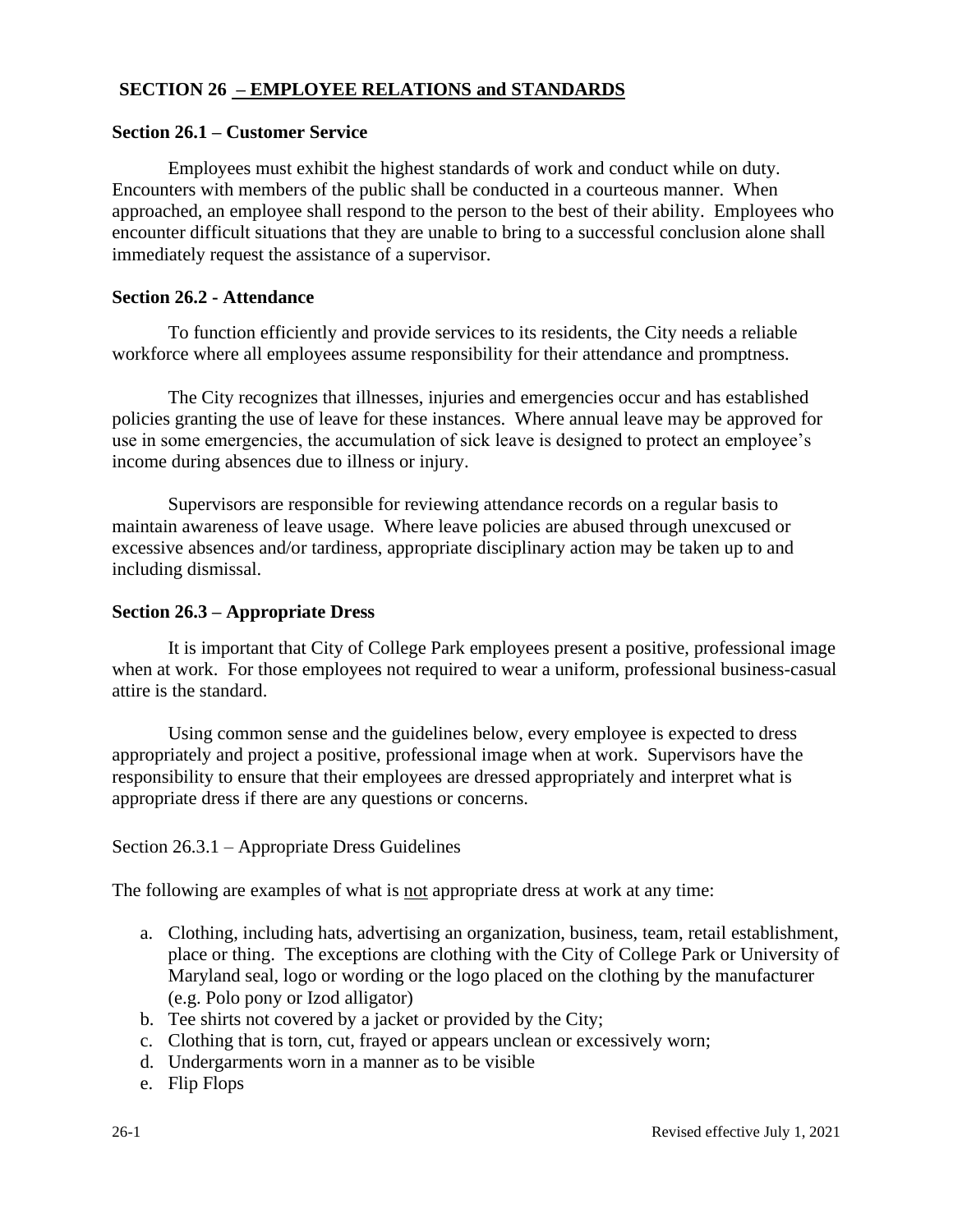- f. Shorts (walking or Bermuda length shorts may be permissible on Casual Fridays and during Summer Months – check with your supervisor);
- g. Athletic wear, leisurewear, sweat pants/suits, warm-up pants/suits or spandex worn as outer garments;
- h. Halter tops or any garment with spaghetti shoulder straps;
- i. Clothing that bares thigh, midriff, back, chest or shoulder;
- j. Opaque or see-through clothing.

### **Section 26.4 - Uniforms**

Employees in uniformed positions or who have a need to wear uniforms and protective clothing shall be furnished these items without cost to the employee. Lost uniforms or uniforms damaged by other than normal wear will be replaced at the employee's expense. Uniforms issued may include clothing, rain gear, eye protection, gloves and shoes. Employees shall ensure that their uniforms fit appropriately, are clean, neatly worn and not obstructed or concealed by any other clothing or object while working. Uniformed employees will be assigned a locker to safeguard their uniforms and personal clothing and property. Employees may take uniforms home after duty hours but shall not wear them other than traveling to and from home and work, or when attending work-related functions.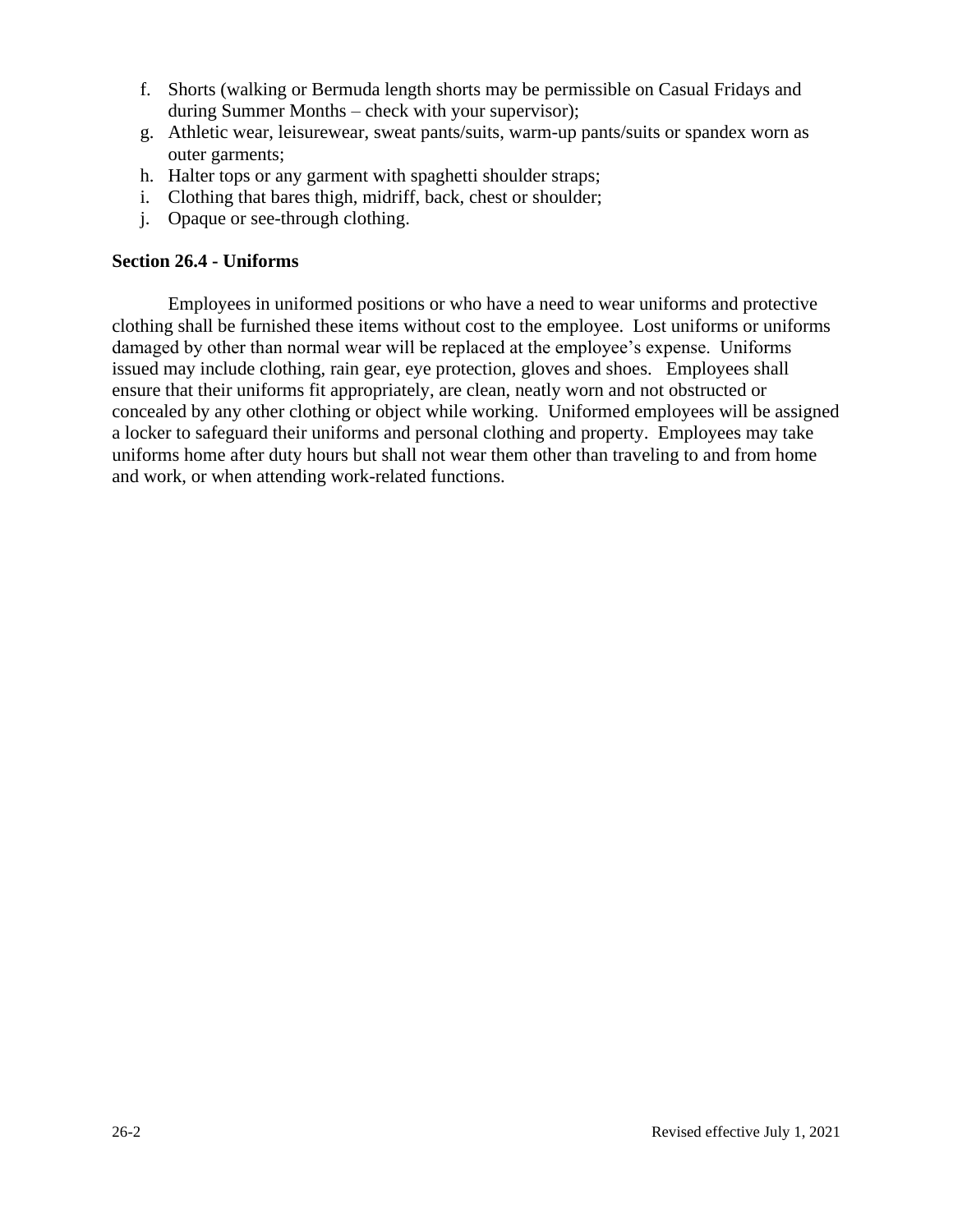# **SECTION 27 -ELECTRONIC COMMUNICATIONS AND SOCIAL MEDIA**

## **Section 27.1 – Electronic Communications (i.e. Computers, E-mail, Internet, Etc.)**

### Section 27.1.1 – Acceptable Use

Employees using City computer hardware, software, networks, pagers, faxes, cell phones, wired phones, or any other electronic device or program for Internet access, e-mail, voice mail, texting, messaging, social media, video-sharing or for creating, accessing, receiving or transmitting documents, files or information of any type (collectively "Electronic Communications") are representing the City of College Park. As such, their conduct should be ethical and lawful at all times. The Internet may be accessed for official City business and jobrelated activities. Unacceptable use of Electronic Communications can place the City and others at risk.

Employees are responsible for the content of all of their Electronic Communications. Fraudulent, harassing, profane, abusive, offensive or obscene Electronic Communications are prohibited. All Electronic Communications should be identified with the employee's name. Employees may not obscure the origin of Electronic Communications and the Electronic Communications should not violate or infringe upon the rights of others. Employees are responsible for safeguarding their passwords to ensure that they are not improperly used by others.

All Electronic Communications attributed to the City or on behalf of the City must be approved in advance by the Events and Communications Manager.

### Section 27.1.2 – No Expectation of Privacy

All Electronic Communications are considered public information and the property of the City with no right of privacy extended to the employee. The City reserves the right to access and monitor all Electronic Communications at any time, without further notice. All Electronic Communications can be accessed and reviewed by the City or disclosed to law enforcement officials or other third parties without prior consent of the sender or the receiver.

### Section 27.1.3 – Blocking Sites with Inappropriate Content

The City of College Park has the right to utilize software that makes it possible to identify and block access to Internet sites containing material deemed to be inappropriate in the workplace.

Section 27.1.4 – Prohibited Activities

- Do not disclose any City confidential or proprietary information, or personal identifying information of anyone in the City, in online postings or publications without authorization.
- Do not post any information or engage in any online activity that violates applicable local, state, or federal laws, or professional rules of conduct. Obey the law and City ethics rules.
- 27-1 Revised effective July 1, 2021 • Unlawful harassment or discrimination via Electronic Communications is strictly prohibited. Electronic Communications with derogatory or inflammatory content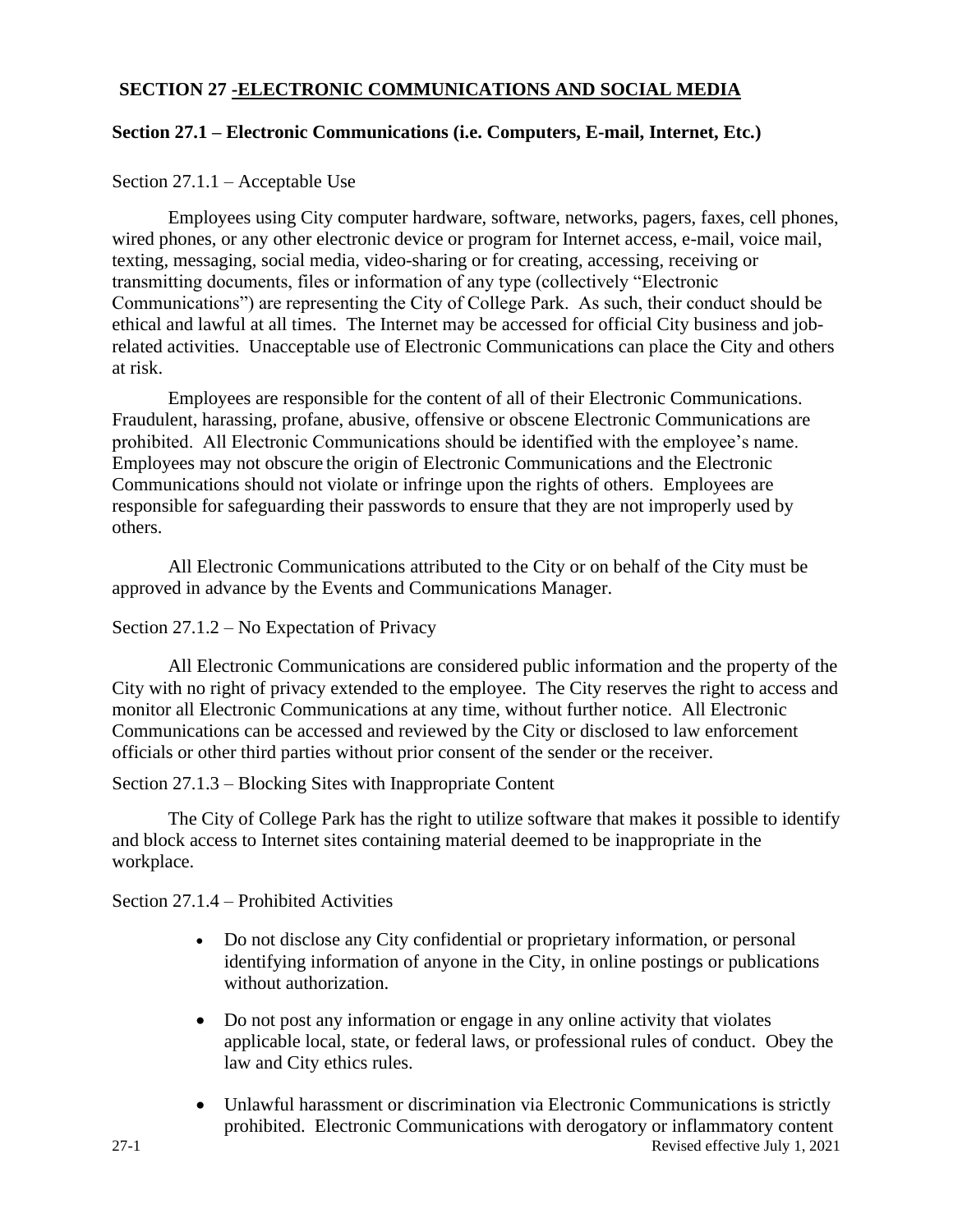regarding race, color, religion, sex, creed, gender, marital status, age, mental or physical disability, national origin or ancestry, sexual orientation, genetic information, pregnancy, status as a veteran, familial status, marital status, or any other consideration made unlawful by federal, state, or local laws are strictly prohibited.

- Streaming audio, video, and instant messaging via the Internet for non-City business is expressly forbidden at all times. This type of use limits bandwidth available for legitimate City purposes and creates a portal through which unauthorized users, viruses, and spyware could access the City's computer system.
- Internet access cannot be used for personal gain or advancement of personal views, for solicitation of non-City business, or any other activities that result in the disruption of the City network operation or interfere with personal productivity at work.
- Employees may not send/upload City copyrighted materials, proprietary information, or similar materials to third parties. Employees may not violate the copyright laws in regard to the receipt/download of electronic materials by copying and/or disseminating information, except for purposes falling under the category of "fair use".
- Do not use your City email address, City identification, or City attribution when publishing on personal online sites. Employees have a right to participate in social media and networks using their personal email address when not on working time. However, anything published by an employee should never be attributed to the City, or appear to be endorsed by or to have originated from the City. If an employee chooses to disclose their affiliation with the City in an electronic communication, they must treat all communications associated with the disclosure as professional communications governed by this and other City policies. When in doubt, check with the Communications Manager.
- Employees may not download licensed software without the express permission of the Information Systems Manager. Employees may not download unlicensed software at any time.

### Section 27.1.5 – Personal Use

Brief and occasional personal use of the Internet is acceptable as long as it is not excessive or inappropriate, does not occur during working time, does not violate any of the prohibitions listed above, and does not result in expense to the City or diminishing of the bandwidth available to other users. Management reserves the exclusive right to determine whether any use is inappropriate, excessive, or violates this policy.

### Section 27.1.6 – Records Retention

Electronic communications are government records and are subject to the City and departmental records retention policies with respect to storage and deletion. Upon notification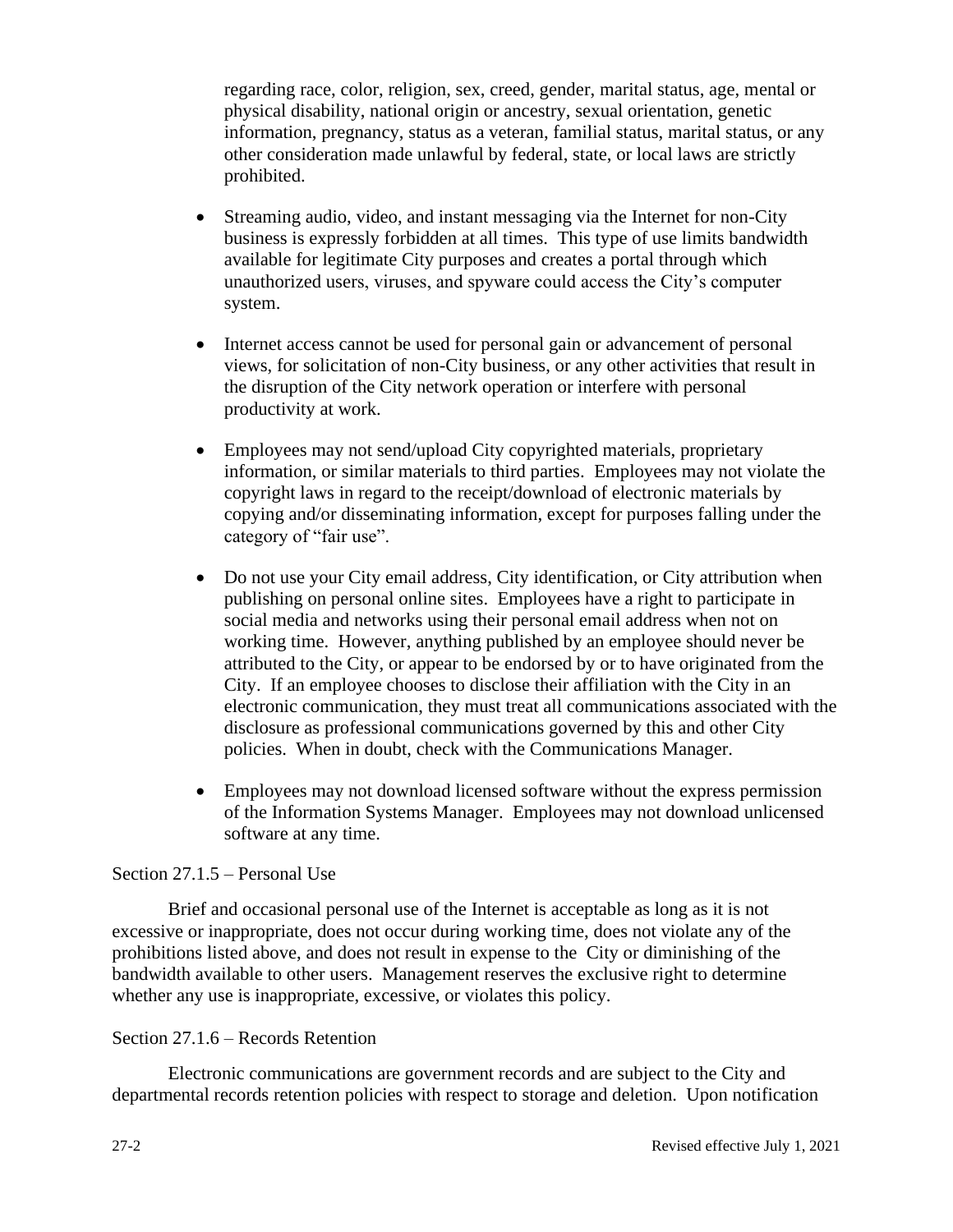that a claim has been or is likely to be made against the City, all e-mail and other computer records related to that claim must be retained until authorization for deletion is given.

# Section 27.1.7 - Discipline

Violations of this policy may result in disciplinary action up to and including termination and illegal activities may result in prosecution by the appropriate law enforcement agencies.

## **Section 27.2 - City Cell Phones & Communication Devices**

The City provides cell phones or communications devices to certain employees to facilitate business communications between staff members and staff and operations personnel. City cell phones and communication devices are the property of the City of College Park.

Personal use of City cell phones or communication devices is discouraged. If such use occurs, and the personal calls, texts, and data usage contribute to the user exceeding the monthly allowance of cellular minutes, texts, or data, the user may be required to reimburse the City for any excess as a result of personal use.

## **Section 27.3 - Personal Cell Phones & Communication Devices**

Except for emergencies, personal calls and communications should be limited while on duty. Lengthy communications should be conducted during a break or meal period.

Under no circumstances should an employee conduct a personal communication while dealing with a customer, member of the public or another employee on City business.

Videotaping, photographing, copying, recording or transmitting any images, text or audio using multipurpose cell phones or other communications devices on City premises or time for non-business purposes is strictly forbidden as a violation of privacy and/or security.

Some individuals may choose to use their personal cell phone or computer rather than a City-issued phone or computer to conduct all their City business. In these cases, the City may reimburse the individual a monthly portion of their cell phone expenses. The reimbursement for eligible staff will be the same as the cost of adding another cell phone line to the City bill, currently \$50/month. Please review Section 27.1 and be aware that your personal equipment may have to be reviewed by officials in the case of an investigation, review, or termination from employment with the City.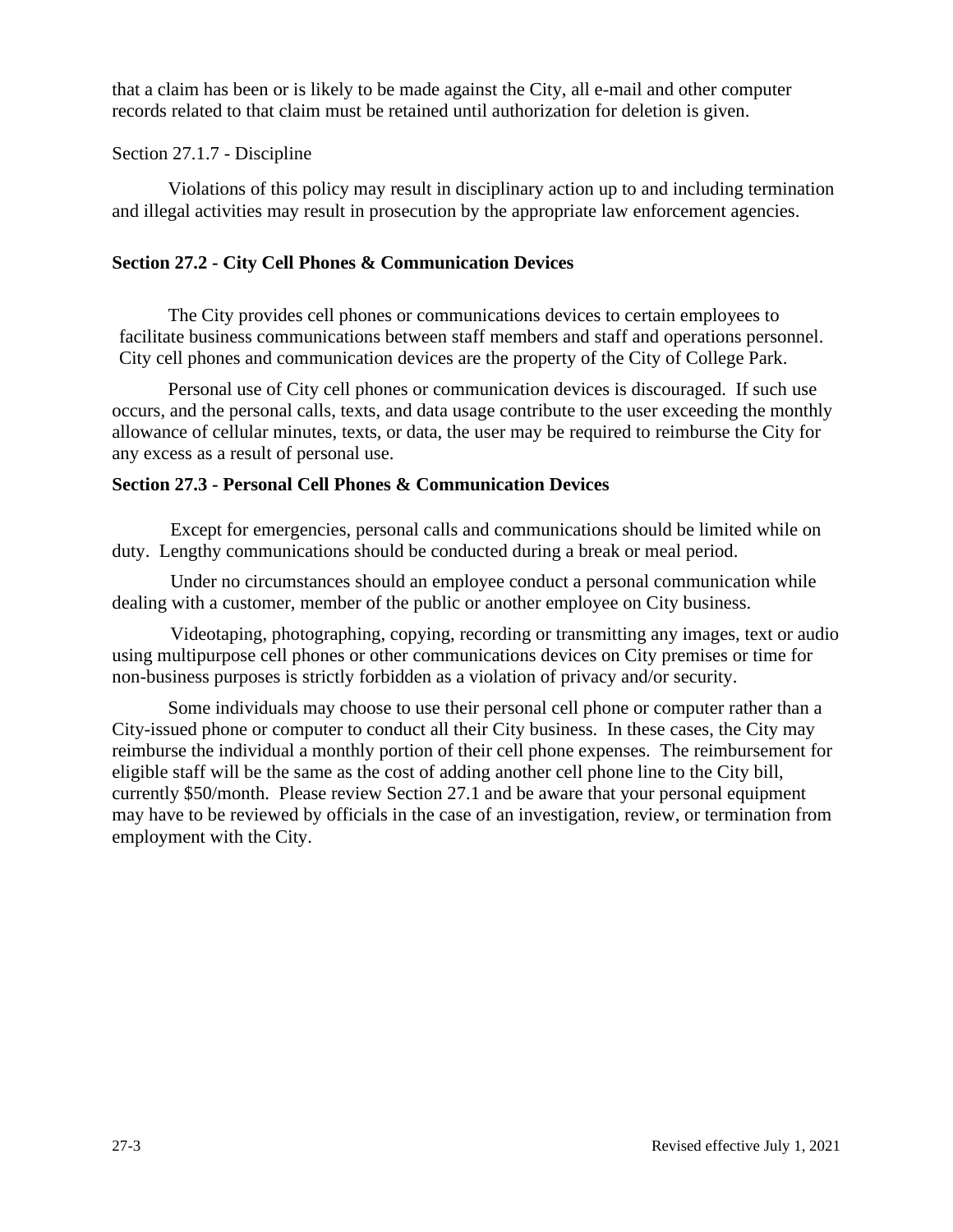# **SECTION 28 – CITY PROPERTY AND EQUIPMENT**

The City provides a variety of equipment and property to employees. Each employee is responsible for proper care of this equipment. All equipment and uniforms provided by the City are to be returned upon termination of employment or the City will deduct the value of any equipment or uniforms not returned from the final paycheck. Each employee will sign an authorization at the time of employment or when receiving the equipment.

## **Section 28.1 – Use of City Vehicles**

The Public Works Director shall manage the City fleet and maintain a listing of vehicle assignments, provide dispatch and/or recovery on vehicles, and provide authorized maintenance. The City Manager shall approve all vehicle assignments.

## Section 28.1.1 – Vehicle Definitions

*Take Home Vehicle*: If it is in the best interests of the City, the City Manager may assign a take home vehicle to an employee. A take home vehicle may be a car, SUV or pick-up truck and is specifically provided for use on official City business. Personal use is limited to commuting back and forth from home and the work site.

*Assigned Vehicle*: An assigned vehicle may be a car, SUV, pick-up truck or heavy truck used by an employee on a routine basis for official City business. Personal use is not authorized. The vehicle is picked up at a City facility at the beginning of the work shift and returned to a City facility at the end of the work shift.

Employees may take an assigned vehicle home only when operational conditions require it and with the approval of their department head who shall report this one-time use to the City Manager. Operational conditions may include:

- Early morning or late evening departure and/or arrival to or from trips on official City business.
- Weekend departure and/or arrival to or from trips on official City business.

Section 28.1.2 – Personal Mileage in a City vehicle

Personal use of a City vehicle is a non-cash taxable benefit. An employee who uses a City vehicle for personal use shall report the personal use mileage to the Finance Department to ensure that the economic value of the mileage is reported to the IRS by way of inclusion in the payroll reporting system.

Any employee who makes inappropriate use of a City vehicle will compensate the City for its use and mileage and may be subject to disciplinary action.

Section 28.1.3 – Business Mileage in a Personal Vehicle

Employees who use a personal vehicle on official City business shall maintain a log of such usage that details the date, miles and destination of each occasion. A claim for mileage expense reimbursement may be submitted to the Finance Department in accordance with IRS rules and City policy.

Section 28.1.4 - Parking Rules for City Vehicles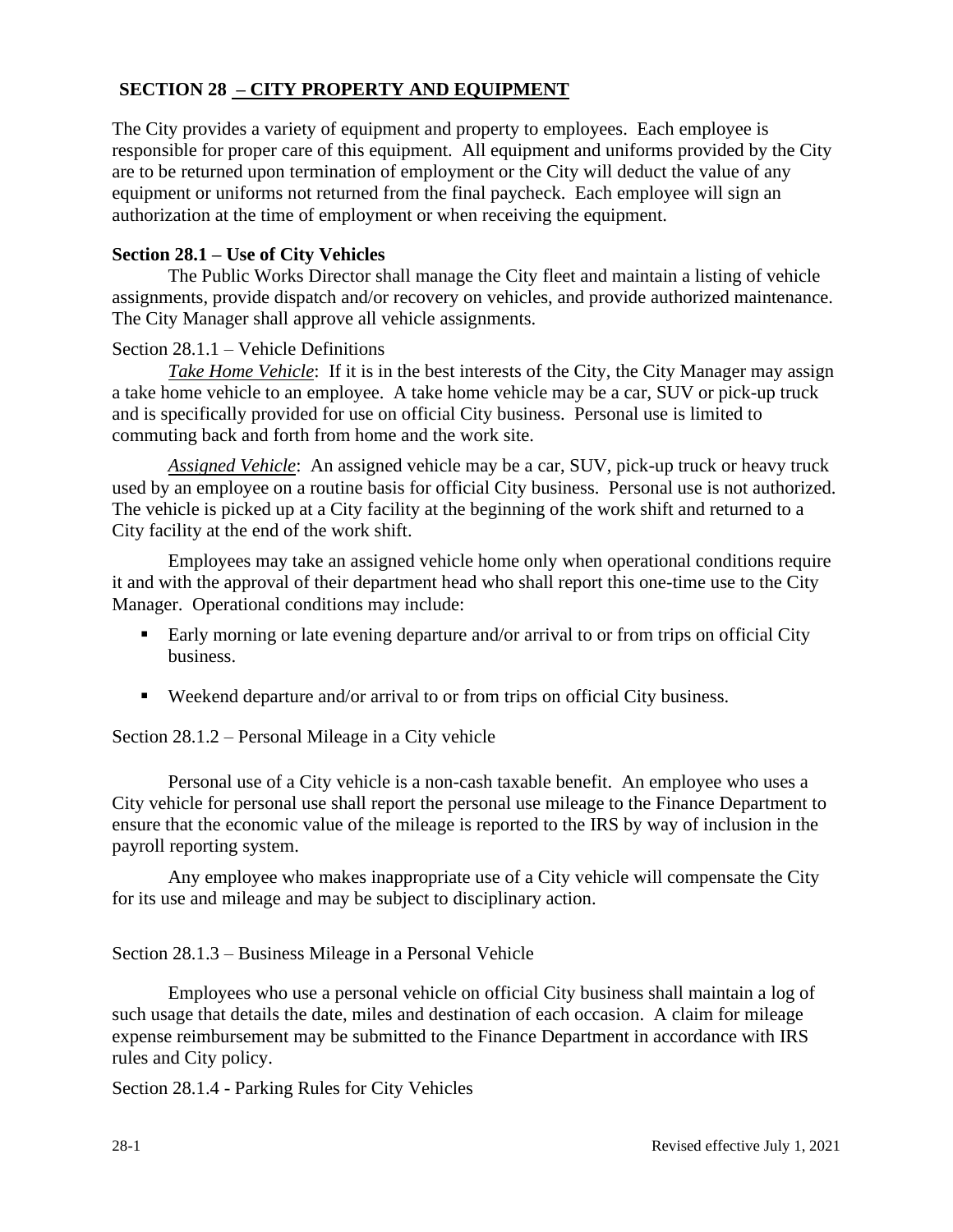Employees using City-owned vehicles must park legally in accordance with State law and City ordinances.

Section 28.1.5 - Non-Employee Use of City Vehicles

The use or operation of City vehicles by other than City employees is strictly prohibited. Non-employees may be passengers in a city vehicle only with advance approval of the department director.

### Section 28.1.6 - Safe Driving

All employees operating a City vehicle shall do so in a safe manner at all times.Drivers and passengers,must use installed seatbelts for their intended purpose, as designed by the vehicle manufacturer. Compliance with all federal, state, and local motor vehicle laws and City policies is expected of all drivers and passengers.

# **Section 28.2 – City Property in Waste and Recycling Streams**

All articles and items put out as solid waste, bulk trash or recycling, whether or not they are on a schedule to be picked up, are deemed to be City property.

An employee may not remove anything from the waste, trash or recycling streams for any personal benefit unless specifically authorized by his department head. Unauthorized removal of items from the waste, trash or recycling streams is considered theft of City property and strictly forbidden and may result in disciplinary action up to and including dismissal.

### **Section 28.3 – Searches and Inspections**

Employees should have no expectation of privacy in any items they bring on to City property during the course of their employment or utilize during the performance of their employment duties ("Personal Property"). Nor should those employees have any expectation of privacy in property, equipment, or supplies provided by the City to the employee ("City Property"). Please refer to the City's Electronic Communications Policy, Section 27.1 for additional information.

Employees should be aware that all Personal Property and City Property may be subject to search and inspection at any given time. As such, if the City reasonably believes a search or inspection is necessary for non-investigatory, work-related purposes or for the investigation of work-related misconduct the City may search or inspect Personal Property and City Property without the employee's prior consent or presence.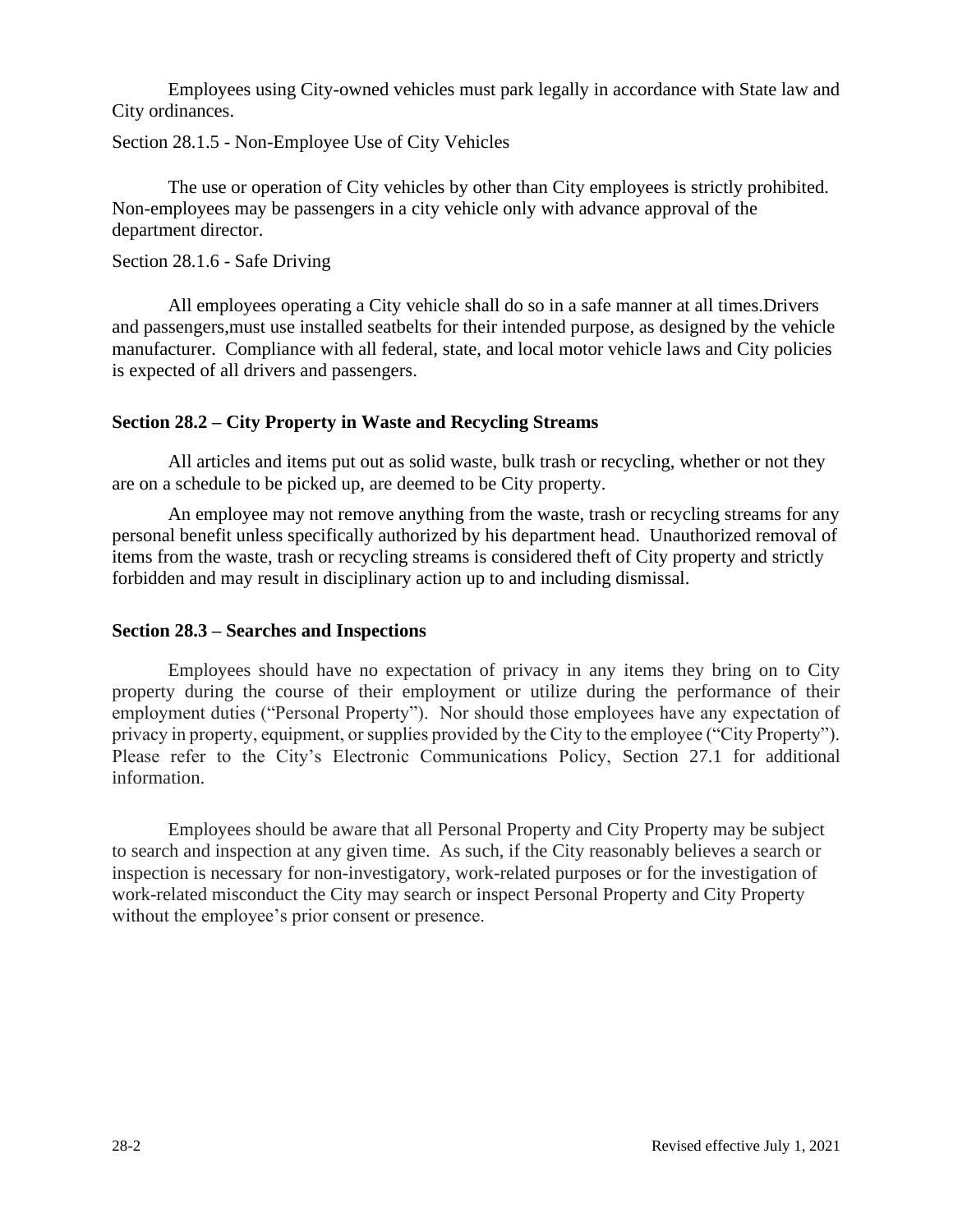# **SECTION 29 - HUMAN RESOURCES and BENEFITS**

The City provides medical, dental and vision benefits to spouses and legal dependents of an employee. Verification of dependent status is required upon enrollment in the benefit and may be required periodically thereafter**.**

# **Section 29.1. – Dependent Eligibility for Benefits**

The following is a listing of the documents needed to confirm dependent eligibility for enrollment in health, dental and/or vision insurances.

| SPOUSE:                                  | Official State issued marriage certificate.                                                                                                             |
|------------------------------------------|---------------------------------------------------------------------------------------------------------------------------------------------------------|
|                                          |                                                                                                                                                         |
| NATURAL CHILD:                           | Child's official birth certificate showing employee as the parent.                                                                                      |
|                                          |                                                                                                                                                         |
| <b>ADOPTED CHILD:</b>                    | After adoption: A copy of the final signed adoption decree or State issued<br>birth certificate.                                                        |
|                                          | A copy of the court order placing child or a copy of<br>Pending adoption:<br>the placement letter from the adoption agency on their letterhead.         |
| <b>STEPCHILD:</b>                        | Official State issued marriage certificate showing employee's marriage to<br>child's parent and child's birth certificate showing the spouse as parent. |
| <b>LEGAL WARD:</b>                       | Copy of court appointed guardianship papers.                                                                                                            |
| <b>COURT ORDERED</b><br><b>COVERAGE:</b> | Copy of the court order or divorce decree requiring the employee to provide<br>health and/or dental insurance for child or ex-spouse.                   |

# **Section 29.2 – New Neighbor Homeownership Program**

Employees who reside in the City they serve have a vested interest in helping to make the City a good place to live. To encourage employees to buy a home in the City of College Park, the City offers the following incentive:

To purchase a home in the City of College Park, an employee may cash in up to 240 hours of their earned, accrued annual leave. Leave cashed in will be deducted from their annual leave account balance and paid out at the employee's hourly rate. The check may be made payable to the employee after settlement or to the settlement company, title company or financial institution prior to settlement. A copy of the deed or executed sales contract listing the employee's name is a requirement. Income taxes will be withheld from the check before disbursement.

At the employee's request, the City will provide a letter of program eligibility, and the dollar amount available to the employee, for presentation to the employee's financial institution.

Section 29.2.1 – New Neighbor Homeownership Eligibility Requirements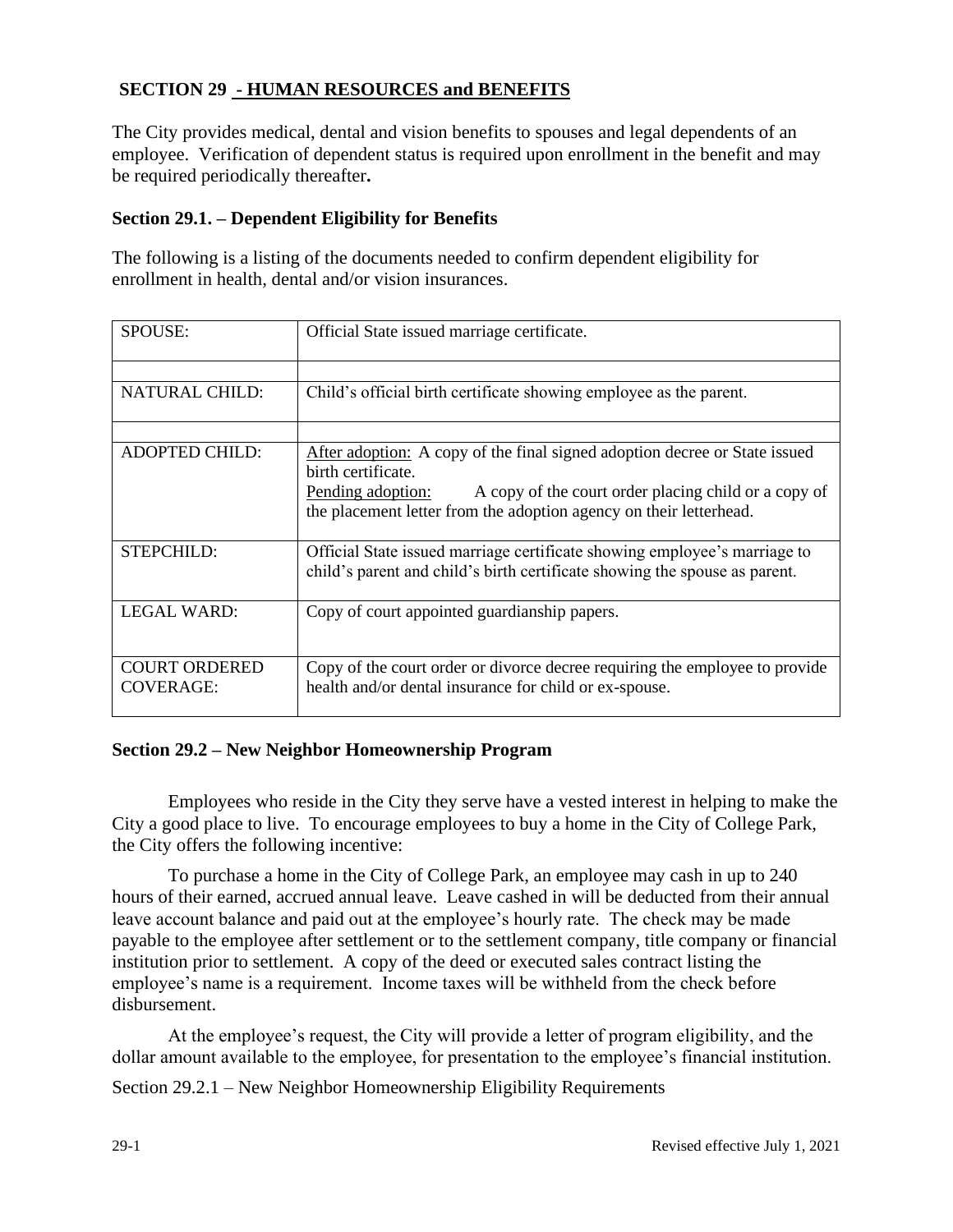- A full time or part time employee eligible for benefits, and
- **I** Minimum of one (1) years' service, and

The home to be purchased must be located within the corporate boundaries of the City of College Park and owner-occupied after purchase.

Annual leave sellback application forms are available from Human Resources. A copy of the deed or executed sales contract should be attached to the completed application form and returned to Human Resources for processing. This should be submitted two weeks prior to settlement if the check is to be made payable to other than the employee.

### **Section 29.3 – Commercial Drivers' Licenses - Benefit**

The City provides benefits for those employees required to hold a valid Commercial Driver's License (CDL) in order to perform the essential duties and responsibilities of their positions and to other Public Works employees as an encouragement to acquire a CDL and earn advancement. These benefits are not available to temporary or new hire probationary employees.

Section 29.3.1 - Employees with a CDL

The City will pay for the physical examination necessary to get a regular one-year or two-year DOT card provided the examination is performed at a City approved medical facility. An employee may use his or her primary care physician for the DOT examination at his or her own expense, but the City retains the right to have a confirming examination performed. If the results differ, the results from the City approved medical facility will prevail. Once the one-year or two-year DOT card is obtained, the City will reimburse the employee for the MVA cost of renewing their CDL.

Interim physicals and follow-up testing that are required because the employee does not medically qualify for at least a one-year DOT card will be the employee's responsibility. The City will not pay for or reimburse for any expenses related to medical appointments for followup testing.

Section 29.3.2 - Employees without a CDL

The City will pay for the physical examination necessary to get a one-year or two-year DOT card with the understanding that the employee will acquire a CDL with airbrake endorsement in a predetermined period of time. The physical exam must be performed by a provider approved by the City.

The employee will have two (2) months from the date of the physical in which to acquire a learner's CDL. The employee will then have six (6) months from the date of acquiring a learner's CDL in which to acquire a regular class B CDL with airbrake endorsement. If these time parameters for acquiring a CDL are not met, the employee will be required to reimburse the City for the cost of the DOT physical and any MVA or other fronted costs.

The employee must sign an agreement to this effect before the physical examination to acquire a DOT card will be scheduled.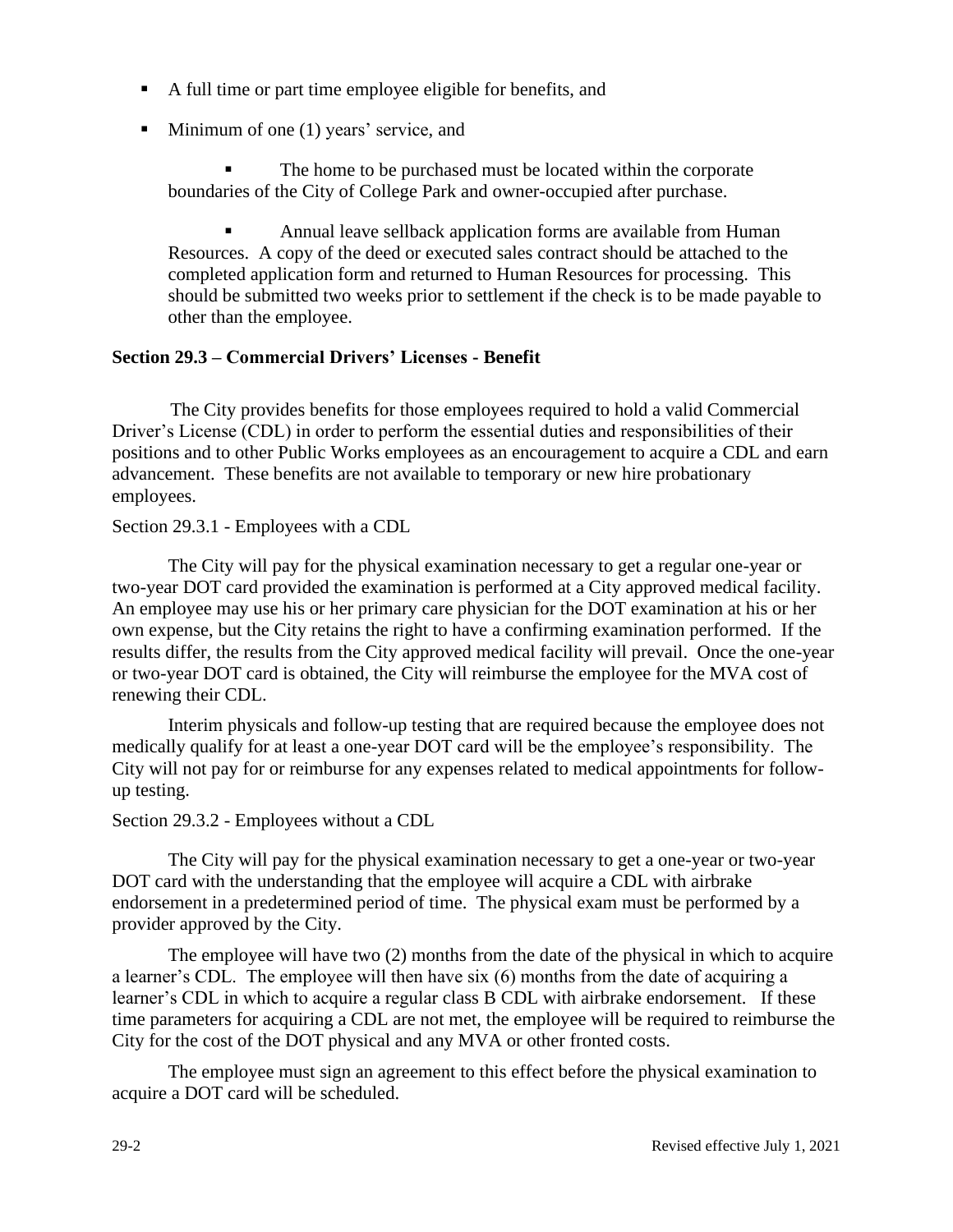# **Section 29.4 – Employee Wellness Policy**

The City of College Park supports the overall health and wellbeing of its employees. A healthy workforce results in a more productive workforce with less absenteeism, fewer accidents and lower health care demands. City employees are encouraged to participate in wellness program activities in order to reduce health risks before serious health problems occur and to improve management of existing health conditions.

### Section 29.4.1 – Activities for Employee Wellness

The City of College Park encourages healthy lifestyles by:

- 1. Forming a Wellness Committee with members from several departments to assist with developing and implementing ideas and programs for employee wellness.
- 2. Communicating and promoting wellness programs and health improvement through the City's Wellness Committee, intranet posts, and Human Resource emails.
- 3. Encouraging the inclusion of healthy food options in City vending machines and at meetings and special events.
- 4. Encouraging employees to utilize breaks for walking, stretching, or other physical activity.
- 5. Promoting the use of stairs.
- 6. Providing educational resources and seminars that promote exercise, good nutrition and healthy lifestyles.
- 7. Raising awareness among employees regarding the importance of lifestyle behaviors that promote good health: and providing employees information and resources on how to make changes that reduce risk for chronic diseases.
- 8. Offering an annual Health Fair that includes vaccinations and vital health information.
- 9. Providing an annual wellness reimbursement for the purposes of buying exercise equipment and/or joining an exercise class or gym. (see attached guidelines)
- 10. Providing a wellness incentive, when available, to participate in targeted wellness initiatives for the year.

Section 29.4.2 – Guidelines for Wellness Reimbursement

- 1. Must be regular City employee working over 20 hours per week with a minimum of one year of service.
- 2. Reimbursement is up to \$75 per fiscal year for a full-time employee. Amount will be prorated for part-time employees working more than 20 hours/week.
- 3. Items must be for employee's use.
- 4. Items eligible for reimbursement are those that are intended to improve your long-term health and wellness. They include, but are not limited to:
	- a. Fitness classes
	- b. Gym memberships
	- c. Weight loss program fees (not including food)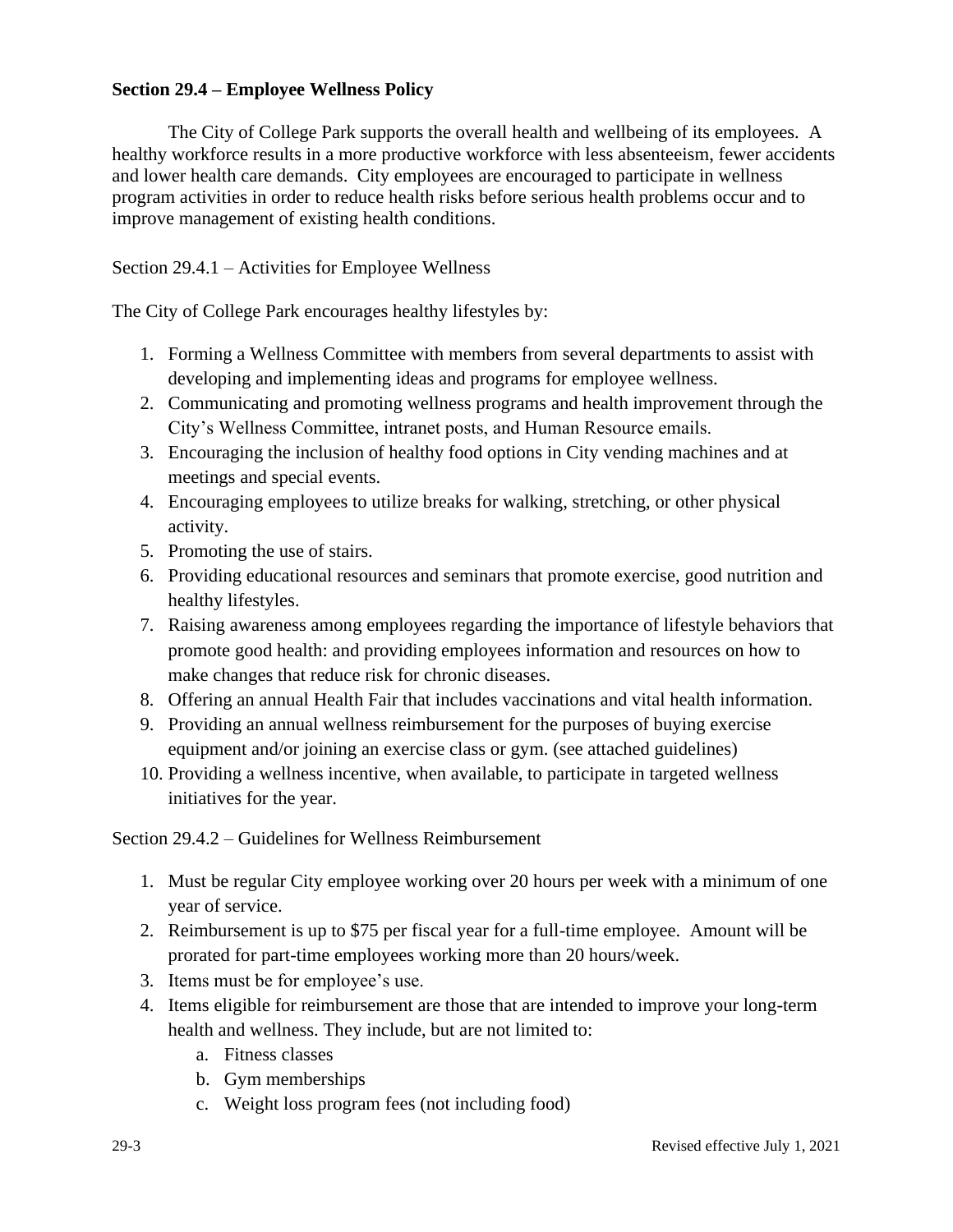- d. Exercise equipment to be utilized on a long-term basis, such as:
	- i. Treadmill
	- ii. Nordic track
	- iii. Personal trampoline
	- iv. bicycle
- e. Exercise videos
- f. Reusable medical equipment not otherwise covered by insurance, e.g.,
	- i. Blood pressure monitor
	- ii. Heart monitor
- g. Personal equipment, such as:
	- i. Tennis rackets,
	- ii. Bike helmets
- 5. Items not eligible for reimbursement include, but are not limited to:
	- a. Tennis balls, soccer balls, basketballs, etc.
	- b. Massage, reiki, aroma therapies
	- c. exercise clothing, shoes
	- d. Portions of membership fees that are for family members (above the cost for the employee's membership)
	- e. Co-pays and deductibles not covered by health insurance and other services covered by health insurance
	- f. Entry fees for competitions
- 6. Employee must sign certification form to be reimbursed.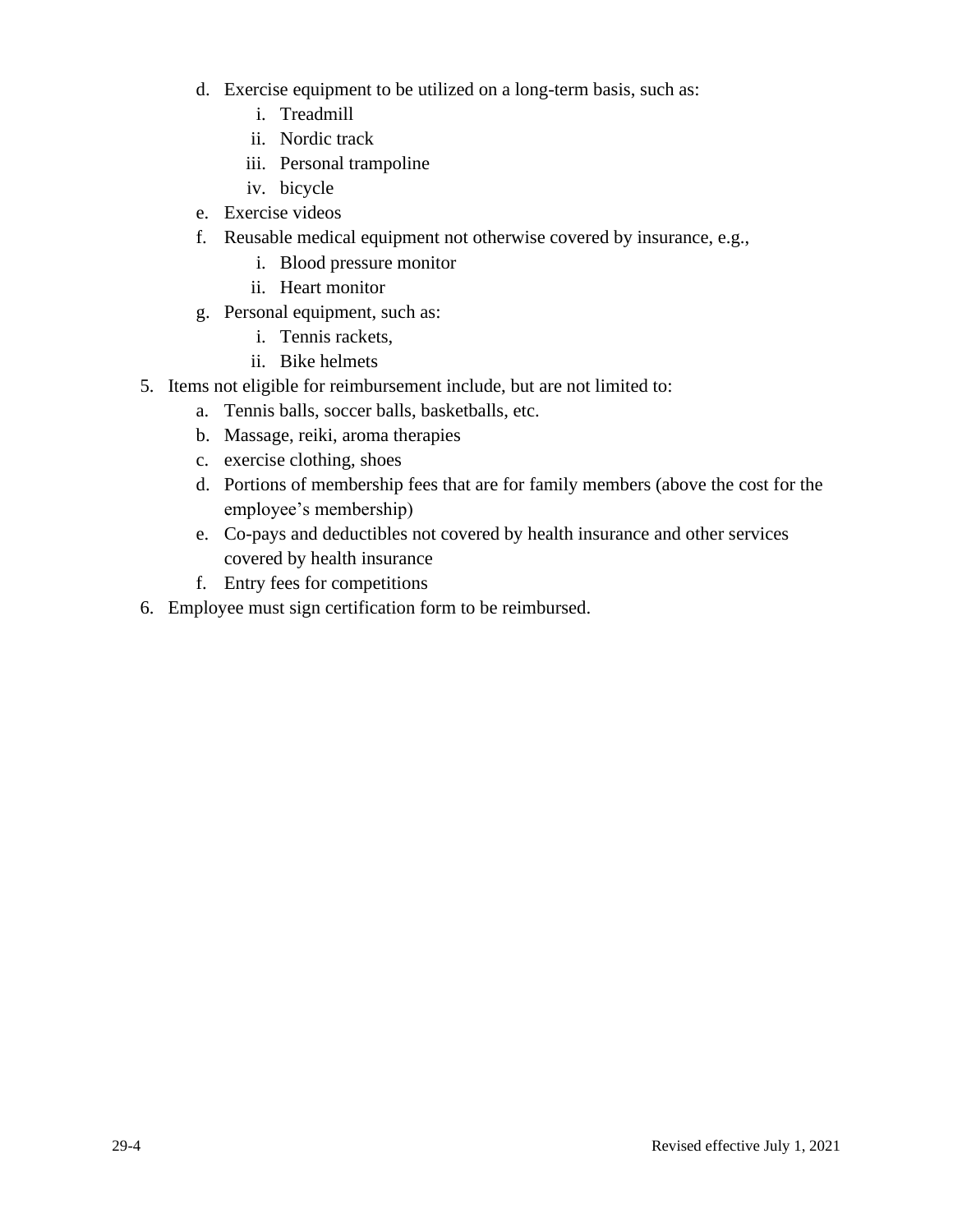### **SECTION 30 – TRAVEL POLICY**

The City Manager encourages employees to attend professional or technical conferences or short-term courses in matters relating to official duties. Generally, each department has budgeted funds for travel and training, however budget approval does not guarantee Director and City Manager approval. With appropriate preapproval, travel expenses may be reimbursed to employees attending such meetings, including registration, transportation, meals, and lodging.

An individual traveling under this policy is expected to exercise reasonable care in incurring travel expenses. Excess costs, circuitous routes, luxury accommodations and/or meals solely for the convenience or personal preference of the employee are not reimbursable under this policy. Employees will be responsible for any expenses incurred for personal preference or convenience.

Approved conferences, meetings and training courses are expected to benefit employees in the performance of their job. Employees have an obligation to make every effort to achieve that objective while attending a conference, meeting or training. Employees must conserve City resources and ensure that the City obtains a reasonable return for money expended. Approval in the budget process does not replace the process below.

#### **Section 30.1 – Definitions**

Day travel: Travel to or from a location outside the employee's typical work location for purposes of attending meetings, conferences or seminars where the location is within 50 miles of the employee's work location or home, whichever is closer.

Overnight travel: Approved travel to or from a location outside the employee's typical work location for purposes attending meetings, conferences or seminars where the location is more than 50 miles from the employee's work location or home.

#### **Section 30.2 -Allowable Expenses**

All overnight travel requests, including estimates of all expenses, must be pre-approved by the Department Head and the City Manager (or designee), on the applicable travel form at least 30 days in advance of the trip. Employees must complete a travel reconciliation of actual costs incurred while in travel status within 30 days of the return from the trip.

A conference itinerary, showing conference dates, starting and ending times, and meals provided is required to be provided with the pre-approval request and with the travel reconciliation.

All expenses are required to be documented with detailed receipts, showing the amount, date, place, and type of expense. Employees incurring expenses for mileage for day travel should utilize the Mileage Reimbursement Form and include your personal mileage log or documentation of distance from an online mapping source such as MapQuest. Use of a city credit card is encouraged whenever possible.

#### Section 30.2.1 – Transportation

Employees should use the mode of transportation that will enable them to make the most productive use of their time at the least personal inconvenience and at the lowest overall cost.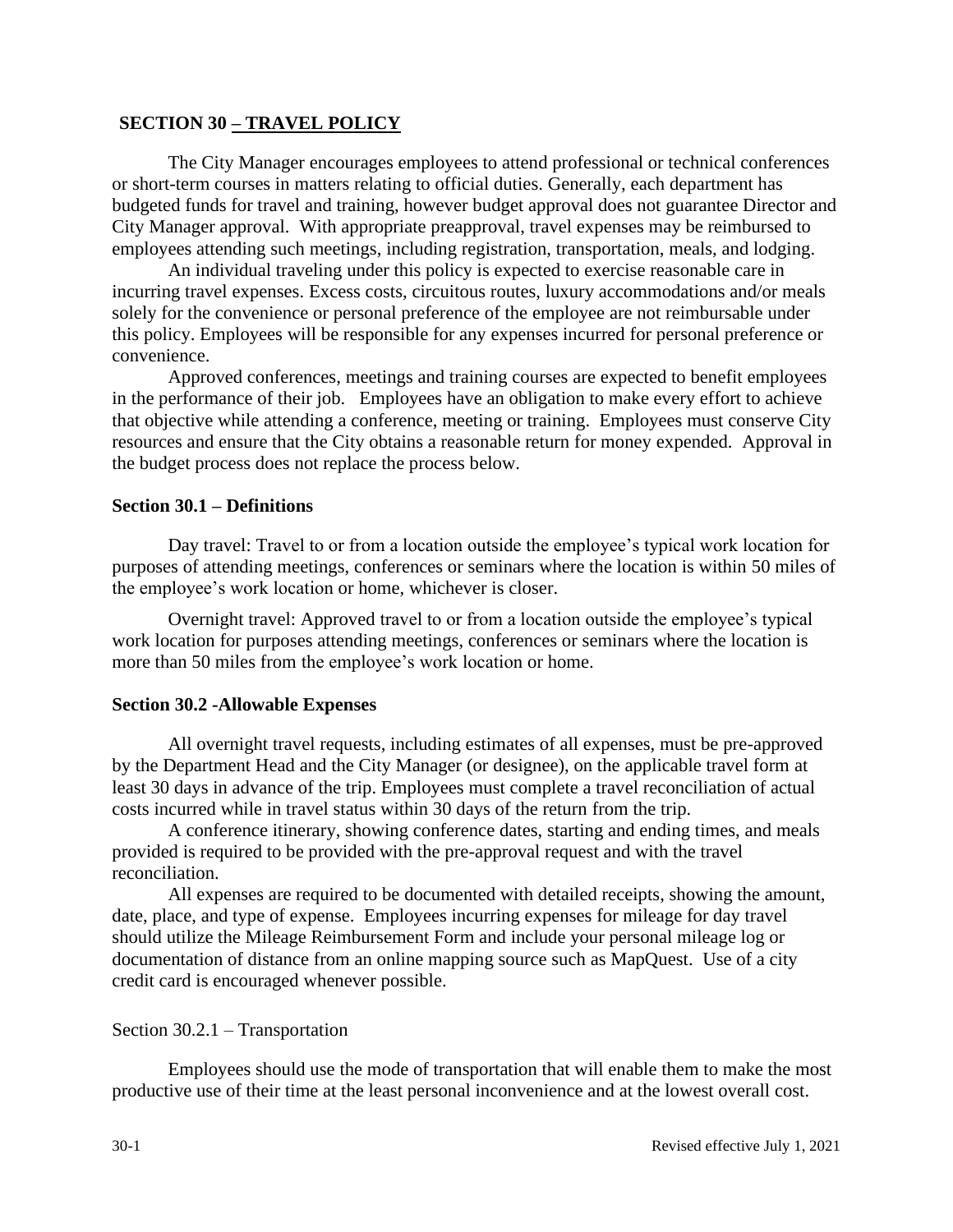Generally, transportation costs such as mileage, vehicle rental, taxi service, bus, train or airfare, tolls, and parking incurred for necessary business travel are allowable expenses. Employees are expected to obtain the lowest available cost that reasonably meets business travel needs. Employees should carpool and use shared travel arrangements whenever possible. In the event the employee wishes to return to/from another location, the City will pay/reimburse for whichever location is less expensive.

- City-Owned Vehicles City vehicles will be used to the maximum extent practical in performance of day travel. City vehicles should also be used for overnight travel when the use of a City car would result in savings of substantial time or money. Parking, tolls, and gasoline for city-owned vehicles while traveling are eligible expenses.
- Mileage for Privately-Owned Vehicles Employees may use personal vehicles only when it is determined to be advantageous to the City, or when City vehicles are not available. Mileage reimbursement from the shorter of an employee's home or office will be reimbursed based on the IRS mileage rate.
- Rental Car Rental car is permitted at destination when it is less expensive than other transportation modes such as taxis, airport limousines, and airport shuttles. Rental car insurance and add on fees should not be accepted.

Individuals driving City-owned vehicles or rental cars must have a valid driver's license issued within the United States as well as automobile insurance. Employees requesting mileage reimbursement or use of a City vehicle are responsible for notifying the City if they do not have a valid driver's license or are not insured.

- Taxicabs, rideshares, Uber, Lyft, etc. The use of ride services will be limited to travel to and from the airport and to and from the hotel and the location of the conference, meeting, or event. Where possible, airport shuttle services should be the preferred mode of transportation between the airport and hotel, as they are normally more cost effective.
- Airfare / Train travel expenses incurred for airfare or travel by train are eligible expenses. Employees are encouraged to find the most reasonable price available and plan far enough in advance to obtain preferred pricing. Reasonable baggage fees will be reimbursable.

# Section 30.2.2 - Meal Allowances

The City will cover the cost of meals, tips, and incidentals up to a maximum of the rates established in the federal per diem guidelines. Each meal is valued at a specific percentage of the total per diem for the city or region. The Finance Department will provide that information whenever requested. Any meal included in the cost of a seminar or conference will not be covered elsewhere. The first and last day of travel or during day travel should include only meals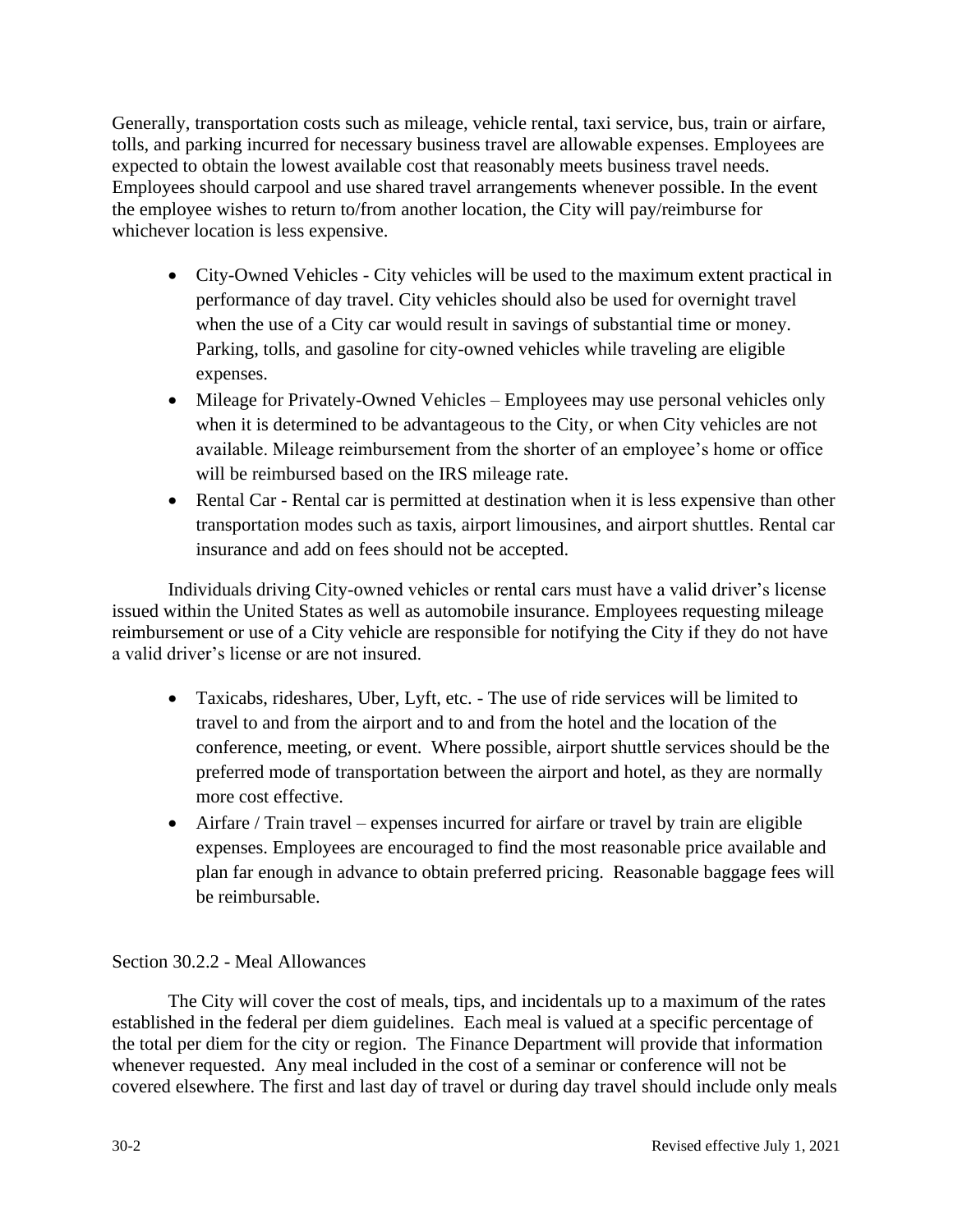that are reasonable within the time of travel. Tips for housekeeping, snacks, etc. will be counted toward the per diem. Receipts for any meals must be provided in order to be reimbursed.

### Section 30.2.3 – Lodging

Generally, the cost of overnight lodging (room rate and required fees and taxes only) will be allowable when in Overnight Travel status. Lodging costs are limited to single occupancy expense.

Conferences often reserve a block of rooms at hotels close to the conference meeting space. When attending a conference, employees are encouraged to stay at one of these hotels whenever possible to facilitate networking opportunities if the hotels are reasonably priced. Employees should make reservations early enough to obtain conference pricing. If a conferencesponsored hotel is not available, the employee is expected to stay at the lowest cost hotel that reasonably meets business needs. The employee should utilize government rate accommodations when feasible.

The City will reimburse overnight lodging for dates needed to attend the conference and preconference activities only. This may include lodging for the night prior to the beginning of the conference when necessary. Typically lodging is not covered for the night of the last day of the conference. In cases where the employee wishes to add additional time to their trip, the additional lodging would be paid by the employee.

## **Section 30.3 - Ineligible expenses**

Personal expenses or additional costs incurred due to an employee's desire to bring other individual(s) along are the responsibility of the employee. The following are also specifically not reimbursable:

- Fines or penalties imposed for traffic, parking, or other violations;
- Airline club memberships;
- Airline upgrades;
- Alcoholic beverages;
- Childcare, babysitting, house-sitting, or pet-sitting/kennel charges;
- Commuting between home and the primary work location; Costs incurred by employee's failure to cancel travel or hotel reservations in a timely fashion;
- Personal entertainment expenses including in-flight movies, headsets, health club facilities, hotel pay-per-view movies, in-theater movies, social activities and related incidental costs;
- Travel accident insurance premiums or purchase of additional travel insurance;
- Loss of funds or personal belongings while traveling;
- Other personal-related expenses.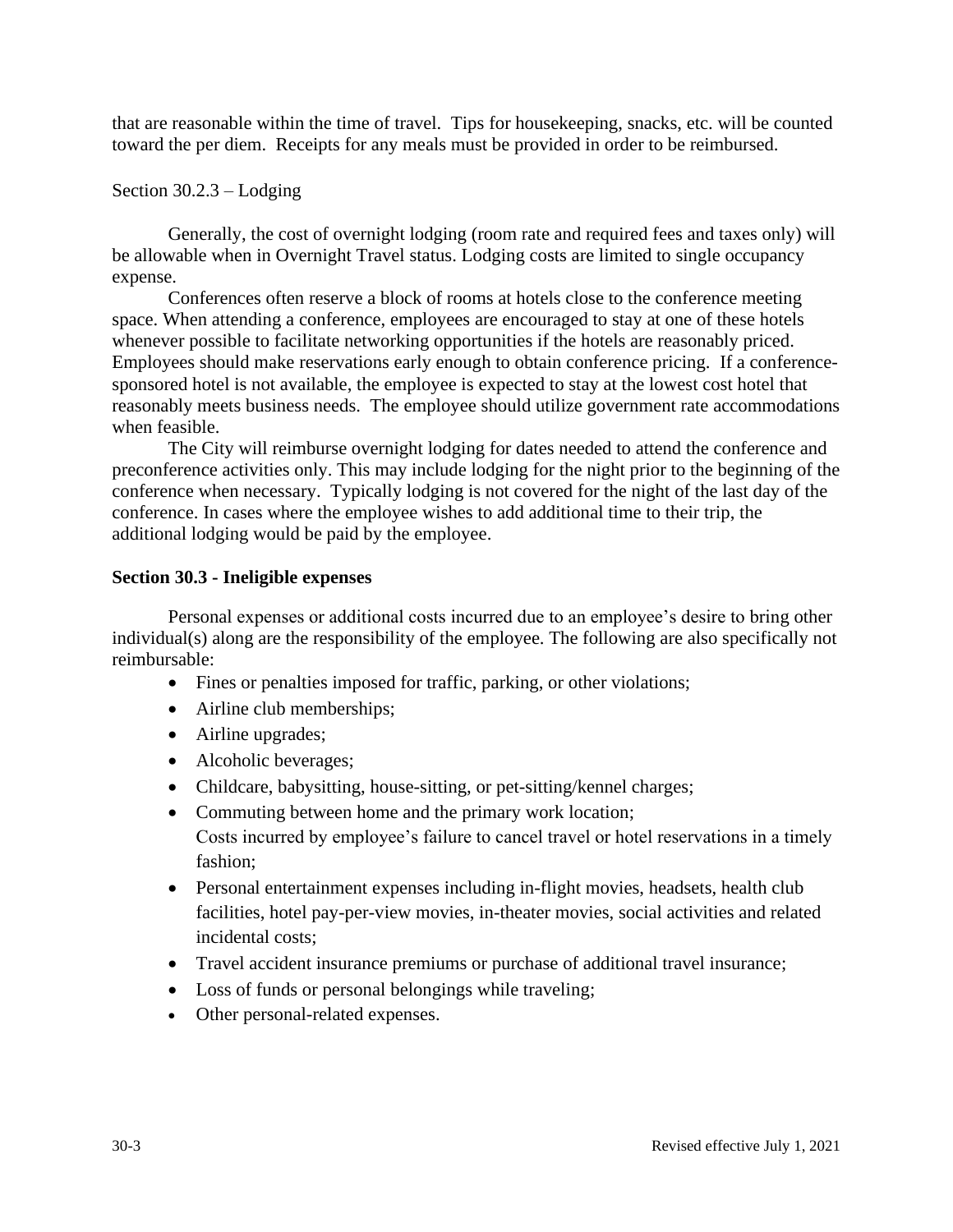# **SECTION 31 – TELEWORK POLICY**

The City of College Park ("City") is committed to increasing employee productivity, reducing absenteeism, and improving talent recruitment by providing employees with work alternatives that enhance the employees' work-life balance. Telework (also known as telecommuting) is a work alternative that the City offers to eligible employees when beneficial to both the City and its employees. However, if not properly managed, teleworking can cause personnel problems. Teleworking does not change the terms and conditions of employment with the City and must not interfere with operational business needs or the delivery of City services. It is permitted only where it is a clear, viable work option that also benefits the City.

### **Section 31.1 – Purpose**

The purpose of this Policy is to establish the rules for the use of an alternate work location for employees to perform their usual job duties away from their assigned main office location. The alternative work arrangement is intended to help the City recruit and retain excellent employees, to provide more flexible work arrangements for eligible employees; and to assist in the community effort to reduce outdoor air pollution and traffic congestion attributable to automobile travel.

The telework option is not an employee benefit – it is a management option that provides an alternative means to fulfill work requirements. Participating in a telework program is strictly voluntary – all employees have the right to refuse telework. The employee's compensation, benefits, work status, and work responsibilities will not change due to participation in the telework program. The Policy serves to provide an effective way to meet the needs of the City, its employees, and the community.

### **Section 31.2 – Scope**

This Policy applies to all eligible full-time and part-time employees who have successfully completed the City's initial probationary period and who have high job performance. It is an arrangement between the City and an employee that allows an employee to work at a remote workplace for part of the workweek as long as the teleworking does not negatively impact the employee's productivity or adversely affect the operation of the department or office. Employees are expected to telework as if reporting to work.

### **Section 31.3 – Definitions**

- a) Alternate Work Location: An approved worksite other than the employee's assigned main office location where official City business is performed.
- b) Dependent Care: The care provided to infants, toddlers, preschoolers, school-aged children, or adults and elderly adults.
- c) Main Office Location: The assigned City office location of the employee.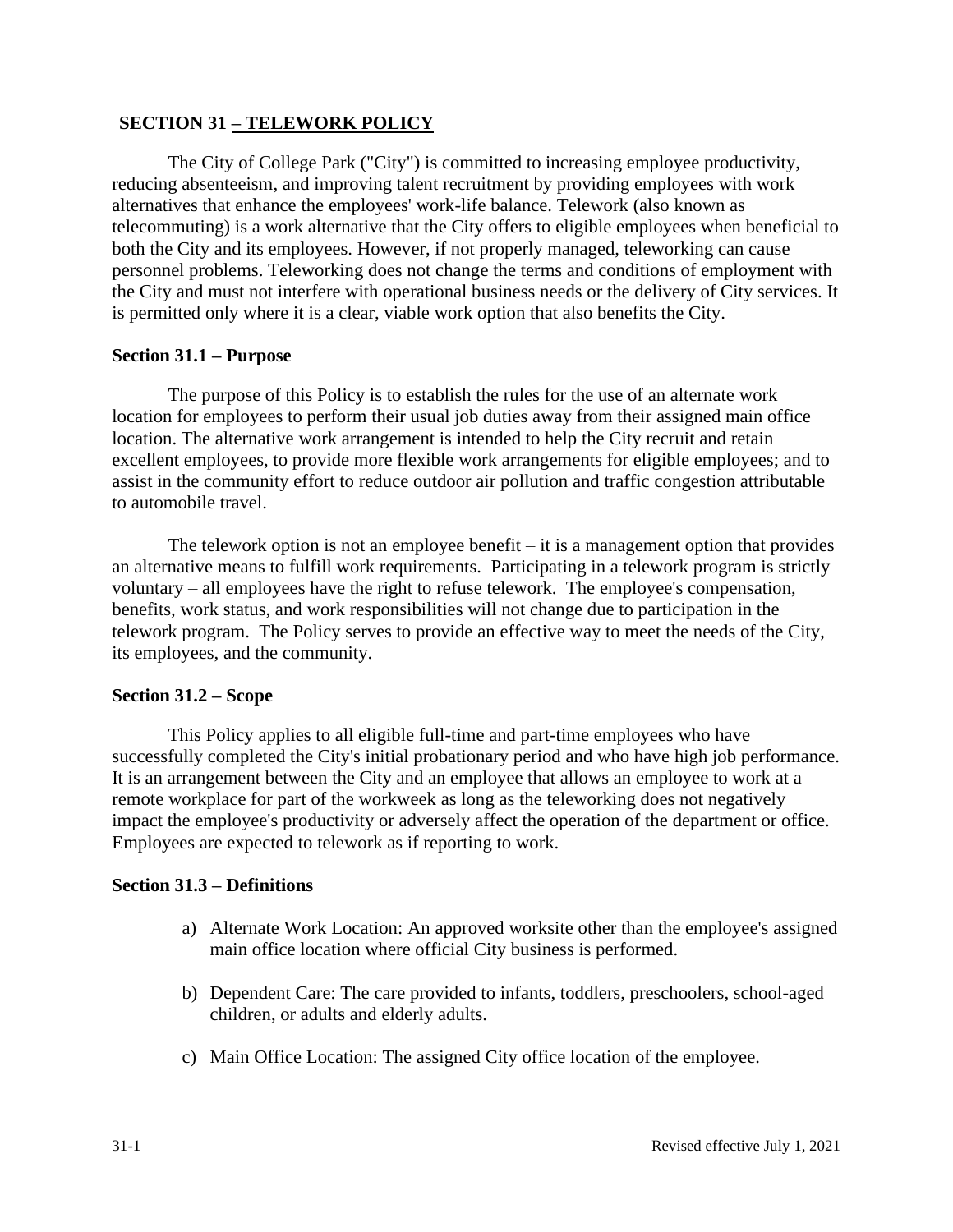- d) Telework: An alternative work arrangement under which an employee performs the duties and responsibilities of the employee's position, and other authorized activities, from an approved worksite other than the employee's assigned main office location.
- e) Telework Agreement: The written agreement between the supervisor and employee that details the terms and conditions of an eligible employee's work away from their assigned main office location. Telework agreements are required for eligible employees who are authorized to telework.
- f) Situational Telework: Telework approved for a specific days where hours worked are NOT part of a previously approved, ongoing, and regular telework schedule. Examples include, but are not necessarily limited to, inclement weather, state/national emergencies, or a unique work assignment that requires minimal interruptions. Situational telework should not be requested nor permitted more than four days in a 12-month period. Approval must be documented by the department director.

## **Section 31.4 – Eligibility**

Participation of employees in the telework program will vary among departments depending upon the operational business needs of the department and the functions and responsibilities of employees. The initial determination of an employee's eligibility to telework is at the discretion of the department director. In determining whether an employee is eligible to telework, the director must consider whether:

- a) Service delivery to internal and external customers will be maintained.
- b) The department will maintain adequate coverage during normal business hours.
- c) The employee has performed their job responsibilities at a high level before submitting the telework request, as evidenced through current observations and their most recent performance management plan evaluation.
- d) The employee is able to maintain a high quality of work with minimal supervision.
- e) The position has clearly defined deliverables and measurable tasks, and productivity may be effectively quantified with minimal supervisor observation.
- f) Confidentiality will not be compromised, and the arrangement does not require the physical removal of confidential files from the workplace.
- g) There have not been any disciplinary issues during the past year, especially in the areas of reliability, punctuality, and attendance.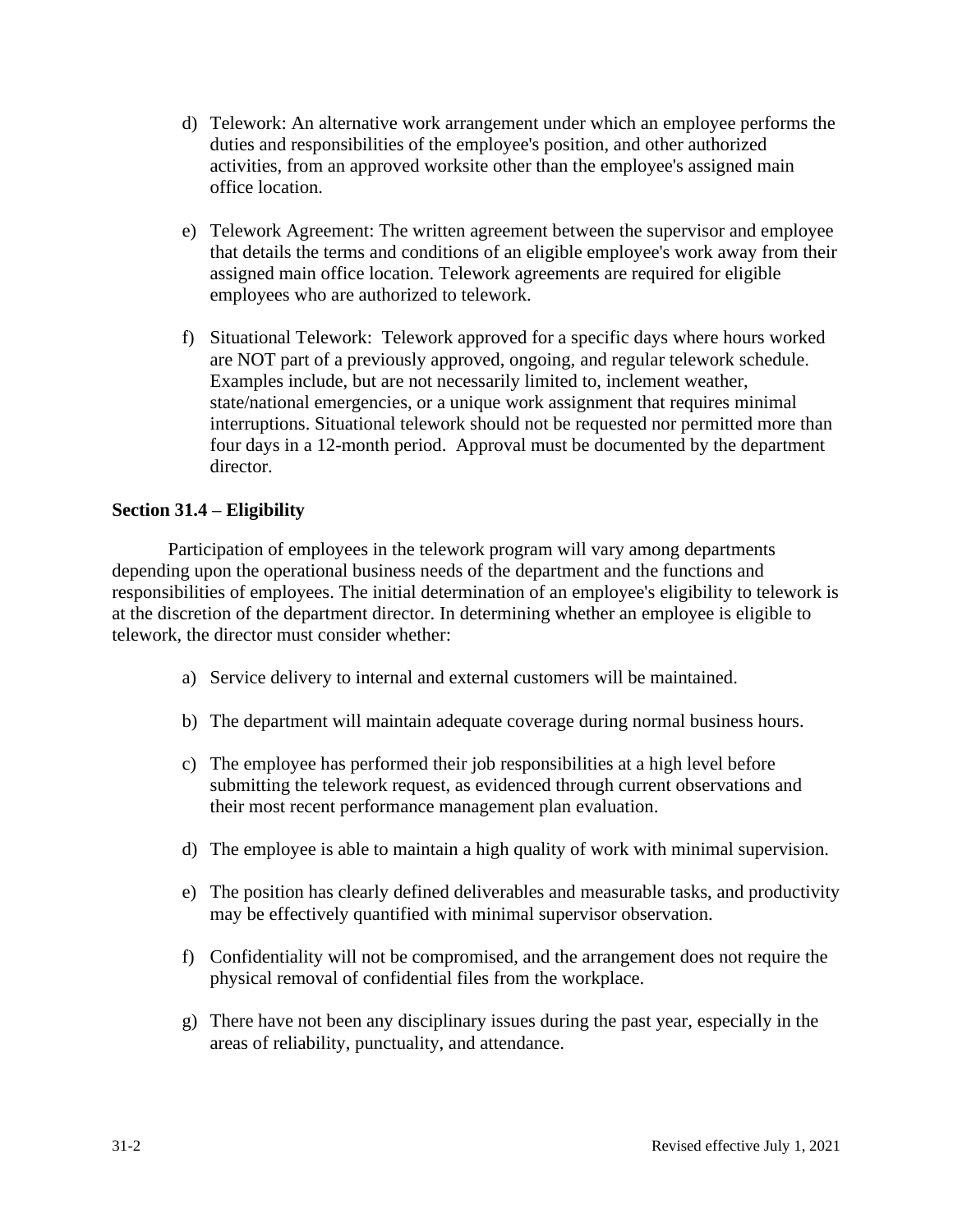### **Section 31.5 – Limitations on Eligibility**

No employee is entitled or guaranteed the opportunity to telework or to the continuation of telework. Teleworking is not appropriate for all employees and positions. An employee is not eligible to telework if:

- a) The employee's day-to-day essential job functions include:
	- (1) Continuous in-person customer service.
	- (2) On-site activity that cannot be handled as well remotely or at an alternative work location.
- b) The employee has been disciplined for having a pattern of excessive absenteeism.
- c) The employee has been disciplined for violating the Electronic Communication policy as noted in Personnel Regulations, Section 27.
- d) The quantity or quality of an employee's work is unsatisfactory.

### **Section 31.6 – Conditions**

To participate in the telework program, eligible employees must:

- a) Submit a signed Telework Agreement to the department director for initial approval. A photograph of the alternate work location and designated workspace must accompany the Telework Agreement. If approved by the director, the Agreement must then be approved by the Human Resources Department prior to the start of teleworking. The Telework Agreement must be refiled by the employee whenever:
	- (1) The employee has a change in direct supervision.
	- (2) The employee changes their position, regardless of whether the new position is in the same or a different department.
	- (3) There is a change in the employee's job classification.
	- (4) The initial approval period has expired.
- b) Acknowledge and agree that:
	- (1) A specific workspace is designated at the alternate work location.
	- (2) The employee's alternate work location will be considered an extension of the City's main office location.
		- (i) The City will continue to be liable for job-related accidents of employees in the alternate work location while engaged in teleworking for the City.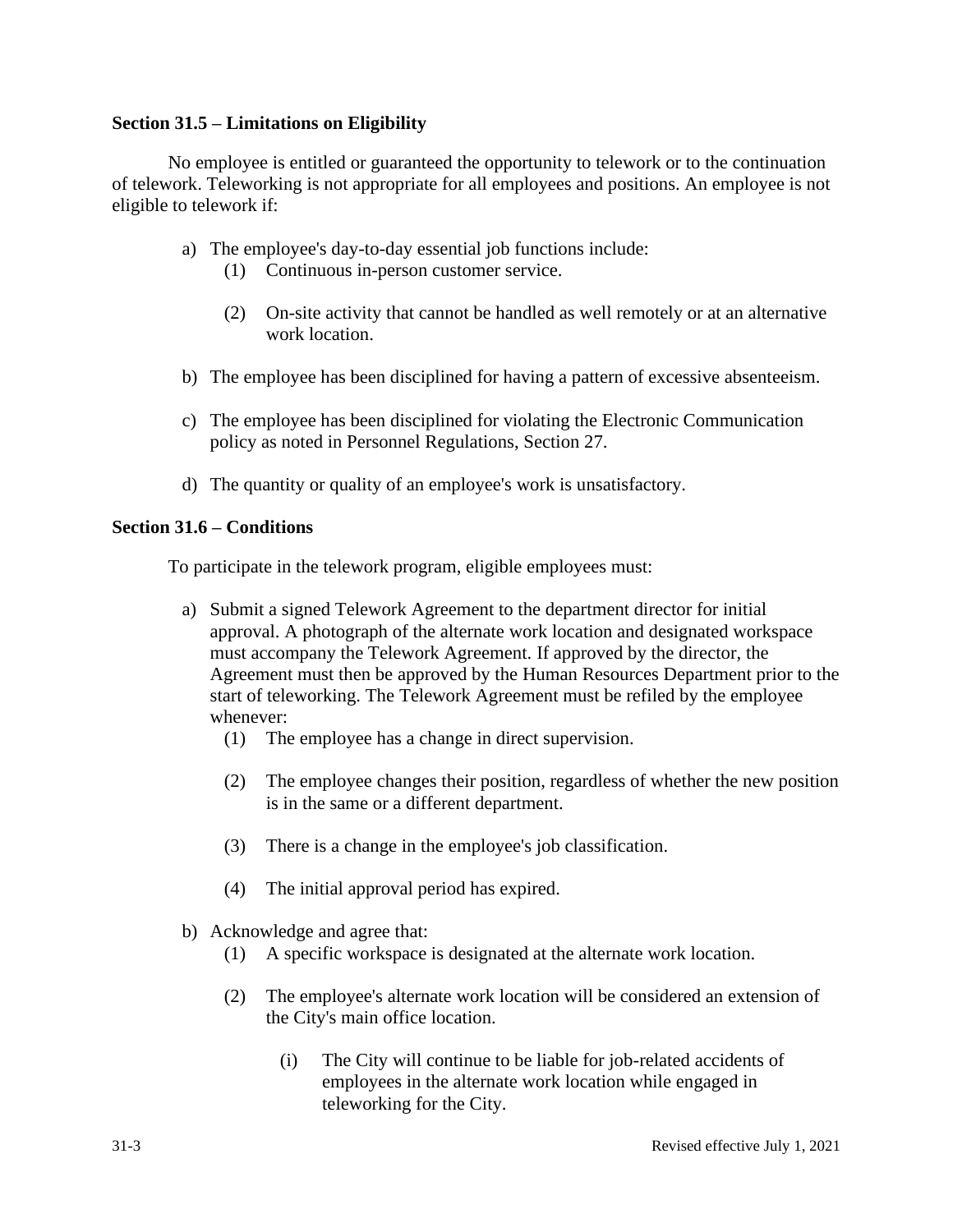- (ii) Workers' compensation liability is limited to the alternate work location when engaged in teleworking for the City.
- (3) An employee's supervisor and the Safety and Risk Specialist must be notified of a job-related injury at the alternate work location within 24 hours.
- (4) The City of College Park is not liable for any damages to the employee's personal or real property where the telework is being performed.
- (5) Teleworking is not a substitute for dependent care. Employees must maintain the same arrangements for dependent care when working at their assigned alternative work location as they make when working at their designated main office location.
- (6) The supervisor retains the right to require an employee who teleworks to commute to a City office on a regularly scheduled telework day should an unexpected work situation warrant such an action.
	- (i) If the employee is frequently required to return to a City office during a regularly scheduled telework day, the supervisor may reevaluate the compatibility of the employee's position and job responsibilities with teleworking.
	- (ii) The Telework Agreement may be terminated by the director or employee upon one (1) week written notice to the other party. In cases involving a violation of City Policy, teleworking privileges may be terminated immediately without prior notice.
- (7) Situational telework may not be requested nor permitted more than four days in a 12-month period.

# **Section 31.7 – Compensation**

- a) Teleworking employees' pay and benefits are unaffected by teleworking.
- b) Overtime is not allowed unless pre-approved by the department director.

### **Section 31.8 – Supplies and Equipment**

The City of College Park will not reimburse a teleworking employee for equipment necessary to function in a teleworking environment.

> a) Employees may choose to use their own technological equipment for telework if the following conditions are met: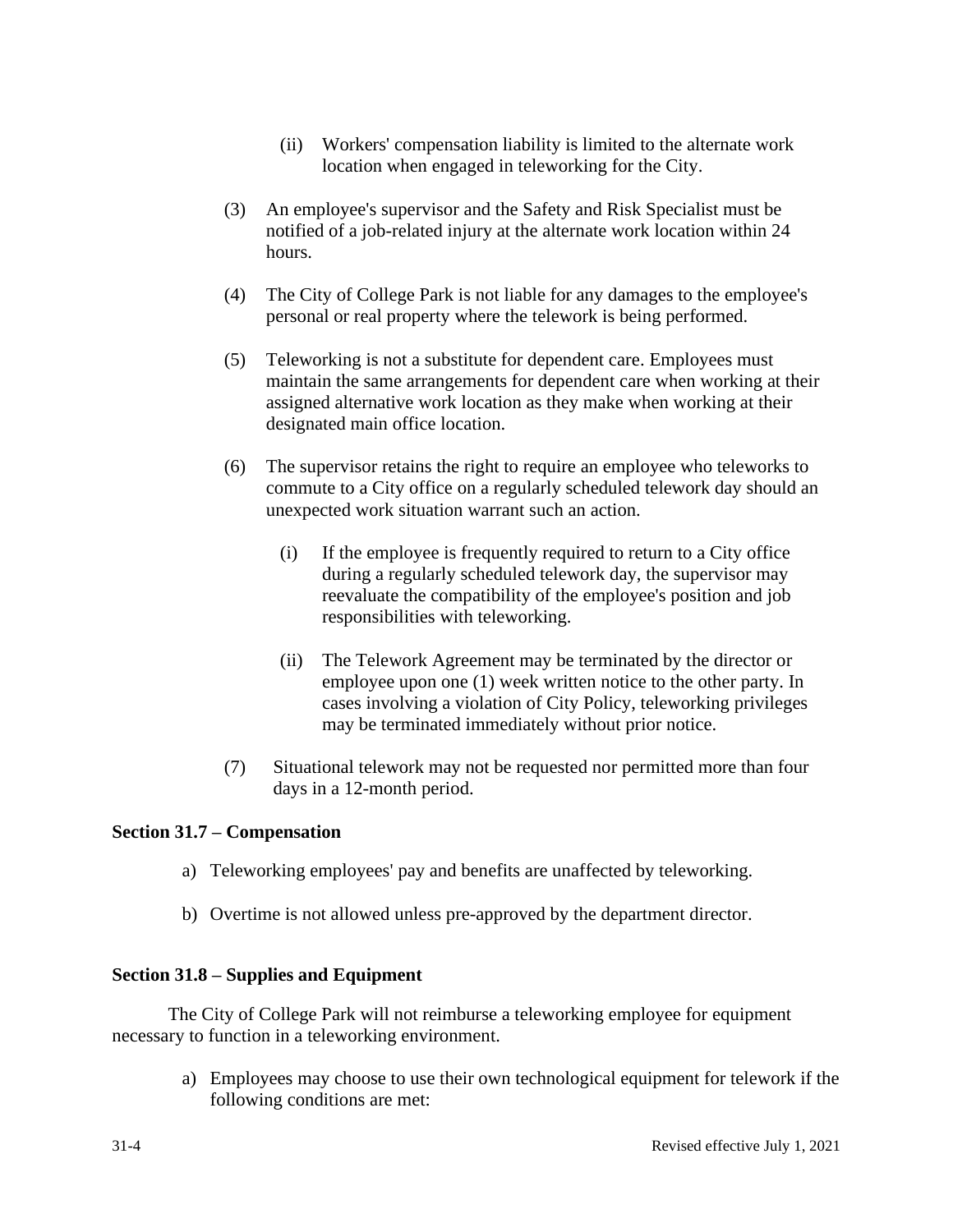- (1) The equipment complies with the City's electronic communications and security requirements, as set out herein.
- (2) The equipment must have up-to-date virus protection and licensing software.
- (3) The employee is solely responsible for any repairs and maintenance of employee-owned equipment.
- (4) All City data and information must be stored on the City's network and not on the employee's personal equipment.
- (5) The City does not assume any liability for loss, theft, damage, or wear of employee-owned equipment due to the telework-related activity.
- b) Employees using employee-owned equipment to conduct telework-related activity subject their hard drive, software, and/or any other type of electronic storage media to the possibility of a lack of privacy, including the equipment being subpoenaed, due to legal action taken against or by the City.
- c) An employee shall use the following equipment when provided by the City when working at the alternate work location:
	- City laptop or similar with secure communications link via Virtual Private Network (VPN) service.
	- Additional equipment/software service as required and available on a case-by-case basis.

City-owned and supplied equipment is to be used for City business only. When a telework agreement is terminated, the employee must return all City-owned/supplied equipment and software and request cancellation of all services paid for by the City within five (5) business days.

The City will not reimburse telework employees for the following costs/services:

- Internet connection cost
- Telephone cost
- Furniture
- Increases in the employee's home utility cost or homeowner insurance rates

### **Section 31.9 – Confidentiality and Proprietary Information**

Teleworking employees are responsible for the safety and integrity of all City data and information. Generally, hard copy confidential and proprietary information that is not accessible to the general public shall not leave the assigned main office location. When teleworking and accessing City data and information electronically, employees must maintain the same level of confidentiality of all City information as they would at their main office location.

Disclosing confidential or proprietary information is strictly prohibited without supervisor approval. Employees shall take the necessary precautions to ensure that confidential and proprietary information is protected while in transit between the main office location and alternative work location. Failure to exercise due care in safeguarding the City's confidential and proprietary information is a job performance matter and will result in disciplinary action, up to and including termination.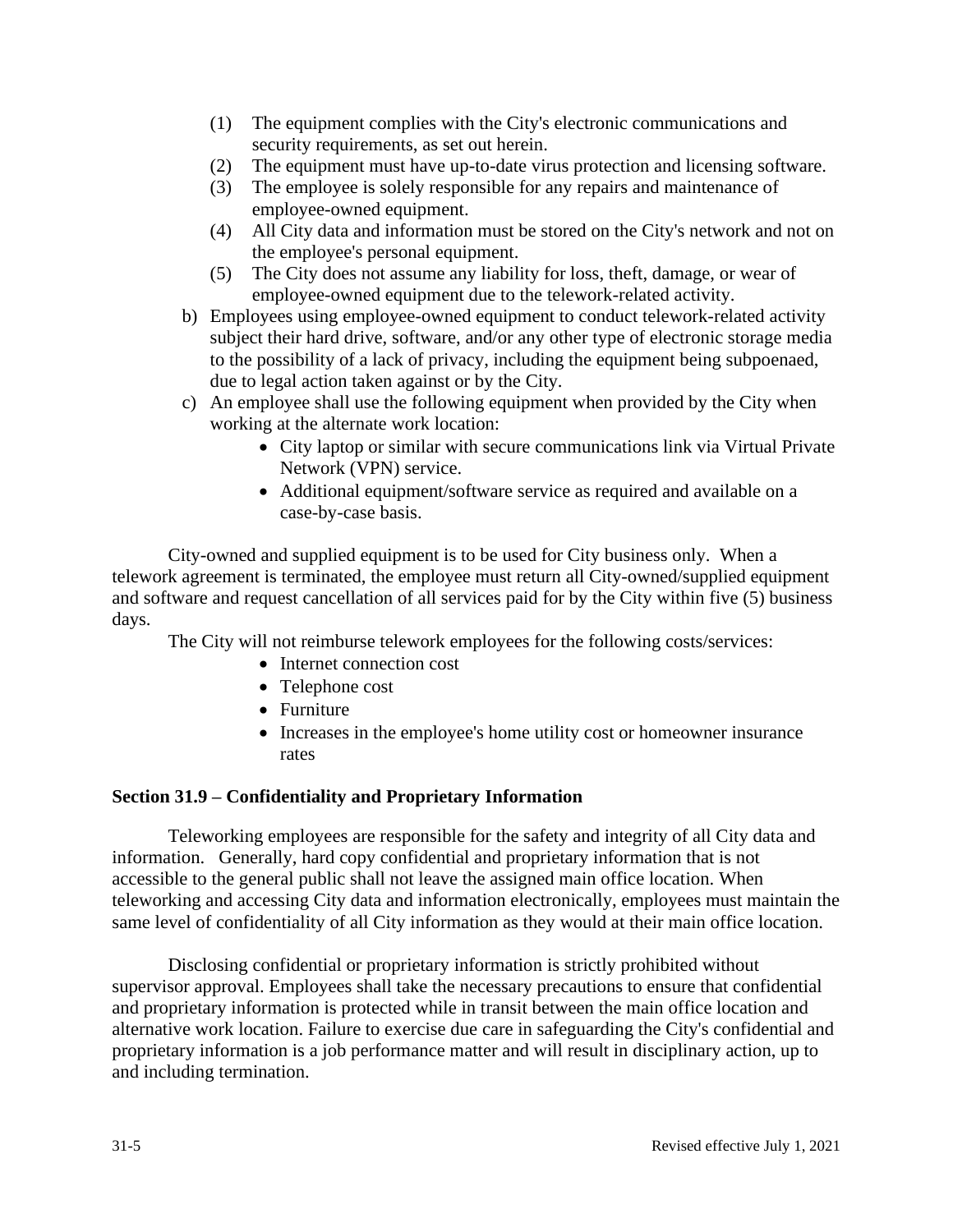### **Section 31.10 – Hours/Availability**

A regular telework schedule must be established and approved before starting the work arrangement by the teleworker's director and the Director of Human Resources. The number of hours the employee is expected to work per day or per pay period will not change due to participating in the telework program.

Teleworking employees are required to be available by phone during scheduled hours, except for the lunch period. All teleworking employees must forward their office phone number to the cell phone they will use at the alternate work location.

#### **Section 31.11 – Roles And Responsibilities**

**Employee Responsibilities.** Eligible employees who wish to telework shall:

- a) Initiate the telework approval process.
- b) Ensure that personally owned telework equipment is compliant with IT and security standards.
- c) Submit accurate bi-weekly timesheets indicating hours worked on-site and at the alternative work location and note on timesheet all work interruption or leave taken during work hours.
- d) Maintain the same level of safe working conditions at the alternative work location as is maintained at the main office location.
- e) Report any job-related injury at their alternative work location to their direct supervisor within 48 hours.

#### **Department Directors Responsibilities.** Each Department Director shall:

- a) Make a determination of whether employees within their Department are eligible to telework and to preliminarily approve/disapprove telework agreements after consultation with the employee's supervisor, if any. The directors shall forward the agreements to Human Resources for final approval.
- b) Inform Human Resources of any proposed changes to the Telework Agreement or the termination of a Telework Agreement.
- c) Ensure that department employees who are teleworking are doing so according to the terms of a current Telework Agreement.
- d) Monthly, provide all approved telework schedules to everyone in the department and Human Resources.

**Supervisor/Manager Responsibilities.** Supervisors/Managers of eligible telework employees shall:

a) Provide input on Telework Applications.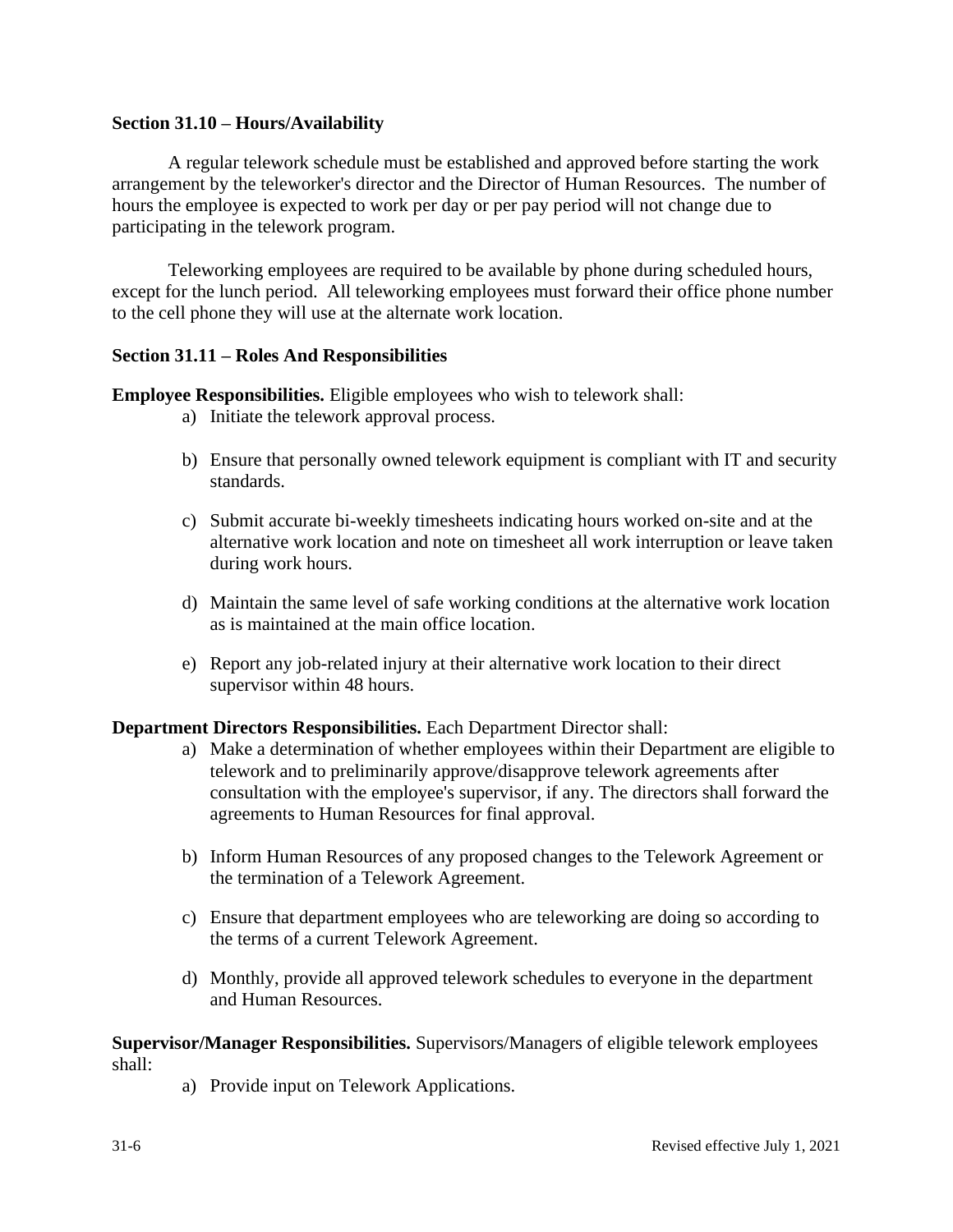b) Hold regularly scheduled conferences with the telework employee to discuss assignments during the telework period and any work-related issues while at the alternative work location.

**Human Resources Department Responsibilities.** The Department of Human Resources shall:

- a) Review all Telework Agreements for completeness and signatures and provide final approval or disapproval of the agreement.
- b) Upon the request of a department director, bring to the City Manager Telework Agreements that have been disapproved by Human Resources.
- c) Save a signed copy of the agreement form in the employee's official personal file.
- d) Maintain a record of all Telework Agreements within the City.